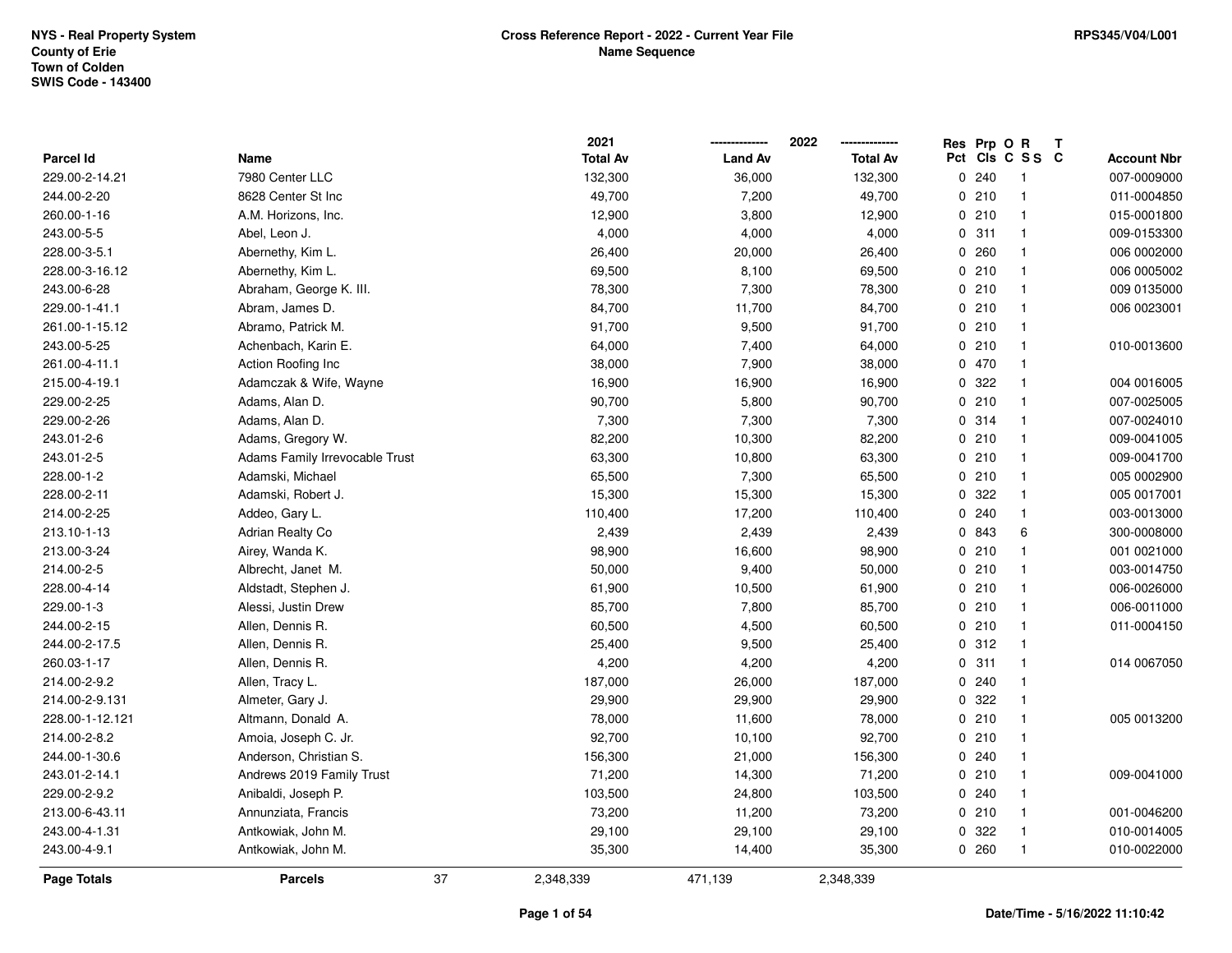|                |                          |    | 2021            |                | 2022            | Res Prp O R |                         | Т |                    |
|----------------|--------------------------|----|-----------------|----------------|-----------------|-------------|-------------------------|---|--------------------|
| Parcel Id      | Name                     |    | <b>Total Av</b> | <b>Land Av</b> | <b>Total Av</b> |             | Pct Cls C S S C         |   | <b>Account Nbr</b> |
| 243.00-4-11.11 | Antkowiak, John M.       |    | 86,200          | 13,500         | 86,200          | 0.240       | $\overline{\mathbf{1}}$ |   | 010-0013925        |
| 243.00-4-13    | Antkowiak, John M.       |    | 87,100          | 5,300          | 87,100          | 0210        | $\overline{1}$          |   | 010 0013225        |
| 243.00-5-11.1  | Antkowiak, John M.       |    | 23,300          | 23,300         | 23,300          | 0 322       | $\overline{\mathbf{1}}$ |   | 010-0013910        |
| 214.00-1-1     | Antonio, Mark S. Jr.     |    | 119,400         | 16,700         | 132,600         | 0.280       | -1                      |   | 002-0004010        |
| 230.00-2-22    | Apgar, John              |    | 40,500          | 5,700          | 40,500          | 0210        | $\overline{\mathbf{1}}$ |   | 008-0025001        |
| 230.00-2-24.1  | Apgar, Ralph             |    | 110,000         | 24,900         | 110,000         | 0.240       | -1                      |   | 008-0025000        |
| 243.00-4-1.2   | Arcara, David            |    | 102,300         | 7,800          | 102,300         | 0210        | $\overline{\mathbf{1}}$ |   | 010-0014005        |
| 243.00-4-1.1   | Arcara, Joseph P.        |    | 139,000         | 12,000         | 139,000         | 0.240       | -1                      |   | 010-0014005        |
| 244.00-1-16.2  | Arlow, Alice P.          |    | 63,500          | 7,400          | 63,500          | 0210        | $\overline{1}$          |   |                    |
| 261.00-3-4     | Arroyo, Christopher      |    | 45,300          | 9,400          | 45,300          | 0210        | $\overline{\mathbf{1}}$ |   | 016-0015000        |
| 244.00-2-2.111 | Arts, Heidy M.           |    | 147,900         | 41,600         | 147,900         | 0.240       | $\overline{\mathbf{1}}$ |   | 011 0013000        |
| 259.04-1-10    | Astyk, Lauren M.         |    | 48,100          | 9,100          | 48,100          | 0210        | -1                      |   | 014-0035000        |
| 243.17-1-2     | Atkinson-Taylor, Natalie |    | 143,500         | 23,500         | 143,500         | 0210        | -1                      |   |                    |
| 243.00-5-3.1   | Atkot Inc                |    | 5,200           | 5,200          | 5,200           | 0 314       | $\overline{\mathbf{1}}$ |   | 009 0153055        |
| 228.01-1-13    | Babbit, Bruce G.         |    | 54,300          | 9,500          | 54,300          | 0210        | $\overline{1}$          |   | 005-0010225        |
| 214.00-2-13.1  | Bach, Lydia              |    | 93,400          | 14,100         | 93,400          | 0210        | $\overline{1}$          |   | 003 0024001        |
| 244.00-2-21    | Backlarz, Jeff           |    | 54,900          | 7,500          | 54,900          | 0210        | $\overline{\mathbf{1}}$ |   | 011 0004800        |
| 215.00-4-27.1  | Baddick, Joseph D.       |    | 76,200          | 18,400         | 76,200          | 0210        | $\overline{\mathbf{1}}$ |   | 003 0026000        |
| 243.00-5-9.1   | Bailey, Debra K.         |    | 34,500          | 34,500         | 34,500          | 0 322       | $\overline{\mathbf{1}}$ |   | 009 0152000        |
| 213.10-2-4     | Baker, Adam              |    | 78,100          | 19,800         | 78,100          | 0210        | -1                      |   | 001-0019000        |
| 243.03-3-21    | Baker, Andrew J.         |    | 58,600          | 6,600          | 58,600          | 0210        | $\overline{1}$          |   | 009-0121000        |
| 260.00-2-10    | Baker, Cheryl            |    | 50,000          | 6,100          | 50,000          | 0210        | $\overline{1}$          |   | 014-0085500        |
| 243.01-1-25    | Baker, Debra A.          |    | 61,200          | 7,100          | 61,200          | 0210        | $\overline{1}$          |   | 009-0031000        |
| 259.05-1-3     | Baker, James H.          |    | 137,600         | 29,800         | 137,600         | 0210        | $\overline{\mathbf{1}}$ |   |                    |
| 245.00-1-15.12 | Baker, John H.           |    | 18,000          | 18,000         | 18,000          | 0 322       | -1                      |   | 012 0006000        |
| 245.00-1-15.2  | Baker, John H.           |    | 126,900         | 18,800         | 126,900         | 0.240       | $\overline{\mathbf{1}}$ |   | 012 0006000        |
| 213.10-2-5     | Baker, Joshua            |    | 22,200          | 6,000          | 22,200          | 0210        | $\overline{\mathbf{1}}$ |   | 001-0019005        |
| 213.10-2-2     | Baker, Shirley L.        |    | 36,300          | 12,100         | 36,300          | 0210        | $\overline{\mathbf{1}}$ |   | 001-0003000        |
| 261.00-3-8.1   | Baker, Susan Sestini     |    | 83,100          | 33,100         | 83,100          | 0.322       | $\overline{\mathbf{1}}$ |   | 016 0019000        |
| 228.00-1-6.2   | Baker, William R.        |    | 9,600           | 9,600          | 9,600           | 0.314       | $\overline{1}$          |   |                    |
| 228.01-1-1     | Baker, Wm R.             |    | 80,400          | 10,000         | 80,400          | 0210        | $\overline{\mathbf{1}}$ |   | 005-0005000        |
| 244.00-2-1     | Baker, Trustee, Susan K. |    | 126,000         | 56,100         | 126,000         | $0$ 112     | $\overline{1}$          |   | 011-0014000        |
| 214.00-2-26.12 | Balachowski, Steven      |    | 79,600          | 13,500         | 79,600          | 0210        | $\overline{1}$          |   |                    |
| 214.00-1-10    | Ball, Ronald J.          |    | 92,700          | 10,600         | 92,700          | 0210        | $\overline{1}$          |   | 003-0003001        |
| 214.00-1-24.1  | Ball, Ronald J.          |    | 106,300         | 46,000         | 106,300         | 66 240      | $\overline{\mathbf{1}}$ |   | 003-0003000        |
| 214.00-1-24.2  | Ball, Steven D.          |    | 10,500          | 10,500         | 10,500          | 0 314       | $\overline{\mathbf{1}}$ |   | 003-0003000        |
| 244.00-2-30    | Bancroft, Robert A.      |    | 18,400          | 18,400         | 18,400          | 0 322       | $\overline{1}$          |   |                    |
| Page Totals    | <b>Parcels</b>           | 37 | 2,670,100       | 621,500        | 2,683,300       |             |                         |   |                    |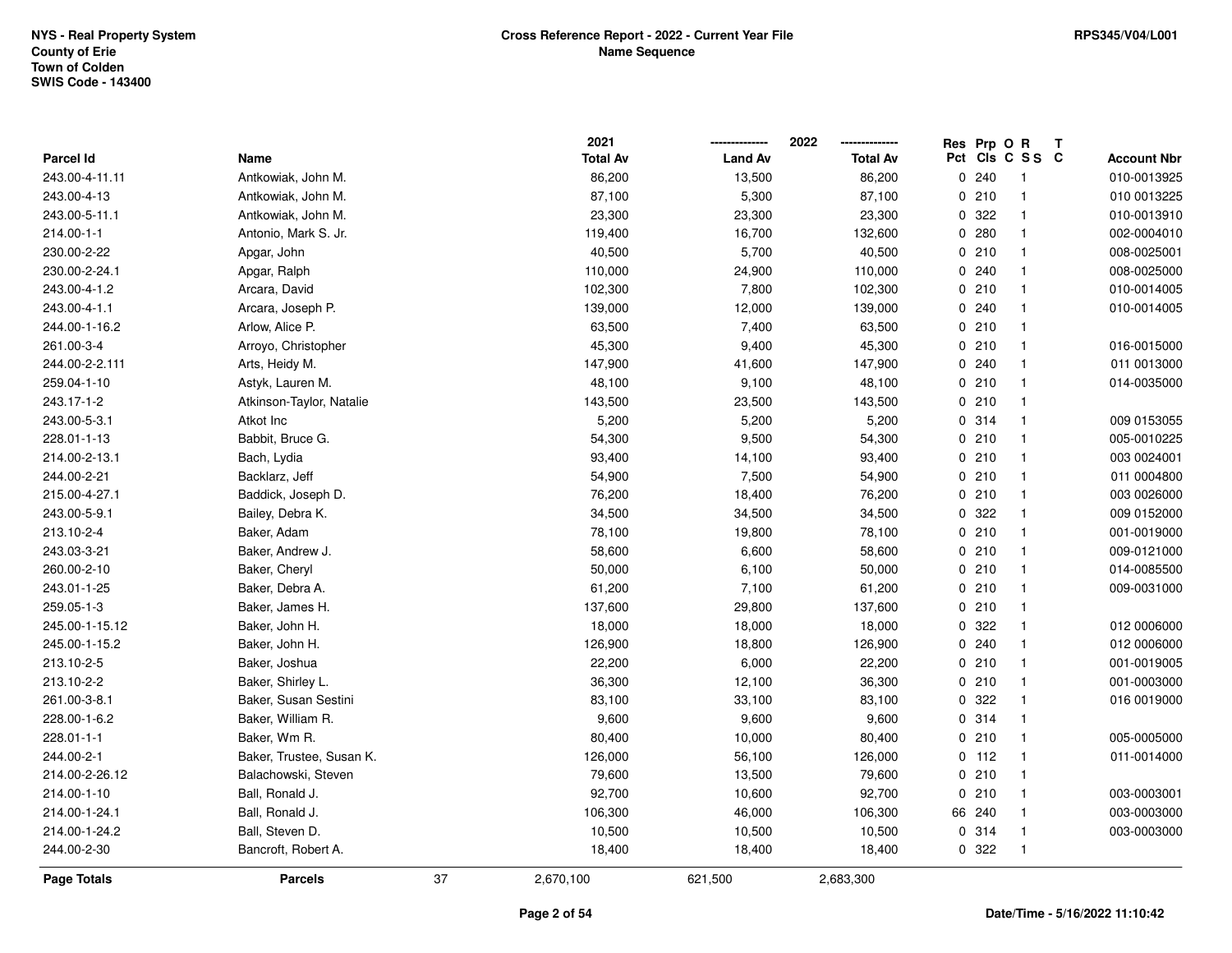|                  |                         |    | 2021            |                | 2022            | Res Prp O R |                         | Т |                    |
|------------------|-------------------------|----|-----------------|----------------|-----------------|-------------|-------------------------|---|--------------------|
| <b>Parcel Id</b> | Name                    |    | <b>Total Av</b> | <b>Land Av</b> | <b>Total Av</b> |             | Pct Cls C S S C         |   | <b>Account Nbr</b> |
| 244.00-2-6.112   | Bancroft, George        |    | 12,800          | 12,800         | 12,800          | 0.314       | $\overline{\mathbf{1}}$ |   |                    |
| 214.00-1-6.1     | Banning, Derrick C. Jr. |    | 41,100          | 29,000         | 41,100          | 0.312       | $\overline{1}$          |   | 002 0007000        |
| 214.00-1-3.1     | Barbaritz, Kenneth R.   |    | 89,000          | 10,300         | 89,000          | 0210        | $\overline{\mathbf{1}}$ |   | 002 0004100        |
| 228.01-1-12      | Barber, Mark R.         |    | 58,000          | 10,800         | 58,000          | 0210        | $\overline{\mathbf{1}}$ |   | 005 0010000        |
| 214.00-3-5       | Barbera, Barbara A.     |    | 59,000          | 9,900          | 59,000          | 0210        | $\overline{\mathbf{1}}$ |   | 002 0022700        |
| 215.00-2-5.2     | Barczys, Michael A.     |    | 92,200          | 9,900          | 92,200          | 0.240       | -1                      |   | 004-0010001        |
| 229.00-2-49.11   | Barker, Patrick         |    | 82,200          | 10,800         | 82,200          | 0210        | $\overline{\mathbf{1}}$ |   | 007-0023000        |
| 244.00-1-33      | Barkey, Eric J.         |    | 6,900           | 6,900          | 6,900           | 0 314       | $\overline{1}$          |   |                    |
| 244.00-2-4.2     | Barkey, Eric J.         |    | 1,000           | 1,000          | 1,000           | 0.314       | $\overline{1}$          |   | 011 0011000        |
| 244.00-2-5.1     | Barkey, Eric J.         |    | 64,500          | 7,700          | 64,500          | 0210        | $\overline{\mathbf{1}}$ |   | 011 0007500        |
| 213.00-3-3       | Barnett, James C.       |    | 99,000          | 9,500          | 99,000          | 0210        | $\overline{\mathbf{1}}$ |   | 001 0023000        |
| 229.00-2-24.21   | Barren, William         |    | 123,900         | 8,800          | 123,900         | 0210        | $\overline{\mathbf{1}}$ |   |                    |
| 243.00-6-31      | Barry, David C.         |    | 64,800          | 10,800         | 64,800          | 0210        | -1                      |   | 009 0148000        |
| 213.10-1-12      | Barusic, Tyler J.       |    | 30,500          | 6,500          | 30,500          | 0210        | $\overline{\mathbf{1}}$ |   | 001-0012000        |
| 214.00-3-38.11   | Basiak, Joseph W.       |    | 15,800          | 15,800         | 15,800          | 0.314       | $\overline{1}$          |   | 002 0022000        |
| 214.00-3-38.2    | Basiak, Joseph W.       |    | 112,700         | 14,000         | 112,700         | 0210        | $\overline{\mathbf{1}}$ |   | 002 0022000        |
| 259.00-4-5.11    | Basiliko, Nicholas      |    | 75,000          | 31,900         | 75,000          | 66 120      | $\overline{\mathbf{1}}$ |   | 013-0016000        |
| 213.10-2-1       | Battles, Sarah          |    | 700             | 700            | 700             | 0.311       | $\overline{1}$          |   | 001 0003005        |
| 213.00-3-1       | Bauman, Penney          |    | 79,500          | 10,500         | 79,500          | 0210        | $\overline{\mathbf{1}}$ |   | 001-0021005        |
| 228.00-2-9.1     | Baylor, Jason           |    | 115,200         | 6,400          | 115,200         | 0210        | $\overline{\mathbf{1}}$ |   | 005 0018750        |
| 229.00-2-34      | Beale, Bruce            |    | 7,000           | 7,000          | 7,000           | 0 314       | $\overline{\mathbf{1}}$ |   | 007 0028000        |
| 245.00-1-2.115   | Beale, Bruce Jr.        |    | 83,000          | 11,000         | 83,000          | 0210        | -1                      |   | 011 0005006        |
| 213.00-6-25.1    | Beck, Bradley J.        |    | 126,900         | 11,700         | 126,900         | 0210        | $\overline{\mathbf{1}}$ |   | 001 0063050        |
| 259.05-1-4       | Beck, Jonathan H.       |    | 138,100         | 29,800         | 138,100         | 0210        | $\overline{\mathbf{1}}$ |   |                    |
| 215.00-3-22      | Becker, Gordon R.       |    | 9,600           | 9,600          | 9,600           | 0 314       | $\overline{\mathbf{1}}$ |   | 004-0030000        |
| 215.00-3-23      | Becker, Gordon R.       |    | 24,000          | 5,900          | 24,000          | 0210        | $\overline{1}$          |   | 004-0030100        |
| 230.00-2-1       | Becker, Gordon R.       |    | 91,500          | 44,300         | 91,500          | 66 240      | -1                      |   | 008-0009000        |
| 244.00-2-29      | Behrens, Dennis         |    | 58,200          | 12,400         | 58,200          | 0210        | $\mathbf{1}$            |   |                    |
| 230.00-2-10      | Beicke, Scott           |    | 22,500          | 22,500         | 22,500          | 0.322       | $\overline{\mathbf{1}}$ |   | 008-0024000        |
| 230.00-2-21      | Beicke, Scott           |    | 118,800         | 17,800         | 118,800         | 0.240       | $\overline{1}$          |   | 008-0027000        |
| 260.00-1-14.1    | Belle Star, Estates LP  |    | 16,000          | 16,000         | 16,000          | 0.321       | $\overline{1}$          |   | 014 0039000        |
| 260.00-1-17.111  | Belle Starr, Estates LP |    | 44,000          | 44,000         | 44,000          | 0.322       | $\mathbf{1}$            |   | 015 0001000        |
| 260.00-1-1.2     | Belle Starr Estates, LP |    | 19,800          | 19,800         | 19,800          | 0.311       | $\overline{1}$          |   | 014-0011000        |
| 214.00-1-9.111   | Bellomo, Salvatore J.   |    | 123,600         | 34,400         | 123,600         | 66 240      | $\overline{\mathbf{1}}$ |   | 003-0001000        |
| 243.01-1-28      | Bembenista, Bruce R.    |    | 46,000          | 12,300         | 46,000          | 0210        | $\overline{\mathbf{1}}$ |   | 009 0034000        |
| 229.00-2-39.2    | Bender, Matthew         |    | 5,100           | 5,100          | 5,100           | 0 300       | $\overline{\mathbf{1}}$ |   | 007-0022000        |
| 229.00-2-50      | Bender, Matthew R.      |    | 173,000         | 13,100         | 173,000         | 0210        | $\overline{1}$          |   |                    |
| Page Totals      | <b>Parcels</b>          | 37 | 2,330,900       | 540,700        | 2,330,900       |             |                         |   |                    |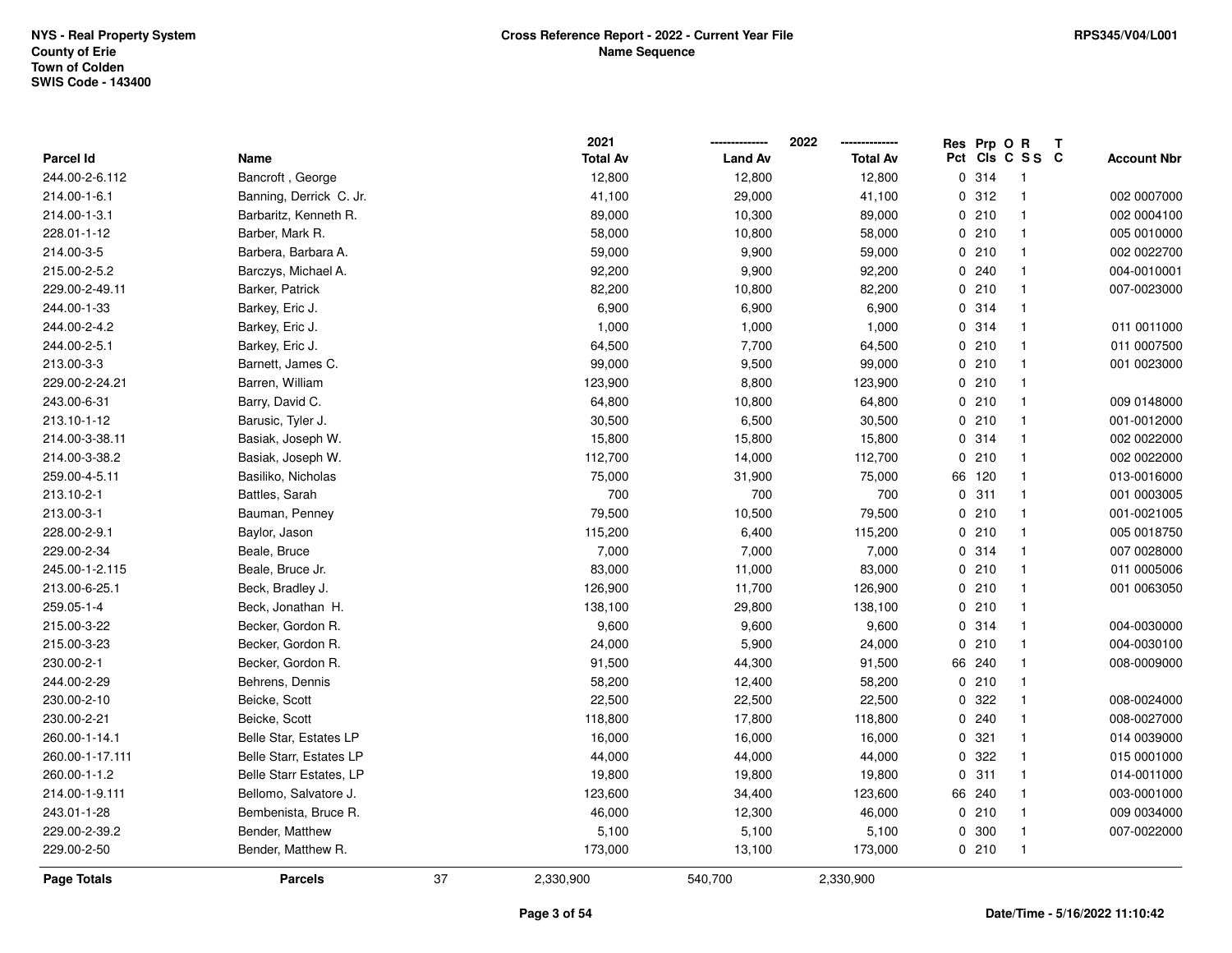|                  |                        |    | 2021            |                | 2022            | Res Prp O R |                         | Т |                    |
|------------------|------------------------|----|-----------------|----------------|-----------------|-------------|-------------------------|---|--------------------|
| <b>Parcel Id</b> | Name                   |    | <b>Total Av</b> | <b>Land Av</b> | <b>Total Av</b> |             | Pct Cls C S S C         |   | <b>Account Nbr</b> |
| 229.00-1-40.22   | Bender, Richard M.     |    | 102,000         | 10,800         | 102,000         | 0.240       | $\overline{\mathbf{1}}$ |   |                    |
| 230.00-2-27.11   | Bennett, Adam P.       |    | 68,900          | 9,500          | 68,900          | 0210        | $\overline{1}$          |   | 008 0008020        |
| 230.00-2-12      | Bennett, Norbert A.    |    | 79,900          | 9,500          | 79,900          | 0210        | $\overline{\mathbf{1}}$ |   | 012-0009200        |
| 243.00-6-23      | Benson, Kurt           |    | 49,000          | 12,600         | 49,000          | 0210        | $\overline{\mathbf{1}}$ |   | 009-0090000        |
| 230.00-1-19.11   | Bentson, Paul G.       |    | 83,100          | 14,600         | 83,100          | 0.240       | $\overline{\mathbf{1}}$ |   | 008 0022001        |
| 228.00-4-22      | Benzin, Peter C.       |    | 65,400          | 9,500          | 65,400          | 0210        | $\overline{\mathbf{1}}$ |   | 006-0020002        |
| 230.00-1-8       | Benzinger, Martin H.   |    | 196,800         | 37,700         | 196,800         | 0210        | $\overline{\mathbf{1}}$ |   | 008-0007000        |
| 243.00-4-8.2     | Berenson, Charles S.   |    | 108,500         | 12,500         | 108,500         | 0.240       | $\overline{\mathbf{1}}$ |   |                    |
| 229.00-2-44.131  | Berger, Jacob          |    | 79,000          | 7,600          | 79,000          | 0210        | $\overline{1}$          |   | 500 0017000        |
| 229.00-2-44.132  | Berger, Jacob          |    | 11,500          | 11,500         | 11,500          | 0.314       | $\overline{\mathbf{1}}$ |   | 500 0017000        |
| 261.00-2-9.12    | Berger, Timothy/Laurie |    | 8,600           | 8,600          | 8,600           | 0.314       | $\overline{\mathbf{1}}$ |   | 012-0020208        |
| 261.00-2-9.13    | Berger, Timothy/Laurie |    | 9,400           | 9,400          | 9,400           | 0 314       | $\overline{\mathbf{1}}$ |   | 012-0020209        |
| 215.00-4-2       | Berggren, John R.      |    | 72,300          | 11,400         | 72,300          | 0210        | -1                      |   | 003-0017002        |
| 259.00-1-17.2    | Bergman, Karen G.      |    | 96,100          | 20,300         | 96,100          | 0240        | $\mathbf{1}$            |   |                    |
| 228.00-3-27.1    | Bergner, David         |    | 96,500          | 8,300          | 96,500          | 0210        | $\overline{1}$          |   | 006 0005004        |
| 228.00-3-27.2    | Bergner, David         |    | 11,000          | 11,000         | 11,000          | 0.314       | $\overline{1}$          |   |                    |
| 259.00-4-2.1     | Berke, Daniel J.       |    | 65,100          | 20,500         | 65,100          | 0.240       | $\overline{\mathbf{1}}$ |   | 013 0017000        |
| 243.03-1-4       | Berry, Ronald S.       |    | 61,900          | 10,500         | 10,500          | 0210        | $\overline{1}$          |   | 009-0070130        |
| 243.00-3-17.1    | Berry, Ross J.         |    | 69,000          | 5,100          | 69,000          | 0210        | $\overline{\mathbf{1}}$ |   | 010-0006110        |
| 259.05-1-9       | Besch, Charles         |    | 204,200         | 37,100         | 204,200         | 0210        | $\overline{\mathbf{1}}$ |   |                    |
| 229.00-2-45      | Bessey, Jeffrey L.     |    | 187,400         | 31,300         | 187,400         | $0$ 117     | $\overline{1}$          |   | 007-0014000        |
| 243.03-3-16.1    | Best, Charles C.       |    | 95,000          | 5,600          | 95,000          | 0210        | $\overline{1}$          |   | 009 0119050        |
| 229.00-2-36      | Bettcker, Donald G.    |    | 8,800           | 6,400          | 8,800           | 0.260       | $\overline{\mathbf{1}}$ |   | 007-0025015        |
| 243.03-3-18.1    | Beutner, Brian D.      |    | 48,700          | 12,000         | 48,700          | 0.280       | $\overline{\mathbf{1}}$ |   | 009 0120000        |
| 213.00-3-11      | Beverlin, Kyle S.      |    | 61,500          | 8,300          | 61,500          | 0210        | $\overline{\mathbf{1}}$ |   | 001-0042100        |
| 215.00-4-30      | Bevilacqua, Madonna    |    | 80,000          | 15,100         | 80,000          | 0210        | -1                      |   |                    |
| 245.00-1-2.116   | Bianco, John           |    | 11,000          | 11,000         | 11,000          | 0.314       | -1                      |   | 011 0005007        |
| 229.00-2-5       | Biddle, Timothy        |    | 85,000          | 8,200          | 85,000          | 0210        | $\overline{\mathbf{1}}$ |   | 007-0001015        |
| 243.01-2-9       | Bieler, Derek D.       |    | 77,600          | 12,400         | 77,600          | 0210        | $\overline{1}$          |   | 009 0041950        |
| 243.01-2-8       | Bieth, David P.        |    | 73,300          | 11,000         | 73,300          | 0210        | $\overline{1}$          |   | 009-0041900        |
| 229.00-1-45.14   | Biggins, David W.      |    | 172,100         | 17,500         | 172,100         | 0.240       | $\overline{\mathbf{1}}$ |   |                    |
| 214.00-2-16.1    | Bish, Daryl A.         |    | 83,700          | 7,200          | 83,700          | 0210        | $\mathbf{1}$            |   | 003 0025050        |
| 214.00-3-19.1    | Bisnett, Howard        |    | 79,800          | 12,200         | 79,800          | 0210        | $\overline{1}$          |   | 002 0036000        |
| 215.00-2-12      | Blemel, John G.        |    | 88,200          | 10,900         | 88,200          | 0.240       | $\overline{\mathbf{1}}$ |   | 004-0011005        |
| 243.00-5-44      | Bofinger, Mark R.      |    | 106,600         | 7,800          | 106,600         | 0210        | $\overline{\mathbf{1}}$ |   | 010 0013050        |
| 215.00-1-1.3     | Bofinger, Robert H.    |    | 10,900          | 10,900         | 10,900          | 0 314       | $\overline{\mathbf{1}}$ |   |                    |
| 214.00-1-19      | Boies, Mary Ruth       |    | 65,400          | 9,800          | 65,400          | 0210        | $\overline{1}$          |   | 003-0005050        |
| Page Totals      | <b>Parcels</b>         | 37 | 2,873,200       | 475,600        | 2,821,800       |             |                         |   |                    |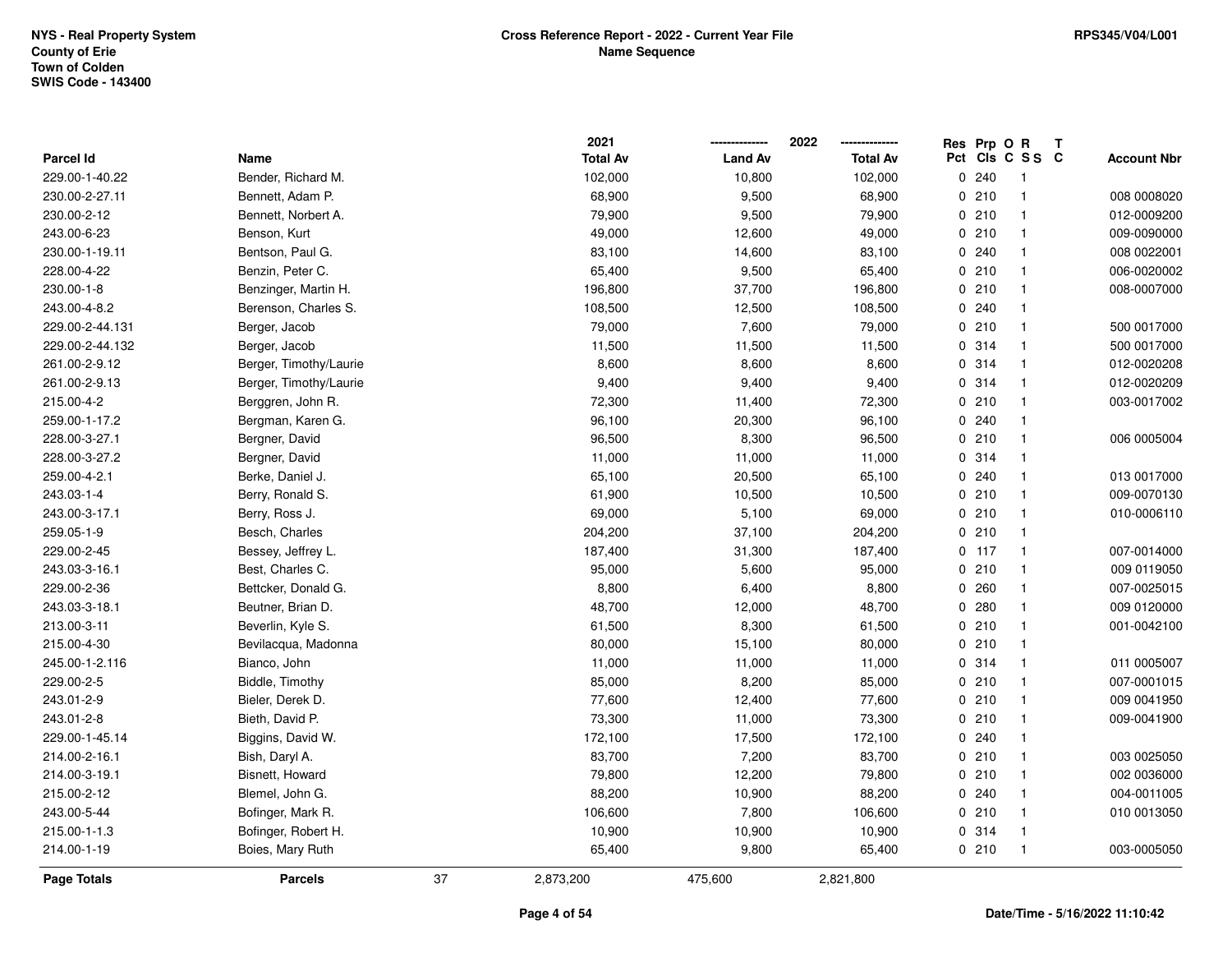|                |                           |    | 2021            |                | 2022            |     | Res Prp O R |                | Т |                    |
|----------------|---------------------------|----|-----------------|----------------|-----------------|-----|-------------|----------------|---|--------------------|
| Parcel Id      | Name                      |    | <b>Total Av</b> | <b>Land Av</b> | <b>Total Av</b> | Pct |             | CIS C S S C    |   | <b>Account Nbr</b> |
| 243.00-1-13    | Boldt, Nathaniel W.       |    | 78,600          | 11,500         | 78,600          |     | 0210        | $\overline{1}$ |   | 009-0008000        |
| 260.00-1-23.2  | Bolibrzuch, Rebekah M.    |    | 27,500          | 6,200          | 27,500          |     | 0210        | $\overline{1}$ |   |                    |
| 243.00-3-12    | Bolibrzuch, Robert B.     |    | 90,600          | 5,600          | 90,600          |     | 0210        | $\overline{1}$ |   | 010 0005000        |
| 229.00-2-44.12 | Bomaster, George B.       |    | 132,900         | 29,200         | 132,900         |     | 0.240       | -1             |   | 500 0017000        |
| 229.00-2-7.2   | Bonica, Michael J.        |    | 118,000         | 6,300          | 118,000         |     | 0210        | $\mathbf{1}$   |   | 007 0001101        |
| 260.00-2-15    | Borden, Joyce M.          |    | 700             | 700            | 700             |     | 0 314       |                |   | 014 0091000        |
| 213.00-5-10    | Both, Ronald C.           |    | 10,800          | 10,800         | 10,800          |     | 0.314       | $\overline{1}$ |   | 002-0029000        |
| 213.00-5-11    | Both, Ronald C.           |    | 57,800          | 8,900          | 57,800          |     | 0210        | $\mathbf{1}$   |   | 002-0029510        |
| 243.01-3-6     | Botsford, Jamie L.        |    | 46,000          | 8,300          | 46,000          |     | 0210        | $\mathbf{1}$   |   | 009-0066000        |
| 243.03-3-13    | Bouquin, Craig H.         |    | 39,600          | 11,200         | 39,600          |     | 0210        | $\overline{1}$ |   | 009-0117000        |
| 243.03-3-14    | Bouquin, Craig H.         |    | 58,800          | 3,600          | 58,800          |     | 0210        | -1             |   | 009-0114000        |
| 228.00-4-25    | Bourque, Alex             |    | 9,300           | 9,300          | 9,300           |     | 0 322       | -1             |   |                    |
| 228.00-4-18    | Bourque, Alexander J.     |    | 49,200          | 18,300         | 49,200          |     | 77 240      |                |   | 006-0018000        |
| 229.00-1-56    | Bowe, Steve W.            |    | 88,200          | 8,700          | 88,200          |     | 0210        | $\mathbf{1}$   |   |                    |
| 259.00-4-8.11  | Bowers, Loren J.          |    | 11,800          | 11,800         | 11,800          |     | 0.322       | $\mathbf{1}$   |   | 013 0015002        |
| 215.03-1-8.111 | Bradley, Michael P.       |    | 40,700          | 6,700          | 40,700          |     | 0210        | $\mathbf{1}$   |   | 004-0010005        |
| 213.10-2-11    | Bragg, Carol M.           |    | 44,000          | 10,500         | 44,000          |     | 0210        | $\mathbf{1}$   |   | 001-0014000        |
| 213.00-7-8     | Bragg, Tammy A.           |    | 61,500          | 10,700         | 61,500          |     | 0 210       | $\mathbf{1}$   |   | 001 0050000        |
| 243.01-1-14    | Brant, Joseph M.          |    | 87,700          | 10,700         | 87,700          |     | 0210        | -1             |   | 009-0020000        |
| 245.00-3-15    | Brant, Robert D. Sr.      |    | 75,700          | 4,800          | 75,700          |     | 0210        | -1             |   | 012 0015100        |
| 243.01-2-22    | Brauch, Sheryll Lynn      |    | 72,800          | 6,700          | 72,800          |     | 0210        | $\overline{1}$ |   | 009 0052000        |
| 243.00-4-6.112 | Brautlacht, James W.      |    | 65,000          | 10,000         | 65,000          |     | 0210        | $\mathbf{1}$   |   | 010 0024500        |
| 215.00-1-4     | Bray, Martin              |    | 50,900          | 8,900          | 50,900          |     | 0210        | $\mathbf{1}$   |   | 003 0010000        |
| 243.01-3-5.1   | Bread of Life Outreach    |    | 338,400         | 18,600         | 338,400         |     | 0 620       | 8              |   | 500-0014000        |
| 244.00-1-32    | Breddy, Michael           |    | 34,900          | 10,800         | 34,900          |     | 0.260       | $\mathbf{1}$   |   | 010 0025001        |
| 244.00-2-11.21 | Bressette, Jenelle        |    | 128,300         | 11,600         | 128,300         |     | 0210        | $\mathbf{1}$   |   | 011-0003000        |
| 243.00-6-1.1   | Brill, Shawn M.           |    | 90,700          | 15,100         | 90,700          |     | 0210        |                |   | 009 0129010        |
| 245.00-1-3.2   | Brinkman, Geoffray A. Jr. |    | 57,400          | 7,500          | 57,400          |     | 0210        | $\overline{1}$ |   |                    |
| 213.00-3-8.1   | Brock, Max                |    | 64,400          | 9,400          | 64,400          |     | 0210        | $\mathbf{1}$   |   | 001 0024500        |
| 215.00-4-4.1   | Brogan, Michael-Catherine |    | 104,300         | 11,800         | 104,300         |     | 0210        | $\mathbf{1}$   |   | 003 0017010        |
| 259.00-2-22    | Bromund, Timothy L.       |    | 22,900          | 2,200          | 22,900          |     | 0210        | $\overline{1}$ |   | 014-0001250        |
| 259.04-1-1     | Bronkie, Robert J. Jr.    |    | 2,600           | 2,600          | 2,600           |     | 0.311       | $\mathbf{1}$   |   | 014 0001010        |
| 213.00-4-17.22 | Brooks, Lawrence M.       |    | 15,800          | 15,800         | 15,800          |     | 0.322       | $\mathbf{1}$   |   |                    |
| 228.00-5-6     | Brothwell, Lisa           |    | 69,900          | 5,200          | 69,900          |     | 0210        | $\mathbf{1}$   |   | 005 0042010        |
| 228.00-2-9.2   | Brown, Eric M.            |    | 102,700         | 6,200          | 102,700         |     | 0210        | $\mathbf{1}$   |   |                    |
| 261.00-2-3     | Brown, Karen M.           |    | 67,500          | 5,800          | 67,500          |     | 0210        | $\mathbf{1}$   |   | 016 0006025        |
| 243.03-2-1     | Brown, Marion             |    | 123,000         | 20,700         | 123,000         |     | 0.280       | $\overline{1}$ |   | 009 0092000        |
| Page Totals    | <b>Parcels</b>            | 37 | 2,540,900       | 362,700        | 2,540,900       |     |             |                |   |                    |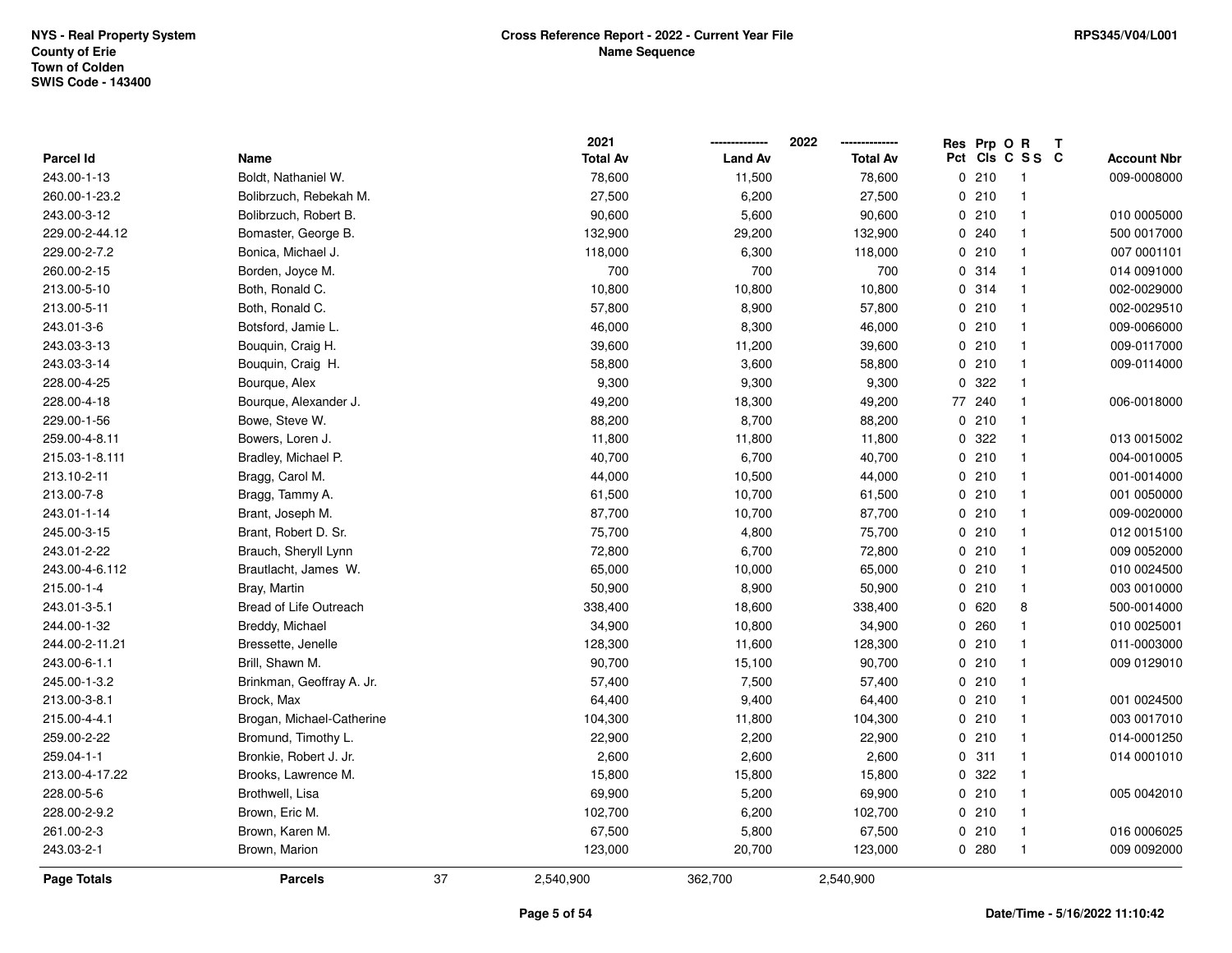|                  |                                    |    | 2021            |                | 2022            |     | Res Prp O R |                          | Т |                    |
|------------------|------------------------------------|----|-----------------|----------------|-----------------|-----|-------------|--------------------------|---|--------------------|
| <b>Parcel Id</b> | Name                               |    | <b>Total Av</b> | <b>Land Av</b> | <b>Total Av</b> | Pct |             | CIS C S S C              |   | <b>Account Nbr</b> |
| 228.00-3-18      | Brueckman, Christian D.            |    | 75,900          | 5,700          | 75,900          |     | 0210        | $\overline{\phantom{1}}$ |   | 006-0004100        |
| 243.01-1-8       | Bruni, Anthony D.                  |    | 37,300          | 3,400          | 37,300          |     | 0210        | $\mathbf{1}$             |   | 009 0154000        |
| 213.00-1-23.1    | Bruscia, Elyse                     |    | 35,000          | 10,900         | 35,000          |     | 0.220       | $\mathbf{1}$             |   | 001-0026200        |
| 213.00-2-15      | Bruscia, Elyse B.                  |    | 82,000          | 11,700         | 82,000          |     | 0210        | $\mathbf{1}$             |   | 001 0028000        |
| 213.00-5-12      | Buchheit, Charles A.               |    | 60,900          | 14,600         | 60,900          |     | 0.240       | 1                        |   | 002-0029500        |
| 214.00-3-28      | Buczak, Brian C.                   |    | 77,600          | 9,300          | 77,600          |     | 0210        | 1                        |   | 002 0033100        |
| 228.00-1-21      | Buffalo & Pittsburgh               |    | 30,255          | 30,255         | 30,255          |     | 0682        | 1                        |   | 300-0002000        |
| 229.00-2-46      | <b>Buffalo Broadcasting Co Inc</b> |    | 2,339,400       | 42,800         | 2,339,400       |     | 0 834       | 6                        |   | 007-0014500        |
| 213.00-7-2.21    | Buffalo Ski Club Inc               |    | 91,600          | 50,200         | 91,600          |     | 0 551       | $\mathbf{1}$             |   | 001-0043005        |
| 228.00-1-1.21    | Buffalo Ski Club Inc               |    | 65,000          | 32,000         | 65,000          |     | 0, 551      | 1                        |   |                    |
| 243.03-2-2       | Buffum Family Assn Inc             |    | 43,600          | 10,500         | 43,600          |     | 0.482       | 1                        |   | 009-0095000        |
| 213.00-5-7       | Bufton, David                      |    | 68,200          | 41,800         | 68,200          |     | 66 240      | $\mathbf{1}$             |   | 002 0020000        |
| 243.00-5-15      | Bufton, Mark                       |    | 81,600          | 6,600          | 81,600          |     | 0210        | 1                        |   | 010-0013825        |
| 245.00-2-14      | Burandt, Daniel J.                 |    | 116,100         | 7,800          | 116,100         |     | 0215        | 1                        |   | 012 0010000        |
| 245.00-2-15      | Burandt, Daniel J.                 |    | 5,500           | 5,500          | 5,500           |     | 0.314       | $\mathbf{1}$             |   | 12 0010100         |
| 259.04-1-7       | Burck, Robert J.                   |    | 45,600          | 1,900          | 45,600          |     | 0.220       | $\mathbf{1}$             |   | 014 0050000        |
| 215.00-1-21      | Burgess, Mark EJ                   |    | 108,400         | 13,500         | 122,400         |     | 0210        | $\mathbf{1}$             |   | 003 0008000        |
| 230.00-1-21.122  | Burkhardt, Brandon                 |    | 36,900          | 5,600          | 36,900          |     | 0210        | $\mathbf{1}$             |   |                    |
| 213.00-2-25.12   | Burns, Thomas J.                   |    | 59,000          | 9,000          | 59,000          |     | 0.220       | $\mathbf{1}$             |   | 001 0030002        |
| 213.00-6-1       | Burns, Thomas J.                   |    | 67,200          | 8,200          | 67,200          |     | 0210        | 1                        |   | 001 0032300        |
| 243.01-2-10      | Burrows, Dennis H.                 |    | 66,900          | 11,400         | 66,900          |     | 0210        | 1                        |   | 009-0041960        |
| 213.00-7-5       | Bus, Mark J.                       |    | 90,200          | 5,800          | 90,200          |     | 0210        | $\mathbf{1}$             |   | 001-0047000        |
| 229.00-1-45.212  | Bush, David                        |    | 9,700           | 9,700          | 9,700           |     | 0.314       | $\mathbf{1}$             |   |                    |
| 229.00-1-45.22   | Bush, David A.                     |    | 76,200          | 7,800          | 76,200          |     | 0210        | $\mathbf{1}$             |   |                    |
| 213.00-1-1.112   | Butsch, Clifford W.                |    | 142,800         | 12,300         | 142,800         |     | 0210        | $\mathbf{1}$             |   | 001 0001000        |
| 228.00-3-26      | Byrne, Daniel J.                   |    | 99,700          | 13,700         | 99,700          |     | 0.240       | 1                        |   | 006 0005007        |
| 215.00-3-10.2    | Byroads, Timothy                   |    | 80,100          | 10,100         | 80,100          |     | 0210        | 1                        |   | 004 0025010        |
| 243.00-5-18      | Bystryk, Thomas A. Jr.             |    | 113,200         | 6,700          | 113,200         |     | 0210        | 1                        |   | 010 0013675        |
| 215.00-4-13.22   | Cain, Robert A.                    |    | 81,700          | 6,200          | 81,700          |     | 0210        | $\mathbf{1}$             |   |                    |
| 243.17-1-9       | Caldiero, Alphonse/Sandra          |    | 168,100         | 36,200         | 168,100         |     | 0215        | $\mathbf 1$              |   |                    |
| 260.03-1-18      | Calhoun, Rebecca J.                |    | 53,300          | 5,800          | 53,300          |     | 0210        | $\mathbf{1}$             |   | 014-0067005        |
| 230.00-2-11      | Calhoun, Robert V.                 |    | 101,800         | 39,100         | 101,800         |     | 0.240       | $\mathbf{1}$             |   | 008 0033000        |
| 260.00-2-1       | Calhoun-Allen, Marilynn J.         |    | 6,200           | 6,200          | 6,200           |     | 0.311       | $\mathbf{1}$             |   | 014-0067000        |
| 213.00-6-47.1    | Calleri, Gretchen                  |    | 191,500         | 20,900         | 191,500         |     | 0.240       | 1                        |   | 001 0046100        |
| 215.00-4-14.121  | Calmes, Deborah A.                 |    | 131,800         | 14,900         | 131,800         |     | 0210        | $\mathbf{1}$             |   |                    |
| 215.00-4-15.12   | Calmes, Jerald R.                  |    | 112,800         | 14,500         | 112,800         |     | 0.240       | $\mathbf{1}$             |   | 004-0013700        |
| 230.00-2-15      | Calmes, Nathaniel                  |    | 107,200         | 8,000          | 107,200         |     | 0210        | $\mathbf{1}$             |   | 008 0030010        |
| Page Totals      | <b>Parcels</b>                     | 37 | 5,160,255       | 550,555        | 5,174,255       |     |             |                          |   |                    |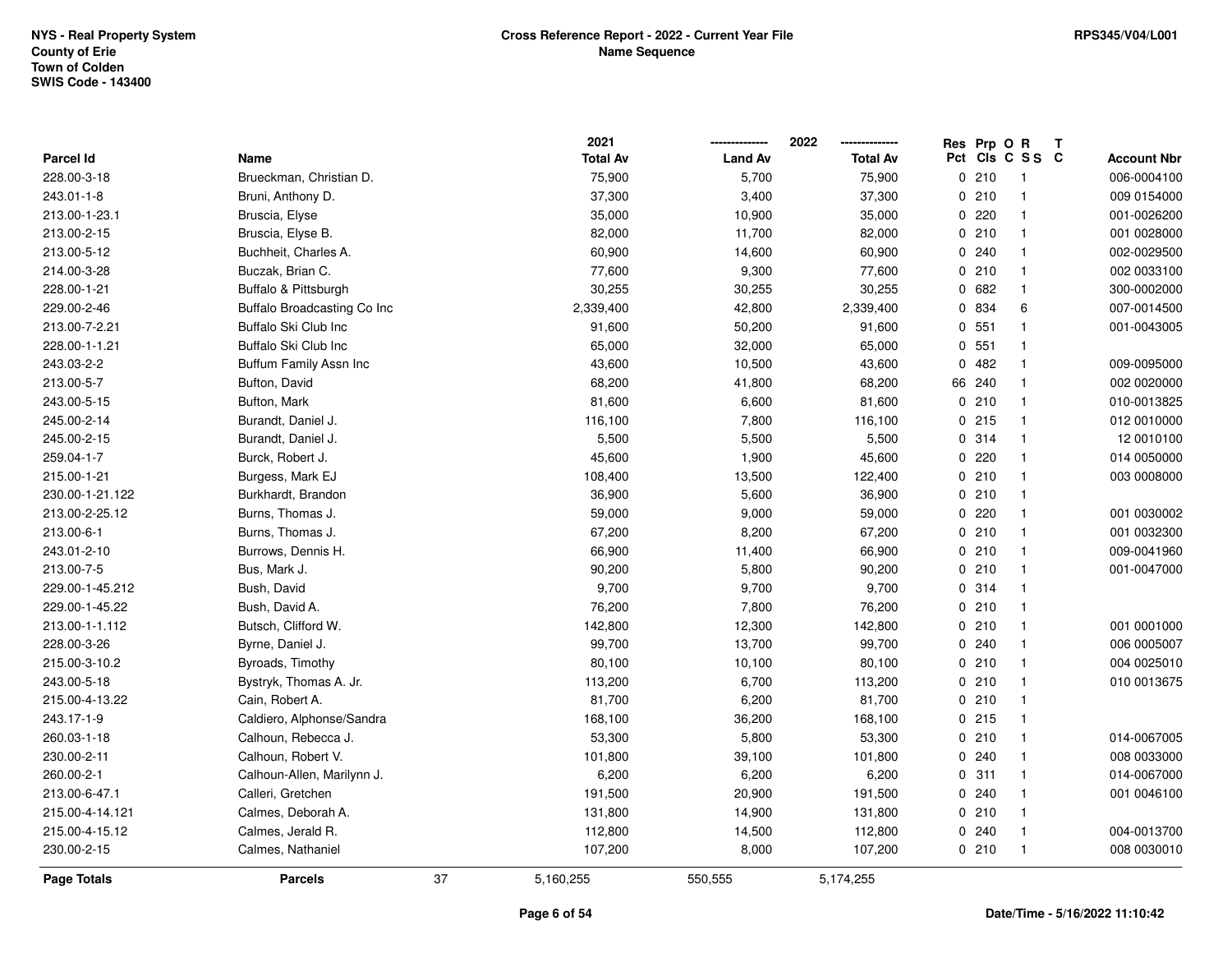|                  |                             |    | 2021            |                | 2022            |     | Res Prp O R |                | T |                    |
|------------------|-----------------------------|----|-----------------|----------------|-----------------|-----|-------------|----------------|---|--------------------|
| <b>Parcel Id</b> | Name                        |    | <b>Total Av</b> | <b>Land Av</b> | <b>Total Av</b> | Pct |             | CIS C S S C    |   | <b>Account Nbr</b> |
| 215.00-4-15      | Calmes, Peter W.            |    | 57,700          | 8,900          | 57,700          |     | 0210        | $\overline{1}$ |   | 004-0013700        |
| 245.00-2-25.1    | Calnan, John C.             |    | 86,400          | 5,500          | 86,400          |     | 0210        | $\mathbf{1}$   |   | 012-0021100        |
| 245.00-2-26      | Calnan, John C.             |    | 5,500           | 5,500          | 5,500           |     | 0.314       | $\mathbf{1}$   |   | 012-0021010        |
| 243.00-4-7       | Cambria, Paul J. Jr.        |    | 5,900           | 5,900          | 5,900           |     | 0 314       | $\mathbf{1}$   |   | 010 0028000        |
| 259.00-2-1       | Cambria, Paul J. Jr.        |    | 6,000           | 6,000          | 6,000           |     | 0 314       | $\mathbf{1}$   |   | 014 0009000        |
| 244.00-2-34      | Carestio, Paul              |    | 136,600         | 6,600          | 136,600         |     | 0210        | $\mathbf 1$    |   |                    |
| 243.17-1-10      | Carey, Michael              |    | 102,100         | 17,800         | 102,100         |     | 0210        | $\mathbf{1}$   |   |                    |
| 259.05-1-13      | Carey, Timothy P.           |    | 31,400          | 31,400         | 31,400          |     | 0 314       | $\mathbf{1}$   |   |                    |
| 228.00-3-14      | Carlino, Lawrence           |    | 3,500           | 3,500          | 3,500           |     | 0.314       | $\mathbf{1}$   |   | 006-0002050        |
| 243.01-3-17      | Carlson, Joanne             |    | 40,000          | 11,000         | 40,000          |     | 0210        | $\mathbf{1}$   |   | 009 0044000        |
| 259.00-2-14      | Carlson, Mark A.            |    | 54,900          | 39,900         | 54,900          |     | 0.322       | $\mathbf{1}$   |   | 014 0007000        |
| 229.00-2-41      | Carluzzo, Corleen           |    | 50,400          | 6,400          | 50,400          |     | 0210        | $\mathbf 1$    |   | 007-0020000        |
| 229.00-1-48.211  | Carney, Andrew J.           |    | 77,700          | 12,500         | 77,700          |     | 0.240       | 1              |   |                    |
| 243.03-2-12      | Carr, Lisa M.               |    | 43,500          | 7,200          | 43,500          |     | 0210        | $\mathbf{1}$   |   | 009 0132000        |
| 260.00-1-22.12   | Carrow, Bruce L.            |    | 125,700         | 46,600         | 125,700         |     | 0.240       | $\mathbf{1}$   |   |                    |
| 243.01-2-15      | Casey, Elizabeth J.         |    | 56,400          | 7,200          | 56,400          |     | 0210        | $\mathbf{1}$   |   | 009-0041800        |
| 229.00-1-45.211  | Casey, Joanne               |    | 1,200           | 1,200          | 1,200           |     | 0 314       | $\mathbf{1}$   |   |                    |
| 229.00-1-45.3    | Casey Builders Inc          |    | 10,000          | 10,000         | 10,000          |     | 0 322       | $\mathbf{1}$   |   |                    |
| 228.00-5-10      | Cassety, Charles K. III.    |    | 61,100          | 5,100          | 61,100          |     | 0210        | $\mathbf{1}$   |   | 005-0042002        |
| 244.00-1-17.1    | Cecala, Donald J.           |    | 94,800          | 46,800         | 94,800          |     | 66 240      | $\mathbf{1}$   |   | 010-0008000        |
| 230.00-2-23      | Cemetery                    |    | 1,600           | 1,600          | 1,600           |     | 0 695       | 8              |   | 500-0025000        |
| 213.00-5-6.22    | Cerone, Michael J. III.     |    | 111,700         | 12,000         | 111,700         |     | 0210        | $\mathbf{1}$   |   |                    |
| 214.00-2-27.112  | CG Land LLC                 |    | 11,500          | 11,500         | 11,500          |     | 0.314       | $\mathbf{1}$   |   | 007 0002000        |
| 229.00-2-8.1     | CG Land LLC                 |    | 50,100          | 18,000         | 50,100          |     | 0.312       | $\mathbf{1}$   |   | 007-0001000        |
| 229.00-2-6       | CG Land, LLC                |    | 83,000          | 10,000         | 83,000          |     | 0210        | $\mathbf{1}$   |   | 007-0001150        |
| 215.00-1-6.211   | Chamberlin, Walter A. Jr.   |    | 105,900         | 44,700         | 105,900         |     | 0.240       | $\mathbf{1}$   |   | 003 0012010        |
| 214.00-2-9.111   | Chandler, John B & Judith R |    | 210,000         | 14,800         | 210,000         |     | 0.240       | $\mathbf{1}$   |   | 003 0014000        |
| 214.00-2-9.112   | Chandler, John B/Judith R   |    | 30,600          | 6,300          | 30,600          |     | 0210        | $\mathbf 1$    |   |                    |
| 244.00-2-6.162   | Chapman, Eric D.            |    | 122,400         | 10,400         | 122,400         |     | 0210        | $\mathbf{1}$   |   |                    |
| 244.00-2-25      | Chapman, Eric D.            |    | 10,400          | 10,400         | 10,400          |     | 0 314       | $\mathbf{1}$   |   |                    |
| 230.00-1-13.2    | Chapman, John W.            |    | 49,300          | 6,500          | 49,300          |     | 0210        | $\mathbf{1}$   |   | 008-0018000        |
| 215.00-4-11.21   | Chase, Evan                 |    | 101,500         | 10,400         | 101,500         |     | 0210        | $\mathbf{1}$   |   | 003 0022000        |
| 261.00-1-1.131   | Chase, John W.              |    | 26,800          | 26,800         | 26,800          |     | 0 105       | $\mathbf{1}$   |   | 015 0005500        |
| 228.00-4-23      | Chen, Guang X.              |    | 17,200          | 17,200         | 17,200          |     | 0 322       | $\mathbf{1}$   |   | 006-0025000        |
| 243.00-3-9.11    | Chen, Guang X.              |    | 1,200           | 1,200          | 1,200           |     | 0 314       | $\mathbf{1}$   |   | 010-0003000        |
| 245.00-2-19.12   | Cherkis, Carol L.           |    | 11,000          | 11,000         | 11,000          |     | 0 322       | $\mathbf{1}$   |   | 012 0018000        |
| 243.03-1-12      | Childs, Ronald              |    | 46,700          | 8,500          | 46,700          |     | 0210        | $\mathbf{1}$   |   | 009 0073000        |
| Page Totals      | <b>Parcels</b>              | 37 | 2,041,700       | 506,300        | 2,041,700       |     |             |                |   |                    |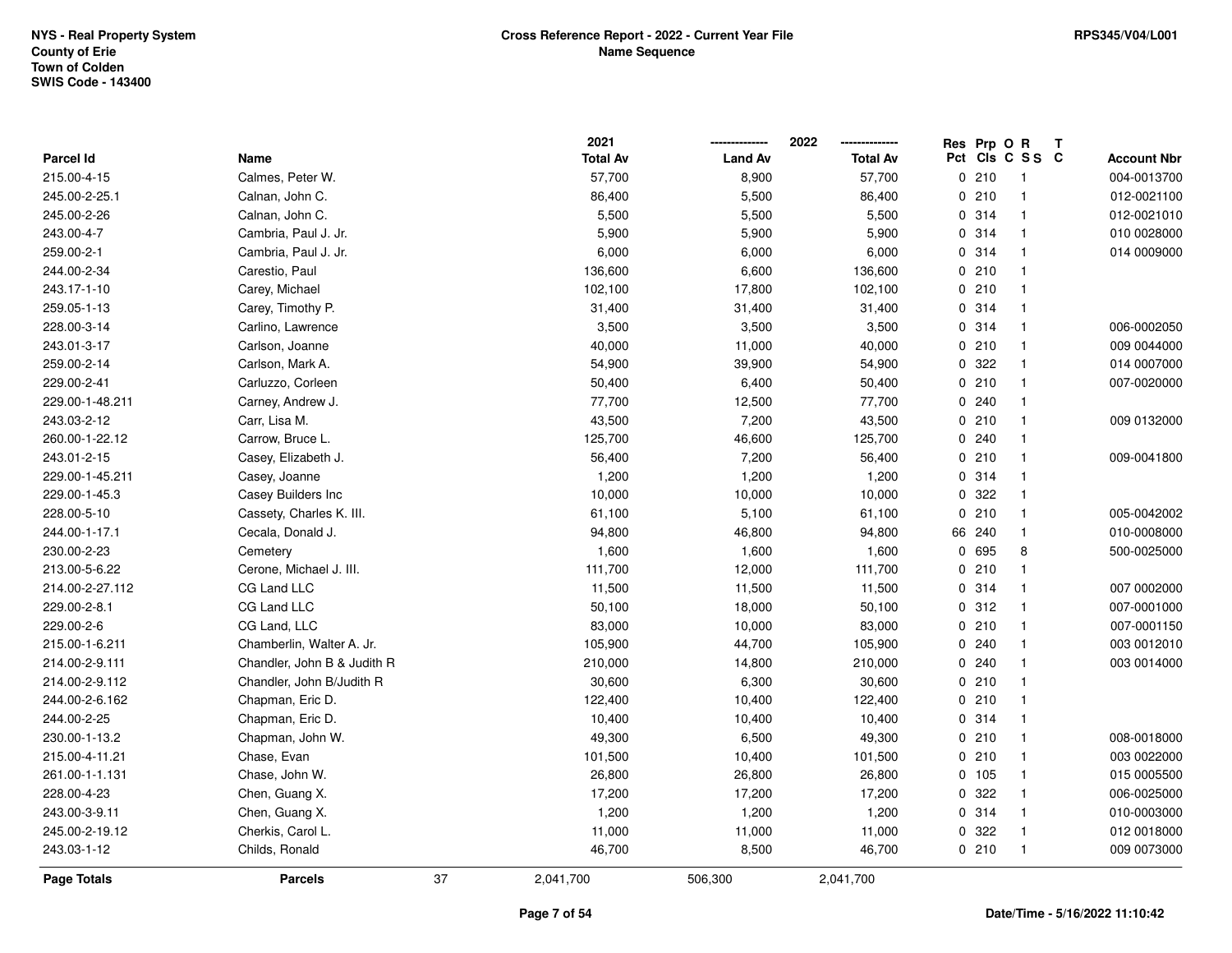|                  |                             |    | 2021            |                | 2022            |              | Res Prp O R |                 | Т |                    |
|------------------|-----------------------------|----|-----------------|----------------|-----------------|--------------|-------------|-----------------|---|--------------------|
| <b>Parcel Id</b> | Name                        |    | <b>Total Av</b> | <b>Land Av</b> | <b>Total Av</b> |              |             | Pct Cls C S S C |   | <b>Account Nbr</b> |
| 215.00-4-6.2     | Chowaniec, David A.         |    | 77,200          | 10,000         | 77,200          |              | 0210        | $\mathbf{1}$    |   |                    |
| 229.00-1-48.1    | Christ, Scott A.            |    | 11,500          | 11,500         | 11,500          | 0            | 322         | $\mathbf{1}$    |   | 006 0008000        |
| 229.00-1-48.212  | Christ, Scott A.            |    | 10,600          | 10,600         | 10,600          |              | 0.311       | $\mathbf{1}$    |   |                    |
| 229.00-1-48.22   | Christ, Scott A.            |    | 2,000           | 2,000          | 2,000           |              | 0 314       | $\mathbf{1}$    |   |                    |
| 229.00-2-3       | Christ, Scott A.            |    | 86,500          | 9,600          | 86,500          |              | 0210        | $\mathbf{1}$    |   | 007-0001020        |
| 213.00-6-12      | Chrostowski, David P.       |    | 83,700          | 9,300          | 83,700          |              | 0210        | $\mathbf{1}$    |   | 001 0039000        |
| 213.00-3-21      | Church Aloy Conzaga         |    | 2,800           | 2,800          | 2,800           |              | 0.314       | 8               |   | 500-0016000        |
| 245.00-2-36.12   | Cimino, Bradley S.          |    | 86,800          | 7,500          | 86,800          |              | 0210        | $\mathbf{1}$    |   |                    |
| 229.00-2-39.11   | Cimino, Giorgio             |    | 115,300         | 7,200          | 115,300         |              | 0210        | -1              |   | 007-0022000        |
| 243.03-1-14      | CJK Rentals Incorporated    |    | 41,700          | 7,500          | 41,700          |              | 0.220       | $\mathbf 1$     |   | 009 0077000        |
| 261.00-4-9.2     | Clabeau, Anthony            |    | 59,000          | 7,600          | 59,000          |              | 0210        | -1              |   |                    |
| 261.00-4-15      | Clabeau, Anthony            |    | 9,800           | 9,800          | 9,800           |              | 0 322       |                 |   |                    |
| 261.00-4-16      | Clabeau, Anthony M.         |    | 18,800          | 11,400         | 18,800          |              | 0.312       | -1              |   |                    |
| 213.00-3-14      | Clark, Russell A.           |    | 17,200          | 17,200         | 17,200          | 0            | 322         | -1              |   | 001 0041000        |
| 213.00-3-15      | Clark, Russell A.           |    | 62,600          | 9,200          | 62,600          |              | 0210        | $\mathbf{1}$    |   | 001 0041100        |
| 214.00-3-33      | Clarkson, Daniel            |    | 36,900          | 9,600          | 36,900          |              | 0210        | $\mathbf{1}$    |   | 002-0032000        |
| 229.00-1-6.111   | Clarkson, Richard           |    | 93,100          | 7,800          | 93,100          |              | 0210        | $\mathbf{1}$    |   | 006 0009000        |
| 228.00-4-1.21    | Clarkson, Richard W.        |    | 79,200          | 10,300         | 79,200          |              | 0210        | $\mathbf{1}$    |   | 006 0020004        |
| 230.00-2-19.2    | Clements, Richard A.        |    | 97,600          | 9,500          | 97,600          |              | 0210        | $\mathbf 1$     |   |                    |
| 230.00-1-14      | Colburn, Kara               |    | 78,500          | 22,700         | 78,500          |              | 0.240       | $\mathbf{1}$    |   | 008-0019000        |
| 243.03-1-18      | Colden, United Methodist C. |    | 48,800          | 6,000          | 48,800          | 0            | 210         | $\mathbf{1}$    |   | 009 0079000        |
| 243.01-1-17.1    | Colden Catering Co LLC      |    | 115,000         | 10,700         | 115,000         | 20           | 421         | $\mathbf 1$     |   | 009-0022000        |
| 214.00-1-34      | Colden Cemetary Ass'n       |    | 2,300           | 2,300          | 2,300           | 0            | 695         | 8               |   | 500-0020000        |
| 243.00-1-14.1    | Colden Cemetary Assn        |    | 46,900          | 46,900         | 46,900          | 0            | 695         | 8               |   | 500-0011001        |
| 243.00-6-20      | Colden Elementary Sch       |    | 847,300         | 70,200         | 847,300         |              | 0 612       | 8               |   | 500-0007000        |
| 243.01-2-24      | Colden Family Haircare LLC  |    | 31,800          | 6,400          | 31,800          |              | 0210        |                 |   | 009 0051000        |
| 228.00-6-13.2    | Colden Fire Company Inc     |    | 304,300         | 12,500         | 304,300         | $\mathbf{0}$ | 662         | 8               |   |                    |
| 245.00-1-1       | <b>Colden Fire District</b> |    | 287,500         | 10,600         | 287,500         | 0            | 662         | 8               |   | 500-0005500        |
| 243.03-1-19      | Colden Methodist Church     |    | 130,700         | 10,900         | 130,700         | 0            | 620         | 8               |   | 500-0013000        |
| 243.00-2-6.21    | Colden Valley Farm, LLC     |    | 28,800          | 28,800         | 28,800          | 0            | 322         | $\mathbf 1$     |   |                    |
| 259.00-2-2.11    | Colligan, David J.          |    | 59,600          | 15,800         | 59,600          | 0            | 260         | $\mathbf{1}$    |   | 014 0010000        |
| 229.00-1-15      | Colling, Lawrence P.        |    | 74,200          | 5,900          | 74,200          |              | 0210        | $\mathbf{1}$    |   | 006-0006018        |
| 243.01-2-32      | Collins, Dennis M.          |    | 45,600          | 15,000         | 45,600          |              | 0210        | $\mathbf{1}$    |   | 009 0040000        |
| 214.00-3-26      | Collins, Jeffrey L.         |    | 26,600          | 6,400          | 26,600          |              | 0.260       | $\mathbf{1}$    |   | 002-0035000        |
| 214.00-2-24.1    | Collins, Richard            |    | 61,700          | 16,300         | 61,700          |              | 0.240       | $\mathbf 1$     |   | 003-0013025        |
| 214.00-1-29.1    | Compo, Richard              |    | 5,200           | 5,200          | 5,200           |              | 0.314       | $\mathbf{1}$    |   | 002 0017180        |
| 214.00-1-29.2    | Compo, Richard              |    | 60,500          | 9,000          | 60,500          |              | 0210        | $\overline{1}$  |   | 002 0017190        |
| Page Totals      | <b>Parcels</b>              | 37 | 3,247,600       | 472,000        | 3,247,600       |              |             |                 |   |                    |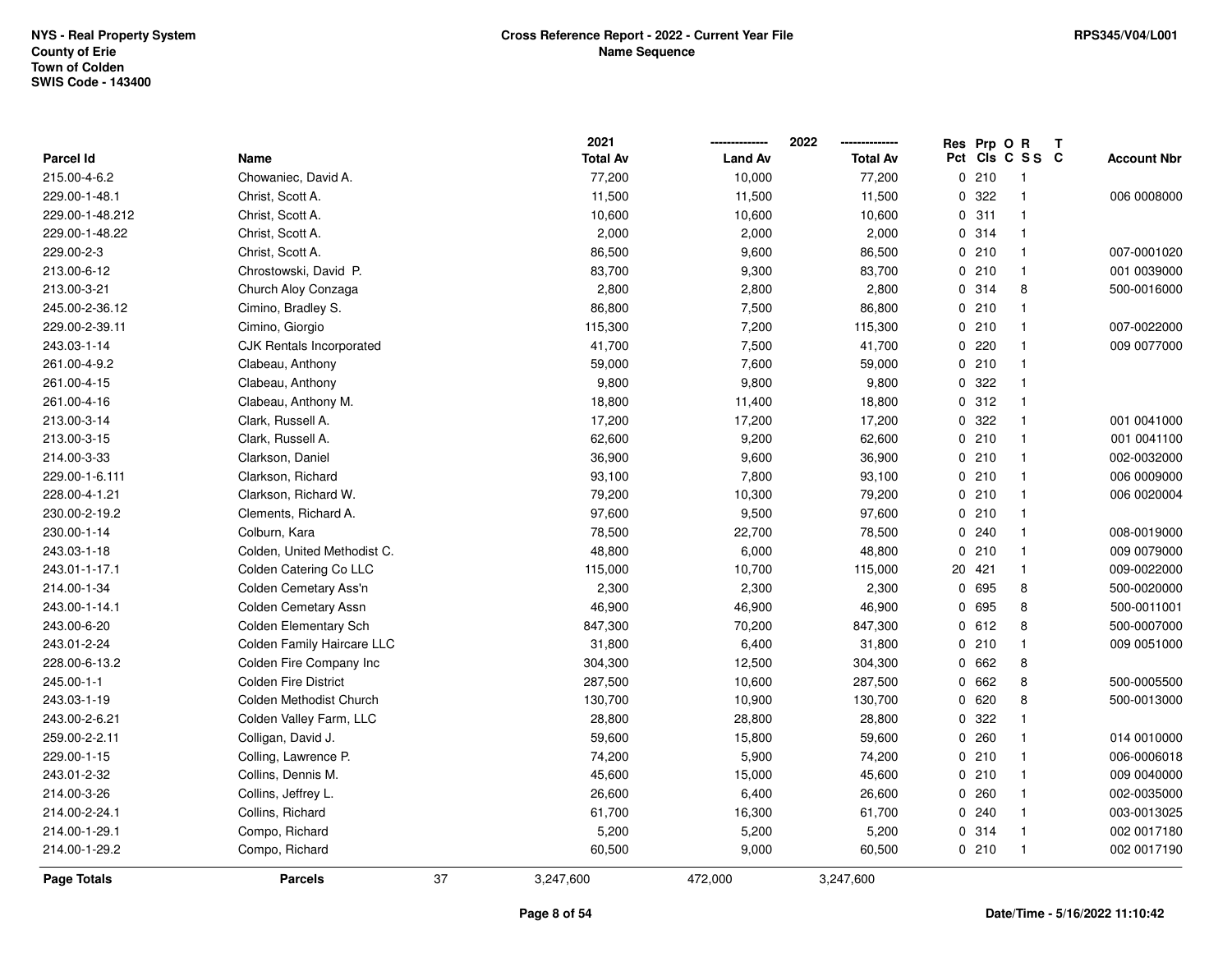|                  |                         |    | 2021            |                | 2022            |     | Res Prp O R |                         | Т                  |
|------------------|-------------------------|----|-----------------|----------------|-----------------|-----|-------------|-------------------------|--------------------|
| <b>Parcel Id</b> | Name                    |    | <b>Total Av</b> | <b>Land Av</b> | <b>Total Av</b> | Pct |             | CIS C S S C             | <b>Account Nbr</b> |
| 243.00-6-14      | Conklin, Paul R.        |    | 35,600          | 20,600         | 35,600          |     | 0.312       | $\overline{1}$          | 009-0129020        |
| 230.00-2-24.2    | Convey, Arnold Dale IV. |    | 70,400          | 7,900          | 80,100          |     | 0210        | $\mathbf{1}$            | 008-0025000        |
| 259.05-1-2       | Cook, David             |    | 135,400         | 29,800         | 135,400         |     | 0210        | $\mathbf{1}$            |                    |
| 229.00-1-1       | Corby, Daniel J.        |    | 109,900         | 6,100          | 109,900         |     | 0210        | $\mathbf{1}$            | 006 0014020        |
| 230.00-1-13.1    | Corigliano, James M.    |    | 38,200          | 38,200         | 38,200          |     | 0.322       | $\mathbf{1}$            | 008-0018000        |
| 261.00-2-24.1    | Costello, Henry M.      |    | 132,000         | 10,100         | 132,000         |     | 0210        | $\mathbf{1}$            | 012 0020200        |
| 213.10-1-5       | Cotter, Donald W.       |    | 9,100           | 9,100          | 9,100           |     | 0.314       | $\mathbf{1}$            | 001-0019001        |
| 213.00-6-25.2    | Cotton, John W.         |    | 99,100          | 9,700          | 99,100          |     | 0210        | $\mathbf{1}$            | 001-0063051        |
| 215.00-3-33      | County Of Erie          |    | 2,000           | 2,000          | 2,000           |     | 0.311       | 8                       | 004 0028000        |
| 243.00-6-25      | County Of Erie          |    | 500             | 500            | 500             |     | 0.311       | 8                       | 500-002600         |
| 229.00-2-17      | Courier, Michael        |    | 56,000          | 17,800         | 56,000          |     | 0.240       |                         | 007 0016500        |
| 259.00-2-2.2     | Covert, Barry Nelson    |    | 35,100          | 5,500          | 35,100          |     | 0.260       | $\mathbf{1}$            | 014 0010001        |
| 213.00-1-22      | Cowles, Richard D.      |    | 65,400          | 12,500         | 65,400          |     | 0220        |                         | 001-0026100        |
| 215.00-4-17      | Cox, Kenneth B.         |    | 112,700         | 12,600         | 112,700         |     | 0210        | $\mathbf{1}$            | 004-0014000        |
| 215.00-4-18      | Cox, Patrick            |    | 82,700          | 15,300         | 82,700          |     | 0210        | $\mathbf{1}$            | 004-0015000        |
| 214.00-1-31.2    | Cox, Thomas E.          |    | 68,600          | 9,900          | 68,600          |     | 0210        | $\mathbf{1}$            |                    |
| 214.00-1-31.1    | Cox, Thomas E.          |    | 54,800          | 12,100         | 54,800          |     | 0210        | $\mathbf{1}$            | 002-0017050        |
| 243.00-6-4.1     | Coyne, Robert E. Jr.    |    | 54,200          | 11,200         | 54,200          |     | 0210        | $\mathbf{1}$            | 009 0126500        |
| 259.00-1-19      | Crane, William F.       |    | 52,700          | 5,800          | 52,700          |     | 0210        | $\mathbf{1}$            | 013-0001100        |
| 244.00-1-19      | Cranston, William W.    |    | 78,500          | 6,100          | 78,500          |     | 0210        | $\mathbf{1}$            | 010 0006130        |
| 215.00-3-14      | Crosby, Carolyn         |    | 10,100          | 10,100         | 10,100          |     | 0.314       | $\mathbf{1}$            | 004-0037000        |
| 259.00-2-19      | Crotty, David J.        |    | 46,600          | 2,800          | 46,600          |     | 0210        | $\mathbf{1}$            | 014-0001100        |
| 228.00-1-9.12    | Crotty, Suzanne E.      |    | 58,500          | 12,300         | 58,500          |     | 50 484      | $\mathbf{1}$            | 005-0011000        |
| 555.00-10-2      | CrownCastleFiber LLC    |    | 48,520          | $\mathbf 0$    | 41,419          |     | 0860        | $\mathbf 5$             |                    |
| 213.00-5-15.12   | Cryan, Dana             |    | 74,000          | 9,900          | 74,000          |     | 0210        | $\mathbf{1}$            |                    |
| 245.00-2-4       | Cryan, Michael          |    | 64,400          | 8,100          | 64,400          |     | 0210        | $\mathbf 1$             | 012-0008005        |
| 243.03-3-5       | Cuffney, Carolynne E.   |    | 78,760          | 9,200          | 78,760          |     | 0210        | $\mathbf{1}$            | 009-0107000        |
| 213.00-6-43.2    | Culkowski, Jonathan P.  |    | 60,700          | 9,600          | 60,700          |     | 0210        | $\mathbf{1}$            | 001 0046201        |
| 260.00-1-21.121  | Culp, Donald G.         |    | 100,800         | 22,300         | 100,800         |     | 0.240       | $\overline{\mathbf{1}}$ |                    |
| 229.00-2-24.3    | Cummins, Gerald R.      |    | 7,200           | 7,200          | 7,200           |     | 0.321       | $\mathbf{1}$            |                    |
| 229.00-2-30      | Cummins, Gerald R.      |    | 85,300          | 6,100          | 85,300          |     | 0210        | $\mathbf{1}$            | 007 0026000        |
| 214.00-3-49.112  | Czapla, Robert S.       |    | 133,900         | 6,400          | 133,900         |     | 0210        | $\mathbf{1}$            | 002-0025000        |
| 245.00-3-16.1    | Czarniak, Dennis G.     |    | 70,300          | 7,600          | 70,300          |     | 0.240       | $\mathbf{1}$            | 012 0016000        |
| 245.00-3-16.2    | Czarniak, Dennis G.     |    | 58,700          | 7,600          | 58,700          |     | 0210        | $\mathbf{1}$            |                    |
| 245.00-3-16.2/A  | Czarniak, Dennis G.     |    | 75              | $\mathbf 0$    | 75              |     | 0 733       | $\mathbf{1}$            |                    |
| 245.00-3-16.3    | Czarniak, Dennis G.     |    | 15,800          | 15,800         | 15,800          |     | 0 323       | $\mathbf{1}$            |                    |
| 213.00-5-16      | Czerniak, Andrew        |    | 26,400          | 26,400         | 26,400          |     | 0.322       | $\mathbf{1}$            | 002 0026000        |
| Page Totals      | <b>Parcels</b>          | 37 | 2,232,955       | 404,200        | 2,235,554       |     |             |                         |                    |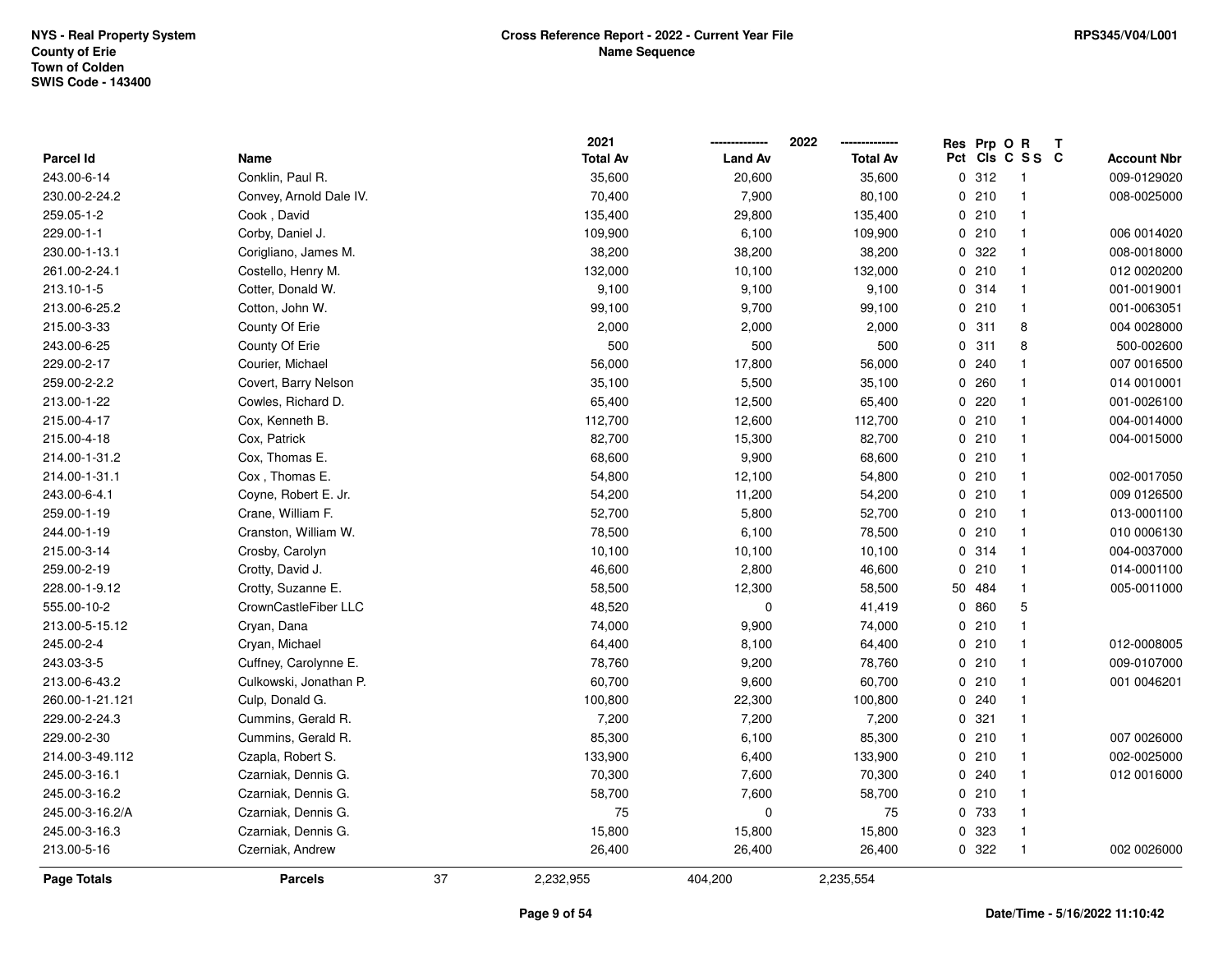|                  |                            |    | 2021            |                | 2022            | Res Prp O R |                         | Т |                    |
|------------------|----------------------------|----|-----------------|----------------|-----------------|-------------|-------------------------|---|--------------------|
| <b>Parcel Id</b> | Name                       |    | <b>Total Av</b> | <b>Land Av</b> | <b>Total Av</b> |             | Pct Cls C S S C         |   | <b>Account Nbr</b> |
| 213.00-5-17      | Czerniak, Andrew E.        |    | 167,000         | 19,200         | 167,000         | 0.240       | $\overline{\mathbf{1}}$ |   |                    |
| 243.03-1-2       | Czerniak, Stephen M.       |    | 84,400          | 10,200         | 84,400          | 0210        | $\overline{1}$          |   | 009-0070110        |
| 229.00-1-9.1     | Czora, Robert N.           |    | 79,600          | 7,000          | 79,600          | 0.220       | $\overline{\mathbf{1}}$ |   | 006-0006100        |
| 228.00-1-10      | D. Avid Commercial         |    | 29,100          | 12,700         | 29,100          | 0416        | $\overline{1}$          |   | 005 0011150        |
| 228.00-1-11      | D. Avid Commercial         |    | 152,700         | 32,800         | 152,700         | 0416        | $\overline{\mathbf{1}}$ |   | 005 0011100        |
| 213.00-6-11.1    | D'Amico, Scott             |    | 63,900          | 9,400          | 63,900          | 0210        | $\overline{\mathbf{1}}$ |   | 001 0038000        |
| 260.00-1-7       | D'Andrea, Frank            |    | 40,400          | 17,600         | 40,400          | 0260        | $\overline{\mathbf{1}}$ |   | 014-0038000        |
| 214.00-1-13.51   | Daigler, Daniel            |    | 8,200           | 8,200          | 8,200           | 0 314       | $\overline{1}$          |   | 003 0006000        |
| 214.00-1-17      | Daigler, Daniel            |    | 89,000          | 8,000          | 89,000          | 0210        | $\overline{1}$          |   | 003-0006100        |
| 244.00-2-17.4    | Dalton-Brown, Laurie       |    | 113,300         | 9,500          | 113,300         | 0210        | $\overline{\mathbf{1}}$ |   |                    |
| 243.01-3-8.1     | Darmstedter, David         |    | 68,300          | 8,100          | 68,300          | 0210        | $\overline{1}$          |   | 009 0064000        |
| 215.00-4-13.3    | David Kloiber Familt Trust |    | 96,300          | 23,000         | 96,300          | 0 475       | $\overline{\mathbf{1}}$ |   | 004-0013520        |
| 215.00-4-12      | David Kloiber Family Trust |    | 64,400          | 10,600         | 64,400          | 0210        | -1                      |   | 004-0013200        |
| 215.00-4-13.1    | David Kloiber Family Trust |    | 16,300          | 16,300         | 16,300          | 0.322       | $\mathbf{1}$            |   | 004 0013500        |
| 213.00-2-7       | Davis, Victoria F.         |    | 6,800           | 6,800          | 6,800           | 0.314       | $\overline{1}$          |   | 001-0020001        |
| 261.00-2-17      | Dawson, Kenneth J.         |    | 57,800          | 5,600          | 57,800          | 0210        | $\overline{1}$          |   | 016 0008150        |
| 213.00-4-17.12   | Dechert, Steven P.         |    | 158,300         | 18,000         | 158,300         | 0.240       | $\overline{\mathbf{1}}$ |   |                    |
| 213.00-3-20.1    | Deck, Shelby               |    | 10,900          | 10,900         | 10,900          | 0 314       | $\overline{1}$          |   | 001 0035000        |
| 213.00-3-22      | Deck, Shelby               |    | 8,700           | 8,700          | 8,700           | 0.322       | $\overline{\mathbf{1}}$ |   | 001-0040360        |
| 261.00-2-18      | Dedrick, Ronald D.         |    | 29,200          | 5,600          | 29,200          | 0210        | $\overline{1}$          |   | 016 0008100        |
| 228.00-5-15.21   | Deegan, Richard A.         |    | 88,400          | 16,200         | 88,400          | 0.240       | $\overline{\mathbf{1}}$ |   | 005-0046010        |
| 229.00-2-27      | Degnan, Richard            |    | 1,500           | 1,500          | 1,500           | 0 314       | $\overline{1}$          |   | 007-0025100        |
| 215.00-4-10      | Degrave, Thomas E.         |    | 120,800         | 23,900         | 120,800         | 0.240       | $\mathbf{1}$            |   | 003 0021000        |
| 259.00-4-3.1     | Delia, Michael             |    | 20,400          | 20,400         | 20,400          | 0.321       | $\overline{\mathbf{1}}$ |   | 013 0018000        |
| 214.00-1-18      | Dembik, Andrew             |    | 46,500          | 11,900         | 46,500          | 0220        | $\overline{\mathbf{1}}$ |   | 003-0007000        |
| 245.00-1-12      | Denny, Norman C.           |    | 88,200          | 37,800         | 88,200          | 0.240       | -1                      |   | 012 0004010        |
| 228.00-5-18      | Depasquale, James          |    | 70,600          | 5,400          | 70,600          | 0210        | -1                      |   | 005-0042050        |
| 244.00-1-26.12   | DeRosa, Vincent O.         |    | 110,200         | 7,800          | 110,200         | 0210        | $\overline{\mathbf{1}}$ |   |                    |
| 213.00-5-19      | Devlin, Daniel             |    | 86,000          | 10,400         | 86,000          | 0210        | $\overline{\mathbf{1}}$ |   |                    |
| 243.00-6-39.12   | Dice, William H.           |    | 214,100         | 14,400         | 214,100         | 0.240       | $\overline{1}$          |   |                    |
| 215.00-1-1.9     | Diebold, Scott F.          |    | 13,600          | 13,600         | 13,600          | 0.314       | $\overline{1}$          |   |                    |
| 213.00-1-19.1    | DiGangi, Charles           |    | 151,800         | 11,500         | 151,800         | 0220        | $\overline{\mathbf{1}}$ |   | 001-0025000        |
| 228.00-3-29.2    | Dillsworth, Joseph J.      |    | 131,900         | 12,500         | 131,900         | 0210        | $\overline{1}$          |   | 006 0001000        |
| 259.00-1-15      | Dingwall, David M.         |    | 30,400          | 6,300          | 30,400          | 0.260       | $\overline{\mathbf{1}}$ |   | 013 0004600        |
| 259.00-1-23      | Dingwall, David M.         |    | 5,700           | 5,700          | 5,700           | 0 314       | $\overline{\mathbf{1}}$ |   |                    |
| 244.00-1-30.1    | DiPietro LTD               |    | 18,700          | 18,700         | 18,700          | 0.321       | $\overline{1}$          |   | 010 0012000        |
| 244.00-2-6.182   | DiPietro LTD               |    | 1,600           | 1,600          | 1,600           | 0 314       | $\overline{1}$          |   |                    |
| Page Totals      | <b>Parcels</b>             | 37 | 2,545,000       | 467,800        | 2,545,000       |             |                         |   |                    |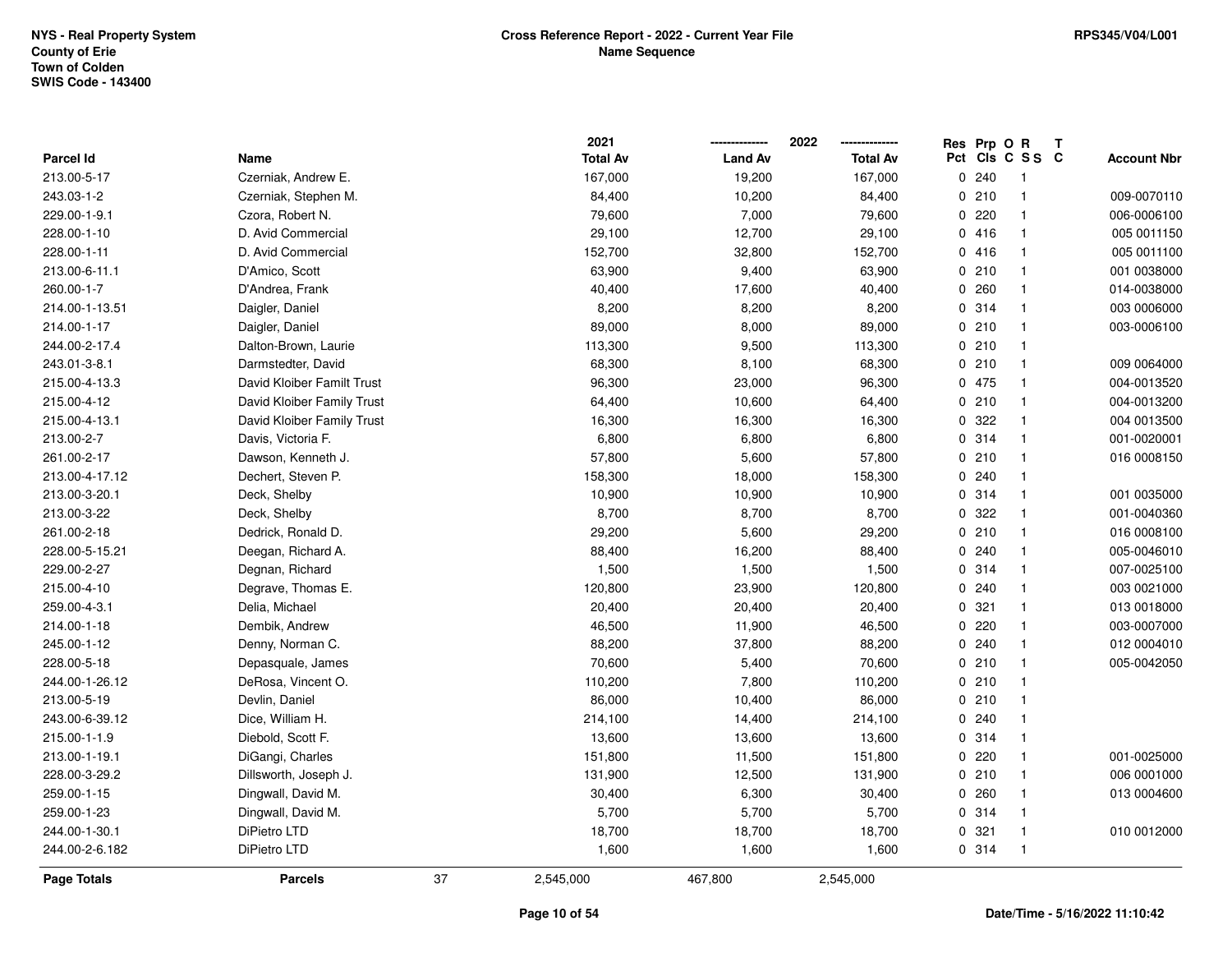|                  |                               |    | 2021            |                | 2022            | Res | Prp O R |                 | T |                    |
|------------------|-------------------------------|----|-----------------|----------------|-----------------|-----|---------|-----------------|---|--------------------|
| <b>Parcel Id</b> | Name                          |    | <b>Total Av</b> | <b>Land Av</b> | <b>Total Av</b> |     |         | Pct Cls C S S C |   | <b>Account Nbr</b> |
| 244.00-2-7       | DiPietro LTD                  |    | 412,500         | 118,800        | 412,500         |     | 5 582   | -1              |   | 011 0007000        |
| 244.00-2-8       | DiPietro LTD                  |    | 2,200           | 2,200          | 2,200           |     | 0 314   | $\overline{1}$  |   | 011 0007100        |
| 244.00-2-11.12   | DiPietro LTD                  |    | 8,400           | 8,400          | 8,400           |     | 0.314   | $\overline{1}$  |   |                    |
| 244.00-2-11.13   | DiPietro LTD                  |    | 500             | 500            | 500             |     | 0.314   | $\mathbf{1}$    |   | 011-0003000        |
| 215.00-3-32      | <b>Dist-National Fuel Gas</b> |    | 3,800           | 3,800          | 3,800           |     | 0 885   | 6               |   | 300 0096000        |
| 228.00-3-3       | <b>Dist-National Fuel Gas</b> |    | 4,100           | 4,100          | 4,100           |     | 0 885   | 6               |   | 300 0080000        |
| 555.00-11-1.1    | Dist-National Fuel Gas        |    | 372,348         | 0              | 349,809         |     | 0861    | 5               |   | 640 0001000        |
| 555.00-11-1.2    | <b>Dist-National Fuel Gas</b> |    | 98,978          | 0              | 92,987          |     | 0861    | 5               |   | 740 0001000        |
| 666.00-11-3.1    | <b>Dist-National Fuel Gas</b> |    | 671,547         | $\mathbf 0$    | 671,547         |     | 0885    | 6               |   | 300 0037000        |
| 666.00-11-3.2    | Dist-National Fuel Gas        |    | 74,616          | $\mathbf 0$    | 74,616          |     | 0 885   | 6               |   | 300 0037000        |
| 245.00-1-2.114   | DiStefano, Jos J.             |    | 11,000          | 11,000         | 11,000          |     | 0.314   | $\mathbf{1}$    |   | 011-0005005        |
| 243.00-5-14.2    | Dittmar, David S.             |    | 67,800          | 7,500          | 67,800          |     | 0210    | $\overline{1}$  |   | 010-0013940        |
| 260.00-1-32.1    | Dittmar, Frederick R.         |    | 120,700         | 6,600          | 120,700         |     | 0210    | $\overline{1}$  |   | 014 0057015        |
| 243.00-5-46      | Dittmar, Shauna A.            |    | 71,400          | 4,600          | 71,400          |     | 0210    | $\overline{1}$  |   | 010 0013525        |
| 229.00-2-48      | Dobinski, Alison E.           |    | 69,114          | 10,800         | 69,114          |     | 0210    | $\overline{1}$  |   | 007-0015000        |
| 229.00-2-49.2    | Dodd, Kenneth R.              |    | 1,200           | 1,200          | 1,200           |     | 0 322   | $\overline{1}$  |   | 007-0023000        |
| 229.00-2-49.13   | Dodd, Kenneth R. Jr.          |    | 11,100          | 11,100         | 11,100          |     | 0 322   | $\overline{1}$  |   | 007-0023000        |
| 214.00-1-40      | Doersam, Richard T.           |    | 106,600         | 13,000         | 106,600         |     | 0210    | $\overline{1}$  |   |                    |
| 229.00-2-9.1     | Domanowski, Lynn Diana        |    | 109,000         | 8,200          | 109,000         |     | 0210    | $\overline{1}$  |   | 007 0004000        |
| 243.01-3-1.2     | Domes, John W.                |    | 52,900          | 14,600         | 52,900          |     | 0210    | $\overline{1}$  |   | 009-0045100        |
| 260.00-1-28      | Domes, Kevin                  |    | 108,700         | 5,300          | 108,700         |     | 0210    | $\overline{1}$  |   | 014-0057010        |
| 260.00-1-29.1    | Domes, Kevin W.               |    | 19,700          | 19,700         | 19,700          |     | 0.321   | $\overline{1}$  |   | 014 0058000        |
| 230.00-1-1.11    | Donnelly, Steven P.           |    | 103,300         | 11,700         | 103,300         |     | 0.240   | $\overline{1}$  |   | 008 0001000        |
| 243.00-5-20.11   | Donovan, James                |    | 77,900          | 11,400         | 77,900          |     | 0210    | $\overline{1}$  |   | 010 0013700        |
| 245.00-2-21.1    | Doran, Ashley E.              |    | 17,200          | 16,000         | 17,200          |     | 0.312   | $\overline{1}$  |   | 012 0020100        |
| 213.00-4-7.112   | Dotson, James R.              |    | 10,500          | 10,500         | 10,500          |     | 0.314   | -1              |   |                    |
| 213.00-4-7.12    | Dotson, James R.              |    | 130,700         | 12,300         | 130,700         |     | 0210    | $\overline{1}$  |   |                    |
| 213.10-1-1       | Dowdall, John                 |    | 80,500          | 8,500          | 80,500          |     | 0210    | $\overline{1}$  |   | 001-0001010        |
| 229.00-1-22      | Drabek, Joseph W.             |    | 62,900          | 6,100          | 62,900          |     | 0210    | $\overline{1}$  |   | 006-0010101        |
| 243.00-5-3.2     | Draudt, David M.              |    | 60,000          | 4,500          | 60,000          |     | 0220    | $\overline{1}$  |   |                    |
| 243.00-5-28      | Dreyfus, Kip                  |    | 65,200          | 3,700          | 65,200          |     | 0210    | $\overline{1}$  |   | 009-0123150        |
| 215.00-1-9       | Drum, Michael Allen           |    | 114,100         | 23,000         | 114,100         |     | 0.240   | $\overline{1}$  |   | 004 0001020        |
| 243.01-2-13      | Ducote, Brenda K.             |    | 50,600          | 9,200          | 50,600          |     | 0210    | $\overline{1}$  |   | 009-0041050        |
| 215.00-3-8       | Duerr, Barry                  |    | 32,500          | 11,200         | 32,500          |     | 0260    | $\overline{1}$  |   | 004-0024010        |
| 215.03-1-6       | Dugas, Michael S.             |    | 120,000         | 11,600         | 120,000         |     | 0210    | $\overline{1}$  |   | 004-0006510        |
| 259.00-3-16      | Dunn, Vincent J.              |    | 2,200           | 2,200          | 2,200           |     | 0.314   | -1              |   | 014 0087000        |
| 228.00-2-24      | Durand, Edw J.                |    | 16,800          | 16,800         | 16,800          |     | 0 314   | $\overline{1}$  |   | 005-0015580        |
| Page Totals      | <b>Parcels</b>                | 37 | 3,342,603       | 410,100        | 3,314,073       |     |         |                 |   |                    |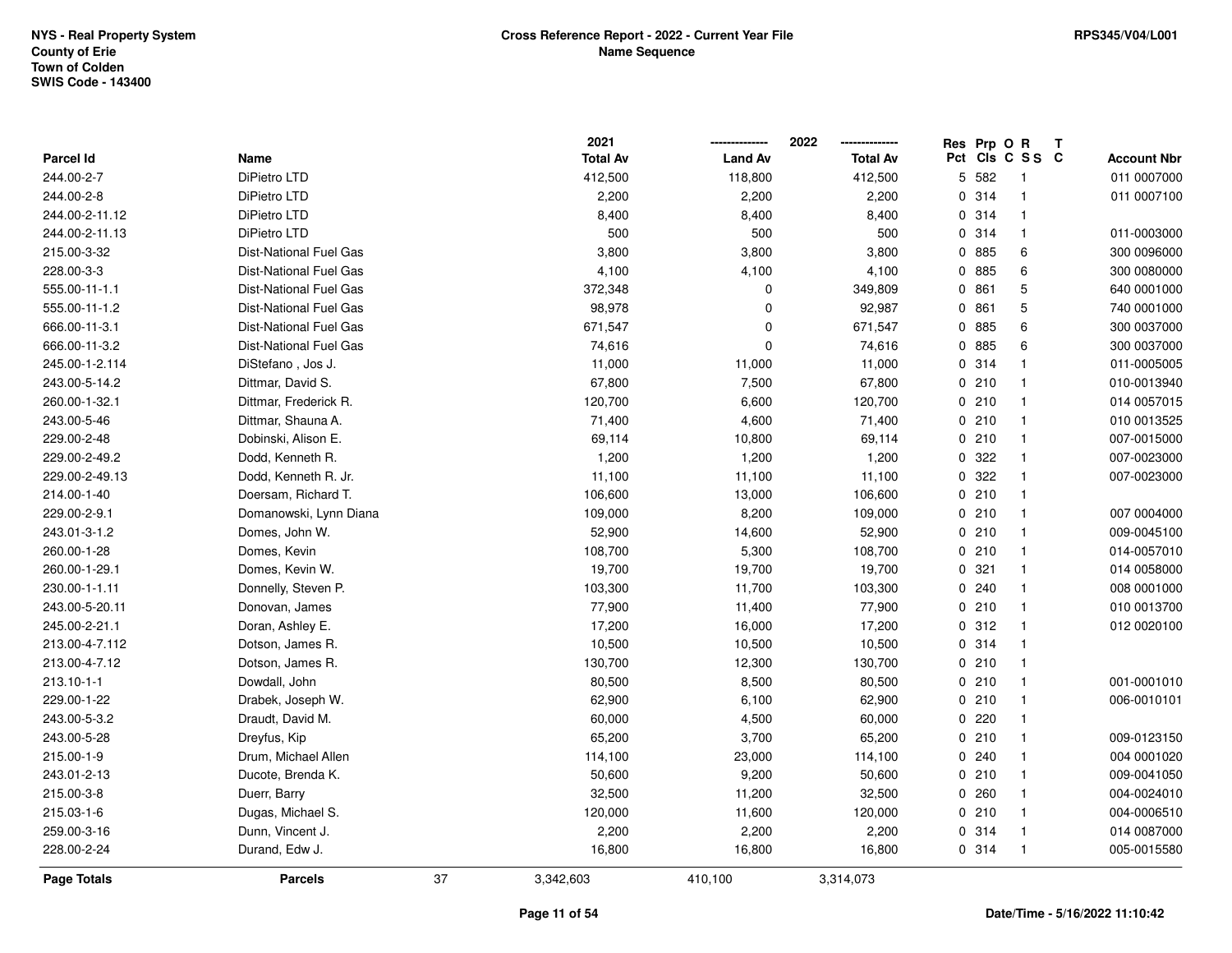|                  |                       |    | 2021            |                | 2022            |     | Res Prp O R |                | Т |                    |
|------------------|-----------------------|----|-----------------|----------------|-----------------|-----|-------------|----------------|---|--------------------|
| <b>Parcel Id</b> | Name                  |    | <b>Total Av</b> | <b>Land Av</b> | <b>Total Av</b> | Pct |             | CIS C S S C    |   | <b>Account Nbr</b> |
| 243.00-6-19      | Durett, Jeffrey       |    | 62,200          | 10,100         | 62,200          |     | 0210        | $\overline{1}$ |   | 500-0018000        |
| 259.00-1-3.2     | Durfee, Susan M.      |    | 88,700          | 8,300          | 88,700          |     | 0210        | $\mathbf{1}$   |   |                    |
| 260.00-1-18      | Durshordewe, Kim      |    | 62,200          | 9,500          | 62,200          |     | 0210        | $\mathbf{1}$   |   | 015 0013800        |
| 230.00-2-33      | Dzina, Josh           |    | 83,300          | 12,700         | 83,300          |     | 0.240       | $\mathbf{1}$   |   |                    |
| 213.00-6-18.11   | Dziulko, Thomas       |    | 123,600         | 35,200         | 123,600         |     | 66 240      | $\mathbf{1}$   |   | 001-0058000        |
| 259.00-2-7       | E-Ny State Elec & Gas |    | 55,500          | 5,200          | 55,500          |     | 0 871       | 6              |   | 300 0012050        |
| 260.00-1-20      | E-Ny State Elec & Gas |    | 13,300          | 5,000          | 13,300          |     | 0 833       | 6              |   | 300 0012051        |
| 666.00-13-1.1    | E-Ny State Elec & Gas |    | 13,613          | 0              | 13,613          |     | 0 870       | 6              |   | 300 0012000        |
| 666.00-13-1.2    | E-Ny State Elec & Gas |    | 15,096          | $\Omega$       | 15,096          |     | 0 870       | 6              |   | 300 0012000        |
| 666.00-13-1.3    | E-Ny State Elec & Gas |    | 891             | 0              | 891             |     | 0 870       | 6              |   | 300 0012000        |
| 666.00-13-2.1    | E-Ny State Elec & Gas |    | 532,732         | 0              | 532,732         |     | 0 870       | 6              |   | 300 0012001        |
| 666.00-13-2.2    | E-Ny State Elec & Gas |    | 573,668         | 0              | 573,668         |     | 0 870       | 6              |   | 300 0012001        |
| 666.00-13-3.1    | E-Ny State Elec & Gas |    | 250,424         | 0              | 250,424         |     | 0 870       | 6              |   | 300 0013000        |
| 666.00-13-3.2    | E-Ny State Elec & Gas |    | 277,644         | 0              | 277,644         |     | 0880        | 6              |   | 300 0013000        |
| 666.00-13-3.3    | E-Ny State Elec & Gas |    | 16,332          | $\Omega$       | 16,332          |     | 0880        | 6              |   | 300 0013000        |
| 213.00-7-4.2     | Eckam, Renee M.       |    | 91,200          | 12,900         | 91,200          |     | 0210        | $\mathbf{1}$   |   |                    |
| 230.00-1-20.122  | Eckhardt, Lukas       |    | 105,100         | 9,600          | 105,100         |     | 0210        | $\mathbf{1}$   |   |                    |
| 213.00-1-26.11   | Eckis, Gary R.        |    | 97,800          | 13,500         | 97,800          |     | 0210        | $\mathbf{1}$   |   | 001 0001000        |
| 261.00-2-19.112  | Egan, Joseph M.       |    | 77,800          | 9,600          | 77,800          |     | 0210        | $\mathbf{1}$   |   | 016-0008000        |
| 244.00-1-25      | Ehnes, Nicole S.      |    | 62,800          | 5,600          | 62,800          |     | 0210        | $\mathbf{1}$   |   | 010 0010500        |
| 245.00-2-12      | Ehrenreich, Dennis    |    | 88,800          | 7,000          | 88,800          |     | 0210        | $\mathbf{1}$   |   | 012-0009050        |
| 215.00-3-10.111  | Ehrenreich, John J.   |    | 21,800          | 21,800         | 21,800          |     | 0 322       | $\mathbf{1}$   |   | 004 0025000        |
| 215.00-3-10.112  | Ehrenreich, John J.   |    | 110,500         | 7,600          | 110,500         |     | 0210        | $\mathbf{1}$   |   | 004 0025000        |
| 259.00-4-5.12    | Eichler, Donald A.    |    | 17,900          | 17,900         | 17,900          |     | 0 105       | $\mathbf{1}$   |   |                    |
| 261.00-1-1.11    | Eigenbrod, Ellen      |    | 27,700          | 27,700         | 27,700          |     | 0 322       | $\mathbf{1}$   |   | 015-0004000        |
| 261.00-1-3       | Eigenbrod, Ellen M.   |    | 99,700          | 7,300          | 99,700          |     | 0210        | $\mathbf{1}$   |   | 015-0004100        |
| 261.00-1-2.2     | Eigenbrod, Raymond P. |    | 2,600           | 2,600          | 2,600           |     | 0.314       | $\mathbf{1}$   |   | 300 0097000        |
| 261.00-1-2.12    | Eigenbrod, Raymond    |    | 6,100           | 6,100          | 6,100           |     | 0 314       | $\mathbf{1}$   |   | 015-0004200        |
| 228.00-5-23.1    | Einarsson, Jon S.     |    | 66,000          | 5,300          | 66,000          |     | 0210        | $\mathbf{1}$   |   | 005 0042000        |
| 261.00-3-2.312   | Eldred, Jessica       |    | 9,500           | 9,500          | 9,500           |     | 0 314       | $\mathbf{1}$   |   |                    |
| 261.00-3-2.32    | Eldred, Jessica       |    | 163,600         | 9,500          | 163,600         |     | 0210        | $\mathbf{1}$   |   |                    |
| 259.00-2-2.12    | Eley, William D.      |    | 54,000          | 8,000          | 54,000          |     | 0210        | $\mathbf{1}$   |   |                    |
| 213.00-4-16      | Elinski, Valerie F.   |    | 71,300          | 12,200         | 71,300          |     | 0210        | $\mathbf{1}$   |   | 002-0010000        |
| 243.01-1-11      | Elkins, Peter         |    | 40,700          | 6,400          | 40,700          |     | 0210        | $\mathbf{1}$   |   | 009 0017000        |
| 260.00-1-17.212  | Elliott, Douglas      |    | 6,200           | 6,200          | 6,200           |     | 0 314       | $\mathbf{1}$   |   | 015 0001010        |
| 260.00-1-17.22   | Elliott, Douglas      |    | 88,900          | 6,200          | 88,900          |     | 0210        | $\mathbf{1}$   |   |                    |
| 229.00-2-43      | Elliott, John B.      |    | 26,900          | 26,900         | 26,900          |     | 0.321       | $\mathbf{1}$   |   | 007-0013000        |
| Page Totals      | <b>Parcels</b>        | 37 | 3,506,100       | 325,400        | 3,506,100       |     |             |                |   |                    |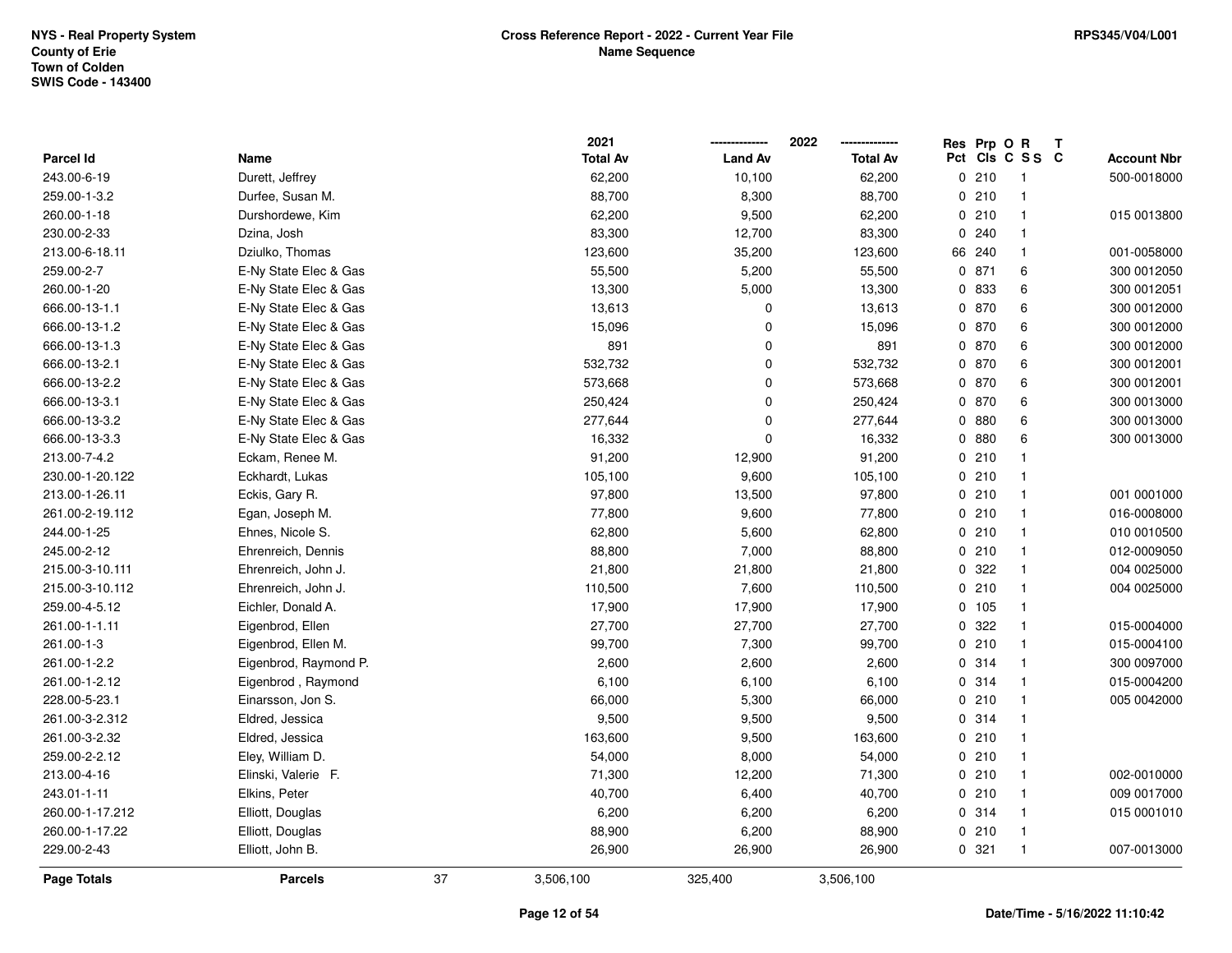|                    |                                |    | 2021            |                | 2022            | Res | Prp O R |                 | Т |                    |
|--------------------|--------------------------------|----|-----------------|----------------|-----------------|-----|---------|-----------------|---|--------------------|
| <b>Parcel Id</b>   | Name                           |    | <b>Total Av</b> | <b>Land Av</b> | <b>Total Av</b> |     |         | Pct Cls C S S C |   | <b>Account Nbr</b> |
| 244.00-1-23.1      | Elliott, John B.               |    | 85,000          | 67,400         | 85,000          |     | 0.240   | -1              |   | 010 0010000        |
| 213.10-2-9.1       | Ellis, Ashley M.               |    | 60,200          | 18,600         | 60,200          |     | 0210    | $\mathbf 1$     |   | 001 0017200        |
| 228.00-3-21.112    | Ellis, Brendan Kelly           |    | 12,100          | 12,100         | 12,100          |     | 0.314   | $\mathbf 1$     |   | 006-0002500        |
| 228.00-3-21.2      | Ellis, Brendan Kelly           |    | 86,200          | 10,900         | 86,200          |     | 0210    |                 |   |                    |
| 214.00-3-23        | Ellis, Diane M.                |    | 70,900          | 9,900          | 70,900          |     | 0210    |                 |   | 002-0030005        |
| 214.00-3-18.111    | Ellis, John J.                 |    | 11,400          | 11,400         | 11,400          |     | 0.322   |                 |   | 002-0037010        |
| 214.00-3-3         | Ellis, Richard A.              |    | 64,900          | 9,600          | 64,900          |     | 0210    | $\mathbf 1$     |   | 002-0022900        |
| 213.10-2-8.2       | Ellis, Robert L.               |    | 6,500           | 6,500          | 6,500           |     | 0.322   |                 |   |                    |
| 214.00-3-7.111     | Ellis, Robert L.               |    | 50,000          | 23,000         | 50,000          |     | 0.240   | $\mathbf 1$     |   | 002 0023000        |
| 229.00-1-21        | Ellis, Robert L.               |    | 129,300         | 7,600          | 129,300         |     | 0210    |                 |   | 006-0010100        |
| 213.10-2-10        | Ellis, Robert L. Sr.           |    | 44,200          | 9,300          | 44,200          |     | 0210    |                 |   | 001-0013000        |
| 215.00-4-26.2      | Elm, Lloyd M.                  |    | 70,600          | 11,500         | 70,600          |     | 0210    |                 |   | 003-0026011        |
| 243.00-6-12.21     | Embt, Thomas A.                |    | 147,100         | 12,200         | 147,100         |     | 0210    |                 |   |                    |
| 260.00-1-29.21/A   | Empire Energy E&P LLC          |    | 663             | 0              | 663             |     | 0 733   | $\mathbf 1$     |   |                    |
| 245.00-3-14./A     | Empire Energy E&P, LLC         |    | 1,282           | $\Omega$       | 1,282           |     | 0 733   |                 |   | 300 0091000        |
| 243.03-1-22        | Engel, Robert W.               |    | 73,700          | 11,400         | 73,700          |     | 0210    | $\mathbf{1}$    |   | 009-0070010        |
| 228.00-1-16        | Engels, Edward                 |    | 16,900          | 16,900         | 16,900          |     | 0 105   | $\mathbf{1}$    |   | 005-0006000        |
| 228.00-1-9.2       | Engels, Edward W-Andrew J.     |    | 16,200          | 16,200         | 16,200          |     | 0.322   |                 |   |                    |
| 228.00-1-8         | Engels, Floyd                  |    | 80,200          | 18,900         | 80,200          |     | 0.220   |                 |   | 005-0010100        |
| 214.00-3-18.112    | English, Jessica E.            |    | 11,600          | 11,600         | 11,600          |     | 0.314   |                 |   | 002-0037010        |
| 243.01-3-14.11     | Enser, John A. Jr.             |    | 92,000          | 17,300         | 92,000          |     | 0210    | $\mathbf{1}$    |   | 009 0042001        |
| 243.01-3-9.1       | Erb, William A.                |    | 78,600          | 9,500          | 78,600          |     | 0210    | $\mathbf 1$     |   | 009-0063000        |
| 213.00-3-8.2       | Eric G Sickels & Susan R       |    | 260,800         | 20,600         | 260,800         |     | 0.240   | $\mathbf 1$     |   | 001 0024501        |
| 214.00-1-13.12     | Erie County Water Authority    |    | 191,300         | 9,000          | 191,300         |     | 0822    | 8               |   |                    |
| 243.00-6-40        | Ernst Family Irrevocable Trust |    | 133,500         | 7,700          | 133,500         |     | 0210    | $\mathbf 1$     |   | 009 0147500        |
| 213.00-4-14.1      | Ersing, Joseph P.              |    | 60,000          | 12,000         | 60,000          |     | 0210    |                 |   | 002 0012000        |
| 244.00-1-23.2      | Eschborn, Anne M.              |    | 59,600          | 9,500          | 59,600          |     | 0210    |                 |   |                    |
| 243.01-1-10        | Esford, Robert P.              |    | 50,700          | 12,400         | 50,700          |     | 0210    | $\mathbf 1$     |   | 009 0017500        |
| 228.00-2-6.2       | Etzel, Bonnie G.               |    | 108,900         | 9,400          | 108,900         |     | 0210    | $\mathbf 1$     |   | 005-0018002        |
| 243.01-2-23        | Ev Luth Ch Of Our              |    | 302,900         | 13,600         | 302,900         |     | 0620    | 8               |   | 500-0015000        |
| 228.00-5-14.1      | Evoy, Judith                   |    | 68,500          | 8,000          | 68,500          |     | 0210    | $\mathbf 1$     |   | 005 0045010        |
| 213.10-1-9.1       | Fabiano, Christian J.          |    | 37,000          | 9,200          | 37,000          |     | 0210    | $\mathbf 1$     |   | 001-0009000        |
| 243.03-3-12        | Fabiano, Christian J.          |    | 54,700          | 11,100         | 54,700          |     | 0.482   |                 |   | 009 0116000        |
| 229.00-1-38.12     | Falbo, Anthony N.              |    | 94,000          | 14,000         | 94,000          |     | 0.240   |                 |   |                    |
| 260.00-2-27.12     | Faltyn, Jeffery J.             |    | 113,900         | 10,300         | 113,900         |     | 0210    |                 |   | 015 0016002        |
| 214.00-3-43.1      | Farago-Gorecki, Cecilia A.     |    | 24,100          | 10,700         | 24,100          |     | 0210    | $\mathbf 1$     |   | 002-0022860        |
| 230.00-1-20.112    | Farrant, Jordan S.             |    | 92,400          | 9,600          | 92,400          |     | 0210    | $\mathbf{1}$    |   |                    |
| <b>Page Totals</b> | <b>Parcels</b>                 | 37 | 2,861,845       | 478,900        | 2,861,845       |     |         |                 |   |                    |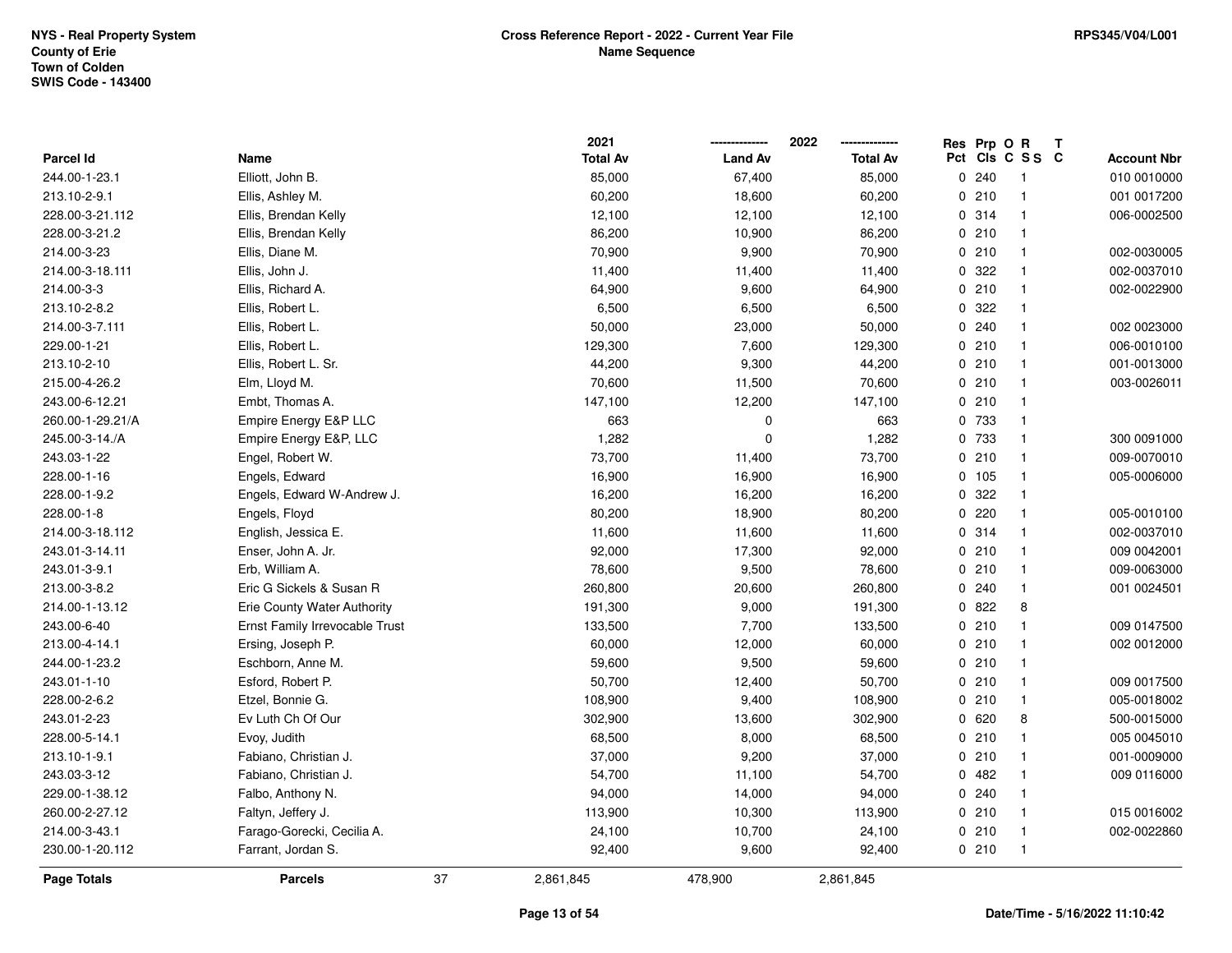|                  |                        |    | 2021            |                | 2022            | Res Prp O R |                 | Т |                    |
|------------------|------------------------|----|-----------------|----------------|-----------------|-------------|-----------------|---|--------------------|
| <b>Parcel Id</b> | Name                   |    | <b>Total Av</b> | <b>Land Av</b> | <b>Total Av</b> |             | Pct Cls C S S C |   | <b>Account Nbr</b> |
| 215.00-4-11.1    | Farrar, Edward S.      |    | 59,000          | 16,900         | 59,000          | 0.240       | $\overline{1}$  |   | 003 0022000        |
| 215.00-4-11.22   | Farrar, Edward S.      |    | 29,100          | 29,100         | 29,100          | 0 322       | $\overline{1}$  |   | 003 0022000        |
| 259.00-2-17      | Faulring, Jamie L.     |    | 13,000          | 5,600          | 13,000          | 0.312       | $\mathbf{1}$    |   | 014 0001300        |
| 259.00-2-18      | Faulring, Jamie L.     |    | 106,000         | 6,600          | 106,000         | 0220        | $\mathbf{1}$    |   | 014-0001350        |
| 259.00-2-25      | Faulring, Jamie L.     |    | 9,500           | 9,500          | 9,500           | 0 322       | $\mathbf{1}$    |   | 014 0001005        |
| 228.00-5-12.21   | Faust, Alexander       |    | 62,800          | 5,400          | 62,800          | 0210        | $\overline{1}$  |   | 005-0045015        |
| 261.00-4-8.23    | Feasley, Linda         |    | 6,000           | 6,000          | 6,000           | 0.314       | $\overline{1}$  |   |                    |
| 261.00-3-6       | Feasley, Linda         |    | 80,200          | 10,500         | 80,200          | 0.240       | $\mathbf{1}$    |   | 016 0015010        |
| 214.00-2-12      | Feidt, Jody Lynne      |    | 51,200          | 9,600          | 51,200          | 0210        | $\mathbf{1}$    |   | 003-0016900        |
| 244.00-1-18      | Feidt, Joseph A.       |    | 53,300          | 4,100          | 53,300          | 0210        | $\mathbf{1}$    |   | 010 0006120        |
| 214.00-3-15.3    | Felser, Paul J.        |    | 87,600          | 11,200         | 87,600          | 0210        | $\overline{1}$  |   | 002-0034007        |
| 215.00-1-2.1     | Felton, Terry D.       |    | 105,500         | 17,100         | 105,500         | 0210        | $\overline{1}$  |   | 003 0008050        |
| 260.00-1-22.11   | Feltz, Brad S.         |    | 101,200         | 12,800         | 101,200         | 0210        | -1              |   | 015 0008000        |
| 244.00-2-4.1     | Feltz, Douglas B.      |    | 94,200          | 51,200         | 94,200          | 0.240       | $\mathbf{1}$    |   | 011 0011000        |
| 228.00-2-3.212   | Ferrucci, Joseph N.    |    | 112,700         | 25,700         | 112,700         | 0.240       | $\mathbf{1}$    |   | 005 0015560        |
| 259.00-4-5.131   | Ferrucci, Sando M.     |    | 96,600          | 5,600          | 96,600          | 0210        | $\mathbf{1}$    |   |                    |
| 259.00-4-5.132   | Ferrucci, Sando M.     |    | 5,400           | 5,400          | 5,400           | 0.314       | $\mathbf{1}$    |   |                    |
| 243.00-2-8       | Feuz, Donald L.        |    | 81,300          | 4,500          | 81,300          | 0210        | $\overline{1}$  |   | 009-0045150        |
| 228.00-6-13.11   | Feuz, Marcole R.       |    | 100,300         | 21,931         | 100,300         | 0.240       | $\mathbf{1}$    |   | 005-0037000        |
| 259.00-3-1       | Feyen, Roger           |    | 16,600          | 16,600         | 16,600          | 0.322       | $\overline{1}$  |   | 014-0075005        |
| 213.00-4-20      | Fiegl, Leanne E.       |    | 91,500          | 9,500          | 91,500          | 0210        | $\mathbf{1}$    |   | 002 0008100        |
| 228.00-1-9.11    | Fiegl, Robin L.        |    | 62,000          | 21,800         | 62,000          | 0.240       | $\mathbf{1}$    |   | 005-0011000        |
| 259.05-1-10      | Field, Larry H.        |    | 146,300         | 34,200         | 146,300         | 0210        | $\overline{1}$  |   |                    |
| 213.00-6-38      | Fields, Don            |    | 29,700          | 9,600          | 29,700          | 0210        | $\mathbf{1}$    |   | 001 0046010        |
| 213.10-2-7       | Fields, Don            |    | 55,000          | 9,000          | 55,000          | 0220        | $\overline{1}$  |   | 001-0017050        |
| 228.00-3-16.114  | Filipski, Christine J. |    | 71,100          | 5,600          | 71,100          | 0210        | $\mathbf{1}$    |   | 006 0005003        |
| 244.00-2-6.111   | Findlay, Daniel        |    | 124,900         | 12,800         | 124,900         | 0210        | $\overline{1}$  |   | 011 0008000        |
| 229.00-2-51      | Findlay, Shannon       |    | 81,200          | 13,100         | 81,200          | 0.240       | $\overline{1}$  |   |                    |
| 228.00-1-5       | Finke, David           |    | 66,600          | 9,400          | 66,600          | 0.280       | $\overline{1}$  |   | 005-0004100        |
| 214.00-1-26      | Finn, Richard          |    | 74,300          | 10,300         | 74,300          | 0210        | $\mathbf{1}$    |   | 002 0017150        |
| 245.00-2-21.2    | Fino, Gary N.          |    | 16,000          | 16,000         | 16,000          | 0 322       | $\mathbf{1}$    |   | 012 0020100        |
| 245.00-2-22.1    | Fino, Gary N.          |    | 137,300         | 26,900         | 137,300         | 0.240       | $\mathbf{1}$    |   | 012 0020105        |
| 228.00-6-18      | Fiorentino, Dianne     |    | 53,700          | 3,400          | 53,700          | 0210        | $\overline{1}$  |   | 005-0034100        |
| 261.00-4-6       | Fischer, Marie J.      |    | 59,400          | 5,500          | 59,400          | 0210        | $\overline{1}$  |   | 016-0020500        |
| 228.00-3-24.22   | Fisher, Jason M.       |    | 116,700         | 9,100          | 116,700         | 0210        | $\mathbf{1}$    |   | 006-0005005        |
| 228.00-3-17      | Fisher, Mary A.        |    | 80,200          | 6,000          | 80,200          | 0210        | $\mathbf{1}$    |   | 006-0004500        |
| 228.00-3-24.21   | Fisher, Peter          |    | 182,070         | 21,400         | 182,070         | 0.240       | $\overline{1}$  |   | 006-0005005        |
| Page Totals      | <b>Parcels</b>         | 37 | 2,719,470       | 498,931        | 2,719,470       |             |                 |   |                    |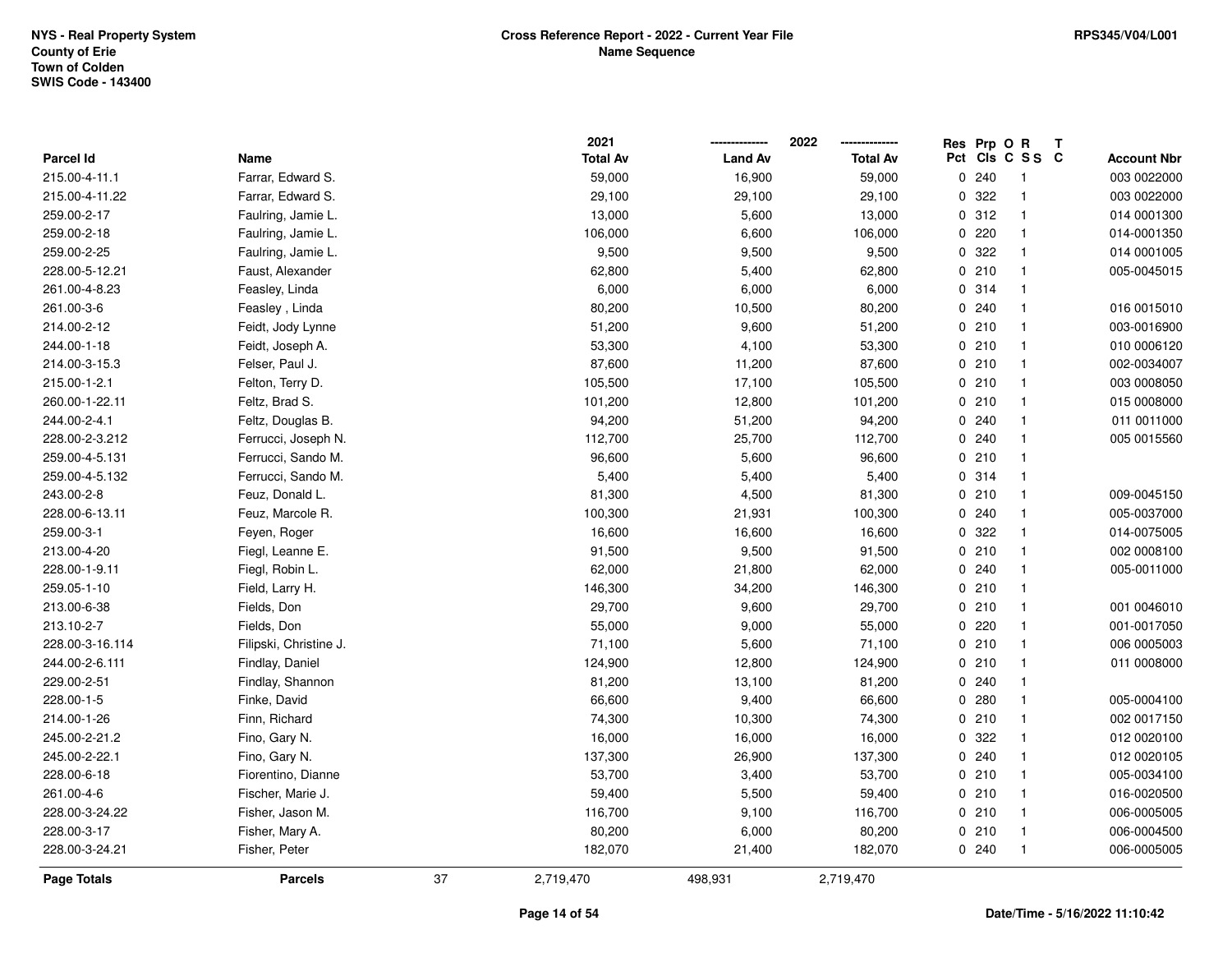|                    |                              |    | 2021            |                | 2022            | Res Prp O R |                 | Т |                    |
|--------------------|------------------------------|----|-----------------|----------------|-----------------|-------------|-----------------|---|--------------------|
| Parcel Id          | Name                         |    | <b>Total Av</b> | <b>Land Av</b> | <b>Total Av</b> |             | Pct Cls C S S C |   | <b>Account Nbr</b> |
| 244.00-1-20.1      | Fisher, Peter                |    | 82,400          | 5,600          | 82,400          | 0210        | $\overline{1}$  |   | 010 0006100        |
| 228.00-3-25.1      | Fisher, Robert E. Jr.        |    | 6,500           | 6,500          | 6,500           | 0.311       | $\overline{1}$  |   | 006-0005006        |
| 213.00-4-23        | Fiske-Lantzy, Kathleen Irene |    | 88,500          | 10,900         | 88,500          | 0210        | $\overline{1}$  |   |                    |
| 261.00-2-25        | Fitch, David L. Jr.          |    | 115,500         | 10,800         | 115,500         | 0210        | $\overline{1}$  |   |                    |
| 213.10-2-6.1       | Fitzpatrick, John            |    | 54,800          | 15,100         | 54,800          | 0210        | $\overline{1}$  |   | 001 0017000        |
| 259.04-1-21        | Fix, Christopher J.          |    | 44,800          | 5,500          | 44,800          | 0210        | $\overline{1}$  |   | 014-0022000        |
| 243.00-1-2         | Fix, Jeffrey P.              |    | 3,100           | 3,100          | 3,100           | 0.311       | $\mathbf{1}$    |   | 009-0002000        |
| 228.00-4-10        | Fleck, John W.               |    | 88,700          | 8,600          | 88,700          | 0210        | $\overline{1}$  |   | 010 0003050        |
| 243.00-1-15.1      | Fleckenstein, Carol M.       |    | 54,700          | 8,200          | 54,700          | 0210        | $\mathbf{1}$    |   | 009 0082500        |
| 243.00-3-9.14      | Fleckenstein, James          |    | 900             | 900            | 900             | 0.314       | $\mathbf{1}$    |   | 010-0003000        |
| 243.00-3-14        | Fleckenstein, James E.       |    | 40,500          | 5,400          | 40,500          | 0210        | $\overline{1}$  |   | 010-0003150        |
| 243.00-6-22        | Fleckenstein, James E.       |    | 28,300          | 5,200          | 28,300          | 0210        | $\mathbf{1}$    |   | 009 0088000        |
| 244.00-1-16.1      | Fleming, Ann                 |    | 50,900          | 7,400          | 50,900          | 0210        | -1              |   | 010-0015300        |
| 260.00-2-13.2      | Fletcher, Robert B. Jr.      |    | 76,800          | 3,800          | 76,800          | 0210        | $\overline{1}$  |   | 014-0085050        |
| 213.10-2-8.3       | FLOW Development, LLC        |    | 103,900         | 1,500          | 103,900         | 0 331       | $\mathbf{1}$    |   |                    |
| 213.10-2-9.2       | FLOW Development, LLC        |    | 2,500           | 2,500          | 2,500           | 0 320       | $\mathbf{1}$    |   | 001 0017200        |
| 243.01-2-1         | Flowers, Elizabeth           |    | 96,200          | 14,400         | 96,200          | 0210        | $\overline{1}$  |   | 009 0036300        |
| 214.00-3-18.2      | Fogelsonger, Dale A.         |    | 49,600          | 11,700         | 49,600          | 0210        | $\mathbf{1}$    |   | 002-0037010        |
| 215.00-2-19        | Folaron, Christine           |    | 121,600         | 29,600         | 121,600         | 0210        | $\mathbf{1}$    |   |                    |
| 215.00-3-2         | Folaron, Daniel H.           |    | 105,800         | 31,700         | 105,800         | 0.240       | $\overline{1}$  |   | 004-0019000        |
| 215.03-1-8.112     | Folaron, Patrick             |    | 7,100           | 7,100          | 7,100           | 0 314       | $\mathbf{1}$    |   | 004-0010005        |
| 215.00-3-1         | Folaron & Wife, Daniel H.    |    | 18,400          | 10,900         | 18,400          | 0 449       | $\mathbf{1}$    |   | 004-0019005        |
| 243.00-1-19        | Foley, Michael               |    | 500             | 500            | 500             | 0.311       | $\overline{1}$  |   | 009-0070120        |
| 243.03-1-5         | Foley, Michael R.            |    | 9,800           | 9,800          | 9,800           | 0.311       | $\mathbf{1}$    |   | 009-0070005        |
| 243.03-1-20.1      | Foley, Michael R.            |    | 112,300         | 21,700         | 112,300         | 0210        | $\overline{1}$  |   | 009-0070153        |
| 213.00-6-40.1      | Folts, Wayne & LaVerne       |    | 68,400          | 6,700          | 68,400          | 0210        | $\overline{1}$  |   | 001 0046250        |
| 245.00-1-2.2       | Forkl, Elizabeth C.          |    | 21,800          | 21,800         | 21,800          | 0.321       | $\overline{1}$  |   | 011-0005001        |
| 245.00-3-7.13      | Fornes Enterprises Inc       |    | 1,000           | 1,000          | 1,000           | 0.314       | $\overline{1}$  |   |                    |
| 245.00-3-11.1      | Fornes Enterprises Inc       |    | 326,200         | 135,600        | 326,200         | 0 552       | $\overline{1}$  |   | 012 0013100        |
| 260.00-1-19.2      | Forster, Scott F.            |    | 76,200          | 9,400          | 76,200          | 0210        | $\overline{1}$  |   |                    |
| 261.00-3-11        | Four RL, LLC                 |    | 127,000         | 83,100         | 127,000         | $0$ 113     | $\mathbf{1}$    |   | 016 0021000        |
| 243.00-1-17.2      | Fox, Michelle                |    | 117,700         | 13,600         | 117,700         | 0210        | $\overline{1}$  |   |                    |
| 243.01-3-10        | Francis, Carole M.           |    | 186,900         | 11,500         | 186,900         | 0.280       | $\mathbf{1}$    |   | 009 0062000        |
| 243.01-3-18        | Francis, Carole M.           |    | 9,200           | 9,200          | 9,200           | 0.311       | $\overline{1}$  |   | 009-0062005        |
| 260.03-1-11        | Frank, Nancy G.              |    | 45,800          | 3,000          | 45,800          | 0210        | $\overline{1}$  |   | 014-0056000        |
| 228.00-6-12        | Frank, Peter S.              |    | 70,000          | 5,500          | 70,000          | 0210        | $\overline{1}$  |   | 005 0033000        |
| 228.00-6-19        | Franklin, Francis C.         |    | 79,600          | 4,800          | 79,600          | 0210        | $\overline{1}$  |   | 005 0034000        |
| <b>Page Totals</b> | <b>Parcels</b>               | 37 | 2,493,900       | 543,600        | 2,493,900       |             |                 |   |                    |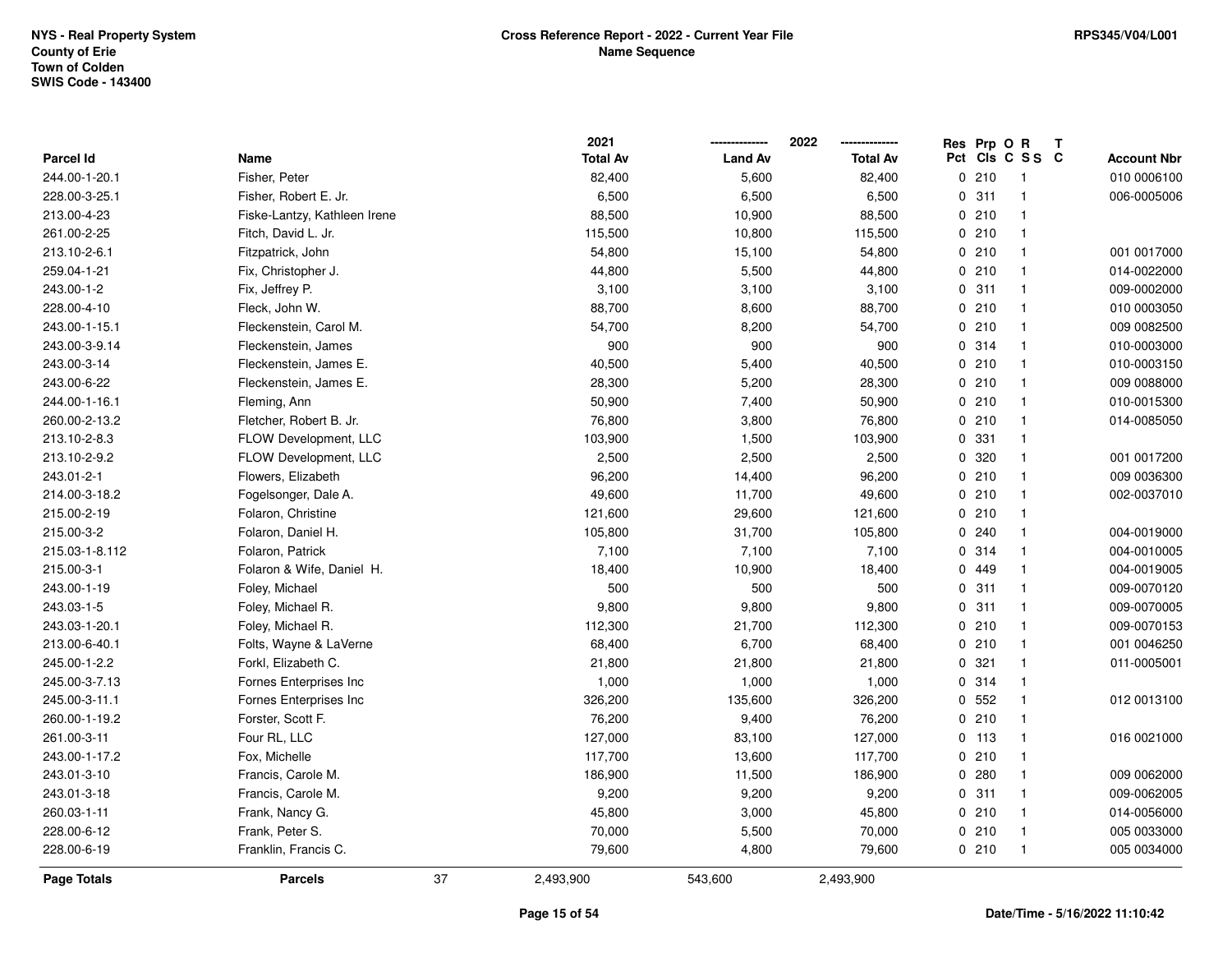|                  |                          |    | 2021            |                | 2022            | Res Prp O R |                          | Т |                    |
|------------------|--------------------------|----|-----------------|----------------|-----------------|-------------|--------------------------|---|--------------------|
| <b>Parcel Id</b> | Name                     |    | <b>Total Av</b> | <b>Land Av</b> | <b>Total Av</b> |             | Pct Cls C S S C          |   | <b>Account Nbr</b> |
| 214.00-2-17.2    | Fraser, Ronald R.        |    | 100,500         | 13,700         | 100,500         | 0210        | $\overline{\phantom{1}}$ |   | 003-0024002        |
| 243.00-1-3       | Frawley, Anna Marie      |    | 14,600          | 14,600         | 14,600          | 0.311       | $\overline{1}$           |   | 009-0004000        |
| 228.00-6-23      | Frazer, Jeanne M.        |    | 9,800           | 9,800          | 9,800           | 0.322       | $\overline{1}$           |   | 005-0031000        |
| 213.00-5-6.212   | Frederick Tornow Special |    | 62,300          | 12,200         | 62,300          | 0210        | $\overline{1}$           |   |                    |
| 261.00-4-10      | Freeman, Bonnie S.       |    | 187,900         | 48,100         | 187,900         | 66 240      | $\overline{1}$           |   | 015-0019005        |
| 245.00-2-32      | French, James E.         |    | 93,200          | 8,000          | 93,200          | 0210        | -1                       |   | 012 0020110        |
| 229.00-1-4       | French, Joshua J.        |    | 8,500           | 6,500          | 8,500           | 0.312       | $\overline{1}$           |   | 006-0011500        |
| 214.00-3-21      | Frey, Joyce M.           |    | 61,400          | 8,600          | 61,400          | 0210        | $\overline{1}$           |   | 002-0030020        |
| 214.00-3-31.2    | Frey, Joyce M.           |    | 25,000          | 25,000         | 25,000          | 0.322       | $\overline{1}$           |   |                    |
| 214.00-3-32      | Frey, Joyce M.           |    | 64,300          | 9,300          | 64,300          | 0210        | $\overline{1}$           |   | 002 0031000        |
| 245.00-1-5.1     | Fridman, Mathew R.       |    | 62,900          | 6,000          | 62,900          | 0210        | $\overline{1}$           |   | 011 0010800        |
| 261.00-4-14      | Froelich, Joseph D.      |    | 106,000         | 10,600         | 106,000         | 0210        | $\overline{1}$           |   |                    |
| 228.00-1-13      | Frost, Daniel            |    | 63,800          | 7,500          | 63,800          | 0210        | -1                       |   | 005 0014000        |
| 228.00-1-14      | Frost, Daniel            |    | 2,200           | 2,200          | 2,200           | 0.311       | $\overline{1}$           |   | 005-0013100        |
| 259.00-3-13      | Fuhrmann, Quintin E.     |    | 50,100          | 4,300          | 50,100          | 0210        | $\overline{1}$           |   | 014-0084000        |
| 243.00-5-19      | Fuhrmann, Travis         |    | 70,000          | 6,700          | 70,000          | 0210        | $\overline{1}$           |   | 010 0013710        |
| 229.00-2-38.112  | Fuller, Gregory L.       |    | 3,300           | 3,300          | 3,300           | 0.314       | $\overline{1}$           |   |                    |
| 229.00-2-38.2    | Fuller, Gregory L.       |    | 30,000          | 9,600          | 30,000          | 0210        | -1                       |   |                    |
| 214.00-1-4.2     | Gacioch, Michael T.      |    | 540,200         | 41,200         | 540,200         | 0.240       | $\overline{1}$           |   |                    |
| 243.03-1-11.1    | Gallagher, Daryl K.      |    | 109,200         | 20,300         | 109,200         | 0.280       | $\overline{1}$           |   | 009-0072000        |
| 261.00-4-13.2    | Galley, Jason            |    | 122,400         | 11,100         | 122,400         | 0210        | $\overline{1}$           |   |                    |
| 215.00-3-12      | Galley, Peter            |    | 4,800           | 4,800          | 4,800           | 0 314       | $\overline{\mathbf{1}}$  |   | 004-0039000        |
| 214.00-2-20.12   | Gannon, James            |    | 150,500         | 10,800         | 150,500         | 0210        | $\overline{1}$           |   | 007 0002010        |
| 243.00-6-38      | Gard, Rodger C.          |    | 110,300         | 11,600         | 110,300         | 0210        | $\overline{1}$           |   | 009-0147010        |
| 229.00-2-38.12   | Gardon, Donald           |    | 9,600           | 9,600          | 9,600           | 0.322       | $\overline{1}$           |   |                    |
| 229.00-2-40.2    | Gardon, Donald P.        |    | 151,000         | 20,500         | 151,000         | 0.240       | -1                       |   |                    |
| 228.00-6-16      | Gavin, Carol S.          |    | 72,800          | 3,900          | 72,800          | 0210        | -1                       |   | 005 0030100        |
| 228.00-3-7.1     | Gavin, Theodore W.       |    | 71,100          | 10,200         | 71,100          | 0210        | $\overline{1}$           |   | 006 0002300        |
| 228.00-3-9       | Gavin, Theodore W.       |    | 8,300           | 8,300          | 8,300           | 0.314       | $\overline{1}$           |   | 006-0002160        |
| 215.03-1-1       | Gawlick, Norman          |    | 3,400           | 3,400          | 3,400           | 0 314       | $\overline{1}$           |   | 004-0006980        |
| 260.00-2-27.211  | Gawronski, Paul S.       |    | 121,400         | 12,700         | 121,400         | 0210        | $\overline{1}$           |   | 015 0016000        |
| 229.00-2-24.22   | Gedraitis, Cap L.        |    | 1,200           | 1,200          | 1,200           | 0.314       | $\overline{1}$           |   |                    |
| 229.00-2-28      | Geigel, Camilly          |    | 72,400          | 7,300          | 72,400          | 0210        | $\overline{1}$           |   | 007-0025500        |
| 259.00-2-5       | Geile, Daniel S.         |    | 82,100          | 9,700          | 82,100          | 0210        | $\overline{1}$           |   | 014 0014000        |
| 259.00-2-6.1     | Geile, Daniel S.         |    | 7,100           | 7,100          | 7,100           | 0.314       | $\overline{1}$           |   | 014-0016000        |
| 214.00-2-29      | Geist, Andrew            |    | 83,300          | 18,000         | 83,300          | 0210        | $\overline{1}$           |   |                    |
| 214.00-2-27.12   | Geist, Andrew F.         |    | 15,000          | 15,000         | 15,000          | 0 322       | $\overline{1}$           |   | 007 0002000        |
| Page Totals      | <b>Parcels</b>           | 37 | 2,751,900       | 432,700        | 2,751,900       |             |                          |   |                    |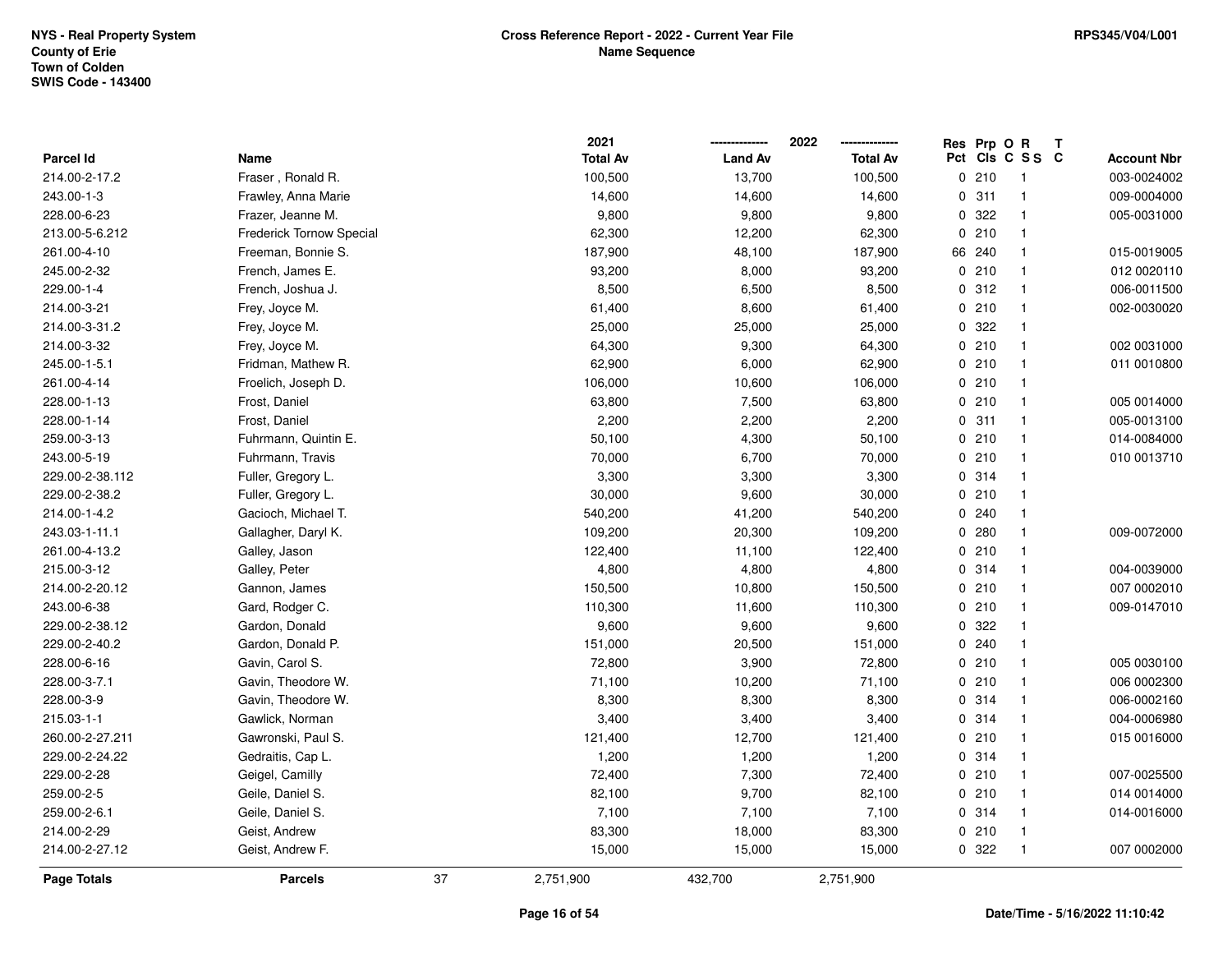|                 |                                | 2021            |                | 2022            |     | Res Prp O R |                | Т |                    |
|-----------------|--------------------------------|-----------------|----------------|-----------------|-----|-------------|----------------|---|--------------------|
| Parcel Id       | Name                           | <b>Total Av</b> | <b>Land Av</b> | <b>Total Av</b> | Pct |             | CIS C S S C    |   | <b>Account Nbr</b> |
| 261.00-1-18     | Geldard, David                 | 86,300          | 7,100          | 86,300          |     | 0210        | $\overline{1}$ |   | 015 0006000        |
| 243.17-1-1      | Gentner, Paul E.               | 57,000          | 8,900          | 57,000          |     | 0210        | $\overline{1}$ |   | 009-0144050        |
| 259.00-1-1      | Genzel, Jeffrey A.             | 75,100          | 11,100         | 75,100          |     | 0210        | $\mathbf{1}$   |   | 009 0147005        |
| 243.00-5-1      | Genzel Land Company LLC        | 700             | 700            | 700             |     | 0.311       | $\mathbf{1}$   |   | 009-0153061        |
| 243.00-5-4      | Genzel Land Company LLC        | 18,600          | 18,600         | 18,600          |     | 0.322       | $\mathbf{1}$   |   | 009-0153060        |
| 243.00-6-37     | Genzel Land Company LLC        | 8,800           | 8,800          | 8,800           |     | 0.311       | $\mathbf{1}$   |   | 009-0151000        |
| 213.00-6-26     | Georgiou, Tyrone G.            | 102,700         | 9,900          | 102,700         |     | 0210        | $\mathbf{1}$   |   | 001 0063100        |
| 259.04-1-8      | Gerde, Jeffrey                 | 81,900          | 5,500          | 81,900          |     | 0 484       | $\mathbf{1}$   |   | 500-0012000        |
| 259.04-1-13     | Gerken, Sharon A.              | 31,200          | 3,000          | 31,200          |     | 0210        | $\mathbf{1}$   |   | 014-0033000        |
| 229.00-1-44     | Gersitz, William               | 105,100         | 51,000         | 105,100         |     | 0.240       | $\mathbf{1}$   |   | 006-0015000        |
| 259.00-1-11.4   | Giambra, David                 | 17,900          | 17,900         | 17,900          |     | 0 322       | -1             |   |                    |
| 259.00-1-11.111 | Giambra, David P.              | 106,000         | 16,600         | 106,000         |     | 0.240       | 1              |   | 013 0006000        |
| 259.00-1-11.2   | Giambra, David P.              | 16,200          | 16,200         | 16,200          |     | 0 314       | -1             |   |                    |
| 213.00-6-8.1    | Giermek, Bernard J. Jr.        | 81,100          | 9,500          | 81,100          |     | 0210        | $\mathbf{1}$   |   | 001 0032504        |
| 245.00-1-2.117  | Gigante, Dwayne                | 11,000          | 11,000         | 11,000          | 0   | 314         | $\mathbf{1}$   |   | 011-0005010        |
| 213.00-6-22     | Giglio, Harold L.              | 92,400          | 9,500          | 92,400          | 75  | 215         | $\mathbf{1}$   |   | 001 0041015        |
| 230.00-1-29     | Gilbert, Tracy                 | 137,300         | 28,700         | 137,300         |     | 0.240       | $\overline{1}$ |   | 008 0005000        |
| 243.00-6-11.1   | Gingher, Merlene               | 100,700         | 10,700         | 100,700         |     | 0210        | $\mathbf{1}$   |   | 009 0146000        |
| 259.00-1-2.11   | Glanville, Robert E.           | 25,700          | 25,700         | 25,700          |     | 0.322       | -1             |   | 013 0002000        |
| 259.00-1-2.12   | Glanville, Robert E.           | 125,000         | 10,800         | 125,000         |     | 0210        | $\mathbf{1}$   |   |                    |
| 260.00-2-8      | Glenwood Acres Inc             | 91              | 91             | 91              |     | 0, 551      | $\mathbf{1}$   |   | 014-0088500        |
| 260.03-1-12     | Glenwood Cemetary Assn         | 10,900          | 10,900         | 10,900          |     | 0 695       | 8              |   | 500-0010000        |
| 259.00-3-7.2    | Glenwood Valley Properties LLC | 34,850          | 15,000         | 34,850          |     | 0422        | $\mathbf{1}$   |   | 014-0078000        |
| 243.03-4-4      | Gloekler, Michael              | 101,300         | 7,200          | 101,300         |     | 0220        | $\mathbf{1}$   |   | 009-0140150        |
| 215.03-1-4.1    | Glor, Steven M.                | 65,600          | 14,100         | 65,600          |     | $0$ 220     | $\mathbf{1}$   |   | 004 0006500        |
| 215.03-1-4.3    | Glor, Steven M.                | 12,600          | 12,600         | 12,600          |     | 0 314       | -1             |   |                    |
| 215.03-1-5      | Glor, Steven M.                | 500             | 500            | 500             |     | 0 314       | -1             |   |                    |
| 215.03-1-7      | Glor, Steven Miles             | 98,100          | 23,500         | 98,100          |     | 0.283       | $\mathbf{1}$   |   | 004 0006400        |
| 259.00-2-3      | Gmerek, Charlene               | 69,900          | 7,400          | 69,900          |     | 0210        | $\overline{1}$ |   | 014 0012000        |
| 243.00-5-45     | Gnacinski, Timothy D.          | 54,700          | 8,200          | 54,700          |     | 0210        | $\mathbf{1}$   |   | 010 0013250        |
| 243.01-1-29     | Godert, John F.                | 18,600          | 7,600          | 18,600          |     | 0210        | $\overline{1}$ |   | 009 0035000        |
| 213.00-2-10     | Godios, Peter                  | 114,000         | 9,800          | 114,000         |     | 0210        | $\mathbf{1}$   |   | 001 0033050        |
| 213.10-1-6      | Goergen, Thomas M.             | 5,500           | 5,500          | 5,500           |     | 0.311       | $\mathbf{1}$   |   | 001-0006000        |
| 213.10-1-7      | Goergen, Thomas M.             | 43,500          | 3,400          | 43,500          |     | 0210        | $\mathbf{1}$   |   | 001-0007000        |
| 243.01-3-1.1    | Goetz, Mark                    | 78,400          | 16,500         | 78,400          |     | 0210        | $\mathbf{1}$   |   | 009-0045010        |
| 229.00-1-54.1   | Golabek, Kathleen              | 67,800          | 7,800          | 67,800          |     | 0210        | $\mathbf{1}$   |   | 006 0006001        |
| 245.00-2-20.4   | Gollwitzer, Megan E.           | 11,000          | 11,000         | 11,000          |     | 0 322       | $\overline{1}$ |   |                    |
| Page Totals     | <b>Parcels</b>                 | 37<br>2,068,041 | 442,291        | 2,068,041       |     |             |                |   |                    |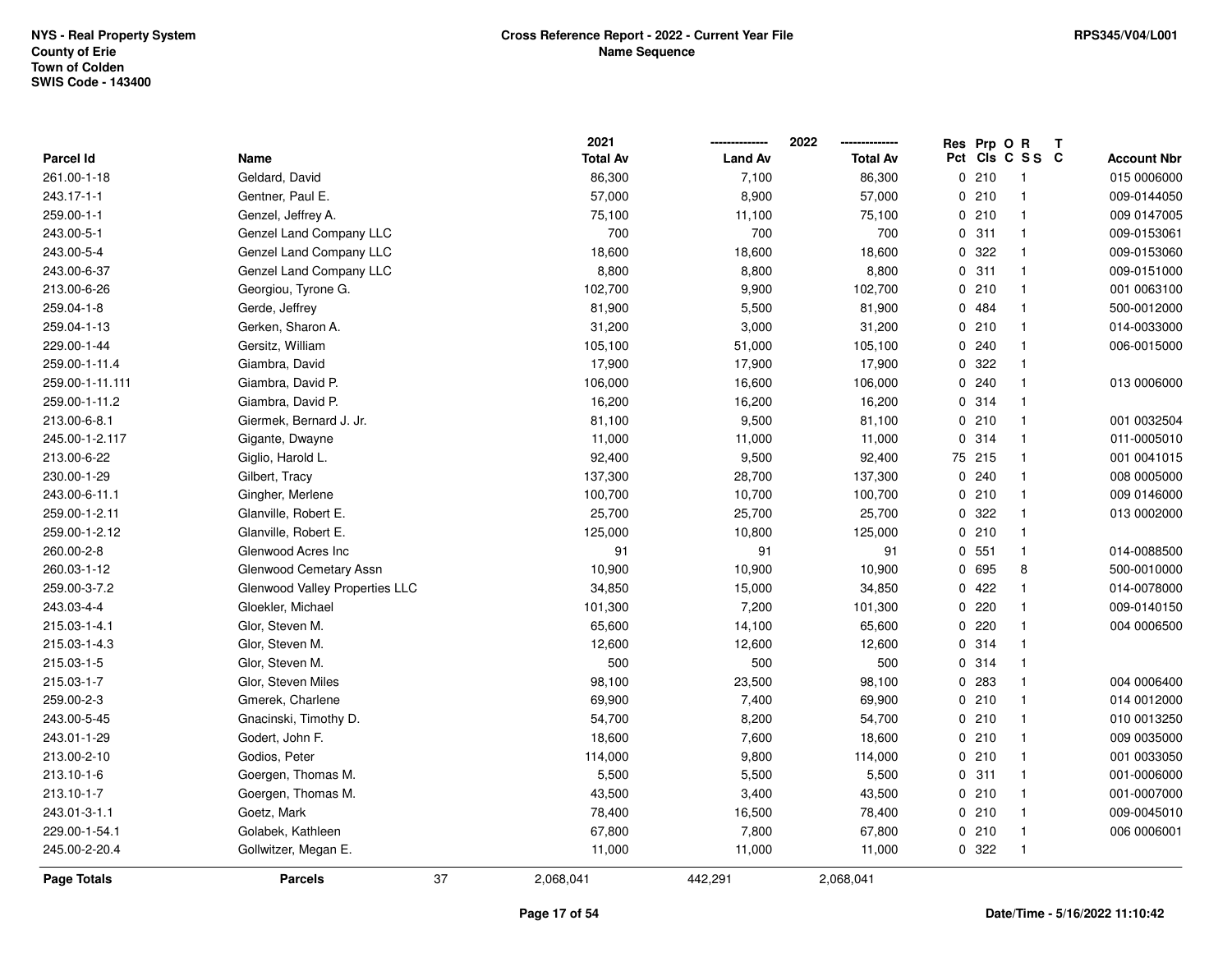|                  |                            |    | 2021            |                | 2022            | Res Prp O R |                 | Т |                    |
|------------------|----------------------------|----|-----------------|----------------|-----------------|-------------|-----------------|---|--------------------|
| <b>Parcel Id</b> | Name                       |    | <b>Total Av</b> | <b>Land Av</b> | <b>Total Av</b> |             | Pct Cls C S S C |   | <b>Account Nbr</b> |
| 245.00-2-8.2     | Gonter, Joseph             |    | 85,100          | 7,600          | 85,100          | 0210        | $\overline{1}$  |   |                    |
| 243.01-2-36      | Gonzales, Lisa             |    | 37,900          | 13,200         | 37,900          | 0210        | $\mathbf{1}$    |   | 009 0036100        |
| 228.00-5-12.11   | Goodremote, George Jr.     |    | 55,000          | 13,000         | 55,000          | 0.240       | $\mathbf{1}$    |   | 005 0045000        |
| 229.00-2-31      | Goodrich, Joel T. Jr.      |    | 60,000          | 3,600          | 60,000          | 0210        | $\mathbf{1}$    |   | 007-0026500        |
| 213.00-5-21      | Goodrich, Julia            |    | 84,100          | 10,600         | 84,100          | 0210        | $\mathbf{1}$    |   | 002 0026000        |
| 243.01-3-11      | Goodrich, Paul F.          |    | 67,200          | 8,600          | 67,200          | 0210        | 1               |   | 009 0042150        |
| 243.01-3-16.22   | Goodrich, Paul F.          |    | 3,300           | 3,300          | 3,300           | 0 320       | $\mathbf{1}$    |   | 009-0043000        |
| 245.00-3-7.2     | Gordon, Joseph C.          |    | 83,700          | 9,500          | 83,700          | 0210        | $\mathbf{1}$    |   |                    |
| 243.00-6-21      | Gorecki, Kelly             |    | 38,900          | 9,000          | 38,900          | 0210        | $\mathbf{1}$    |   | 009-0087000        |
| 213.00-4-4       | Goss, Deborah A.           |    | 56,600          | 9,800          | 56,600          | 0210        | $\mathbf{1}$    |   | 002-0003500        |
| 214.00-1-3.2     | Gottstine, Thomas J.       |    | 107,200         | 11,000         | 107,200         | 0210        | $\mathbf{1}$    |   | 002-0004110        |
| 243.00-5-8       | Gould, Carl A.             |    | 114,800         | 60,200         | 114,800         | 0.280       | 1               |   | 010 0019000        |
| 259.00-4-8.12    | Gow, Andrew H.             |    | 159,900         | 15,200         | 159,900         | 0.240       | 1               |   | 013 0015002        |
| 229.00-2-29      | Gowanlock, Shane           |    | 85,100          | 5,400          | 85,100          | 0210        | 1               |   | 007-0025050        |
| 260.00-1-10      | Grabowski, Gregory Stanley |    | 65,000          | 8,100          | 65,000          | 0210        | $\mathbf{1}$    |   | 014 0057200        |
| 243.03-1-13      | Grace, David F. Jr.        |    | 46,700          | 9,000          | 46,700          | 0 230       | $\mathbf{1}$    |   | 009-0074000        |
| 243.03-2-13      | Grace, David F. Jr.        |    | 57,700          | 8,200          | 57,700          | 0210        | $\mathbf{1}$    |   | 009 0132800        |
| 244.00-2-6.172   | Graf, Christine J.         |    | 120,000         | 10,800         | 120,000         | 0210        | $\mathbf{1}$    |   |                    |
| 244.00-2-31      | Graf, Christine J.         |    | 2,000           | 2,000          | 2,000           | 0.314       | $\mathbf{1}$    |   |                    |
| 244.00-1-28.1    | Grandits, Ruth A.          |    | 69,300          | 8,800          | 69,300          | 0210        | 1               |   | 010 0012100        |
| 229.00-1-2       | Grannell, Thos P.          |    | 74,900          | 6,800          | 74,900          | 0210        | $\mathbf{1}$    |   | 006-0014050        |
| 245.00-1-15.11   | Grant, Kevin M.            |    | 58,200          | 9,300          | 58,200          | 0210        | $\mathbf{1}$    |   | 012 0006000        |
| 259.00-1-5       | Grasso, Thomas Jr.         |    | 7,300           | 7,300          | 7,300           | 0.314       | $\mathbf{1}$    |   | 013 0005100        |
| 214.00-3-27.12   | Green, David S.            |    | 61,000          | 10,900         | 61,000          | 0210        | $\mathbf{1}$    |   | 002-0033002        |
| 245.00-2-20.3    | Green, Marilyn G.          |    | 8,700           | 8,700          | 8,700           | 0 323       | $\mathbf{1}$    |   |                    |
| 245.00-2-27.1    | Greenaker, Paul C.         |    | 69,400          | 6,400          | 69,400          | 0210        | $\mathbf{1}$    |   | 012-0021500        |
| 260.03-1-9.2     | Greenan, Thaila L.         |    | 92,900          | 5,600          | 92,900          | 0411        | $\mathbf{1}$    |   |                    |
| 245.00-2-20.12   | Grom, Kevin                |    | 19,900          | 7,400          | 19,900          | 0.312       | $\mathbf{1}$    |   | 012 0019000        |
| 245.00-2-20.112  | Grom, Kevin M.             |    | 33,500          | 6,000          | 33,500          | 0210        | $\mathbf{1}$    |   |                    |
| 245.00-2-20.2    | Grom, Richard V.           |    | 9,900           | 9,900          | 9,900           | 0.322       | $\mathbf{1}$    |   |                    |
| 245.00-2-20.5    | Grom, Robert A.            |    | 11,000          | 11,000         | 11,000          | 0 322       | $\mathbf{1}$    |   |                    |
| 243.01-2-20.1    | Grosse, Nathan A.          |    | 68,400          | 9,500          | 68,400          | 0210        | $\mathbf{1}$    |   | 009-0055000        |
| 228.00-2-1       | Gruber, Evelyn             |    | 32,600          | 32,600         | 32,600          | 0.322       | $\mathbf{1}$    |   | 005 0016000        |
| 243.00-6-16.1    | Grudzien, Jerry            |    | 58,300          | 13,400         | 58,300          | 0210        | $\mathbf{1}$    |   | 009 0128000        |
| 229.00-1-47.1    | Grudzien, Lawrence J.      |    | 53,100          | 7,700          | 53,100          | 0210        | $\mathbf{1}$    |   | 006-0006002        |
| 243.00-5-17      | Grundtisch, Nathan A.      |    | 61,000          | 6,200          | 61,000          | 0210        | $\mathbf{1}$    |   | 010-0013800        |
| 229.00-1-8       | Grzeskiewicz, James W.     |    | 69,800          | 6,300          | 69,800          | 0210        | $\mathbf{1}$    |   | 006 0009010        |
| Page Totals      | <b>Parcels</b>             | 37 | 2,189,400       | 391,900        | 2,189,400       |             |                 |   |                    |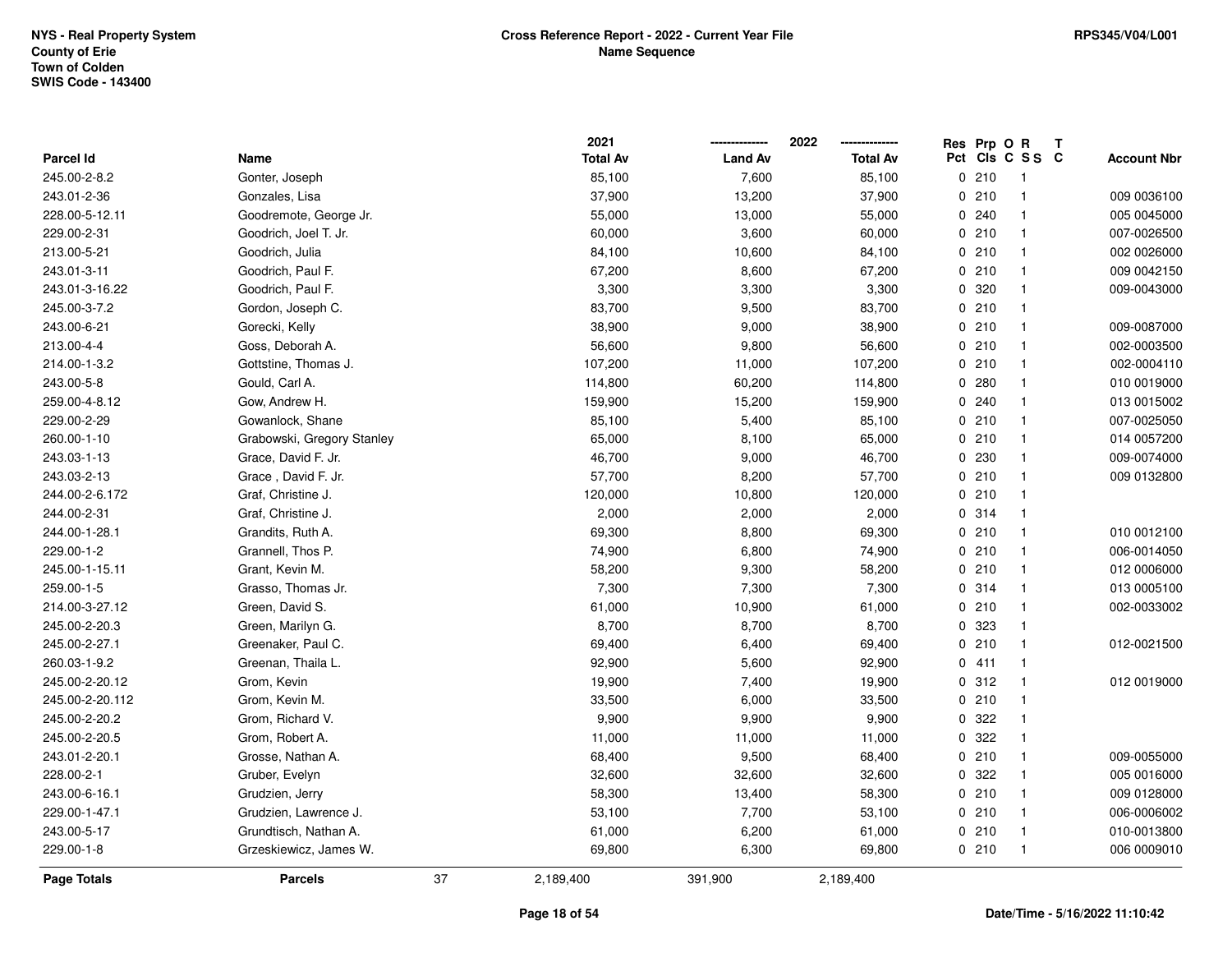|                  |                         |    | 2021            |                | 2022            |     | Res Prp O R | Т                       |                    |
|------------------|-------------------------|----|-----------------|----------------|-----------------|-----|-------------|-------------------------|--------------------|
| <b>Parcel Id</b> | Name                    |    | <b>Total Av</b> | <b>Land Av</b> | <b>Total Av</b> | Pct |             | CIS C S S C             | <b>Account Nbr</b> |
| 259.04-1-20      | Guertin, Rikki L.       |    | 49,300          | 3,000          | 49,300          |     | 0210        | $\overline{1}$          | 014 0021000        |
| 243.00-5-48      | Gugliuzza, David Joseph |    | 4,500           | 4,500          | 4,500           |     | 0.310       | $\mathbf{1}$            | 010-0013500        |
| 229.00-2-22.1    | Gusch, Sheryl L.        |    | 100,600         | 20,900         | 100,600         |     | 0.240       | $\mathbf{1}$            | 007 0018000        |
| 213.00-6-49.1    | Haag, Brian M.          |    | 68,700          | 13,800         | 68,700          |     | 0210        | $\mathbf{1}$            | 001-0032000        |
| 260.03-1-4       | Haberly, Nancy L.       |    | 70,100          | 6,200          | 70,100          |     | 0210        | $\mathbf{1}$            | 014-0057250        |
| 244.00-1-2       | Hacker, Aaron E.        |    | 65,000          | 8,000          | 65,000          |     | 0210        | $\overline{\mathbf{1}}$ | 010-0024100        |
| 214.00-2-24.2    | Hacker, Brody           |    | 100,900         | 12,600         | 100,900         |     | 0210        | $\mathbf{1}$            | 003-0013035        |
| 243.00-3-7       | Hacker, Garrett M.      |    | 74,600          | 13,200         | 74,600          |     | 0.240       | $\mathbf{1}$            | 010-0002005        |
| 243.00-3-8.2     | Hacker, Garrett M.      |    | 29,200          | 23,200         | 29,200          |     | 0.312       | $\mathbf{1}$            |                    |
| 243.00-3-18      | Hacker, Garrett M.      |    | 8,500           | 8,500          | 8,500           |     | 0.322       | $\mathbf{1}$            | 010-0002300        |
| 243.00-6-12.112  | Hager, Claudette        |    | 85,300          | 7,100          | 85,300          |     | 0210        | $\mathbf{1}$            | 009 0145000        |
| 214.00-1-13.112  | Hale, Dwayne            |    | 104,800         | 13,000         | 104,800         |     | 0210        | $\mathbf{1}$            | 003 0006000        |
| 243.01-1-1       | Hale, Terry M.          |    | 56,600          | 12,400         | 56,600          |     | 0210        |                         | 009 0009000        |
| 260.00-1-8       | Hall, Charles M. Jr.    |    | 118,300         | 5,100          | 118,300         |     | 0210        | $\mathbf{1}$            | 014-0057202        |
| 260.00-1-9       | Hall, Charles M. Jr.    |    | 13,000          | 13,000         | 13,000          |     | 0.314       | $\mathbf{1}$            | 014-0057201        |
| 260.00-2-9       | Hall, Christopher L.    |    | 33,900          | 8,200          | 33,900          |     | 0210        | $\mathbf{1}$            | 014 0088000        |
| 213.00-3-16      | Hall, Robert W. III.    |    | 64,700          | 9,500          | 64,700          |     | 0210        | $\mathbf{1}$            | 001 0040200        |
| 243.00-6-35.2    | Hallett, Hubert         |    | 55,500          | 7,400          | 55,500          |     | 0210        | $\mathbf{1}$            |                    |
| 243.00-1-1       | Hallett, James W.       |    | 8,200           | 8,200          | 8,200           |     | 0.322       | $\mathbf{1}$            | 009 0001000        |
| 260.03-1-19      | Hallick, Jamin D.       |    | 72,200          | 7,700          | 72,200          |     | 0210        | $\overline{\mathbf{1}}$ | 014-0068000        |
| 213.00-6-45.12   | Hamilton, Amy S.        |    | 10,600          | 10,600         | 10,600          |     | 0 314       | $\mathbf{1}$            |                    |
| 243.00-5-23.1    | Hamm, Gerry             |    | 75,900          | 8,700          | 75,900          |     | 0210        | $\mathbf{1}$            | 010-0013000        |
| 243.01-1-6       | Hammell, Rosanne C.     |    | 2,500           | 2,500          | 2,500           |     | 0.314       | $\mathbf{1}$            | 009-0013000        |
| 243.01-1-26      | Hammell, Rosanne C.     |    | 55,000          | 10,800         | 55,000          |     | 0210        | $\mathbf{1}$            | 009-0033000        |
| 230.00-2-17      | Hammond, Luke           |    | 9,700           | 9,700          | 9,700           |     | 0.314       | $\mathbf{1}$            | 008-0031000        |
| 230.00-2-19.1    | Hammond, Luke           |    | 92,100          | 17,000         | 92,100          |     | 0.240       | -1                      | 008-0029000        |
| 229.00-1-45.13   | Hammond, Robert L.      |    | 119,400         | 12,900         | 119,400         |     | 0.240       | -1                      |                    |
| 228.00-1-17      | Haney, William P.       |    | 14,600          | 14,600         | 14,600          |     | 0.322       | $\mathbf{1}$            | 005 0003000        |
| 229.00-2-10      | Hannon, Patrick F.      |    | 296,600         | 32,200         | 296,600         |     | 0.240       | $\overline{\mathbf{1}}$ | 007-0009025        |
| 259.00-4-1.212   | Harber, Linda J.        |    | 71,900          | 7,900          | 71,900          |     | 0210        | $\mathbf{1}$            |                    |
| 228.00-6-2       | Hare, Timothy L.        |    | 175,800         | 16,800         | 175,800         |     | 0220        | $\mathbf{1}$            | 005 0029000        |
| 214.00-1-5.11    | Harezga, Sharon Marie   |    | 11,400          | 11,400         | 11,400          |     | 0.314       | $\mathbf{1}$            | 002 0007500        |
| 214.00-1-5.12    | Harezga, Sharon Marie   |    | 148,100         | 11,400         | 148,100         |     | 0210        | $\mathbf{1}$            |                    |
| 244.00-1-30.5    | Harger, Daryl P.        |    | 99,400          | 17,600         | 99,400          |     | 0.240       | $\mathbf{1}$            |                    |
| 213.00-6-39      | Harmon, Paul C.         |    | 58,500          | 8,700          | 58,500          |     | 0210        | $\mathbf{1}$            | 001-0046220        |
| 260.00-2-5       | Harris, Alan R.         |    | 95,400          | 33,000         | 95,400          |     | 0.240       | $\mathbf{1}$            | 014 0080000        |
| 228.00-3-23      | Hartenstein, Pedro N.   |    | 84,500          | 7,500          | 84,500          |     | 0210        | $\mathbf{1}$            | 006 0002015        |
| Page Totals      | <b>Parcels</b>          | 37 | 2,605,300       | 438,800        | 2,605,300       |     |             |                         |                    |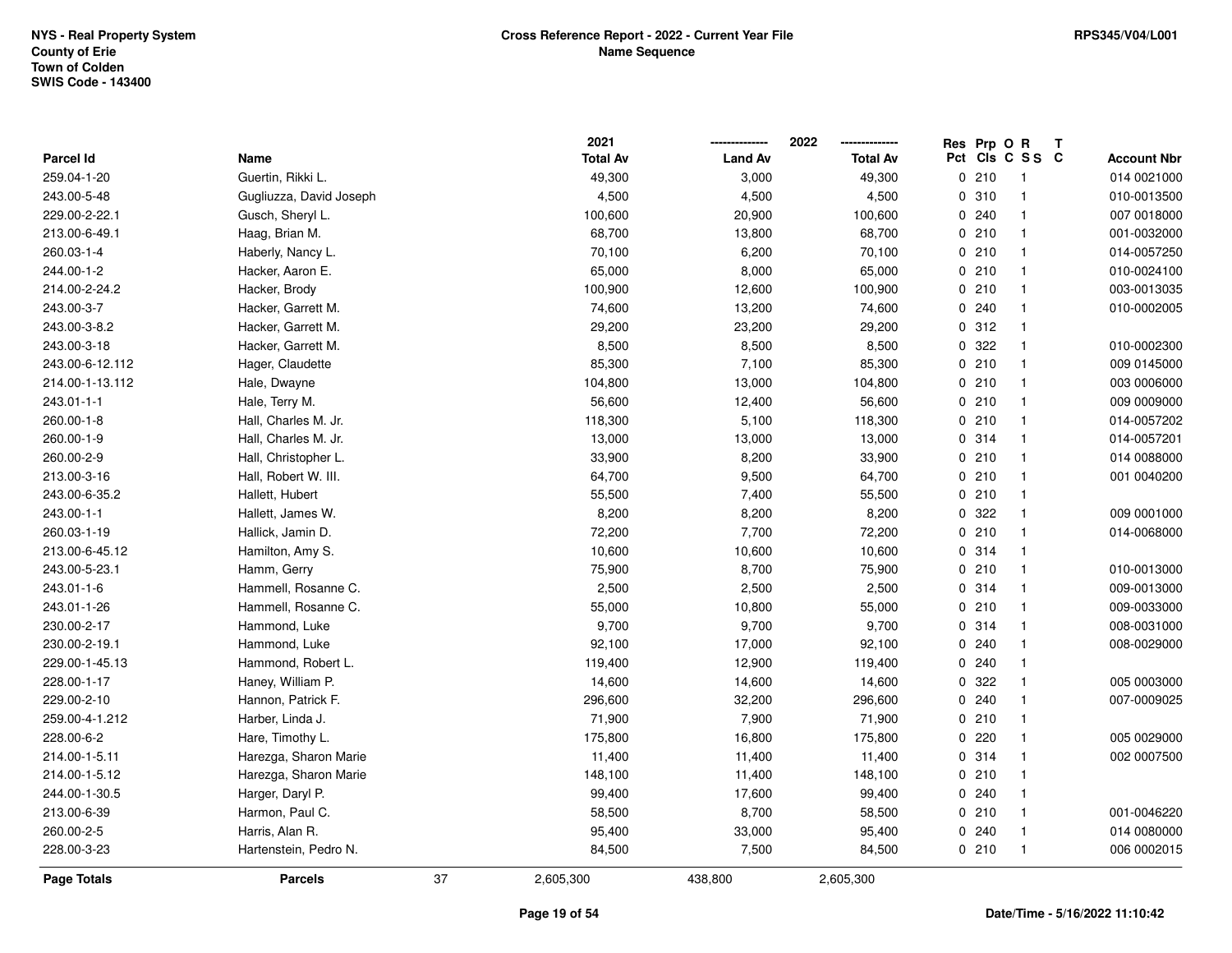|                  |                               | 2021            |                | 2022            | Res Prp O R |                 | Т |                    |
|------------------|-------------------------------|-----------------|----------------|-----------------|-------------|-----------------|---|--------------------|
| <b>Parcel Id</b> | Name                          | <b>Total Av</b> | <b>Land Av</b> | <b>Total Av</b> |             | Pct Cls C S S C |   | <b>Account Nbr</b> |
| 229.00-1-45.11   | Hartman, Richard L.           | 97,600          | 17,500         | 97,600          | 0.240       | $\overline{1}$  |   | 006 0013000        |
| 229.00-1-45.12   | Hartman, Richard L.           | 17,500          | 17,500         | 17,500          | 0 322       | $\overline{1}$  |   |                    |
| 244.00-1-4       | Hashem, Paul G.               | 27,000          | 8,700          | 27,000          | 0.260       | $\mathbf{1}$    |   | 010-0025025        |
| 244.00-1-5.1     | Hashem, Paul G.               | 41,300          | 19,600         | 41,300          | 0.260       | $\mathbf{1}$    |   | 010 0025000        |
| 244.00-1-9       | Hashem, Paul G.               | 18,000          | 5,400          | 18,000          | 0.260       | $\mathbf{1}$    |   | 010-0025250        |
| 214.00-3-47.11   | Haskel, Susan                 | 168,400         | 11,200         | 168,400         | 0210        | $\overline{1}$  |   | 002-0030000        |
| 215.00-1-3       | Hathaway, Robert F. Jr.       | 68,200          | 11,100         | 68,200          | 0210        | $\mathbf{1}$    |   | 003 0009000        |
| 259.00-1-7       | Hausberger, David K.          | 101,700         | 7,300          | 101,700         | 0210        | $\overline{1}$  |   | 013-0008000        |
| 260.00-2-11      | Havens, Jeffrey L.            | 72,300          | 2,400          | 72,300          | 0210        | $\mathbf{1}$    |   | 014-0086000        |
| 244.00-1-27      | Hawkes, David B.              | 4,800           | 4,800          | 4,800           | 0.314       | $\mathbf{1}$    |   | 010-0012050        |
| 245.00-1-2.112   | Hawley, Carol                 | 85,400          | 10,100         | 85,400          | 0210        | $\overline{1}$  |   | 011 0005004        |
| 214.00-3-16.1    | Hayhurst, Nancy               | 89,800          | 11,000         | 89,800          | 0210        | $\overline{1}$  |   | 002-0037000        |
| 261.00-2-14.12   | Haynes, Michael J.            | 75,000          | 7,900          | 75,000          | 0210        | -1              |   |                    |
| 213.00-2-4.1     | Haynes, Ronald W.             | 900             | 900            | 900             | 0 314       | $\mathbf{1}$    |   | 001 0020900        |
| 213.00-5-9.12    | Hays, Kevin P.                | 109,100         | 17,000         | 109,100         | 0.240       | $\overline{1}$  |   |                    |
| 229.00-1-24      | Heckler, George C.            | 72,500          | 7,800          | 72,500          | 0210        | $\mathbf{1}$    |   | 006-0010000        |
| 213.00-2-6.1     | Heferle, Jacob                | 107,800         | 11,900         | 107,800         | 0210        | $\mathbf{1}$    |   | 001-0020003        |
| 228.00-1-15      | Heichberger, Norbert          | 11,300          | 11,300         | 11,300          | 0 322       | $\mathbf{1}$    |   | 005-0012000        |
| 261.00-2-22.12   | Heine, Richard J.             | 123,100         | 9,700          | 123,100         | 0210        | $\overline{1}$  |   | 016-0009000        |
| 244.00-1-24      | Heintz, Richard C.            | 44,600          | 5,200          | 44,600          | 0210        | $\overline{1}$  |   | 010-0011100        |
| 230.00-2-13      | Hemingway, Jill R.            | 82,600          | 18,000         | 82,600          | 0.240       | $\mathbf{1}$    |   | 008-0032000        |
| 243.03-4-2.1     | Henning, Robert               | 72,700          | 4,900          | 72,700          | 0210        | $\mathbf{1}$    |   | 009-0139010        |
| 243.01-3-12      | Henning, Robert H.            | 47,400          | 8,300          | 47,400          | 0210        | $\mathbf{1}$    |   | 009 0042000        |
| 243.03-4-3.1     | Henning, Robert H.            | 41,000          | 5,700          | 41,000          | 0220        | $\mathbf{1}$    |   | 009 0139000        |
| 260.00-1-21.11   | Hensel, Ronald N. II.         | 144,500         | 11,400         | 144,500         | 0.240       | $\mathbf{1}$    |   | 015 0003000        |
| 245.00-1-3.12    | Hensley, John A.              | 54,600          | 6,300          | 54,600          | 0210        | $\overline{1}$  |   | 011-0009000        |
| 260.03-1-13      | Herbison, Lynda C.            | 66,900          | 10,400         | 66,900          | 0210        | $\overline{1}$  |   | 014 0053000        |
| 214.00-2-14.1    | Hereth, Christopher J.        | 85,100          | 9,200          | 85,100          | 0210        | $\overline{1}$  |   | 003 0025150        |
| 228.00-4-8.1     | Hermann, Catherine A.         | 57,600          | 4,100          | 57,600          | 0210        | $\overline{1}$  |   | 006 0025950        |
| 244.00-2-23.1    | Hermans, Russell B.           | 77,700          | 7,700          | 77,700          | 0210        | $\mathbf{1}$    |   | 011 0008950        |
| 213.00-7-1.1     | Herrmann, Jeffrey J.          | 36,100          | 34,500         | 36,100          | 0.312       | $\overline{1}$  |   | 001-0027000        |
| 213.00-7-1.2     | Herrmann, Jeffrey J.          | 82,800          | 20,500         | 82,800          | 0210        | $\overline{1}$  |   | 001-0027000        |
| 260.00-1-19.11   | High Point of Erie County LLC | 41,300          | 24,400         | 41,300          | 0.312       | $\overline{1}$  |   | 011 0015000        |
| 214.00-3-22      | Hill, John C. Jr.             | 70,300          | 9,800          | 70,300          | 0210        | $\mathbf{1}$    |   | 002-0030006        |
| 230.00-1-17      | Hill, Linda Jean              | 56,000          | 5,600          | 56,000          | 0210        | $\mathbf{1}$    |   | 008-0021005        |
| 228.00-5-2       | Hill, Thomas I.               | 28,400          | 28,400         | 28,400          | 0 322       | $\overline{1}$  |   | 005-0041000        |
| 214.00-1-37.112  | Hinman, Rod G.                | 10,900          | 10,900         | 10,900          | 0 314       | $\mathbf{1}$    |   | 003 0005000        |
| Page Totals      | <b>Parcels</b>                | 37<br>2,392,200 | 418,400        | 2,392,200       |             |                 |   |                    |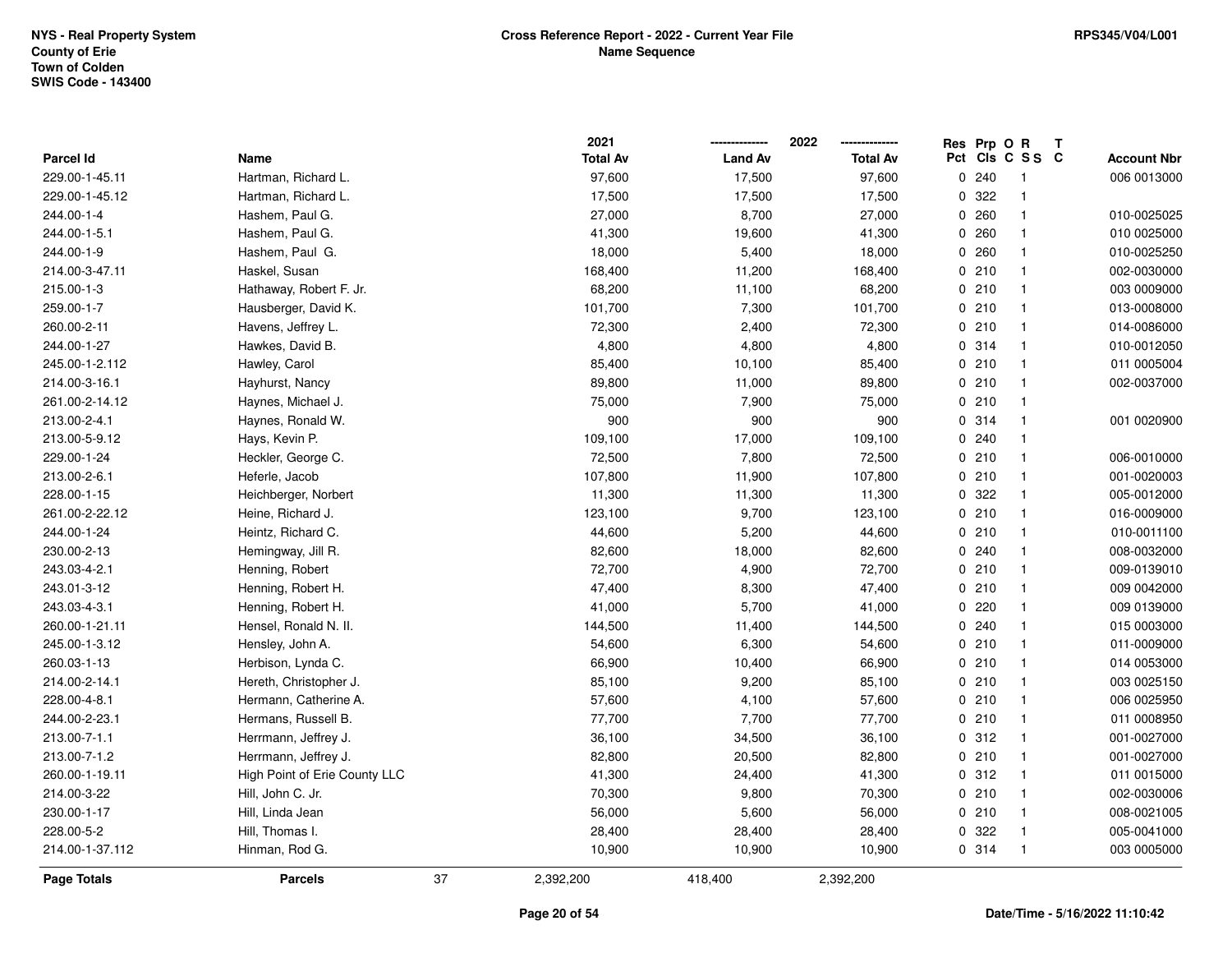|                    |                         |    | 2021            |                | 2022            | Res Prp O R |                 | Т |                    |
|--------------------|-------------------------|----|-----------------|----------------|-----------------|-------------|-----------------|---|--------------------|
| Parcel Id          | Name                    |    | <b>Total Av</b> | <b>Land Av</b> | <b>Total Av</b> |             | Pct Cls C S S C |   | <b>Account Nbr</b> |
| 261.00-4-12        | Hintz, Todd A.          |    | 7,500           | 7,500          | 7,500           | 0.314       | $\overline{1}$  |   |                    |
| 228.00-2-3.11      | Hirtzel, Robert J.      |    | 101,700         | 13,100         | 101,700         | 0.240       | $\mathbf{1}$    |   | 005-0015500        |
| 259.04-1-14        | Hitchcock, Terry L.     |    | 23,700          | 5,100          | 23,700          | 0210        | $\mathbf{1}$    |   | 014 0026000        |
| 228.00-5-19.1      | Hoag, Lester            |    | 68,500          | 8,300          | 68,500          | 0210        | $\mathbf{1}$    |   | 005-0042025        |
| 228.00-2-20.1      | Hoelscher, David H.     |    | 37,000          | 9,300          | 37,000          | 0.220       | $\mathbf{1}$    |   | 005 0024000        |
| 214.00-3-37        | Hoffman, Todd           |    | 110,600         | 19,300         | 110,600         | 77 240      | $\mathbf{1}$    |   | 002 0026005        |
| 243.00-5-16        | Hofmeister, Robert G.   |    | 58,800          | 5,100          | 58,800          | 0210        | $\mathbf{1}$    |   | 010-0013775        |
| 260.00-1-34        | Hojnacki, Kristopher J. |    | 3,200           | 3,200          | 3,200           | 0 323       | $\mathbf{1}$    |   | 014-0057050        |
| 260.00-1-35        | Hojnacki, Kristopher J. |    | 73,100          | 8,000          | 73,100          | 0210        | $\mathbf{1}$    |   | 014-0057100        |
| 214.00-1-21.1      | Hollander, Ronald R.    |    | 61,900          | 11,000         | 61,900          | 0210        | $\mathbf{1}$    |   | 003 0004000        |
| 244.00-2-22        | Hollenbaugh, David      |    | 58,600          | 6,100          | 58,600          | 0210        | $\mathbf{1}$    |   | 011-0004700        |
| 213.00-1-1.12      | Holmes, Christopher J.  |    | 130,600         | 9,200          | 130,600         | 0210        | $\overline{1}$  |   | 001 0001000        |
| 213.00-6-2         | Holmes, Thomas W.       |    | 53,400          | 9,600          | 53,400          | 0210        | $\overline{1}$  |   | 001-0032100        |
| 214.00-1-16        | Hoock, Jesse            |    | 55,800          | 8,000          | 55,800          | 0210        | $\overline{1}$  |   | 003-0006200        |
| 260.00-1-2         | Hopkins, Austin         |    | 108,600         | 9,700          | 108,600         | 0210        | $\overline{1}$  |   | 014-0011100        |
| 261.00-4-2.114     | Hornquist, Paul B. III. |    | 87,800          | 9,400          | 87,800          | 0210        | $\mathbf{1}$    |   |                    |
| 214.00-2-20.111    | Horrigan, Michael T.    |    | 31,400          | 15,900         | 31,400          | 0.312       | $\mathbf{1}$    |   | 007 0002010        |
| 213.00-6-21        | Horschel, Bernard P.    |    | 45,500          | 9,800          | 45,500          | 0210        | $\overline{1}$  |   | 001-0041010        |
| 214.00-1-8         | Horst, Thomas E.        |    | 5,400           | 5,400          | 5,400           | 0.314       | $\mathbf{1}$    |   | 003-0001150        |
| 245.00-2-6.112     | Horvath, Stephen        |    | 97,200          | 7,500          | 97,200          | 0210        | $\mathbf{1}$    |   |                    |
| 245.00-2-23.122    | Houde, James            |    | 200             | 200            | 200             | 0.314       | $\mathbf{1}$    |   |                    |
| 245.00-2-24.1      | Houde, James            |    | 107,400         | 8,700          | 107,400         | 0210        | $\mathbf{1}$    |   | 012-0021020        |
| 245.00-3-14.1      | Howard, Daniel T.       |    | 169,100         | 27,600         | 169,100         | 0.240       | $\mathbf{1}$    |   | 012-0015000        |
| 245.00-2-2         | Howard, Michael P.      |    | 88,700          | 6,300          | 88,700          | 0210        | $\mathbf{1}$    |   | 012-0008015        |
| 243.00-5-42        | Howe, James J.          |    | 56,900          | 7,700          | 56,900          | 0210        | $\mathbf{1}$    |   | 010 0013760        |
| 243.01-2-3         | Hrobocinski, Erin N.    |    | 63,300          | 7,800          | 63,300          | 0210        | $\overline{1}$  |   | 009-0041200        |
| 243.00-3-19        | Hrobocinski, Theodore   |    | 138,400         | 12,500         | 138,400         | 0.280       | $\mathbf{1}$    |   | 010-0007000        |
| 243.00-1-12.11     | Hrycik, Benjamin E.     |    | 100,000         | 36,200         | 100,000         | 0.240       | $\mathbf{1}$    |   | 009 0007000        |
| 243.01-1-12        | Hrycik, Benjamin E.     |    | 44,700          | 7,800          | 44,700          | 0210        | $\mathbf{1}$    |   | 009 0018000        |
| 243.00-1-9.11      | Hrycik, Frank S.        |    | 126,000         | 16,900         | 126,000         | 0.240       | $\mathbf{1}$    |   | 009 0005100        |
| 243.00-6-30.1      | Hrycik, Frank S.        |    | 48,500          | 8,700          | 48,500          | 0210        | $\mathbf{1}$    |   | 009-0142000        |
| 243.03-1-1         | Hrycik, Jesse           |    | 86,900          | 12,200         | 86,900          | 0210        | $\mathbf{1}$    |   | 009-0070100        |
| 243.03-1-9         | Hrycik, Jesse M.        |    | 5,200           | 5,200          | 5,200           | 0.311       | $\mathbf{1}$    |   | 009-0070151        |
| 243.00-1-8         | Hrycik, Marshall W.     |    | 30,600          | 13,100         | 30,600          | 0.312       | $\mathbf{1}$    |   | 009-0005050        |
| 243.03-1-23        | Hrycik, Marshall W.     |    | 90,400          | 11,800         | 90,400          | 0210        | $\mathbf{1}$    |   | 009 0070002        |
| 245.00-3-10        | Huber, William          |    | 67,400          | 29,000         | 67,400          | 0.240       | $\overline{1}$  |   | 012 0013250        |
| 243.01-2-29        | Hudson, Lucian C.       |    | 89,100          | 8,900          | 89,100          | 0.280       | $\overline{1}$  |   | 009 0047000        |
| <b>Page Totals</b> | <b>Parcels</b>          | 37 | 2,533,100       | 401,100        | 2,533,100       |             |                 |   |                    |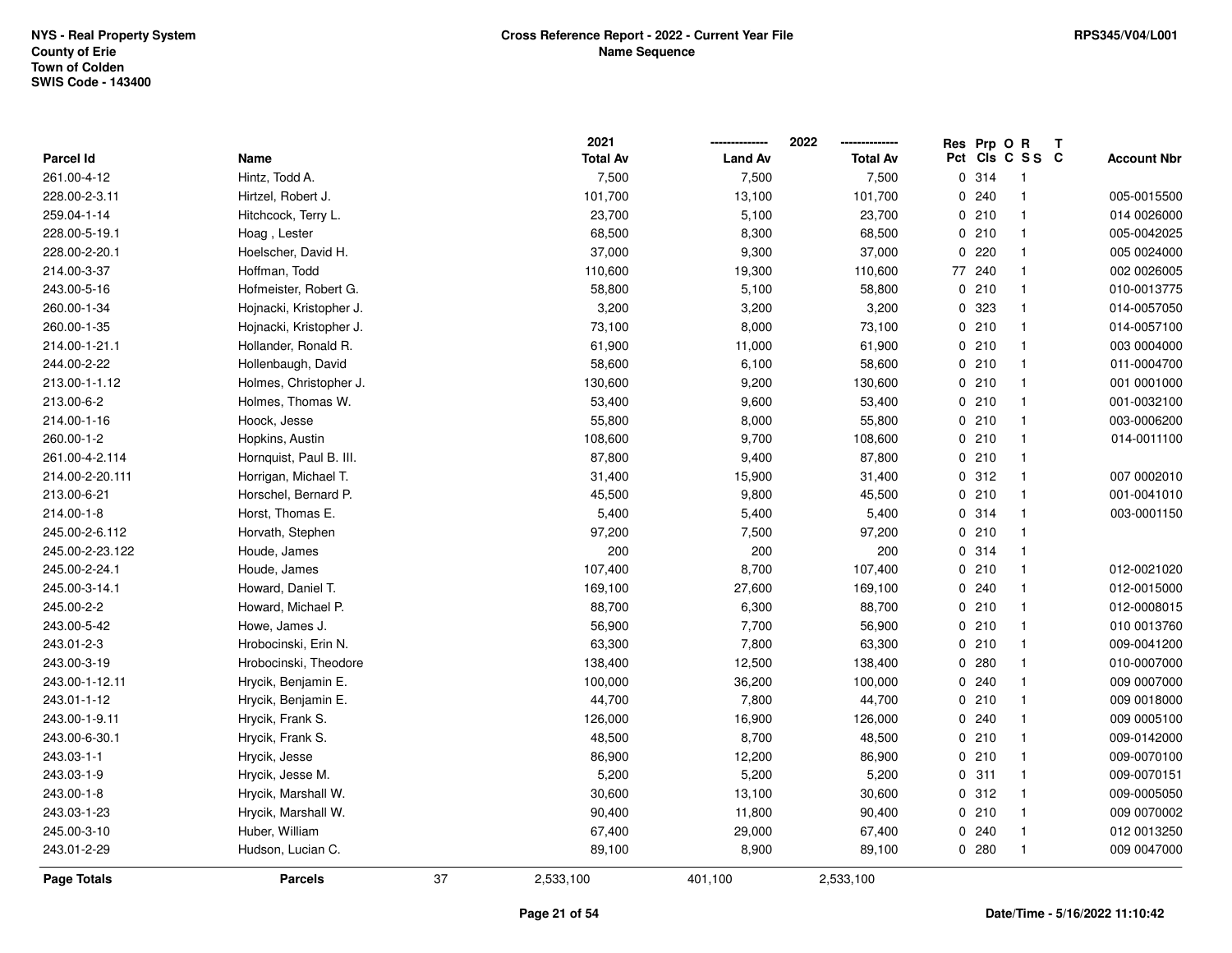|                 |                                | 2021            |                | 2022            |   | Res Prp O R |                          | Т                  |
|-----------------|--------------------------------|-----------------|----------------|-----------------|---|-------------|--------------------------|--------------------|
| Parcel Id       | Name                           | <b>Total Av</b> | <b>Land Av</b> | <b>Total Av</b> |   |             | Pct Cls C S S C          | <b>Account Nbr</b> |
| 213.00-6-44     | Hughes, Paul M.                | 66,400          | 10,800         | 66,400          |   | 0210        | $\overline{\phantom{1}}$ | 001-0043900        |
| 215.00-3-3      | Hultgren, Jeanette V.          | 96,100          | 19,500         | 96,100          | 0 | 240         | $\overline{1}$           | 004 0020000        |
| 261.00-2-16.1   | Hunt, Gregory W.               | 125,400         | 21,900         | 125,400         |   | 77 240      | $\overline{1}$           | 016-0011005        |
| 245.00-2-5.1    | Husted, Gary V.                | 50,000          | 7,400          | 50,000          |   | 0210        | $\mathbf{1}$             | 012 0008050        |
| 261.00-2-4.1    | Hutchison, Christopher J.      | 99,000          | 7,000          | 99,000          |   | 0210        | $\overline{1}$           | 016 0006005        |
| 261.00-2-23     | Hutchison, Christopher J.      | 4,300           | 4,300          | 4,300           |   | 0.314       | $\overline{1}$           | 016-0006002        |
| 243.03-1-3.2    | Hycik, Jesse                   | 11,800          | 11,800         | 11,800          |   | 0.314       | $\mathbf{1}$             | 009-0070150        |
| 229.00-2-7.1    | Hyde, Douglas                  | 102,700         | 10,000         | 102,700         |   | 0210        | $\mathbf{1}$             | 007 0001100        |
| 213.10-2-13     | Iacobucci, Samuel J.           | 54,200          | 9,100          | 54,200          |   | 0210        | $\mathbf{1}$             | 001 0016000        |
| 259.00-2-26     | lannone, Donna                 | 5,000           | 5,000          | 5,000           |   | 0.314       | $\mathbf{1}$             | 014 0006000        |
| 260.00-1-5      | Idzik, Paul T.                 | 77,000          | 15,500         | 77,000          |   | 0.240       | $\overline{1}$           | 014-0017000        |
| 228.00-4-3      | Imhoff, Harold E. Jr.          | 56,600          | 6,100          | 56,600          |   | 0210        | $\overline{1}$           | 006 0020040        |
| 243.00-1-4.1    | Inluxay, Christine M.          | 68,100          | 11,900         | 68,100          |   | 66 220      | $\mathbf 1$              | 009-0005010        |
| 243.00-1-5.11   | Inluxay, Christine M.          | 7,710           | 7,710          | 7,710           |   | 0.311       | $\overline{1}$           | 009-0005005        |
| 213.10-1-8      | Isch, James P.                 | 25,500          | 5,200          | 25,500          |   | 0210        | $\mathbf{1}$             | 001-0008000        |
| 213.00-5-18.1   | Isler, Nathaniel               | 97,100          | 10,300         | 97,100          |   | 0210        | $\mathbf{1}$             |                    |
| 214.00-3-34     | Ivanchuk, Yaroslav             | 66,500          | 9,500          | 66,500          |   | 0210        | $\mathbf{1}$             | 002-0030070        |
| 243.01-2-34     | J Warning Holdings LLC         | 28,300          | 7,400          | 28,300          |   | 0210        | $\overline{1}$           | 009-0036200        |
| 245.00-2-28.1   | Jablonski, Adam D.             | 77,400          | 6,400          | 77,400          |   | 0210        | $\overline{1}$           | 012 0021015        |
| 215.00-3-28     | Jablonski, Richard Z.          | 56,400          | 5,500          | 56,400          |   | 0210        | $\overline{1}$           | 004 0026000        |
| 213.00-4-13     | Jackson, Judith A.             | 82,400          | 10,300         | 82,400          |   | 0210        | $\overline{1}$           | 002-0013000        |
| 229.00-1-32     | Jackson, Michael               | 49,700          | 5,100          | 49,700          |   | 0210        | $\mathbf{1}$             | 006-0014600        |
| 229.00-1-33.12  | Jackson, Michael J.            | 120,100         | 16,000         | 120,100         |   | 0.240       | $\overline{1}$           |                    |
| 261.00-4-4      | Jackson, Patrick M.            | 60,900          | 5,900          | 60,900          |   | 0210        | $\mathbf{1}$             | 015-0022000        |
| 228.00-2-2      | Jacobbi, Beth                  | 101,300         | 14,000         | 101,300         |   | 0.240       | $\mathbf{1}$             | 005-0016005        |
| 214.00-3-47.12  | Jagoda, John L.                | 127,300         | 10,400         | 127,300         |   | 0210        | $\overline{1}$           |                    |
| 229.00-1-45.15  | Jakubowski, Derek T.           | 85,800          | 17,500         | 85,800          |   | 0.240       | $\overline{1}$           |                    |
| 213.00-4-17.21  | James, Robert M. III.          | 78,100          | 11,200         | 78,100          |   | 0210        | $\overline{1}$           | 002-0009000        |
| 243.00-2-6.221  | James A Cardone 2020 Rev Trust | 129,300         | 17,900         | 129,300         |   | 0.240       | $\overline{1}$           |                    |
| 215.00-2-18     | Jamesson, Benjamin W.          | 169,200         | 25,800         | 169,200         |   | 0.240       | $\mathbf{1}$             | 004 0010000        |
| 229.00-2-16.11  | Jankos, Joyce                  | 39,400          | 9,400          | 39,400          |   | 0210        | $\overline{1}$           | 007-0011000        |
| 213.00-6-32     | Jantzi, Peter Jr.              | 91,700          | 9,800          | 91,700          |   | 0210        | $\mathbf{1}$             | 001-0061003        |
| 260.00-2-29.2   | Jarecki Family Living Trust    | 212,300         | 28,400         | 212,300         |   | 0.240       | $\mathbf{1}$             | 015 0014001        |
| 260.00-2-29.2/A | Jarecki Family Living Trust    | 40,500          | $\mathbf 0$    | 40,500          |   | 0210        | $\overline{1}$           |                    |
| 214.00-1-2      | Jaworski, William F.           | 89,800          | 11,700         | 89,800          |   | 0210        | $\overline{1}$           | 002 0004020        |
| 214.00-2-22     | JE Nichter Family Trust        | 72,500          | 13,500         | 72,500          |   | 0.240       | $\overline{1}$           | 003 0013010        |
| 243.00-3-9.152  | Jeffrey Ramsey Real Estate     | 7,600           | 7,600          | 7,600           |   | 0.314       | $\overline{1}$           | 010-0003000        |
| Page Totals     | <b>Parcels</b>                 | 37<br>2,733,410 | 406,810        | 2,733,410       |   |             |                          |                    |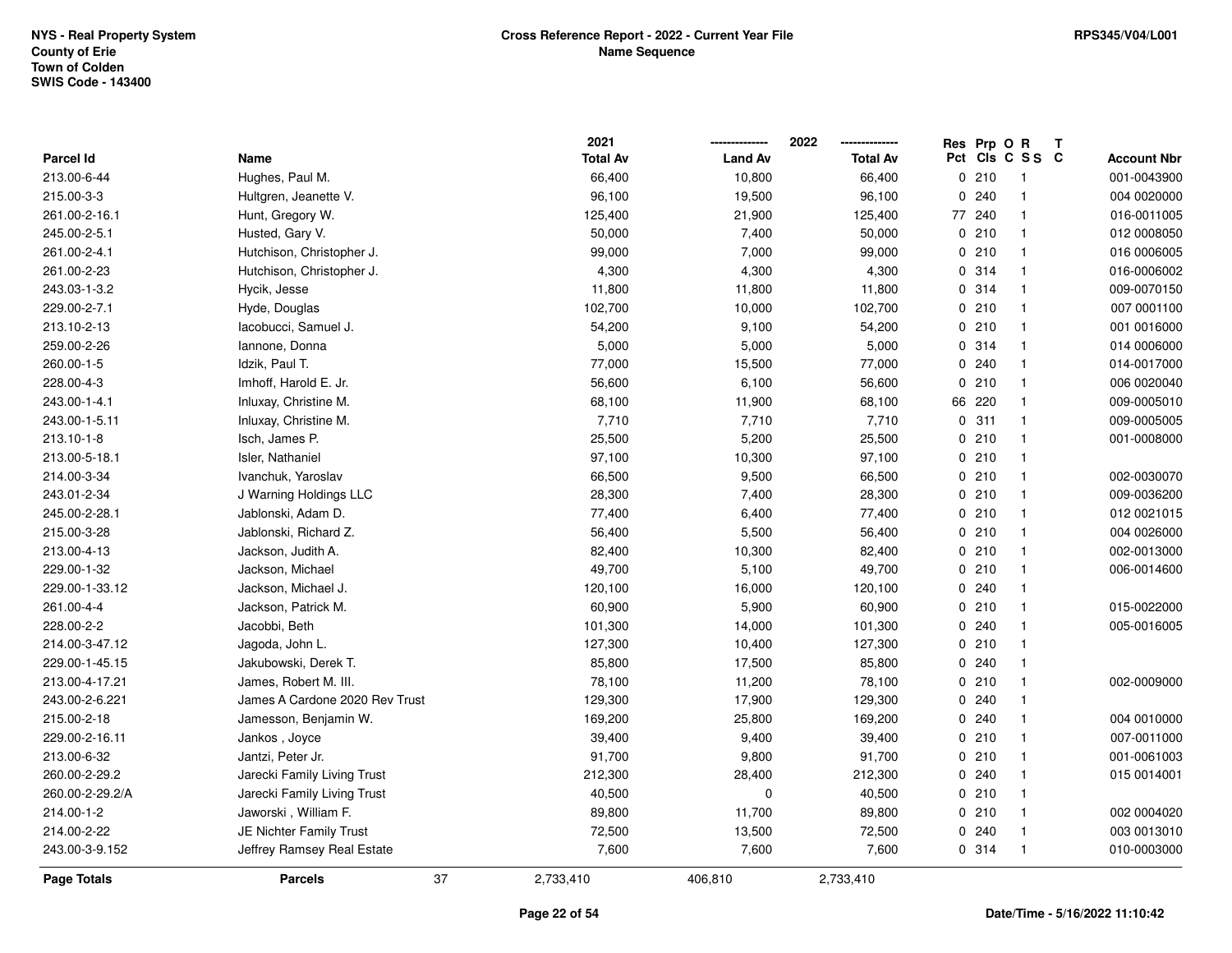|                  |                       |    | 2021            |                | 2022            |              | Res Prp O R |                         | Т |                    |
|------------------|-----------------------|----|-----------------|----------------|-----------------|--------------|-------------|-------------------------|---|--------------------|
| <b>Parcel Id</b> | Name                  |    | <b>Total Av</b> | <b>Land Av</b> | <b>Total Av</b> |              |             | Pct Cls C S S C         |   | <b>Account Nbr</b> |
| 213.00-6-42      | Jensen, Frederick     |    | 54,700          | 9,000          | 54,700          |              | 0210        | $\overline{1}$          |   | 001 0044000        |
| 213.00-6-3       | John, Deborah M.      |    | 57,500          | 9,200          | 57,500          |              | 0210        | $\mathbf{1}$            |   | 001-0032050        |
| 259.00-1-11.31   | John, Kurt E.         |    | 114,900         | 12,800         | 114,900         |              | 0210        | $\mathbf{1}$            |   |                    |
| 260.03-1-6.1     | John, Ryan W.         |    | 63,500          | 5,500          | 63,500          |              | 0210        | $\mathbf 1$             |   |                    |
| 245.00-2-19.11   | Johnson, Larry R.     |    | 25,600          | 25,600         | 25,600          |              | 0.322       | -1                      |   | 012 0018000        |
| 245.00-2-19.2    | Johnson, Larry R.     |    | 79,600          | 27,600         | 79,600          |              | 0.240       | -1                      |   |                    |
| 260.03-1-2.1     | Johnston, Natalie     |    | 48,500          | 4,500          | 48,500          |              | 0.220       | $\mathbf{1}$            |   | 014 0036000        |
| 228.00-4-9.12    | Jones, Daniel P.      |    | 83,600          | 6,700          | 83,600          |              | 0210        | $\mathbf{1}$            |   | 006 0025900        |
| 214.00-3-42      | Joyce, Andrea L.      |    | 84,400          | 10,800         | 84,400          |              | 0210        | $\mathbf{1}$            |   | 002 0022300        |
| 261.00-2-1       | Judd, Michael L.      |    | 3,800           | 3,800          | 3,800           |              | 0.314       | $\mathbf{1}$            |   | 016 0005000        |
| 261.00-2-2       | Judd, Michael L.      |    | 86,300          | 26,900         | 86,300          |              | 66 240      |                         |   | 016-0006000        |
| 230.00-2-27.21   | Judware, Craig C.     |    | 32,900          | 7,500          | 32,900          |              | 0 433       | -1                      |   |                    |
| 243.00-5-40      | Julicher, Barbara A.  |    | 63,800          | 11,200         | 63,800          |              | 0.240       | -1                      |   | 010-0013300        |
| 229.00-1-25.1    | Jump, Kenneth R.      |    | 75,400          | 9,800          | 75,400          |              | 0210        | $\mathbf{1}$            |   | 006 0010150        |
| 243.00-1-20.12   | Jung, Patricia E.     |    | 107,200         | 26,700         | 107,200         | 0            | 240         | $\mathbf{1}$            |   | 009-0070003        |
| 230.00-2-20      | Jusiak, Joel T.       |    | 114,000         | 18,100         | 114,000         | 77           | 240         | $\mathbf{1}$            |   | 008-0028000        |
| 213.00-5-1       | Kabel, George         |    | 45,900          | 10,700         | 45,900          |              | 0210        | $\mathbf{1}$            |   | 002-0018050        |
| 213.00-5-4.12    | Kabel, George         |    | 4,600           | 4,600          | 4,600           |              | 0.314       | $\mathbf 1$             |   |                    |
| 260.03-1-2.2     | Kaczkowski, Paul C.   |    | 76,900          | 4,600          | 76,900          |              | 0210        | $\overline{\mathbf{1}}$ |   | 014-0036100        |
| 213.00-2-8.2     | Kaefer, Alfred F.     |    | 21,600          | 21,600         | 21,600          |              | 0 322       | -1                      |   |                    |
| 213.00-3-5.12    | Kaefer, Alfred F.     |    | 10,500          | 10,500         | 10,500          |              | 0720        | $\mathbf{1}$            |   | 001-0021002        |
| 213.00-3-5.131   | Kaefer, Alfred F.     |    | 24,700          | 12,600         | 24,700          |              | 0 720       | $\mathbf{1}$            |   | 001-0021001        |
| 228.00-6-15      | Kaefer, Matthew       |    | 63,800          | 4,100          | 63,800          |              | 0210        | $\mathbf{1}$            |   | 005-0036000        |
| 228.00-2-19.1    | Kaleta, Nicholas      |    | 12,000          | 12,000         | 12,000          |              | 0 314       | $\mathbf{1}$            |   | 005-0019500        |
| 228.00-2-19.21   | Kaleta, Nicholas M.   |    | 70,900          | 15,900         | 70,900          |              | 0.240       | -1                      |   |                    |
| 245.00-1-7       | Kalinowski, Alfred M. |    | 135,700         | 53,300         | 135,700         |              | 0.240       | -1                      |   | 012-0001000        |
| 214.00-3-16.2    | Kalke, Elizabeth G.   |    | 85,200          | 9,900          | 85,200          | $\mathbf{0}$ | 210         | -1                      |   | 002-0037000        |
| 213.00-4-5.11    | Kalwicki, David       |    | 96,000          | 38,600         | 96,000          |              | 77 240      | $\mathbf{1}$            |   | 002 0002000        |
| 213.00-4-22      | Kalwicki, Lynne A.    |    | 75,300          | 11,300         | 75,300          |              | 0210        | $\mathbf{1}$            |   | 002 0004000        |
| 228.01-1-2       | Kamholz, David W.     |    | 5,800           | 5,000          | 5,800           |              | 0.312       | $\mathbf{1}$            |   | 005 0005500        |
| 214.00-3-49.12   | Kamienowski, Patricia |    | 134,900         | 10,100         | 134,900         |              | 0210        | $\mathbf{1}$            |   | 002-0025000        |
| 245.00-2-18.2    | Kammer, Walt          |    | 21,400          | 21,400         | 21,400          |              | 0.322       | $\mathbf 1$             |   |                    |
| 245.00-2-8.11    | Kammer, Walter A.     |    | 126,600         | 12,400         | 126,600         |              | 0.240       | $\mathbf{1}$            |   | 012-0009075        |
| 245.00-2-8.12    | Kammer, Walter A.     |    | 8,200           | 8,200          | 8,200           |              | 0.314       | $\mathbf{1}$            |   | 012-0009075        |
| 245.00-2-9.111   | Kammer, Walter A.     |    | 11,900          | 11,900         | 11,900          |              | 0.322       | $\mathbf{1}$            |   | 012-0009000        |
| 245.00-2-9.112   | Kammer, Walter A.     |    | 12,900          | 12,900         | 12,900          | 0            | 322         | -1                      |   | 012-0009000        |
| 245.00-2-17      | Kammer, Walter A.     |    | 34,700          | 34,700         | 34,700          |              | 0.322       | $\overline{1}$          |   | 012 0012500        |
| Page Totals      | <b>Parcels</b>        | 37 | 2,175,200       | 542,000        | 2,175,200       |              |             |                         |   |                    |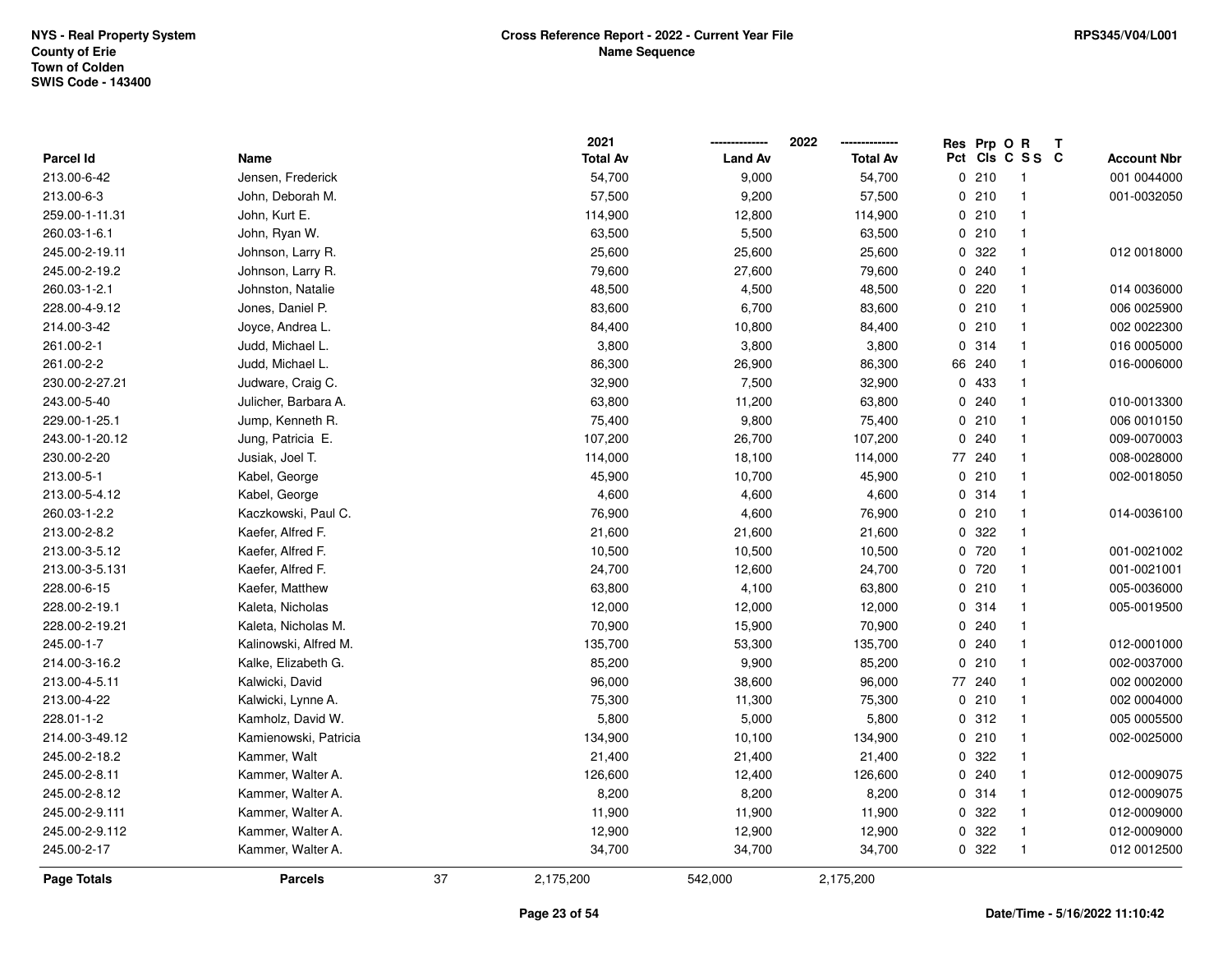|                  |                            |    | 2021            |                | 2022            | Res Prp O R |                         | Т |                    |
|------------------|----------------------------|----|-----------------|----------------|-----------------|-------------|-------------------------|---|--------------------|
| <b>Parcel Id</b> | Name                       |    | <b>Total Av</b> | <b>Land Av</b> | <b>Total Av</b> |             | Pct Cls C S S C         |   | <b>Account Nbr</b> |
| 245.00-2-40      | Kammer, Walter A.          |    | 32,500          | 32,500         | 32,500          | 0 322       | $\overline{\mathbf{1}}$ |   | 012-0008000        |
| 245.00-2-41      | Kammer, Walter A.          |    | 25,150          | 25,150         | 25,150          | 0.322       | $\overline{1}$          |   | 012-0008000        |
| 243.00-3-20      | Kane, Nancy L.             |    | 61,300          | 10,700         | 61,300          | 0.240       | $\overline{\mathbf{1}}$ |   | 010-0014000        |
| 261.00-1-2.112   | Kanner, Jack D.            |    | 76,200          | 6,300          | 76,200          | 0210        | $\overline{\mathbf{1}}$ |   | 015 0004350        |
| 245.00-3-4       | Kasprzyk, Lorraine H.      |    | 6,900           | 6,900          | 6,900           | 0.314       | $\overline{\mathbf{1}}$ |   | 011 0016005        |
| 259.04-1-17      | Kaszubowski, Daniel J. Jr. |    | 40,400          | 3,600          | 40,400          | 0210        | $\overline{\mathbf{1}}$ |   | 014-0023000        |
| 214.00-3-51      | Kazmierczak, Ronald M.     |    | 128,000         | 10,100         | 128,000         | 0210        | $\overline{\mathbf{1}}$ |   |                    |
| 213.00-4-2       | Kearns, Timothy M.         |    | 95,800          | 13,400         | 95,800          | 0210        | $\overline{1}$          |   | 002 0002200        |
| 228.00-4-15.1    | Keem, Patrick J. Jr.       |    | 105,100         | 18,600         | 105,100         | 0.240       | $\overline{1}$          |   | 006-0021000        |
| 245.00-1-3.11    | Kegler, Thomas M.          |    | 31,500          | 25,700         | 31,500          | 0.312       | $\overline{\mathbf{1}}$ |   | 011-0009000        |
| 228.00-5-12.12   | Keller, James A.           |    | 93,200          | 19,900         | 93,200          | 0.240       | $\overline{\mathbf{1}}$ |   | 005 0045000        |
| 244.00-2-18      | Kellner, Karl              |    | 5,700           | 5,700          | 5,700           | 0 314       | $\overline{\mathbf{1}}$ |   | 011-0004750        |
| 228.00-6-22      | Kellner, Revoc Liv         |    | 236,200         | 60,600         | 236,200         | 66 240      | -1                      |   | 005-0030000        |
| 228.00-3-21.12   | Kelly, James Raymond       |    | 52,200          | 8,100          | 52,200          | 0.240       | $\mathbf{1}$            |   | 006-0002500        |
| 228.00-3-21.111  | Kelly, Shirley P.          |    | 59,300          | 6,900          | 59,300          | 0210        | $\overline{1}$          |   | 006-0002500        |
| 230.00-1-7.2     | Kempf, Peter               |    | 90,800          | 9,500          | 90,800          | 0210        | $\overline{1}$          |   | 008-0006020        |
| 214.00-3-40      | Kenneth Ziccarelli 2020    |    | 83,500          | 12,500         | 83,500          | 0210        | $\overline{\mathbf{1}}$ |   | 002 0022200        |
| 214.00-1-20.1    | Kenngott, Keith R.         |    | 61,800          | 9,500          | 61,800          | 0210        | $\overline{\mathbf{1}}$ |   | 003 0005100        |
| 214.00-1-42      | Kenngott, Keith R.         |    | 200             | 200            | 200             | 0.314       | $\overline{\mathbf{1}}$ |   | 003 0005000        |
| 230.00-1-16      | Kennick, Ronald W.         |    | 17,600          | 17,600         | 17,600          | 0.322       | $\overline{\mathbf{1}}$ |   | 008-0021000        |
| 230.00-1-18      | Kennick, Ronald W.         |    | 68,600          | 4,500          | 68,600          | 0210        | $\overline{\mathbf{1}}$ |   | 008-0021001        |
| 243.17-1-5       | Keogan, Danielle           |    | 118,700         | 20,500         | 123,700         | 0210        | $\overline{1}$          |   |                    |
| 260.00-2-29.1    | Kerber, John D.            |    | 167,000         | 16,200         | 167,000         | 0.240       | $\overline{\mathbf{1}}$ |   | 015 0014000        |
| 215.00-3-24.1    | Kerber, Joseph F.          |    | 73,500          | 7,300          | 73,500          | 0210        | $\overline{\mathbf{1}}$ |   | 004 0033100        |
| 243.00-4-4.2     | Kerkendall, Raymond S.     |    | 100,400         | 7,500          | 100,400         | 0210        | $\overline{\mathbf{1}}$ |   | 010-0015000        |
| 261.00-3-8.211   | Kerl, Kaitlin R.           |    | 26,000          | 11,100         | 26,000          | 0.312       | $\overline{1}$          |   | 016 0019020        |
| 261.00-3-8.212   | Kerl, Kaitlin R.           |    | 79,100          | 9,500          | 79,100          | 0210        | -1                      |   | 016 0019025        |
| 230.00-1-7.113   | Kerlin, David              |    | 83,800          | 16,000         | 83,800          | 0220        | $\mathbf{1}$            |   |                    |
| 213.00-6-7.1     | Kerlin, Dylan J.           |    | 45,900          | 8,300          | 45,900          | 0210        | $\overline{\mathbf{1}}$ |   | 001-0032400        |
| 260.00-1-31      | Kerlin, Joe Dennis         |    | 46,500          | 5,300          | 46,500          | 0210        | $\overline{1}$          |   | 014 0057300        |
| 230.00-1-21.21   | Kerlin, Kevin              |    | 58,400          | 8,300          | 58,400          | 0210        | $\overline{\mathbf{1}}$ |   |                    |
| 230.00-1-22      | Kerlin, Kevin P.           |    | 8,600           | 8,600          | 8,600           | 0.314       | $\overline{1}$          |   |                    |
| 244.00-1-3.1     | Keyser, David              |    | 78,700          | 13,700         | 78,700          | 0.240       | $\overline{\mathbf{1}}$ |   | 010 0025050        |
| 214.00-1-13.2    | Kibler, Joshua L.          |    | 85,200          | 13,000         | 85,200          | 0210        | $\overline{\mathbf{1}}$ |   | 003 0006000        |
| 213.00-4-21      | Kibler, Vincent J.         |    | 70,900          | 8,500          | 70,900          | 0210        | $\overline{\mathbf{1}}$ |   | 002-0008005        |
| 245.00-2-18.1    | Kidd, Janis                |    | 74,100          | 9,600          | 74,100          | 0210        | $\overline{1}$          |   | 012-0017000        |
| 243.03-3-15      | Kief, Lawrence R.          |    | 39,500          | 3,800          | 39,500          | 0210        | $\overline{1}$          |   | 009-0118000        |
| Page Totals      | <b>Parcels</b>             | 37 | 2,528,250       | 475,150        | 2,533,250       |             |                         |   |                    |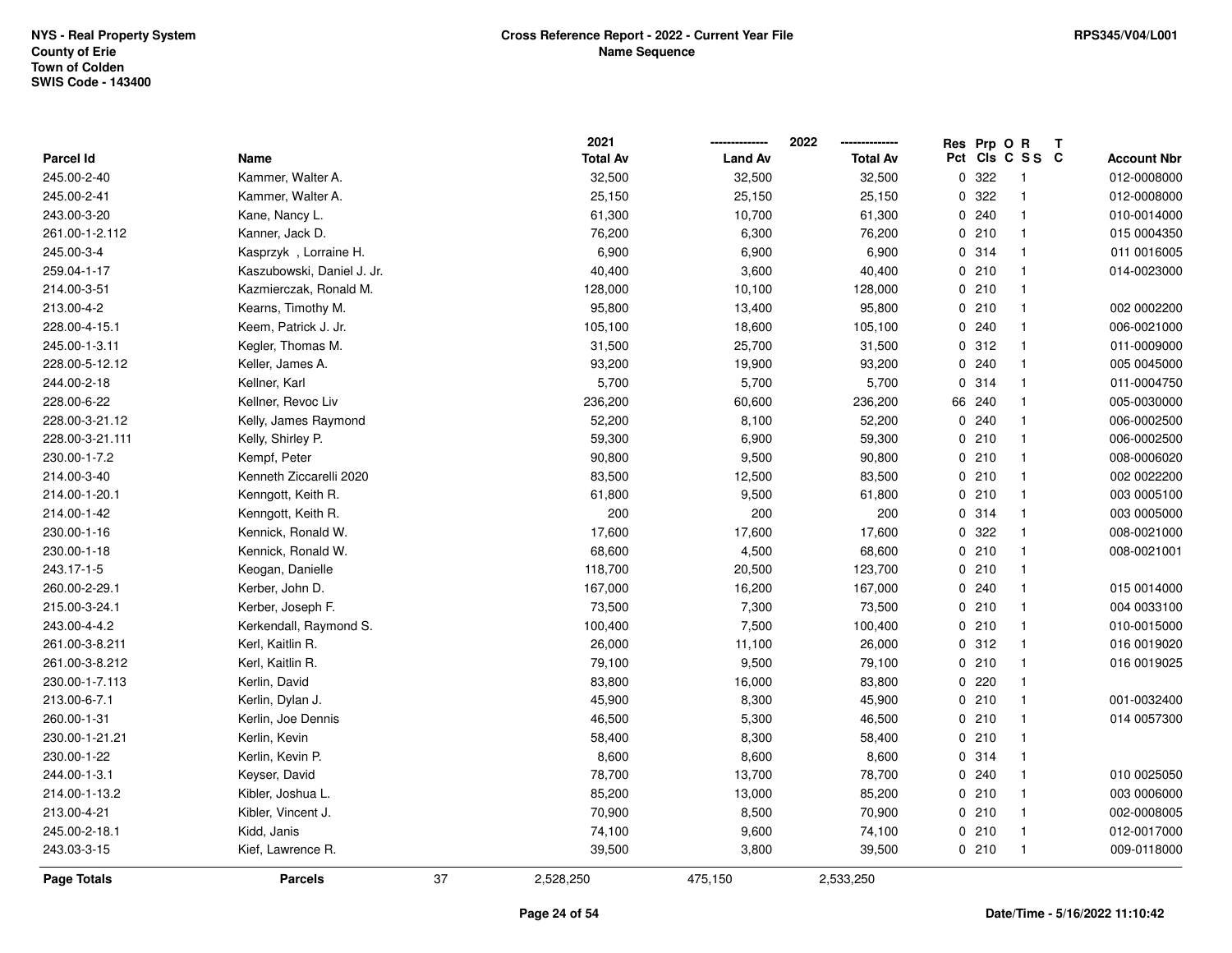|                  |                           |    | 2021            |                | 2022            |          | Res Prp O R |                 | Т |                    |
|------------------|---------------------------|----|-----------------|----------------|-----------------|----------|-------------|-----------------|---|--------------------|
| <b>Parcel Id</b> | Name                      |    | <b>Total Av</b> | <b>Land Av</b> | <b>Total Av</b> |          |             | Pct Cls C S S C |   | <b>Account Nbr</b> |
| 259.05-1-5       | Kilanowski, Carol A.      |    | 185,000         | 43,500         | 185,000         |          | 0210        | $\mathbf{1}$    |   |                    |
| 244.00-1-15      | King, Emily M.            |    | 54,600          | 7,400          | 54,600          |          | 0210        | $\mathbf{1}$    |   | 010 0015900        |
| 215.00-4-6.12    | Kingsbury, Peter S.       |    | 118,300         | 10,000         | 118,300         |          | 0210        | $\mathbf{1}$    |   |                    |
| 229.00-1-27.2    | Kingston, Kevin           |    | 5,500           | 5,500          | 5,500           |          | 0.314       | $\mathbf{1}$    |   | 006-0014016        |
| 229.00-1-29      | Kingston, Kevin           |    | 4,600           | 4,600          | 4,600           |          | 0.314       | $\mathbf{1}$    |   | 006 0014030        |
| 229.00-1-30      | Kingston, Kevin           |    | 65,900          | 4,300          | 65,900          |          | 0210        | $\mathbf{1}$    |   | 006-0014015        |
| 213.00-7-6       | Kintner, Mark D.          |    | 65,700          | 30,800         | 65,700          |          | 0.240       | $\mathbf{1}$    |   | 001 0049000        |
| 213.00-7-7       | Kintner, Philip J.        |    | 14,400          | 14,400         | 14,400          | $\Omega$ | 322         | $\mathbf{1}$    |   | 001-0049050        |
| 243.00-6-13.11   | Kirby, R Scott            |    | 71,000          | 19,800         | 71,000          |          | 0.240       | $\mathbf{1}$    |   |                    |
| 213.00-4-19      | Kirkham, James G.         |    | 56,500          | 5,400          | 56,500          |          | 0210        | $\mathbf{1}$    |   | 002 0008150        |
| 213.00-5-6.1     | Kirkham, James G.         |    | 17,900          | 17,900         | 17,900          |          | 0.322       | $\mathbf{1}$    |   | 002 0019000        |
| 261.00-2-19.12   | Kirsch, Chad              |    | 7,700           | 7,700          | 7,700           |          | 0.314       | $\mathbf{1}$    |   | 016-0008000        |
| 261.00-2-21.1    | Kirsch, Chad              |    | 58,800          | 5,000          | 58,800          |          | 0210        | -1              |   | 016 0008800        |
| 261.00-2-22.4    | Kirsch, Chad              |    | 200             | 200            | 200             |          | 0.314       | $\mathbf{1}$    |   |                    |
| 230.00-2-31.12   | Kirsch, John P.           |    | 88,000          | 8,800          | 88,000          |          | 0210        | $\mathbf{1}$    |   | 008-0008008        |
| 259.00-3-3.121   | Kissing Bridge Corp       |    | 13,454          | 13,454         | 13,454          |          | 0, 551      | $\mathbf{1}$    |   | 014-0075002        |
| 259.00-3-15      | Kissing Bridge North Corp |    | 3,818           | 2,913          | 3,818           |          | 0, 551      | $\mathbf{1}$    |   | 014-0085400        |
| 259.00-1-16      | Kist, Joseph W.           |    | 105,400         | 47,900         | 105,400         |          | 0.240       | $\mathbf{1}$    |   | 013 0003000        |
| 215.00-3-5       | Klaffka, Richard L.       |    | 66,700          | 15,800         | 66,700          |          | 0.240       | $\mathbf{1}$    |   | 004 0022000        |
| 244.00-2-17.2    | Klimaszewski, Felix J.    |    | 86,500          | 9,500          | 86,500          |          | 0210        | $\mathbf{1}$    |   |                    |
| 215.00-4-14.111  | Kloiber, Florence         |    | 66,300          | 32,200         | 66,300          | 66       | 240         | $\mathbf{1}$    |   | 004 0013000        |
| 215.00-4-13.21   | Kloiber, Robert           |    | 14,600          | 14,600         | 14,600          | 0        | 322         | $\mathbf{1}$    |   | 004-0013510        |
| 215.00-4-16.1    | Kloiber, Terri J.         |    | 88,100          | 25,350         | 88,100          | 81       | 220         | $\mathbf{1}$    |   | 004-0013005        |
| 244.00-2-6.114   | Kocieniewski, John J.     |    | 12,800          | 12,800         | 12,800          |          | 0.314       | $\mathbf{1}$    |   |                    |
| 213.00-6-20      | Koegel, Michael R.        |    | 56,000          | 9,400          | 56,000          |          | 0210        | $\mathbf{1}$    |   | 001-0055000        |
| 245.00-2-23.121  | Koepf, Thomas             |    | 79,000          | 9,300          | 79,000          |          | 0210        | $\mathbf{1}$    |   | 012-0021005        |
| 245.00-2-37      | Koepf, Thomas             |    | 5,000           | 5,000          | 5,000           |          | 0.314       | $\mathbf 1$     |   |                    |
| 260.00-1-29.212  | Kollatz, Edward C.        |    | 77,300          | 8,400          | 77,300          |          | 0.240       | $\mathbf{1}$    |   | 014-0057000        |
| 243.17-1-12      | Kollatz, Kevin D.         |    | 88,000          | 9,400          | 88,000          |          | 0220        | $\mathbf{1}$    |   | 009 0144000        |
| 229.00-2-24.1    | Kolotylo-Farish, Diane    |    | 58,800          | 13,900         | 58,800          |          | 0.240       | $\mathbf{1}$    |   | 007 0025000        |
| 243.00-3-15      | Kondziela, Martin Jr.     |    | 59,800          | 12,800         | 59,800          |          | 0.240       | $\mathbf{1}$    |   | 010-0006000        |
| 243.00-3-16.1    | Kondziela, Martin Jr.     |    | 5,000           | 5,000          | 5,000           |          | 0 322       | $\mathbf{1}$    |   | 010 0006050        |
| 259.00-2-29      | Kongesor, Kenneth J.      |    | 83,700          | 7,700          | 83,700          |          | 0.240       | $\mathbf{1}$    |   | 014 0020000        |
| 243.01-1-13      | Kopsa, April L.           |    | 54,200          | 6,600          | 62,000          |          | 0210        | $\mathbf{1}$    |   | 009-0019000        |
| 243.00-3-23      | Koschnick, Alan W.        |    | 97,900          | 8,300          | 97,900          |          | 0210        | $\mathbf{1}$    |   | 010-0003000        |
| 259.04-1-2.1     | Koshinsky, Michael J.     |    | 54,600          | 5,800          | 54,600          |          | 0210        | $\mathbf{1}$    |   | 014 0066000        |
| 229.00-1-51      | Koske, Emelia M.          |    | 69,800          | 6,100          | 69,800          |          | 0210        | $\mathbf{1}$    |   | 006-0006025        |
| Page Totals      | <b>Parcels</b>            | 37 | 2,060,872       | 467,517        | 2,068,672       |          |             |                 |   |                    |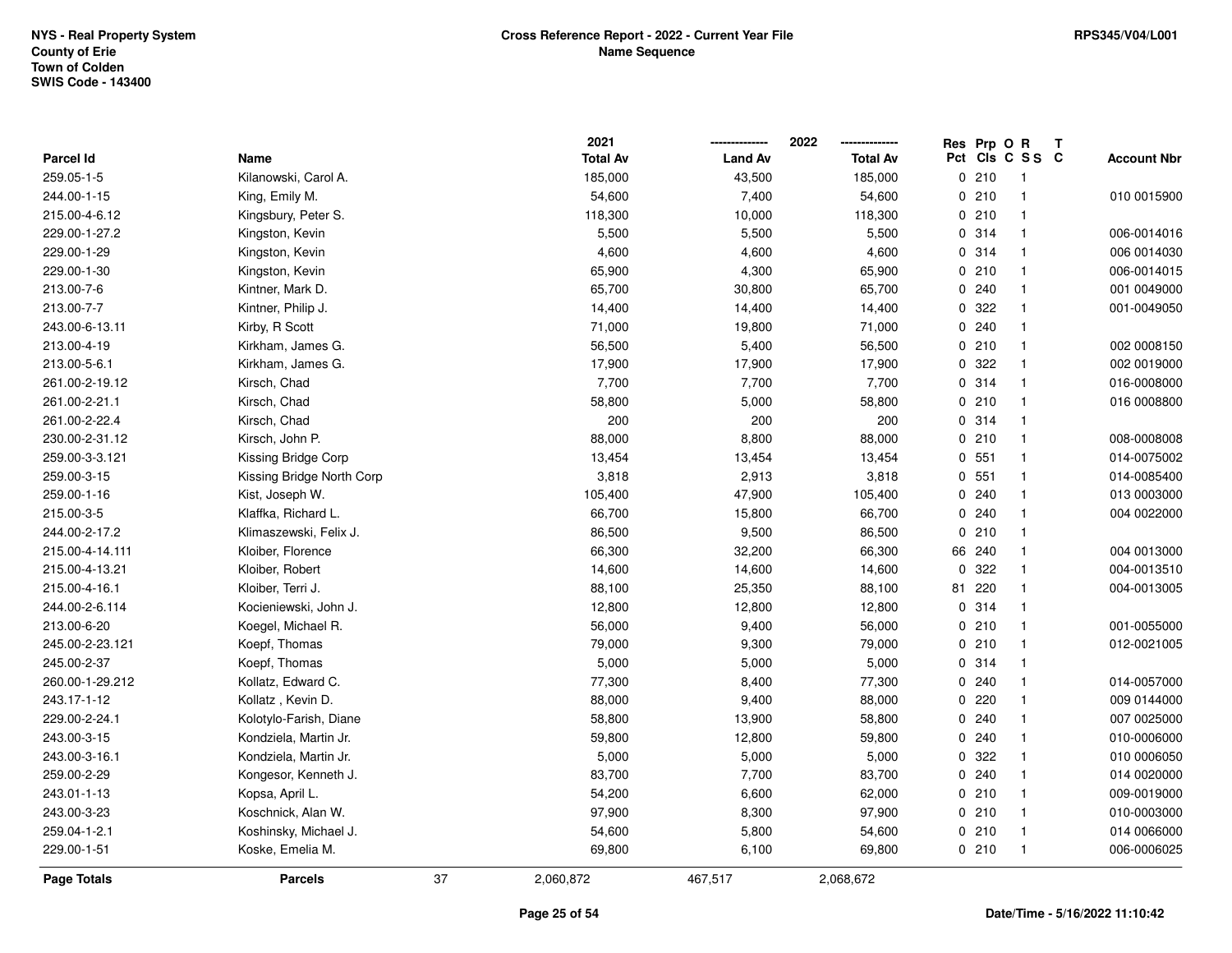|                  |                             | 2021            |                | 2022            |                     | Res Prp O R | Т              |                    |
|------------------|-----------------------------|-----------------|----------------|-----------------|---------------------|-------------|----------------|--------------------|
| <b>Parcel Id</b> | Name                        | <b>Total Av</b> | <b>Land Av</b> | <b>Total Av</b> | Pct                 |             | CIS C S S C    | <b>Account Nbr</b> |
| 214.00-1-25.11   | Kosowski, Lawrence W.       | 96,900          | 16,500         | 96,900          | $\mathsf{O}\xspace$ | 240         | -1             | 003-0002000        |
| 261.00-3-5       | Kostelny, James K.          | 85,300          | 10,600         | 85,300          | 0                   | 210         | $\overline{1}$ | 016 0015015        |
| 243.01-3-3       | Kotlarsz, Adam              | 48,600          | 6,900          | 48,600          |                     | 0210        | $\mathbf{1}$   | 009-0069000        |
| 243.00-4-6.12    | Kotlarsz, Andrew J.         | 100,800         | 10,900         | 100,800         |                     | 0210        | $\overline{1}$ | 010 0024500        |
| 243.00-4-16      | Kotlarsz, John R.           | 179,400         | 28,900         | 179,400         |                     | 66 240      | -1             | 010 0024500        |
| 213.00-4-15.1    | Kowalik, Rita M.            | 46,300          | 9,200          | 46,300          |                     | 0210        | $\overline{1}$ | 002-0012050        |
| 213.00-7-9       | Kowalski, Christine         | 74,400          | 26,600         | 74,400          |                     | 0.240       | $\mathbf{1}$   | 001 0051000        |
| 214.00-1-27      | Kozina, Joseph F.           | 93,100          | 9,900          | 93,100          |                     | 0210        | $\mathbf{1}$   | 002-0017155        |
| 243.00-3-3.1     | Kramer, Charles G.          | 73,700          | 10,500         | 73,700          |                     | 0210        | $\mathbf{1}$   | 010-0002050        |
| 259.00-2-23      | Krasinski, Thomas J.        | 83,000          | 4,100          | 83,000          |                     | 0210        | $\mathbf{1}$   | 014 0001050        |
| 229.00-1-55.111  | Krasner, Therese A.         | 78,800          | 6,600          | 78,800          |                     | 0210        | -1             | 006-0029000        |
| 260.00-2-13.1    | Krawczuk, Nicholas T.       | 100             | 100            | 100             |                     | 0.310       | $\mathbf{1}$   | 014-0085050        |
| 243.00-5-47      | Kretz, William A. Jr.       | 58,000          | 4,600          | 58,000          |                     | 0210        |                | 010 0013625        |
| 259.04-1-26.11   | Krolikowski, Louise Marie   | 114,800         | 4,900          | 114,800         |                     | 0210        | $\mathbf{1}$   | 014 0040500        |
| 214.00-2-26.2    | Krueger, William H.         | 111,600         | 15,500         | 111,600         |                     | 0.240       | $\overline{1}$ | 003-0013040        |
| 244.00-1-31      | Krueger, William            | 30,000          | 30,000         | 30,000          |                     | 0.321       | $\mathbf{1}$   |                    |
| 214.00-3-8       | Krusz, Nathan               | 76,600          | 8,400          | 76,600          |                     | 0210        | $\mathbf{1}$   | 002 0025150        |
| 214.00-3-27.2    | Kruszczynski, Edward        | 12,000          | 12,000         | 12,000          |                     | 0.314       | $\mathbf{1}$   | 002 0033001        |
| 243.03-3-24.11   | Kruszka, John L.            | 101,000         | 21,800         | 101,000         |                     | 0.280       | -1             | 009-0123000        |
| 230.00-1-23.12   | Krywalski, Joseph H.        | 7,600           | 7,600          | 7,600           |                     | 0.314       | -1             |                    |
| 230.00-1-30      | Krywalski, Joseph H.        | 127,000         | 13,000         | 127,000         |                     | 0210        | $\mathbf{1}$   | 008 0005000        |
| 261.00-4-2.112   | Krzeminski, Lawrence        | 15,800          | 15,800         | 15,800          | 0                   | 322         | -1             |                    |
| 261.00-4-2.12    | Krzeminski, Lawrence J.     | 148,600         | 17,900         | 148,600         | 77                  | 240         | $\mathbf{1}$   | 015 0018002        |
| 259.00-4-11      | Kubicka, Teresa Danuta      | 85,100          | 12,900         | 85,100          | $\Omega$            | 240         | $\mathbf{1}$   |                    |
| 213.10-1-15      | Kubicki, Donald J.          | 500             | 500            | 500             |                     | 0.314       | $\mathbf{1}$   |                    |
| 230.00-1-15      | Kuczynski, Jeffrey          | 47,500          | 19,300         | 47,500          |                     | 77 240      | -1             | 008-0020000        |
| 259.00-4-7.112   | Kuhn, Dennis D.             | 93,400          | 11,800         | 93,400          |                     | 0.240       | -1             |                    |
| 214.00-2-23.11   | Kuhn, James A. Jr.          | 66,500          | 9,900          | 66,500          |                     | 0210        | $\overline{1}$ | 003 0013015        |
| 259.00-1-2.21    | Kulbacki, Judith            | 137,200         | 37,500         | 137,200         |                     | 0.240       | $\overline{1}$ |                    |
| 243.17-1-8       | Kumiega, Thomas             | 184,500         | 29,000         | 184,500         |                     | 0210        | $\mathbf{1}$   |                    |
| 243.03-1-6       | Kummer, Dorothy E.          | 90,800          | 8,500          | 90,800          |                     | 0210        | $\overline{1}$ | 009-0070140        |
| 259.00-1-10      | Kumrow, Paul L.             | 92,400          | 6,900          | 92,400          |                     | 0210        | $\mathbf{1}$   | 013-0011001        |
| 260.03-1-7       | KW & JW Holding Company LLC | 47,500          | 5,600          | 47,500          |                     | 0210        | $\overline{1}$ | 014-0055500        |
| 230.00-1-26      | Lacongo, Christopher M.     | 121,600         | 15,400         | 121,600         |                     | 0.240       | $\overline{1}$ |                    |
| 213.00-2-25.11   | LaCongo, Pete               | 48,700          | 9,000          | 48,700          |                     | 0 484       | $\mathbf{1}$   | 001 0030001        |
| 213.10-2-14      | Lacongo, Thomas J.          | 66,400          | 14,000         | 66,400          |                     | 0210        | -1             | 001-0028100        |
| 229.00-1-41.21   | Lafferty, Dennis J.         | 100,800         | 12,400         | 100,800         |                     | 0.240       | $\overline{1}$ | 006 0023003        |
| Page Totals      | 37<br><b>Parcels</b>        | 2,946,300       | 485,000        | 2,946,300       |                     |             |                |                    |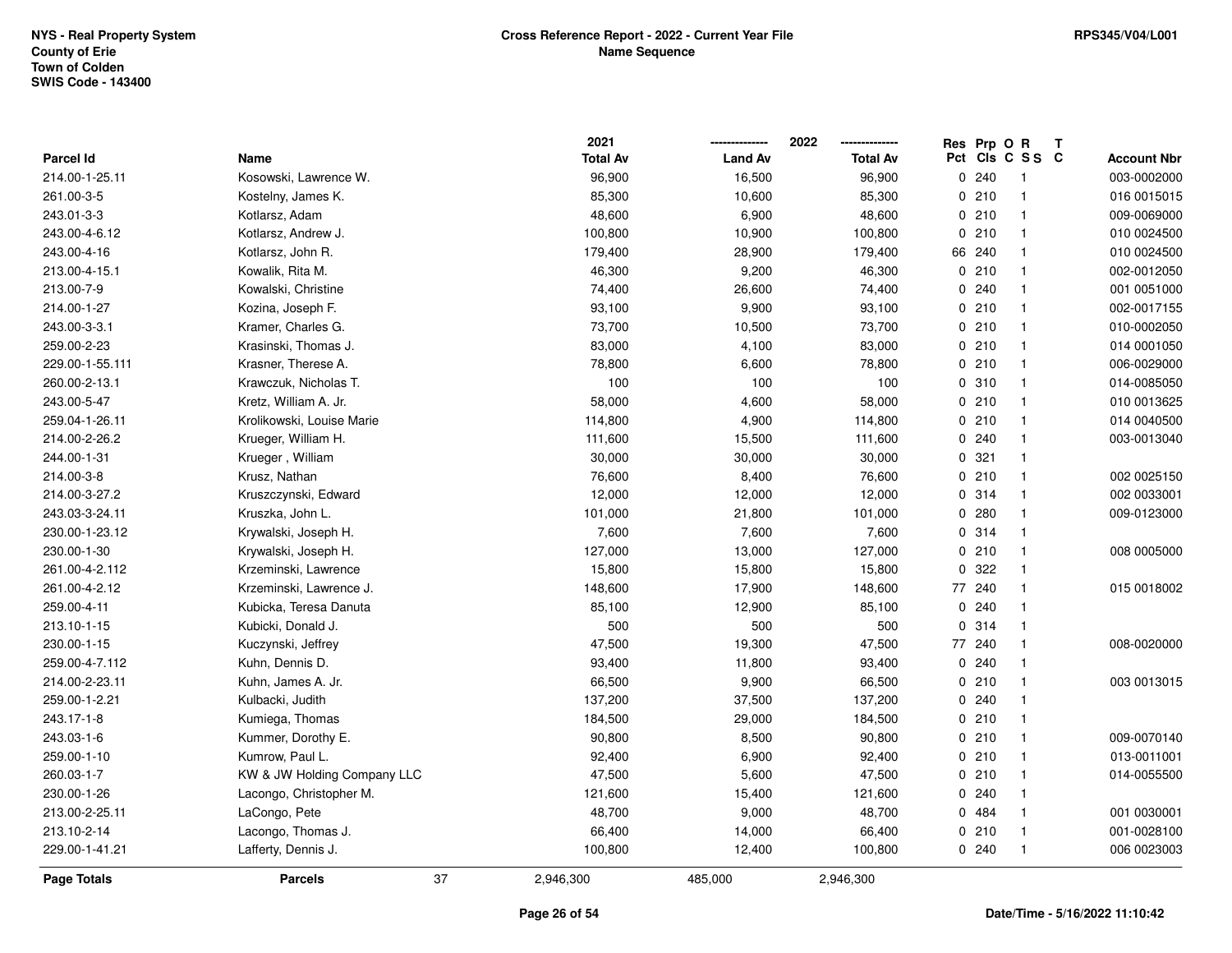|                    |                               |    | 2021            |                | 2022            | Res            | Prp O R |                 | Т |                    |
|--------------------|-------------------------------|----|-----------------|----------------|-----------------|----------------|---------|-----------------|---|--------------------|
| Parcel Id          | Name                          |    | <b>Total Av</b> | <b>Land Av</b> | <b>Total Av</b> |                |         | Pct Cls C S S C |   | <b>Account Nbr</b> |
| 230.00-1-1.12      | Lafferty, Eric D.             |    | 21,400          | 21,400         | 21,400          | $\overline{0}$ | 322     | $\mathbf{1}$    |   | 008 0001000        |
| 230.00-1-2.1       | Lafferty, Eric D.             |    | 66,900          | 29,200         | 66,900          | 0              | 240     | $\mathbf{1}$    |   | 008-0002000        |
| 230.00-1-5         | Lafferty, Eric D.             |    | 55,900          | 33,000         | 55,900          |                | 0.240   | $\mathbf{1}$    |   | 008 0004000        |
| 230.00-2-29.21     | Lafferty, Eric D.             |    | 9,900           | 9,900          | 9,900           |                | 0.314   | $\mathbf{1}$    |   |                    |
| 230.00-1-20.121    | Laga, Dennis                  |    | 10,900          | 10,900         | 10,900          |                | 0.314   | $\mathbf{1}$    |   |                    |
| 230.00-1-20.124    | Laga, Dennis                  |    | 11,200          | 11,200         | 11,200          |                | 0.314   | $\overline{1}$  |   |                    |
| 230.00-1-20.126    | Laga, Dennis                  |    | 9,600           | 9,600          | 9,600           |                | 0.314   | $\mathbf{1}$    |   |                    |
| 230.00-1-20.111    | Laga, Jennifer                |    | 33,900          | 9,600          | 33,900          |                | 0210    | $\mathbf{1}$    |   | 008 0022000        |
| 215.00-2-8.1       | Laga, Jennifer Lee L.         |    | 15,900          | 15,900         | 15,900          |                | 0 322   | $\mathbf{1}$    |   | 004-0008000        |
| 214.00-3-6         | Laing, Gina M.                |    | 53,700          | 9,900          | 53,700          |                | 0210    | $\mathbf{1}$    |   | 002-0022500        |
| 214.00-3-7.112     | Laing, Robert                 |    | 11,200          | 11,200         | 11,200          |                | 0.314   | $\mathbf{1}$    |   | 002 0023000        |
| 243.00-4-4.1       | Lamos, Charles B.             |    | 69,600          | 9,400          | 69,600          |                | 0210    | $\mathbf{1}$    |   | 010-0015000        |
| 259.00-2-15        | Landau, Karen                 |    | 33,600          | 7,800          | 33,600          |                | 0210    | -1              |   | 014-0004000        |
| 213.00-5-15.11     | Lang, John                    |    | 10,000          | 10,000         | 10,000          |                | 0.314   | $\mathbf{1}$    |   | 002-0027000        |
| 230.00-2-3         | Langendorfer, Wayne M.        |    | 147,000         | 46,200         | 147,000         |                | 0.240   | $\mathbf{1}$    |   | 008 0011000        |
| 243.00-5-43        | Lankenau, Cynthia J.          |    | 167,600         | 13,800         | 167,600         |                | 0.240   | $\mathbf{1}$    |   | 010-0013750        |
| 213.00-6-19.1      | Lapp, Michael H.              |    | 75,200          | 9,600          | 75,200          |                | 0210    | $\mathbf{1}$    |   | 001 0058500        |
| 259.04-1-2.2       | Last Run Tavern & Grill, Inc  |    | 79,700          | 2,700          | 79,700          |                | 0425    | $\mathbf{1}$    |   |                    |
| 259.04-1-15        | Latak, Kathryn M.             |    | 31,800          | 2,500          | 31,800          |                | 0210    | $\mathbf{1}$    |   | 014 0025000        |
| 260.03-1-6.2       | Lawton, Dennis                |    | 81,700          | 6,400          | 81,700          |                | 0210    | $\overline{1}$  |   | 014-0055200        |
| 215.03-1-8.2       | Leach, Jordan                 |    | 11,600          | 11,600         | 11,600          |                | 0.314   | $\mathbf{1}$    |   | 004-0010005        |
| 213.00-6-9         | Lechevet, Stacey A.           |    | 50,700          | 11,100         | 50,700          |                | 0210    | $\mathbf{1}$    |   | 001-0036000        |
| 213.00-6-10        | Lechevet, Stacey A.           |    | 9,200           | 9,200          | 9,200           |                | 0.314   | $\mathbf{1}$    |   | 001 0037000        |
| 261.00-3-10.1      | Lee, John F.                  |    | 76,400          | 9,700          | 76,400          |                | 0.220   | $\mathbf{1}$    |   | 016-0019100        |
| 214.00-1-22        | Lefort, Keith D.              |    | 90,700          | 10,900         | 90,700          |                | 0210    | $\mathbf{1}$    |   | 003 0004500        |
| 244.00-2-11.112    | Lehman, Steven L.             |    | 76,300          | 8,400          | 76,300          |                | 0210    | $\mathbf{1}$    |   | 011-0003000        |
| 228.00-5-5         | Leipler, Christopher          |    | 41,000          | 5,200          | 41,000          |                | 0210    | -1              |   | 005-0042005        |
| 214.00-1-12.112    | Leitzan, Mark R.              |    | 18,800          | 18,800         | 18,800          |                | 0.314   | $\mathbf{1}$    |   | 003 0005000        |
| 214.00-1-37.2      | Leitzan, Mark R.              |    | 33,700          | 33,700         | 33,700          |                | 0.322   | $\mathbf{1}$    |   |                    |
| 214.00-2-10.1      | Leitzan, Mark R.              |    | 147,300         | 11,400         | 147,300         |                | 0210    | $\mathbf{1}$    |   | 003 0015000        |
| 214.00-2-10.21     | Leitzan, Mark R.              |    | 21,400          | 21,400         | 21,400          |                | 0.322   | $\mathbf{1}$    |   |                    |
| 214.00-2-10.22     | Leitzan, Mark R.              |    | 215,400         | 11,400         | 215,400         |                | 0210    | $\mathbf{1}$    |   |                    |
| 228.00-2-10        | Lembke, Michael G.            |    | 72,000          | 4,700          | 72,000          |                | 0210    | $\mathbf{1}$    |   | 005-0018730        |
| 260.00-1-11.1      | Len, Chelsea M.               |    | 48,400          | 5,500          | 48,400          |                | 0210    | $\mathbf{1}$    |   | 014 0039030        |
| 260.00-1-12        | Len, Chelsea M.               |    | 2,500           | 2,500          | 2,500           |                | 0 314   | $\mathbf{1}$    |   | 014-0039010        |
| 229.00-1-6.112     | Lenahan, Terrance M.          |    | 94,400          | 6,600          | 94,400          |                | 0210    | $\mathbf{1}$    |   |                    |
| 230.00-1-25        | Leonard D. & Carol A. LaCongo |    | 28,000          | 28,000         | 28,000          |                | 0 322   | $\mathbf{1}$    |   |                    |
| <b>Page Totals</b> | <b>Parcels</b>                | 37 | 2,034,500       | 490,300        | 2,034,500       |                |         |                 |   |                    |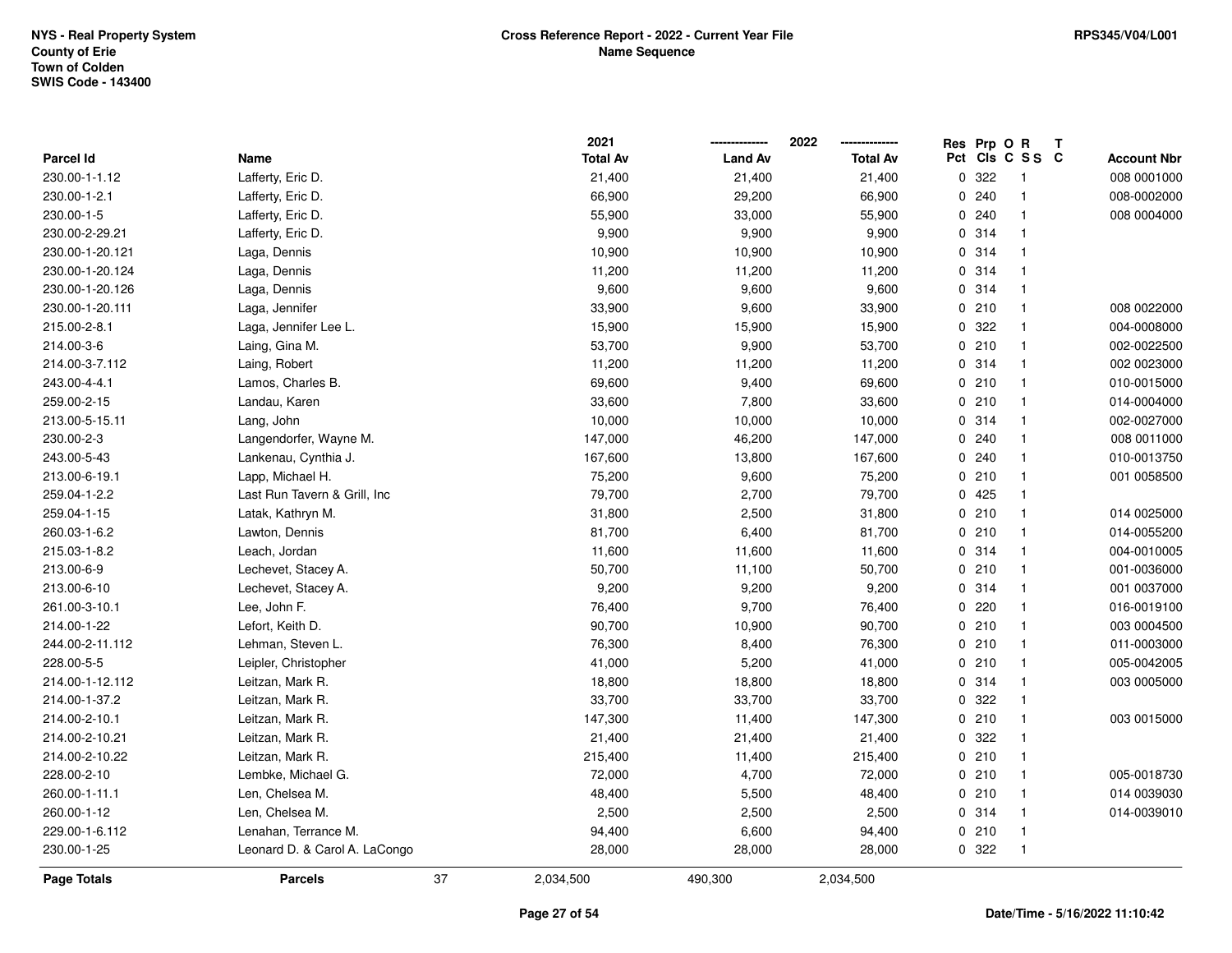|                  |                             |    | 2021            |                | 2022            | Res Prp O R |                         | Т |                    |
|------------------|-----------------------------|----|-----------------|----------------|-----------------|-------------|-------------------------|---|--------------------|
| <b>Parcel Id</b> | Name                        |    | <b>Total Av</b> | <b>Land Av</b> | <b>Total Av</b> |             | Pct Cls C S S C         |   | <b>Account Nbr</b> |
| 230.00-1-12.14   | Leonard L & Carol A LaCongo |    | 5,500           | 5,500          | 5,500           | 0.314       | $\overline{\mathbf{1}}$ |   | 008 0016006        |
| 229.00-2-2       | Letson, Clifford            |    | 81,500          | 8,700          | 81,500          | 0210        | $\overline{1}$          |   | 007-0001050        |
| 243.00-3-10      | Leverentz, Kathryn M.       |    | 65,900          | 6,100          | 65,900          | 0210        | $\overline{\mathbf{1}}$ |   | 010-0003900        |
| 215.03-1-13.21   | Lewandowski, Jerold H.      |    | 12,700          | 12,700         | 12,700          | 0 314       | $\overline{\mathbf{1}}$ |   |                    |
| 215.03-1-13.22   | Lewandowski, Jerold H.      |    | 11,600          | 11,600         | 11,600          | 0 314       | $\overline{\mathbf{1}}$ |   |                    |
| 215.03-1-14      | Lewandowski, Jerold H.      |    | 101,600         | 15,800         | 101,600         | 0210        | $\mathbf{1}$            |   |                    |
| 260.00-1-17.211  | Lewandowski, Scott A.       |    | 145,900         | 8,100          | 145,900         | 0210        | $\overline{1}$          |   | 015 0001010        |
| 228.00-1-20      | Lewis, Jack L.              |    | 65,900          | 16,200         | 65,900          | 0.240       | $\overline{1}$          |   | 005-0002000        |
| 259.04-1-22      | Lilienthal, Kelly L.        |    | 70,600          | 6,100          | 70,600          | 0210        | $\overline{1}$          |   | 014 0032000        |
| 243.00-3-5       | Lima, Keith D.              |    | 62,900          | 6,000          | 62,900          | 0210        | $\overline{\mathbf{1}}$ |   | 010 0002150        |
| 213.00-1-18      | Lindner, Linda L.           |    | 101,100         | 10,900         | 101,100         | 0.240       | $\overline{\mathbf{1}}$ |   | 001 0026000        |
| 215.03-1-20      | Lindsley, Chris             |    | 3,000           | 3,000          | 3,000           | 0 314       | $\overline{\mathbf{1}}$ |   | 004 0003500        |
| 215.03-1-21      | Lindsley, Chris             |    | 76,200          | 9,200          | 76,200          | 0220        | -1                      |   | 004-0003501        |
| 215.00-1-8       | Lippmann, Robert M.         |    | 72,100          | 12,900         | 72,100          | 0210        | $\overline{\mathbf{1}}$ |   | 004-0001000        |
| 261.00-4-1.1     | Lirussi, Silvio             |    | 120,800         | 13,900         | 120,800         | 0.240       | $\overline{1}$          |   | 015 0017000        |
| 243.03-2-4       | Little Mutts Realty, LLC    |    | 80,300          | 8,300          | 80,300          | 0485        | $\overline{1}$          |   | 009-0098000        |
| 214.00-3-12      | Littlefield, Reita L.       |    | 55,100          | 10,200         | 55,100          | 0210        | $\overline{\mathbf{1}}$ |   | 002-0025060        |
| 243.01-1-15      | Livingstone Lodge #255      |    | 36,400          | 2,000          | 36,400          | 0 632       | $\overline{1}$          |   | 009-0021000        |
| 213.00-3-17      | Lockhart, Robert            |    | 59,500          | 9,600          | 59,500          | 0210        | $\mathbf{1}$            |   | 001-0040100        |
| 228.00-3-25.2    | Lockwood, Aric              |    | 133,100         | 11,100         | 133,100         | 0210        | $\overline{\mathbf{1}}$ |   | 006-0005006        |
| 228.00-2-3.22    | Lockwood, Scott E.          |    | 118,200         | 22,100         | 118,200         | 0.240       | $\overline{\mathbf{1}}$ |   | 005-0015550        |
| 213.00-3-13      | Logrippo, Victoria A.       |    | 86,000          | 11,100         | 86,000          | 0210        | $\overline{1}$          |   | 001-0042500        |
| 260.00-2-23.1    | Lombardi, Ann T.            |    | 24,500          | 24,500         | 24,500          | 0 322       | $\overline{1}$          |   | 015-0011000        |
| 260.00-2-24      | Lombardi, Ann T.            |    | 83,100          | 19,800         | 83,100          | 0.240       | $\overline{\mathbf{1}}$ |   | 015-0012000        |
| 213.00-3-6.1     | Long, Gene A.               |    | 115,600         | 14,000         | 115,600         | 0.240       | $\overline{\mathbf{1}}$ |   | 001 0024000        |
| 215.03-1-12.1    | Long, Neil K.               |    | 19,800          | 19,800         | 19,800          | 0 322       | -1                      |   | 004 0005000        |
| 213.00-3-6.2     | Long 2021 Family Trust      |    | 9,700           | 8,300          | 9,700           | 0.312       | $\overline{\mathbf{1}}$ |   | 001-0024510        |
| 215.00-3-30      | Loockerman, Alice C.        |    | 91,800          | 6,000          | 91,800          | 0210        | $\overline{\mathbf{1}}$ |   | 004-0024200        |
| 213.00-7-2.1     | Lore Peter M                |    | 23,800          | 23,800         | 23,800          | 0 323       | $\overline{1}$          |   | 001-0043005        |
| 213.00-7-15.1    | Lore Peter M                |    | 500             | 500            | 500             | 0 323       | $\overline{1}$          |   | 001-0046310        |
| 261.00-2-16.2    | Lorenzetti, Louis J. Jr.    |    | 68,800          | 7,500          | 68,800          | 0210        | $\overline{\mathbf{1}}$ |   | 016 0011020        |
| 244.00-2-11.22   | LoTempio, Michael G.        |    | 20,000          | 11,000         | 20,000          | 0.312       | $\overline{1}$          |   | 011-0003000        |
| 213.00-3-18      | Lounsbury, Herbert N. Jr.   |    | 79,600          | 9,500          | 79,600          | 0210        | $\overline{1}$          |   | 001-0040150        |
| 215.00-1-1.51    | Lukasik, David              |    | 121,300         | 17,300         | 121,300         | 0.240       | $\overline{\mathbf{1}}$ |   |                    |
| 244.00-2-14      | Lukaszewski, Michael E.     |    | 75,000          | 6,000          | 75,000          | 0210        | $\overline{\mathbf{1}}$ |   | 011-0004500        |
| 215.00-1-1.8     | Lukowski, Floyd J.          |    | 120,400         | 14,400         | 120,400         | 0210        | $\overline{1}$          |   |                    |
| 229.00-1-43      | Lukowski-Borden, Benita A.  |    | 27,000          | 10,500         | 27,000          | 0.240       | $\overline{1}$          |   | 006-0016000        |
| Page Totals      | <b>Parcels</b>              | 37 | 2,446,800       | 414,000        | 2,446,800       |             |                         |   |                    |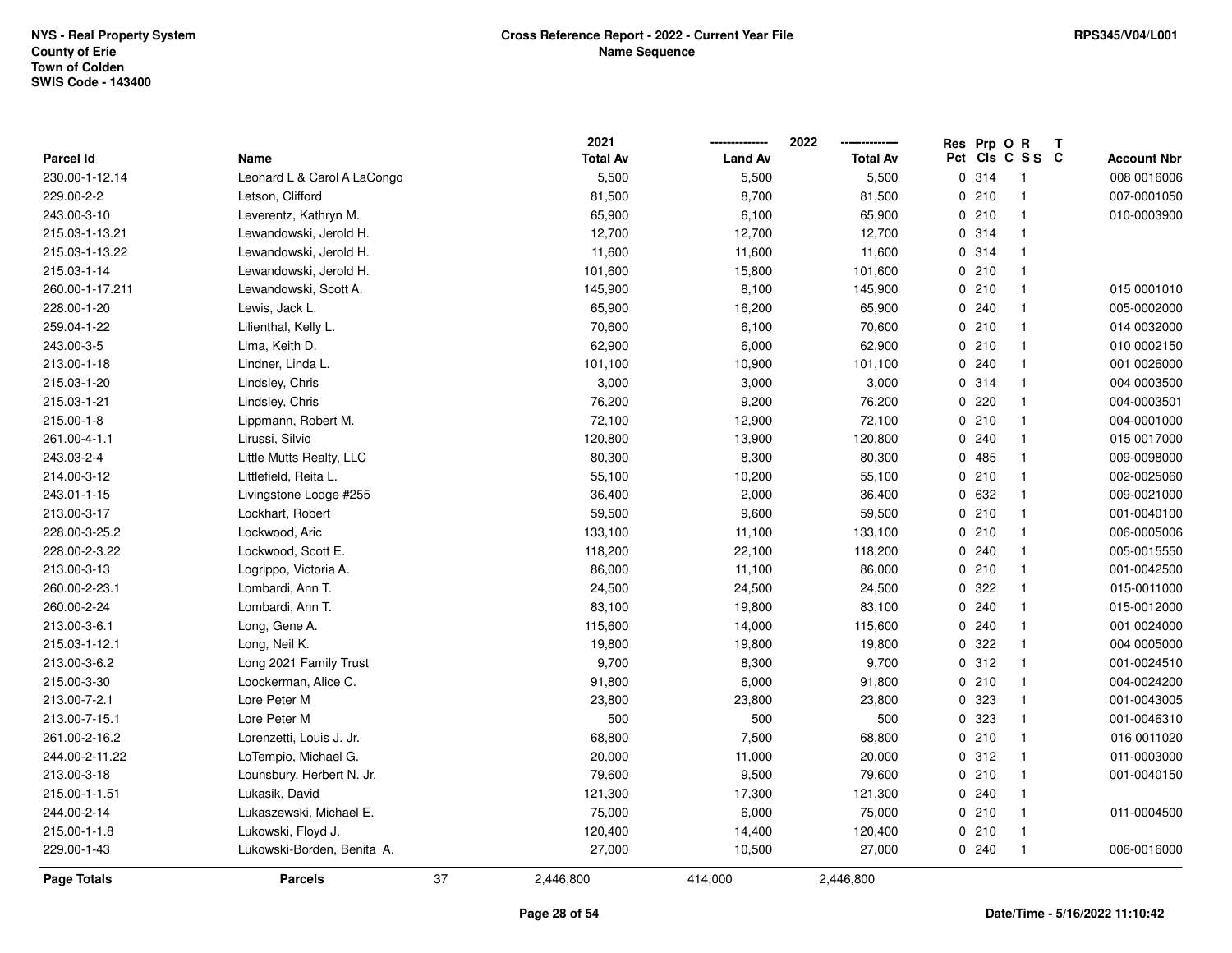|                 |                              | 2021            |                | 2022<br>-------------- | Res Prp O R | Т              |                    |
|-----------------|------------------------------|-----------------|----------------|------------------------|-------------|----------------|--------------------|
| Parcel Id       | Name                         | <b>Total Av</b> | <b>Land Av</b> | <b>Total Av</b>        | Pct         | CIS C S S C    | <b>Account Nbr</b> |
| 228.00-5-9      | Lum, Margaret                | 70,800          | 5,100          | 70,800                 | 0210        | $\overline{1}$ | 005 0042001        |
| 259.00-2-16     | Lunde, Nicholas C.           | 60,700          | 9,100          | 60,700                 | 0210        | $\mathbf{1}$   | 014-0001000        |
| 260.03-1-20.1   | Lunde, Roger C.              | 39,500          | 6,700          | 39,500                 | 0.312       | $\mathbf{1}$   | 014 0069000        |
| 260.03-1-22.13  | Lunde, Roger C.              | 18,500          | 3,500          | 18,500                 | 0.260       | $\mathbf{1}$   |                    |
| 260.03-1-25     | Lunde, Roger C.              | 15,500          | 2,800          | 15,500                 | 0.260       | $\mathbf{1}$   | 014-0071500        |
| 261.00-2-14.2   | Lunser, Roland D.            | 77,300          | 6,600          | 77,300                 | 0210        | $\mathbf{1}$   | 016-0011015        |
| 261.00-2-15     | Lunser, Roland D.            | 4,500           | 4,500          | 4,500                  | 0 314       | $\mathbf{1}$   | 016 0012000        |
| 261.00-3-1.1    | Lunser, Roland D.            | 7,100           | 7,100          | 7,100                  | 0.314       | $\mathbf{1}$   | 016 0020001        |
| 228.00-6-8      | Lunser, Terence L.           | 79,800          | 5,900          | 79,800                 | 0210        | $\mathbf{1}$   | 005-0029550        |
| 215.03-1-3      | Lutz, John H.                | 115,200         | 16,400         | 115,200                | 0210        | $\mathbf{1}$   |                    |
| 213.00-3-10     | Lutz, Walter E.              | 57,500          | 8,400          | 57,500                 | 0210        | $\overline{1}$ | 001-0042050        |
| 260.03-1-22.111 | Lux, John N.                 | 12,700          | 12,700         | 12,700                 | 0 322       | -1             |                    |
| 260.03-1-27     | Lux, John N.                 | 74,900          | 6,600          | 74,900                 | 0210        | $\mathbf{1}$   | 014-0073005        |
| 259.04-1-16     | Lux, William G.              | 41,600          | 2,800          | 41,600                 | 0.280       | $\mathbf{1}$   | 014-0024000        |
| 214.00-3-46     | Macchioni, Susan M.          | 64,900          | 9,500          | 64,900                 | 0210        | $\mathbf{1}$   | 002-0022850        |
| 261.00-3-2.2    | Mace, James                  | 126,600         | 18,000         | 126,600                | 0.240       | $\mathbf{1}$   |                    |
| 260.00-2-27.13  | Macie, Arthur                | 97,000          | 12,400         | 97,000                 | 0210        | $\mathbf{1}$   | 015 0016001        |
| 243.01-2-11     | Maciejewski, Gabrielle       | 80,000          | 12,000         | 80,000                 | 0210        | $\mathbf{1}$   | 009 0041970        |
| 243.00-6-11.2   | Maciuba, Dennis A.           | 112,600         | 9,500          | 112,600                | 0210        | $\mathbf{1}$   |                    |
| 214.00-3-1      | MacLean, Michele             | 48,000          | 7,600          | 48,000                 | 0210        | $\mathbf{1}$   | 002 0022810        |
| 213.00-3-12     | Maeder, Elizabeth            | 42,100          | 9,100          | 42,100                 | 0210        | $\overline{1}$ | 001-0042010        |
| 215.00-3-18.1   | Majchrzak, Nathan P.         | 87,100          | 11,600         | 87,100                 | 0210        | $\mathbf{1}$   | 004 0030500        |
| 230.00-2-25.11  | Major, Rusell K.             | 94,200          | 25,900         | 94,200                 | 0240        | $\mathbf{1}$   | 008-0023000        |
| 230.00-2-25.12  | Major, Timothy Erwin         | 9,500           | 9,500          | 9,500                  | 0.314       | $\mathbf{1}$   |                    |
| 230.00-2-2.1    | Maloney, William M.          | 20,300          | 20,300         | 20,300                 | 0 322       | $\mathbf{1}$   | 008-0010000        |
| 230.00-2-2.2    | Maloney, William M.          | 143,700         | 9,300          | 143,700                | 0210        | $\mathbf{1}$   | 008-0010000        |
| 215.00-4-21.12  | Malota, Jessica L.           | 69,500          | 7,500          | 69,500                 | 0210        | -1             | 004 0017000        |
| 244.00-2-6.15   | Maloy, William W.            | 42,400          | 9,900          | 42,400                 | 0210        | $\mathbf{1}$   |                    |
| 215.00-1-5.11   | Mamon, Robert E. Jr.         | 127,500         | 68,100         | 127,500                | 0 120       | $\mathbf{1}$   | 003 0011000        |
| 261.00-4-8.222  | Mancuso, Vincent J. III.     | 75,500          | 7,500          | 75,500                 | 0210        | $\mathbf{1}$   |                    |
| 215.00-4-21.42  | Mancuso, Vincent J. Jr.      | 141,400         | 17,000         | 141,400                | 0.240       | -1             |                    |
| 230.00-1-23.11  | Manger, Robert               | 135,800         | 10,100         | 135,800                | 0210        | $\mathbf{1}$   | 008 0006000        |
| 245.00-2-6.2    | Manning, Chris D.            | 15,900          | 15,900         | 15,900                 | 0.322       | $\mathbf{1}$   |                    |
| 245.00-2-6.3    | Manning, Chris D.            | 500             | 500            | 500                    | 0.314       | $\mathbf{1}$   |                    |
| 213.00-6-5      | Mariea, Bridget A.           | 89,500          | 12,900         | 89,500                 | 0210        | $\mathbf{1}$   | 001-0032500        |
| 228.00-6-7      | Mariea, C Rodney             | 84,400          | 5,700          | 84,400                 | 0210        | $\mathbf{1}$   | 005-0029540        |
| 261.00-4-11.2   | Marinaccio, Michael/Dean Jr. | 92,500          | 7,500          | 92,500                 | 0210        | $\overline{1}$ |                    |
| Page Totals     | <b>Parcels</b>               | 37<br>2,476,500 | 415,500        | 2,476,500              |             |                |                    |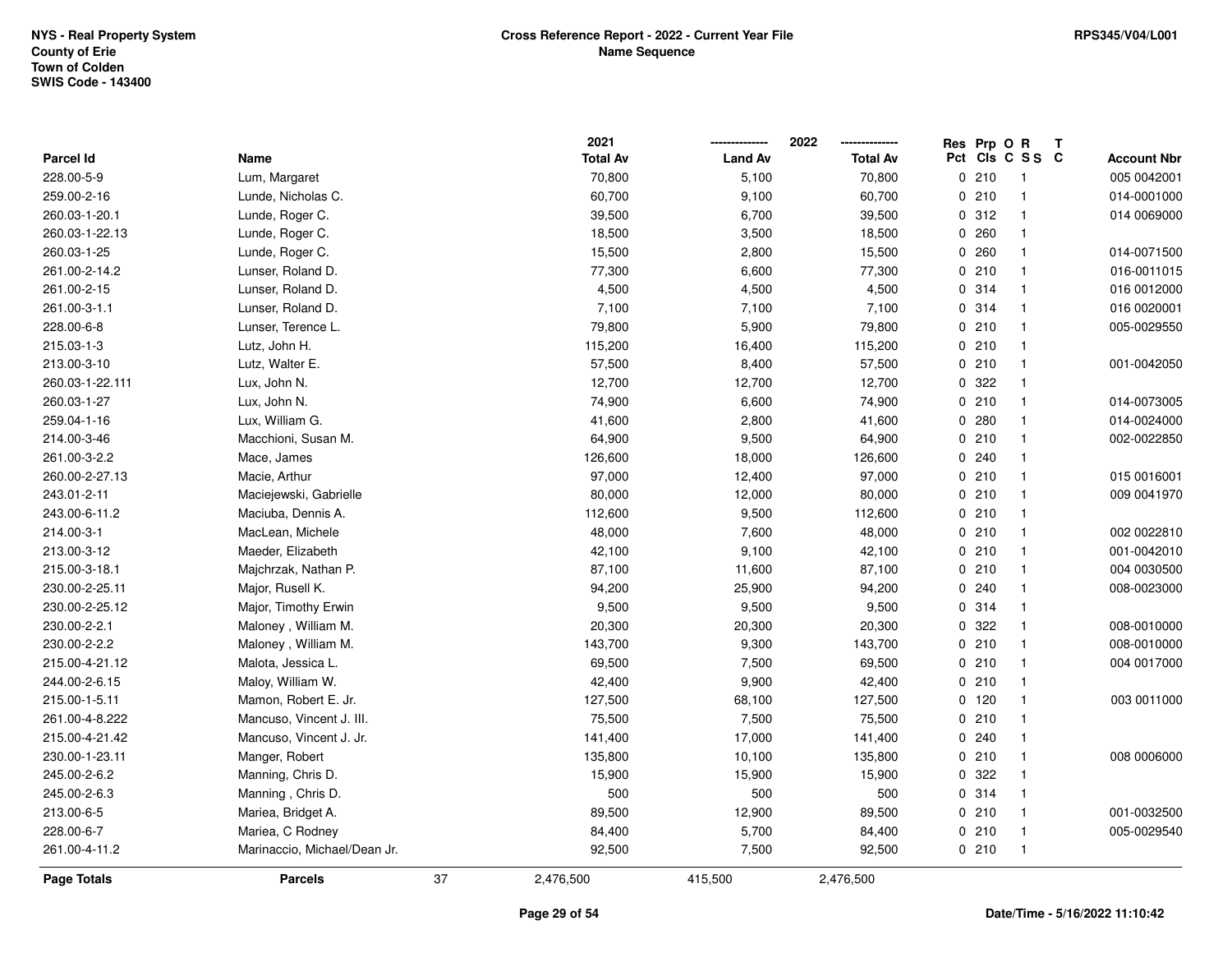|                    |                           |    | 2021            |                | 2022            | Res | Prp OR |                 | $\mathbf{T}$ |                    |
|--------------------|---------------------------|----|-----------------|----------------|-----------------|-----|--------|-----------------|--------------|--------------------|
| <b>Parcel Id</b>   | Name                      |    | <b>Total Av</b> | <b>Land Av</b> | <b>Total Av</b> |     |        | Pct Cls C S S C |              | <b>Account Nbr</b> |
| 261.00-1-7.2       | Mark J & Judith M Geldard |    | 70,100          | 31,300         | 70,100          |     | 0.240  | -1              |              |                    |
| 261.00-1-7.3       | Mark J & Judith M Geldard |    | 7,300           | 7,300          | 7,300           |     | 0 322  | $\mathbf 1$     |              |                    |
| 261.00-1-17        | Mark J & Judith M Geldard |    | 4,600           | 4,600          | 4,600           |     | 0 322  | $\mathbf{1}$    |              | 015 0006000        |
| 229.00-1-11        | Marki, John D.            |    | 70,200          | 6,200          | 70,200          |     | 0210   | $\mathbf{1}$    |              | 006-0006012        |
| 230.00-2-16        | Marking, Jared A.         |    | 70,500          | 7,100          | 70,500          |     | 0210   | $\mathbf{1}$    |              | 008-0030100        |
| 243.03-2-10        | Marks, Michael L.         |    | 66,800          | 9,000          | 66,800          |     | 0210   | $\mathbf{1}$    |              | 009-0106000        |
| 213.00-6-36        | Marren, John T.           |    | 71,900          | 9,300          | 71,900          |     | 0210   | $\mathbf{1}$    |              | 001 0049100        |
| 228.00-5-14.2      | Marren, Joseph            |    | 92,200          | 8,000          | 92,200          |     | 0210   | $\mathbf{1}$    |              |                    |
| 243.00-2-4         | Marsowisz, David          |    | 66,900          | 12,600         | 83,900          |     | 0210   | $\mathbf{1}$    |              | 009 0039000        |
| 245.00-1-10        | Martin, Carol M.          |    | 54,500          | 28,300         | 54,500          |     | 0260   | $\mathbf{1}$    |              | 012-0002000        |
| 229.00-2-44.211    | Martin, Jason R.          |    | 149,000         | 19,500         | 149,000         |     | 0.240  | $\mathbf{1}$    |              |                    |
| 215.00-4-22        | Martin, Michaele          |    | 55,500          | 7,700          | 55,500          |     | 0210   | $\mathbf{1}$    |              | 004-0017100        |
| 229.00-2-39.12     | Martin, Tiffany           |    | 7,200           | 7,200          | 7,200           |     | 0.314  | $\mathbf{1}$    |              | 007-0022000        |
| 215.00-1-10        | Martin & wife, Lincoln N. |    | 50,900          | 50,900         | 50,900          |     | 0.322  | $\mathbf{1}$    |              | 004-0002000        |
| 214.00-2-26.11     | Masiewicz, Joseph M.      |    | 134,200         | 13,900         | 134,200         |     | 0210   | $\mathbf{1}$    |              | 003 0013020        |
| 229.00-1-27.11     | Masset, Mathew R.         |    | 114,500         | 7,300          | 114,500         |     | 0210   | $\mathbf{1}$    |              | 006-0014000        |
| 261.00-1-7.12      | Masterson, Daniel P.      |    | 52,300          | 8,500          | 52,300          |     | 0.240  | $\mathbf 1$     |              |                    |
| 261.00-4-13.1      | Masur, William D.         |    | 3,100           | 3,100          | 3,100           |     | 0.314  | $\mathbf{1}$    |              |                    |
| 213.00-1-19.2      | Matschke, Chris W.        |    | 75,700          | 10,900         | 75,700          |     | 0210   | $\mathbf{1}$    |              |                    |
| 243.01-3-14.211    | Mausteller, Gary E.       |    | 89,300          | 19,600         | 89,300          |     | 0210   | $\mathbf{1}$    |              | 009-0043010        |
| 230.00-1-24        | May, Gary D.              |    | 60,000          | 9,500          | 60,000          |     | 0210   | $\mathbf{1}$    |              |                    |
| 228.00-2-5         | May, Jacqueline M.        |    | 117,800         | 36,200         | 117,800         |     | 0.240  | $\mathbf 1$     |              | 005-0017000        |
| 228.00-2-6.1       | May, Jacqueline M.        |    | 38,700          | 7,600          | 38,700          |     | 0210   | $\mathbf{1}$    |              | 005-0018000        |
| 228.00-2-8         | May, Jacqueline M.        |    | 6,600           | 6,600          | 6,600           |     | 0.314  | $\mathbf{1}$    |              | 005 0018001        |
| 243.00-5-2         | Maybach, Carolyn T.       |    | 60,900          | 5,400          | 60,900          |     | 0.280  | $\mathbf{1}$    |              | 009 0153000        |
| 243.03-3-3         | Maybach, Gary L. Jr.      |    | 39,900          | 8,600          | 39,900          |     | 0480   | $\mathbf{1}$    |              | 009 0136010        |
| 228.00-4-4         | Mayer, Kevin              |    | 84,200          | 6,500          | 84,200          |     | 0210   | $\mathbf{1}$    |              | 006-0020050        |
| 245.00-2-35        | Mccarthy, Anthony T.      |    | 113,200         | 7,400          | 113,200         |     | 0210   | $\mathbf{1}$    |              | 012-0007005        |
| 228.01-1-8         | McCarthy, Stephen D. Jr.  |    | 54,400          | 9,500          | 54,400          |     | 0210   | $\mathbf 1$     |              | 005-0010040        |
| 228.00-6-3         | McCaskey, Karen M.        |    | 13,200          | 10,100         | 13,200          |     | 0.312  | $\mathbf{1}$    |              | 005-0029500        |
| 228.00-6-6         | McCaskey, Karen M.        |    | 132,200         | $\pmb{0}$      | 132,200         |     | 0.280  | $\mathbf{1}$    |              | 005-0029520        |
| 228.00-5-1.1       | McClure, Charles          |    | 11,800          | 11,800         | 11,800          |     | 0.314  | $\mathbf{1}$    |              | 005 0038000        |
| 230.00-2-26        | Mccormick, James          |    | 101,800         | 7,900          | 101,800         |     | 0210   | $\mathbf{1}$    |              | 008-0008007        |
| 213.00-4-6         | McCoy, Thomas D.          |    | 100,700         | 15,100         | 100,700         |     | 0.240  | $\mathbf{1}$    |              | 002 0004005        |
| 213.10-2-12        | McCusker, Mollie Winifred |    | 49,900          | 6,000          | 49,900          |     | 0210   | $\mathbf{1}$    |              | 001-0015000        |
| 230.00-1-6.11      | Mcdonough, James P.       |    | 93,700          | 14,600         | 93,700          |     | 0.240  | $\mathbf{1}$    |              | 008 0005000        |
| 230.00-1-6.212     | Mcdonough, James P.       |    | 1,500           | 1,500          | 1,500           |     | 0.314  | $\overline{1}$  |              | 008 0005000        |
| <b>Page Totals</b> | <b>Parcels</b>            | 37 | 2,387,200       | 436,600        | 2,404,200       |     |        |                 |              |                    |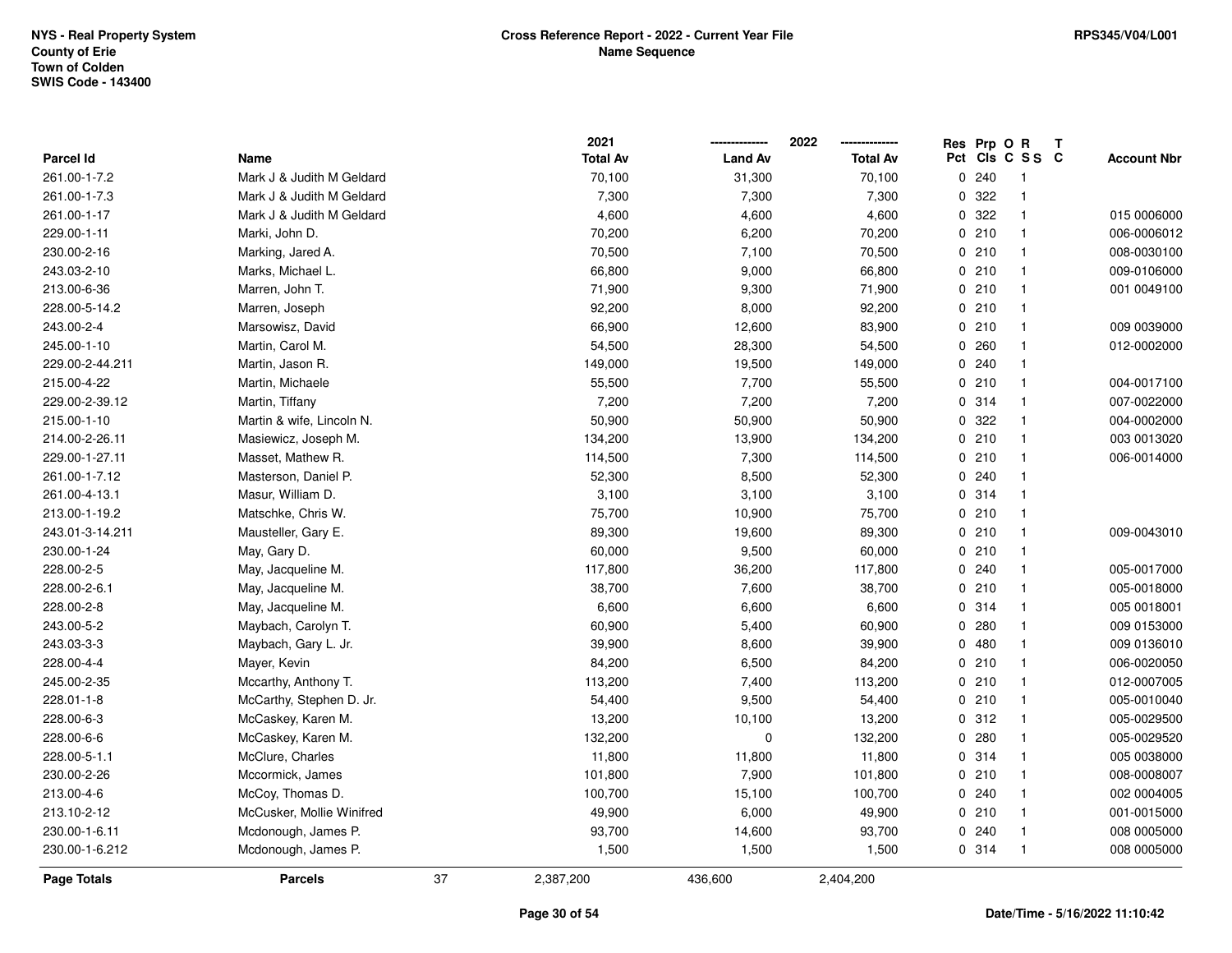$\overline{\phantom{a}}$ 

**2021 -------------- 2022**

**--------------**

|                 |                              |    | 2021            |                | 2022            | Res | Prp O R | T               |                    |
|-----------------|------------------------------|----|-----------------|----------------|-----------------|-----|---------|-----------------|--------------------|
| Parcel Id       | Name                         |    | <b>Total Av</b> | <b>Land Av</b> | <b>Total Av</b> |     |         | Pct Cls C S S C | <b>Account Nbr</b> |
| 666.00-65-21    | Mci Worldcom Network Ser     |    | 586             | <sup>0</sup>   | 540             |     | 0831    | 6               |                    |
| 666.00-65-22    | Mci Worldcom Network Ser     |    | 25,955          | $\mathbf 0$    | 23,924          | 0   | 831     | 6               |                    |
| 666.00-65-23    | Mci Worldcom Network Ser     |    | 14,684          | 0              | 13,536          |     | 0 831   | 6               |                    |
| 213.00-5-8      | McKellar, David J.           |    | 68,000          | 10,400         | 68,000          |     | 0210    |                 | 002-0021000        |
| 260.00-2-19     | Mckenna, Gloria              |    | 68,800          | 3,600          | 68,800          |     | 0210    |                 | 015 0020005        |
| 215.03-1-11     | Mckinsey, Barbara            |    | 57,700          | 7,400          | 57,700          |     | 0210    |                 | 004-0005005        |
| 228.00-3-28     | Mckinsey, Jill M.            |    | 100,000         | 12,000         | 100,000         |     | 0210    | $\mathbf{1}$    |                    |
| 243.01-3-4.1    | McMahon, Martin A.           |    | 68,800          | 11,800         | 68,800          |     | 0210    | -1              | 009 0068000        |
| 261.00-2-9.212  | McMicken, Charles            |    | 94,500          | 9,300          | 94,500          |     | 0210    |                 | 012 0020210        |
| 261.00-2-9.213  | McMicken, Charles            |    | 9,500           | 9,500          | 9,500           |     | 0.314   |                 | 012-0020211        |
| 243.00-2-5      | McMicken, Charles O.         |    | 28,100          | 28,100         | 28,100          |     | 0.322   |                 | 009-0039005        |
| 243.03-1-10     | McNell, Kenneth T.           |    | 79,700          | 24,300         | 79,700          |     | 0210    |                 | 009-0071000        |
| 213.00-5-20.1   | McNichol, Colby              |    | 13,200          | 13,200         | 13,200          |     | 0 322   |                 | 002 0026000        |
| 259.04-1-12     | Meehan, Gerard M.            |    | 34,200          | 5,600          | 34,200          |     | 0210    |                 | 014 0027000        |
| 244.00-1-30.31  | Meidenbauer Revocable Trust  |    | 108,000         | 17,300         | 108,000         |     | 0210    | -1              |                    |
| 214.00-1-4.3    | Meisner, Robert J.           |    | 250,200         | 39,300         | 250,200         |     | 0.240   |                 |                    |
| 213.00-1-25.1   | Meissner, Donald B.          |    | 119,300         | 14,400         | 119,300         |     | 0210    | $\mathbf{1}$    | 001 0001000        |
| 213.00-6-33     | Meissner, Michelle M.        |    | 65,100          | 9,500          | 65,100          |     | 0210    |                 | 001 0061010        |
| 243.00-6-17.1   | Mekelburg, Earl III.         |    | 71,100          | 14,400         | 71,100          |     | 0210    |                 | 009-0129100        |
| 228.00-5-7      | <b>MEL Trust</b>             |    | 14,400          | 14,400         | 14,400          |     | 0.314   |                 | 005-0042015        |
| 214.00-3-41     | Melissa A Wiese Living Trust |    | 5,000           | 4,800          | 5,000           |     | 0.312   | -1              | 002 0022250        |
| 243.00-3-11     | Melnik, Jon C.               |    | 129,200         | 8,300          | 129,200         |     | 0210    | -1              | 010-0003800        |
| 243.00-6-24     | Melohusky, Joshua D.         |    | 38,100          | 14,600         | 38,100          |     | 0210    | -1              | 009-0091000        |
| 259.00-4-4      | Mendola, Vincent             |    | 1,400           | 1,400          | 1,400           |     | 0.314   |                 | 013-0014000        |
| 243.01-2-7      | Mentlewski, John S.          |    | 67,500          | 9,500          | 67,500          |     | 0210    |                 | 009 0041025        |
| 229.00-2-16.12  | Merchant, Crystal L.         |    | 7,200           | 7,200          | 7,200           |     | 0.322   |                 | 007 0011002        |
| 229.00-2-8.2    | Merriman, James Patrick      |    | 43,300          | 7,600          | 43,300          |     | 0210    |                 | 007-0001000        |
| 230.00-2-32     | Metzler, Carl W.             |    | 7,800           | 7,800          | 7,800           |     | 0 314   |                 |                    |
| 214.00-2-17.111 | Meyer, Nancy Kingman         |    | 80,600          | 15,500         | 80,600          |     | 0.240   | -1              | 003 0025000        |
| 259.00-3-3.122  | Michalski, Edward            |    | 29,000          | 29,000         | 29,000          | 0   | 321     | -1              | 014-0075002        |
| 229.00-1-40.111 | Michelle, Frank T.           |    | 20,100          | 12,300         | 20,100          |     | 0.312   | $\mathbf{1}$    | 006 0030000        |
| 214.00-3-52     | Mielbrecht, Ronald J.        |    | 27,000          | 27,000         | 27,000          |     | 0.322   | $\mathbf{1}$    | 002-0025000        |
| 260.00-2-26     | Miess, Nancy Palmer          |    | 67,200          | 36,000         | 67,200          |     | 66 240  |                 | 015-0015000        |
| 214.00-3-49.2   | Miga, Patrick M.             |    | 110,600         | 10,100         | 110,600         |     | 0210    |                 |                    |
| 214.00-2-4      | Miga, Richard                |    | 82,800          | 9,400          | 82,800          |     | 0210    |                 | 003-0014500        |
| 229.00-1-10.2   | Milczarski, David            |    | 104,800         | 7,600          | 104,800         |     | 0210    | -1              | 006-0006050        |
| 213.00-5-20.2   | Millard, James M.            |    | 10,700          | 10,700         | 10,700          |     | 0.314   | $\mathbf{1}$    | 002 0026000        |
| Page Totals     | <b>Parcels</b>               | 37 | 2,124,125       | 463,300        | 2,120,900       |     |         |                 |                    |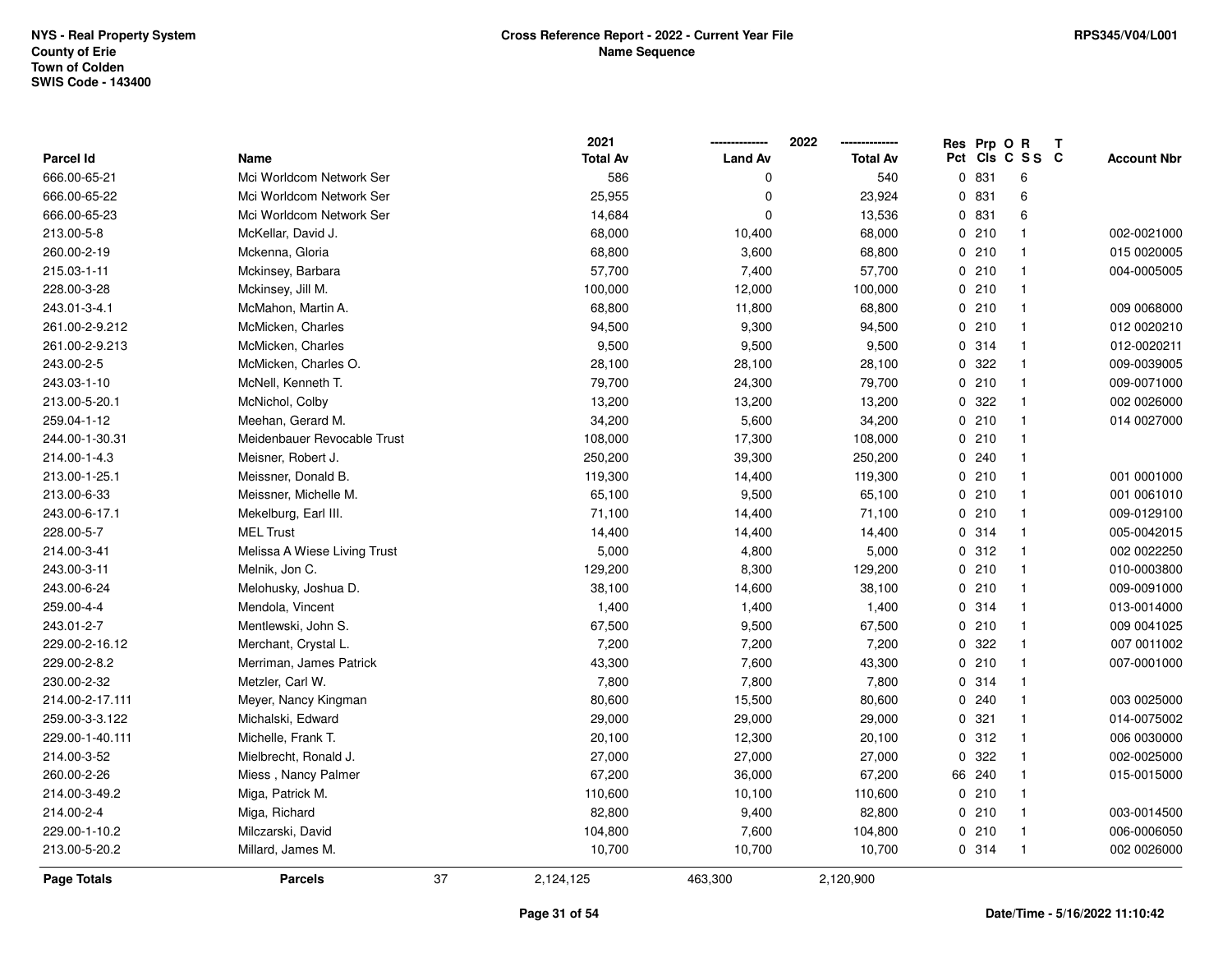|                  |                               |    | 2021            |                | 2022            | Res         | Prp O R |                         | Т |                    |
|------------------|-------------------------------|----|-----------------|----------------|-----------------|-------------|---------|-------------------------|---|--------------------|
| <b>Parcel Id</b> | Name                          |    | <b>Total Av</b> | <b>Land Av</b> | <b>Total Av</b> |             |         | Pct Cls C S S C         |   | <b>Account Nbr</b> |
| 261.00-4-2.111   | Miller, Catherine             |    | 26,200          | 26,200         | 26,200          | $\mathbf 0$ | 322     | -1                      |   | 015 0018000        |
| 213.00-4-18.1    | Miller, Florence M.           |    | 108,700         | 66,600         | 108,700         | 66          | 112     | $\mathbf{1}$            |   | 002-0008000        |
| 215.00-1-1.4     | Miller, George M.             |    | 101,900         | 13,200         | 101,900         |             | 0210    | $\mathbf{1}$            |   |                    |
| 229.00-2-22.2    | Miller, James R.              |    | 122,200         | 35,100         | 122,200         |             | 0.240   | -1                      |   |                    |
| 213.00-4-18.2    | Miller, Mark A.               |    | 94,200          | 12,300         | 94,200          |             | 0210    | -1                      |   | 002-0008000        |
| 214.00-1-28      | Miller, Warren P.             |    | 72,500          | 40,300         | 72,500          |             | 0.240   | $\mathbf 1$             |   | 002-0017000        |
| 214.00-3-50      | Milley, Matthew               |    | 12,300          | 12,300         | 12,300          |             | 0.314   | $\mathbf{1}$            |   |                    |
| 213.00-7-10      | Mills, Michael S.             |    | 103,400         | 3,900          | 103,400         |             | 0210    | $\mathbf{1}$            |   | 001-0052000        |
| 259.04-1-18.21   | Minier, Andrew C.             |    | 12,800          | 12,800         | 12,800          | 0           | 322     | $\mathbf 1$             |   |                    |
| 243.00-6-12.111  | Miraglia, Charlene M.         |    | 152,200         | 11,900         | 152,200         |             | 0210    | $\mathbf{1}$            |   | 009 0145000        |
| 213.00-4-3.1     | Misener, Randi J.             |    | 92,700          | 12,600         | 92,700          |             | 0210    | $\mathbf{1}$            |   | 002 0003000        |
| 228.01-1-9.1     | Mitchell, Bryan M.            |    | 81,800          | 7,200          | 81,800          |             | 0210    | $\overline{\mathbf{1}}$ |   | 005-0010070        |
| 228.00-6-14.1    | Mitchell, Martina             |    | 66,100          | 4,000          | 66,100          |             | 0210    | -1                      |   | 005-0035000        |
| 229.00-2-23.21   | Moeller, Henry                |    | 98,182          | 18,200         | 98,182          |             | 0.240   | $\mathbf{1}$            |   | 007 0024000        |
| 259.00-1-20      | Moesch, August J.             |    | 25,500          | 5,500          | 25,500          | 0           | 210     | $\mathbf{1}$            |   | 013-0001050        |
| 215.00-3-4       | Mohney, Bruce P.              |    | 143,700         | 18,600         | 143,700         | 77          | 240     | $\mathbf{1}$            |   | 004-0021000        |
| 215.00-3-6       | Mohney, Bruce P.              |    | 16,000          | 16,000         | 16,000          | $\mathbf 0$ | 322     | $\mathbf{1}$            |   | 004-0023000        |
| 213.00-1-27      | Moist, Michael A.             |    | 138,200         | 12,300         | 138,200         |             | 0210    | $\mathbf{1}$            |   |                    |
| 261.00-1-1.132   | Montgomery, Richard Allen Jr. |    | 102,600         | 9,500          | 102,600         |             | 0210    | -1                      |   | 015 0005500        |
| 243.01-3-13      | Montgomery, Joan              |    | 46,900          | 8,000          | 46,900          |             | 0210    | $\mathbf{1}$            |   | 009 0042100        |
| 230.00-2-14      | Moore, Bradley J.             |    | 61,700          | 9,400          | 61,700          |             | 0210    | $\mathbf{1}$            |   | 008 0030500        |
| 228.00-4-2       | Moore, Mark                   |    | 54,600          | 6,000          | 54,600          |             | 0210    | $\mathbf{1}$            |   | 006 0020100        |
| 214.00-2-2       | Morgan, Ronald                |    | 17,500          | 17,500         | 17,500          | 0           | 322     | $\mathbf{1}$            |   | 003-0013005        |
| 214.00-2-7       | Morrell, Bruce                |    | 66,600          | 9,700          | 66,600          |             | 0210    | $\mathbf{1}$            |   | 003 0014100        |
| 243.00-6-3       | Morris, Alexander             |    | 100,300         | 15,300         | 100,300         |             | 0210    | $\mathbf{1}$            |   | 009 0126000        |
| 259.04-1-23      | Mortimer, Roger L.            |    | 38,600          | 4,500          | 38,600          |             | 0210    |                         |   | 014 0092000        |
| 213.00-3-9.2     | Moudgil, Nishaker             |    | 91,000          | 12,500         | 91,000          |             | 0210    | -1                      |   | 001 0042001        |
| 260.00-2-20      | Mowry, Katelyn E.             |    | 1,700           | 1,700          | 1,700           |             | 0 314   | -1                      |   | 015 0020000        |
| 230.00-1-28      | Mroz, Janel L.                |    | 97,700          | 9,600          | 97,700          |             | 0210    | $\mathbf{1}$            |   |                    |
| 213.00-4-12      | Mroz, Jesse W.                |    | 81,400          | 10,400         | 81,400          |             | 0210    | $\mathbf{1}$            |   | 002 0014000        |
| 243.00-6-39.2    | Mrozinski, Bernice            |    | 131,700         | 11,700         | 131,700         |             | 0.240   | $\mathbf{1}$            |   |                    |
| 228.00-5-25      | Mruk, Robin A.                |    | 48,200          | 3,400          | 48,200          |             | 0210    | $\mathbf{1}$            |   | 005-0040000        |
| 259.00-1-21      | Mueller, Cheryl R.            |    | 40,700          | 5,800          | 40,700          |             | 0210    | $\mathbf{1}$            |   | 009 0146550        |
| 228.00-6-17      | Mulhisen, Robert J.           |    | 60,100          | 4,700          | 60,100          |             | 0210    | $\mathbf{1}$            |   | 005 0033500        |
| 229.00-1-33.13   | Mumm, Frederick R.            |    | 9,400           | 9,400          | 9,400           |             | 0 314   | $\mathbf{1}$            |   |                    |
| 229.00-1-34      | Mumm, Fredrick R.             |    | 36,400          | 4,600          | 36,400          |             | 0210    | $\mathbf{1}$            |   | 006 0014550        |
| 214.00-1-39      | Mund, Richard                 |    | 13,000          | 13,000         | 13,000          |             | 0.314   | $\overline{1}$          |   | 003 0006000        |
| Page Totals      | <b>Parcels</b>                | 37 | 2,568,682       | 495,700        | 2,568,682       |             |         |                         |   |                    |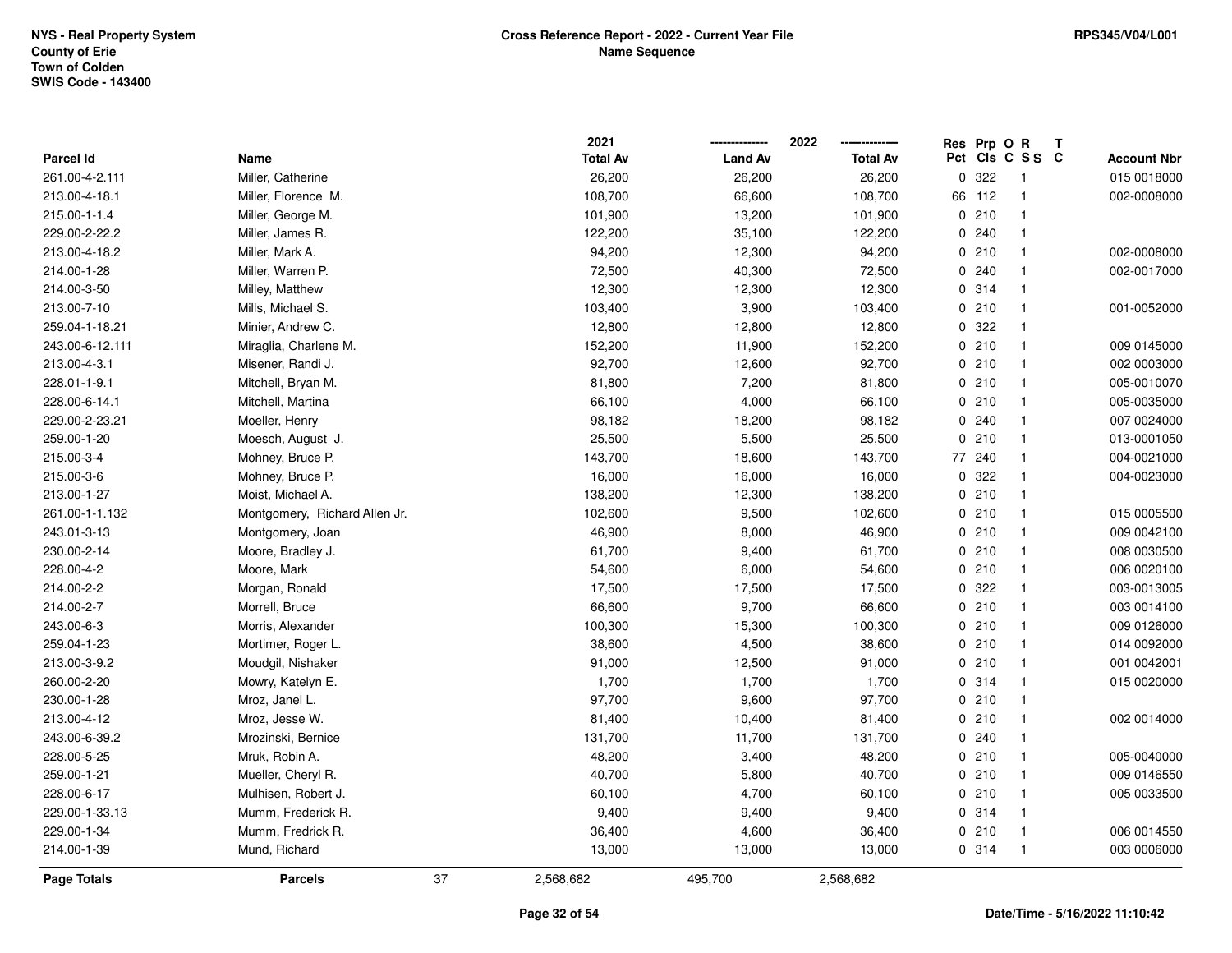| 215.00-4-21.3                 | Nelson, David S.       | 53,900          | 7,500          | 53,900          | 0210         | $\mathbf{1}$                 |   |                            |
|-------------------------------|------------------------|-----------------|----------------|-----------------|--------------|------------------------------|---|----------------------------|
| 215.00-4-21.2                 | Nelson, David S.       | 30,100          | 5,100          | 30,100          | 0210         | $\mathbf{1}$                 |   |                            |
| 259.00-4-1.23                 | Nelligan, Claire A.    | 69,800          | 16,800         | 69,800          | 77 240       | $\mathbf{1}$                 |   | 013 0015000                |
| 215.00-4-21.11                | Neischel, William R.   | 43,300          | 18,300         | 43,300          | 77 240       | $\mathbf 1$                  |   | 004 0017000                |
| 243.00-5-6                    | Neff, Consuelo R.      | 4,600           | 4,600          | 4,600           | 0.311        | $\mathbf{1}$                 |   | 009 0153050                |
| 214.00-2-1.2                  | Natalzia, Bruce        | 2,400           | 2,400          | 2,400           | 0.314        | $\mathbf{1}$                 |   | 002-0034010                |
| 245.00-2-36.21                | Nardolillo, Kenneth S. | 71,300          | 7,600          | 71,300          | 0210         | $\mathbf{1}$                 |   |                            |
| 228.00-2-15.1                 | Nardolillo, Carmen E.  | 102,500         | 7,300          | 102,500         | 0210         | $\mathbf{1}$                 |   | 005 0020100                |
| 259.05-1-7                    | Nagowski, Peter        | 174,000         | 45,200         | 174,000         | 0210         | $\mathbf{1}$                 |   |                            |
| 243.00-5-41                   | Nagowski, Peter        | 8,200           | 8,200          | 8,200           | 0 314        | $\mathbf{1}$                 |   | 010 0013150                |
| 259.04-1-34                   | Nagel, Deanna D.       | 85,500          | 4,500          | 85,500          | 0210         | $\mathbf{1}$                 |   | 014 0071040                |
| 243.00-3-6                    | Nachreiner, Michael W. | 87,600          | 5,500          | 87,600          | 0210         | $\mathbf{1}$                 |   | 010-0002250                |
| 260.00-1-3                    | Nachreiner, David M.   | 102,100         | 10,100         | 102,100         | 0.240        |                              |   | 014 0018000                |
| 259.00-4-6.11                 | Myers, William F.      | 111,900         | 89,900         | 111,900         | 0.240        | $\mathbf{1}$                 |   | 013-0012000                |
| 243.00-3-9.2                  | Myers, Thomas J.       | 5,500           | 5,500          | 5,500           |              | $\mathbf{1}$                 |   |                            |
|                               | Myers, Thomas          | 87,900          | 7,500          | 87,900          | 0.314        | $\mathbf{1}$                 |   | 010-0003920                |
| 214.00-3-13.2<br>243.00-3-9.3 | Myers, Scott A.        | 57,000          | 12,200         | 57,000          | 0210<br>0210 | $\mathbf{1}$<br>$\mathbf{1}$ |   | 002 0025175<br>010-0003910 |
| 259.00-3-10                   | Mydzian, John          | 35,300          | 4,100          | 35,300          | 0.260        | $\mathbf{1}$                 |   | 014-0079060                |
| 244.00-2-2.12                 | Mustarella, Troy D.    | 113,300         | 12,700         | 113,300         | 0210         | $\mathbf{1}$                 |   |                            |
| 243.01-1-22                   | Murray, Spencer G.     | 88,800          | 11,200         | 88,800          | 0210         | $\mathbf{1}$                 |   | 009 0029000                |
| 261.00-4-1.2                  | Murray, Scott          | 16,300          | 16,300         | 16,300          | 0 322        | $\mathbf{1}$                 |   |                            |
| 261.00-1-4                    | Murray, Scott          | 158,800         | 3,700          | 158,800         | 0210         | $\mathbf{1}$                 |   | 015-0004300                |
| 243.01-1-19.1                 | Murray, Joseph         | 56,900          | 9,900          | 56,900          | 0210         | $\mathbf{1}$                 |   | 009 0026000                |
| 259.00-3-4                    | Murray, John H.        | 28,000          | 28,000         | 28,000          | 0.322        | $\mathbf{1}$                 |   | 014 0061000                |
| 215.00-1-6.1                  | Murray, James K.       | 127,100         | 25,500         | 127,100         | 0.240        | $\mathbf{1}$                 |   | 003 0012020                |
| 245.00-2-31.2                 | Murphy, Steven A.      | 10,700          | 10,700         | 10,700          | 0210         | $\mathbf 1$                  |   |                            |
| 245.00-2-31.1                 | Murphy, Steven A.      | 96,800          | 7,600          | 96,800          | 0210         | $\mathbf{1}$                 |   | 012 0020000                |
| 245.00-1-4                    | Murphy, Patrick        | 72,100          | 5,900          | 72,100          | 0210         | $\mathbf{1}$                 |   | 011-0010050                |
| 260.00-2-30                   | Murphy, Michael J.     | 110,800         | 16,400         | 110,800         | 0.240        | $\mathbf{1}$                 |   | 015 0009000                |
| 260.00-1-22.2                 | Murphy, Michael J.     | 10,500          | 10,500         | 10,500          | 0.322        | $\mathbf{1}$                 |   |                            |
| 228.00-1-6.12                 | Murphy, Colleen J.     | 68,000          | 13,000         | 68,000          | 65 220       | $\mathbf{1}$                 |   |                            |
| <b>Parcel Id</b>              | Name                   | <b>Total Av</b> | <b>Land Av</b> | <b>Total Av</b> |              |                              |   | <b>Account Nbr</b>         |
|                               |                        | 2021            |                | 2022            | Res Prp O R  | Pct Cls C S S C              | T |                            |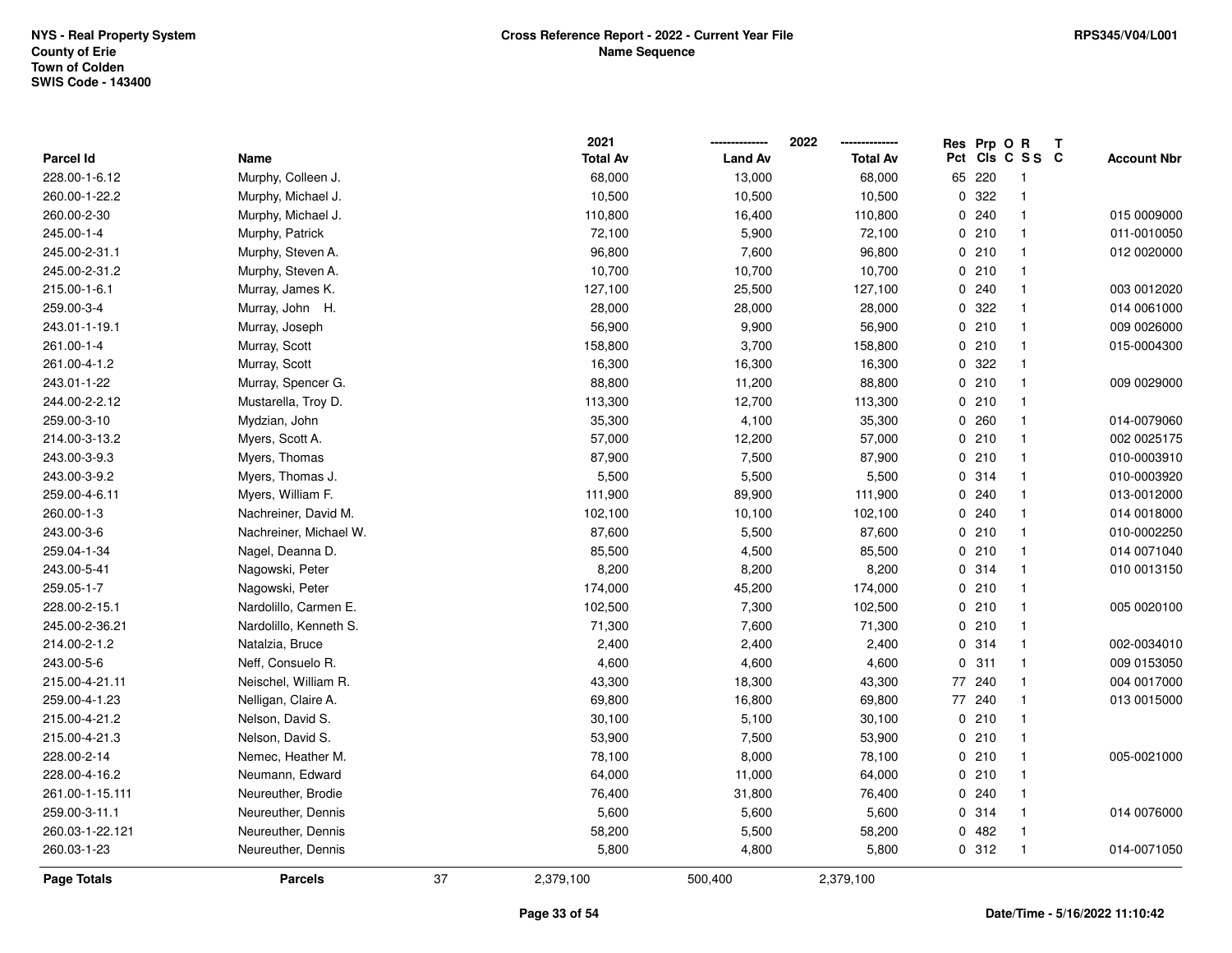|                  |                         |    | 2021            |                | 2022            |             | Res Prp O R |                         | Т |                    |
|------------------|-------------------------|----|-----------------|----------------|-----------------|-------------|-------------|-------------------------|---|--------------------|
| <b>Parcel Id</b> | Name                    |    | <b>Total Av</b> | <b>Land Av</b> | <b>Total Av</b> | Pct         |             | CIS C S S C             |   | <b>Account Nbr</b> |
| 260.03-1-21      | Neureuther, Dennis C.   |    | 59,400          | 5,500          | 59,400          |             | 0.482       | $\overline{\mathbf{1}}$ |   | 014 0070000        |
| 261.00-1-15.112  | Neureuther, Dennis C.   |    | 11,000          | 11,000         | 11,000          | 0           | 314         | $\mathbf{1}$            |   |                    |
| 243.01-2-31      | Newman, Michael J.      |    | 59,400          | 11,200         | 59,400          |             | 0210        | $\mathbf{1}$            |   | 009 0040001        |
| 243.03-3-9       | Newman, Michael J.      |    | 125,100         | 37,000         | 125,100         |             | 0425        | -1                      |   | 009 0113000        |
| 213.00-3-2       | Newsom, Peter C.        |    | 74,500          | 8,100          | 74,500          |             | 0210        | $\mathbf{1}$            |   | 001 0022000        |
| 214.00-2-15      | Newton, Zachary W.      |    | 64,300          | 9,600          | 64,300          |             | 0210        | $\overline{1}$          |   | 003 0025100        |
| 243.03-3-23.11   | Nichols, Cody J.        |    | 46,300          | 9,200          | 46,300          |             | 0210        | $\mathbf{1}$            |   | 009-0123100        |
| 229.00-1-49      | Nichter, Christine      |    | 11,300          | 11,300         | 11,300          |             | 0.314       | $\mathbf{1}$            |   | 006-0006020        |
| 215.00-1-1.2     | Nicklas, John D.        |    | 13,600          | 13,600         | 13,600          |             | 0.314       | $\overline{1}$          |   |                    |
| 229.00-2-42.2    | Nill, Jeffrey           |    | 165,700         | 41,700         | 165,700         |             | 0.280       | $\mathbf{1}$            |   |                    |
| 229.00-1-19      | Nisbet, Arthur Lee      |    | 105,900         | 6,200          | 105,900         |             | 0210        | -1                      |   | 006-0006005        |
| 228.00-2-7       | Noeller, Andrew A.      |    | 39,500          | 5,100          | 39,500          |             | 0210        | -1                      |   | 005-0018700        |
| 229.00-2-32      | Northem, Timothy J.     |    | 109,000         | 6,900          | 109,000         |             | 0210        | -1                      |   | 007 0027000        |
| 261.00-2-8       | Norys, Mark J.          |    | 77,800          | 6,400          | 77,800          |             | 0210        | $\mathbf{1}$            |   | 012-0020201        |
| 215.00-3-15      | Nowak, Mark             |    | 134,200         | 6,500          | 134,200         |             | 0210        | $\mathbf{1}$            |   | 004-0036000        |
| 230.00-2-5       | Nowak, Mark             |    | 70,100          | 6,700          | 70,100          |             | 0210        | $\mathbf{1}$            |   | 008 0011300        |
| 230.00-2-6       | Nowak, Mark             |    | 48,000          | 7,600          | 48,000          | $\mathbf 0$ | 210         | $\mathbf{1}$            |   | 008-0011100        |
| 229.00-2-13      | Nowak, Ryan C.          |    | 89,200          | 35,100         | 89,200          |             | 66 240      | -1                      |   | 007-0006000        |
| 215.00-2-9       | Nowakowski, Thomas D.   |    | 48,800          | 5,000          | 48,800          |             | 0210        | $\mathbf{1}$            |   | 004-0009000        |
| 261.00-2-19.111  | Nuttle, Charles T.      |    | 172,000         | 41,200         | 172,000         |             | 0.240       | -1                      |   | 016-0008000        |
| 261.00-1-10.11   | Nuttle, John T.         |    | 17,000          | 17,000         | 17,000          |             | 0 322       | $\mathbf{1}$            |   | 016 0013000        |
| 261.00-4-5       | Nuttle, John T.         |    | 19,700          | 19,700         | 19,700          | $\mathbf 0$ | 322         | $\mathbf{1}$            |   | 016 0020002        |
| 261.00-1-10.12   | Nuttle, Michael J.      |    | 91,400          | 6,600          | 91,400          |             | 0210        | $\mathbf{1}$            |   | 016 0013000        |
| 555.00-13-1.1    | Ny State Elec & Gas     |    | 420,761         | $\mathbf 0$    | 337,985         |             | 0 861       | 5                       |   | 640 0002000        |
| 555.00-13-1.2    | Ny State Elec & Gas     |    | 98,697          | $\mathbf 0$    | 79,281          |             | 0861        | 5                       |   | 740 0002000        |
| 259.04-1-9       | Nye, Vincent            |    | 34,700          | 3,400          | 34,700          |             | 0210        | $\mathbf{1}$            |   | 014 0034000        |
| 229.00-1-55.12   | O'Brien, Kevin          |    | 102,000         | 7,900          | 102,000         |             | 0210        | $\mathbf{1}$            |   |                    |
| 229.00-1-55.2    | O'Brien, Kevin          |    | 7,900           | 7,900          | 7,900           |             | 0.314       | -1                      |   |                    |
| 215.03-1-18      | O'Brien, Patrick G.     |    | 50,100          | 12,200         | 50,100          |             | 0210        | $\mathbf{1}$            |   | 004-0003000        |
| 229.00-2-11      | O'Brien, Wayne J. Jr    |    | 48,200          | 17,600         | 48,200          |             | 0.240       | $\mathbf{1}$            |   | 007-0008000        |
| 243.00-6-10      | O'connor, Cameron       |    | 75,000          | 12,200         | 75,000          |             | 0.240       | $\mathbf{1}$            |   | 009 0146500        |
| 243.00-1-7.1     | O'Kelly, Michael P. II. |    | 67,900          | 14,200         | 67,900          |             | 0210        | $\mathbf{1}$            |   | 009-0005000        |
| 243.00-3-22      | O'Neil, Paul E. Sr.     |    | 600             | 600            | 600             |             | 0.314       | -1                      |   | 010-0003000        |
| 228.00-5-17.1    | Obringer, Albert        |    | 49,900          | 5,100          | 49,900          |             | 0210        | $\overline{1}$          |   | 005 0044000        |
| 261.00-2-22.3    | Oehler, Alice A.        |    | 90,200          | 7,700          | 90,200          |             | 0210        | $\overline{1}$          |   |                    |
| 228.00-3-1.12    | Offhaus, Mark A.        |    | 115,200         | 14,500         | 115,200         |             | 0.240       | -1                      |   |                    |
| 228.00-3-4       | Offhaus, Mary Ann       |    | 62,300          | 14,200         | 62,300          |             | 0210        | $\overline{1}$          |   | 006-0002075        |
| Page Totals      | <b>Parcels</b>          | 37 | 2,876,658       | 445,700        | 2,774,466       |             |             |                         |   |                    |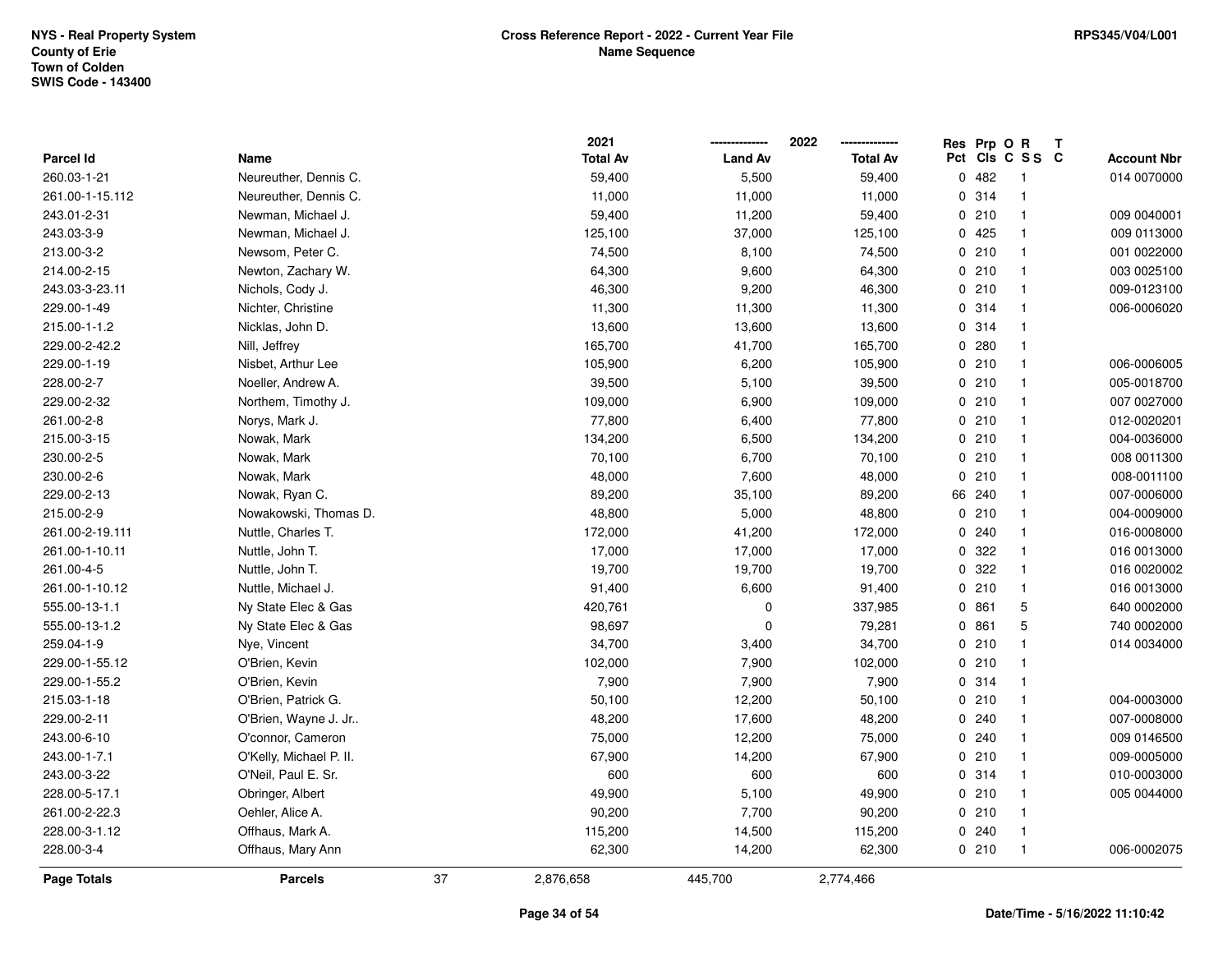|                 |                        |    | 2021            |                | 2022            |     | Res Prp O R |              | Т |                    |
|-----------------|------------------------|----|-----------------|----------------|-----------------|-----|-------------|--------------|---|--------------------|
| Parcel Id       | Name                   |    | <b>Total Av</b> | <b>Land Av</b> | <b>Total Av</b> | Pct |             | CIS C S S C  |   | <b>Account Nbr</b> |
| 228.00-4-26     | Offhaus, Nikki         |    | 102,000         | 21,000         | 102,000         |     | 0.240       | $\mathbf{1}$ |   |                    |
| 215.00-2-8.2    | Okal, Jennifer L.      |    | 62,500          | 6,500          | 62,500          |     | 0210        | $\mathbf{1}$ |   | 004-0008000        |
| 228.00-4-20     | Oleske, George F.      |    | 51,300          | 5,500          | 51,300          |     | 0210        | $\mathbf{1}$ |   | 006-0020020        |
| 228.00-4-21     | Oleske, George F.      |    | 10,200          | 10,200         | 10,200          |     | 0 314       | $\mathbf{1}$ |   | 006-0020021        |
| 213.00-4-17.13  | Olivieri, David        |    | 140,300         | 16,300         | 140,300         |     | 0210        | $\mathbf{1}$ |   | 002-0009000        |
| 228.00-4-13     | Ollary, George Jr.     |    | 147,700         | 55,900         | 147,700         |     | 0.240       | $\mathbf 1$  |   | 006-0024000        |
| 228.00-4-12.112 | Ollary, George W. Jr.  |    | 2,500           | 2,500          | 2,500           |     | 0.314       | $\mathbf{1}$ |   |                    |
| 228.00-4-12.122 | Ollary, George W. Jr.  |    | 1,800           | 1,800          | 1,800           |     | 0 314       | $\mathbf{1}$ |   |                    |
| 228.00-4-24     | Ollary, George W. Jr.  |    | 4,900           | 4,900          | 4,900           |     | 0 322       | $\mathbf{1}$ |   |                    |
| 243.00-3-8.1    | Ollary, George W. Jr.  |    | 15,000          | 15,000         | 15,000          |     | 0.322       | $\mathbf{1}$ |   | 010 0002000        |
| 243.00-5-7      | Orffeo, Joseph         |    | 80,800          | 14,600         | 80,800          |     | 0.220       | $\mathbf{1}$ |   | 009-0153500        |
| 261.00-2-12.2   | Orlikowski, David      |    | 99,200          | 8,500          | 99,200          |     | 0210        | $\mathbf{1}$ |   |                    |
| 229.00-1-36     | Ortlepp, Craig         |    | 46,800          | 11,600         | 46,800          |     | 0210        | $\mathbf 1$  |   | 006-0023002        |
| 229.00-1-38.2   | Ortlepp, Craig         |    | 8,700           | 8,700          | 8,700           |     | 0.314       | $\mathbf{1}$ |   |                    |
| 228.00-6-10     | Osborn, Catherine C.   |    | 72,300          | 5,900          | 72,300          |     | 0210        | $\mathbf{1}$ |   | 005 0030900        |
| 259.00-2-6.2    | Osetkowski, Stanley D. |    | 9,000           | 9,000          | 9,000           |     | 0.314       | $\mathbf{1}$ |   | 014-0030000        |
| 259.00-2-9      | Osetkowski, Stanley D. |    | 8,700           | 8,700          | 8,700           |     | 0 314       | $\mathbf{1}$ |   | 014-0035005        |
| 259.04-1-33     | Osetkowski, Stanley D. |    | 8,000           | 8,000          | 8,000           |     | 0.311       | $\mathbf{1}$ |   | 014-0035006        |
| 213.00-6-41     | Osgood, Eleanor N.     |    | 64,500          | 8,900          | 64,500          |     | 0210        | $\mathbf{1}$ |   | 001-0046000        |
| 213.00-7-4.1    | Osgood, Eleanor N.     |    | 15,000          | 15,000         | 15,000          |     | 0 322       | $\mathbf{1}$ |   | 001-0046300        |
| 244.00-1-30.42  | Otwell, James O.       |    | 129,000         | 7,800          | 129,000         |     | 0210        | $\mathbf{1}$ |   |                    |
| 243.00-1-11     | Owen, Jeffrey L.       |    | 65,500          | 8,100          | 65,500          |     | 0210        | $\mathbf{1}$ |   | 009-0007100        |
| 259.00-3-2      | Pac, Henry             |    | 69,400          | 29,600         | 69,400          |     | $0$ 113     | $\mathbf{1}$ |   | 014-0060000        |
| 229.00-2-16.2   | Pacyon, Bruce J.       |    | 95,900          | 19,800         | 95,900          |     | 0.240       | $\mathbf{1}$ |   | 007 0011001        |
| 243.17-1-4      | Paddock, Donald        |    | 141,300         | 17,800         | 141,300         |     | 0210        | $\mathbf{1}$ |   |                    |
| 260.00-1-17.12  | Pagano, Paul G.        |    | 13,500          | 13,500         | 13,500          |     | 0 322       | $\mathbf{1}$ |   |                    |
| 259.00-2-4      | Palmateer, Kip A.      |    | 105,300         | 7,700          | 105,300         |     | 0210        | $\mathbf{1}$ |   | 014 0013000        |
| 229.00-1-35.1   | Palumbo, Nancy A.      |    | 6,000           | 6,000          | 6,000           |     | 0.322       | $\mathbf{1}$ |   | 006 0023000        |
| 245.00-3-10./A  | Pan Energy Co Inc      |    | $\pmb{0}$       | $\mathbf 0$    | $\mathbf 0$     |     | 0 733       | $\mathbf{1}$ |   |                    |
| 259.00-2-30./A  | Pan Energy Co Inc      |    | $\pmb{0}$       | $\mathbf 0$    | $\mathbf 0$     |     | 0 733       | $\mathbf{1}$ |   |                    |
| 259.00-3-3.11/A | Pan Energy Co Inc      |    | 0               | 0              | 0               |     | 0 733       | $\mathbf{1}$ |   |                    |
| 260.00-1-1./A   | Pan Energy Co Inc      |    | 0               | $\mathbf 0$    | $\mathbf{0}$    |     | 0 733       | $\mathbf{1}$ |   |                    |
| 260.00-2-7./A   | Pan Energy Co Inc      |    | $\mathbf 0$     | $\mathbf 0$    | $\Omega$        |     | 0 733       | $\mathbf{1}$ |   |                    |
| 243.00-1-18     | Paradowski, David      |    | 1,800           | 1,800          | 1,800           |     | 0 314       | $\mathbf{1}$ |   | 009-0070004        |
| 243.00-1-17.1   | Paradowski, David P.   |    | 145,500         | 24,500         | 145,500         |     | 0.240       | $\mathbf{1}$ |   | 009 0070001        |
| 228.00-1-6.11   | Parker, Kenneth G.     |    | 16,300          | 16,300         | 16,300          |     | 0 322       | $\mathbf{1}$ |   | 005 0004000        |
| 215.03-1-19     | Pasco, John A. Jr.     |    | 73,500          | 14,100         | 73,500          |     | 0215        | $\mathbf{1}$ |   | 004 0003502        |
| Page Totals     | <b>Parcels</b>         | 37 | 1,814,200       | 405,500        | 1,814,200       |     |             |              |   |                    |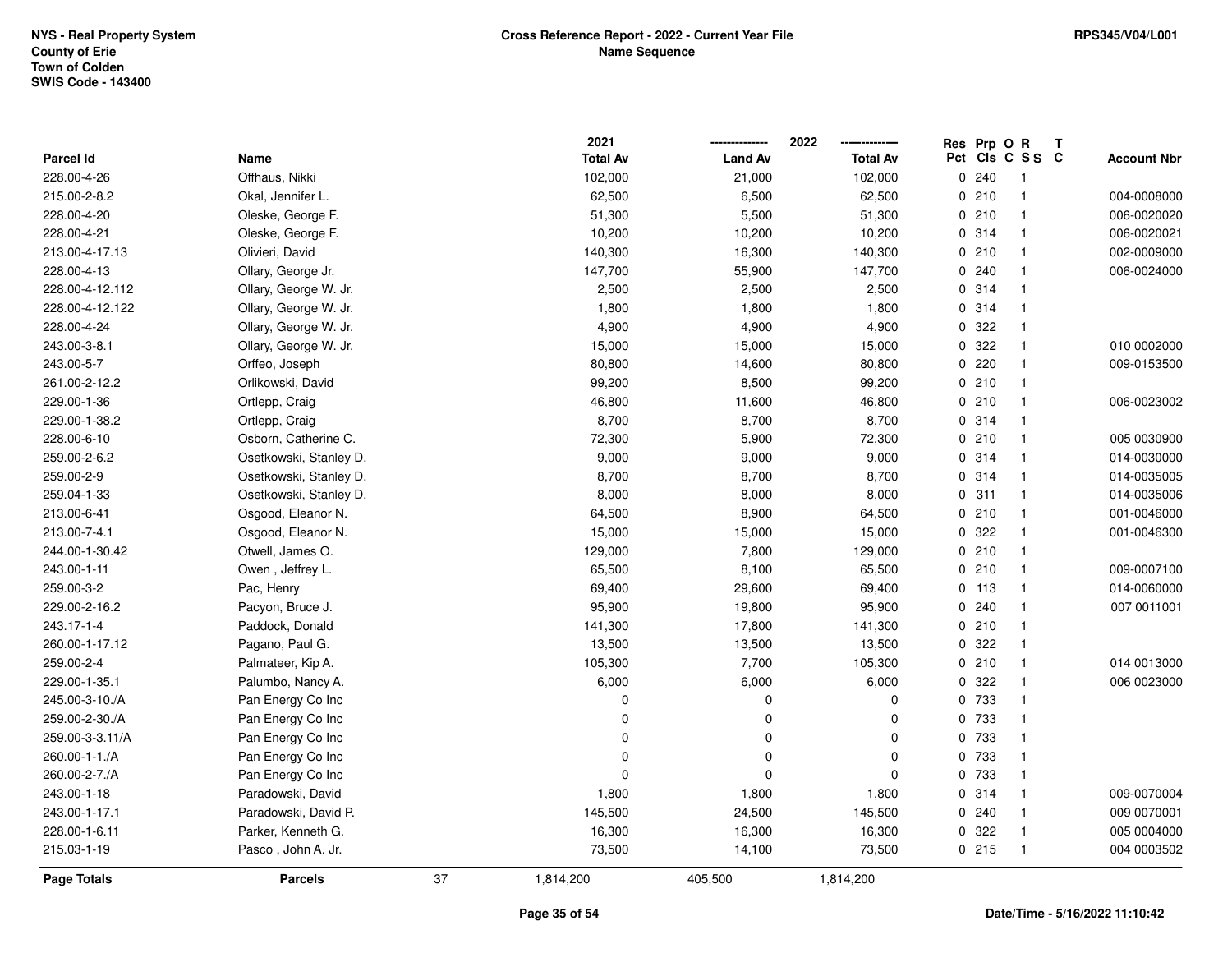|                  |                         |    | 2021            |                | 2022            | Res Prp O R |                         | Т |                    |
|------------------|-------------------------|----|-----------------|----------------|-----------------|-------------|-------------------------|---|--------------------|
| <b>Parcel Id</b> | Name                    |    | <b>Total Av</b> | <b>Land Av</b> | <b>Total Av</b> |             | Pct Cls C S S C         |   | <b>Account Nbr</b> |
| 259.00-2-13      | Paul, CA.               |    | 17,100          | 17,100         | 17,100          | 0 322       | -1                      |   | 014-0007500        |
| 259.00-2-12      | Paul, James             |    | 25,500          | 25,500         | 25,500          | 0.321       | $\overline{1}$          |   | 014-0008000        |
| 259.00-2-28      | Paul, James             |    | 23,000          | 23,000         | 23,000          | 0.322       | $\mathbf{1}$            |   | 014-0019000        |
| 214.00-2-8.11    | Paul, Mabel L.          |    | 60,000          | 10,100         | 60,000          | 0210        | $\overline{1}$          |   | 003 0014950        |
| 230.00-2-30      | Pawlak, John L. Jr.     |    | 73,800          | 13,300         | 73,800          | 0.240       | $\mathbf{1}$            |   | 008-0008000        |
| 213.00-5-18.2    | Pawlikowski, Jason      |    | 132,900         | 19,900         | 132,900         | 0.240       |                         |   |                    |
| 228.00-3-24.1    | Pawlowski, Kristin A.   |    | 46,900          | 12,800         | 46,900          | 0210        | $\overline{1}$          |   | 006-0005005        |
| 228.01-1-14      | Peeters, Alyssa R.      |    | 94,100          | 14,700         | 94,100          | 0210        | $\mathbf{1}$            |   | 005 0010200        |
| 228.00-3-2       | Peffer, Daniel P.       |    | 60,400          | 15,300         | 60,400          | 0210        | $\overline{1}$          |   | 006 0001001        |
| 228.00-3-22      | Pefley, Eric            |    | 93,400          | 7,300          | 93,400          | 0210        | $\mathbf{1}$            |   | 006-0002010        |
| 245.00-1-6.111   | Pelletreau, Pierre      |    | 86,700          | 39,400         | 86,700          | 0.240       | $\mathbf{1}$            |   | 011 0010000        |
| 213.00-1-26.12   | Pellien, Charles        |    | 108,700         | 18,900         | 108,700         | 0.280       | $\mathbf{1}$            |   | 001 0001000        |
| 243.01-2-28      | Penfold, Jesse J.       |    | 43,500          | 7,500          | 43,500          | 0220        |                         |   | 009-0048000        |
| 213.00-5-4.11    | Peplin, John J. Jr.     |    | 62,900          | 10,700         | 62,900          | 0210        | $\mathbf{1}$            |   | 002 0018000        |
| 213.00-4-17.11   | Pericak, Alan M.        |    | 67,000          | 19,000         | 67,000          | 0 240       | $\overline{1}$          |   | 002-0009000        |
| 243.00-5-27      | Pericak, Christopher M. |    | 92,200          | 5,100          | 92,200          | 0210        | $\mathbf{1}$            |   | 009-0123045        |
| 228.00-4-1.11    | Perkins, Michael R.     |    | 97,500          | 12,600         | 97,500          | 0.240       | $\mathbf{1}$            |   | 006-0020001        |
| 213.00-1-17.1    | Perreault, Raymond D.   |    | 86,500          | 10,000         | 86,500          | 0210        | $\overline{1}$          |   | 001 0026500        |
| 228.00-6-5       | Perry, Bruce L.         |    | 63,300          | 5,700          | 63,300          | 0210        | $\overline{1}$          |   | 005-0029530        |
| 229.00-2-49.12   | Perry, Daniel J.        |    | 125,700         | 11,100         | 125,700         | 0210        | $\overline{\mathbf{1}}$ |   | 007-0023000        |
| 213.10-1-4       | Perry, Donald R.        |    | 85,800          | 15,800         | 85,800          | 0210        | $\overline{1}$          |   | 001-0004000        |
| 244.00-2-12      | Perry, Eric M.          |    | 97,900          | 6,200          | 97,900          | 0210        | $\mathbf{1}$            |   | 011 0004550        |
| 243.01-1-9.1     | Perry, Michael V.       |    | 1,100           | 1,100          | 1,100           | 0 314       | $\overline{1}$          |   | 009-0016000        |
| 243.01-1-9.2     | Perry, Michael V.       |    | 39,200          | 8,700          | 39,200          | 0210        | $\overline{\mathbf{1}}$ |   | 009-0016000        |
| 260.03-1-15      | Petersen, Richard G.    |    | 71,300          | 3,400          | 71,300          | 0220        | $\overline{1}$          |   | 014 0063000        |
| 260.03-1-16      | Petersen, Richard G.    |    | 4,300           | 4,300          | 4,300           | 0.311       | $\mathbf{1}$            |   | 014 0067500        |
| 230.00-1-1.2     | Peterson, Gerald J.     |    | 75,200          | 16,700         | 75,200          | 77 240      | $\mathbf{1}$            |   | 008 0001001        |
| 261.00-2-10      | Peterson, Nicholas      |    | 49,600          | 9,800          | 49,600          | 0210        | $\mathbf{1}$            |   | 012 0020203        |
| 260.00-1-27      | Peterson, Richard E.    |    | 69,800          | 5,400          | 69,800          | 0210        | $\overline{1}$          |   | 015-0007200        |
| 215.00-3-11      | Petit, Donald W.        |    | 47,000          | 7,500          | 47,000          | 0210        | $\mathbf{1}$            |   | 004-0040000        |
| 230.00-1-11.1    | Petroski, Ann           |    | 85,100          | 4,700          | 85,100          | 0210        | $\overline{1}$          |   | 008 0017000        |
| 245.00-2-30.1    | Pfeil, Bruce A.         |    | 50,500          | 3,400          | 50,500          | 0220        | $\overline{1}$          |   | 012 0020300        |
| 259.00-4-9.1     | Pfeil, Robert C. Jr.    |    | 111,200         | 78,800         | 111,200         | 0.280       | $\overline{1}$          |   | 013 0011000        |
| 213.00-2-8.1     | Pfohl, George           |    | 185,800         | 21,200         | 185,800         | 0.240       | $\mathbf{1}$            |   | 001 0020000        |
| 228.00-5-16      | Piasecki, John L.       |    | 124,500         | 32,000         | 124,500         | 0.240       | $\mathbf{1}$            |   | 005-0047000        |
| 245.00-2-13      | Piekarec, David C.      |    | 76,100          | 9,100          | 76,100          | 0210        | $\overline{1}$          |   | 012-0009025        |
| 229.00-2-21      | Pierce, Patrick M.      |    | 85,000          | 10,100         | 85,000          | 0210        | $\overline{1}$          |   | 007-0017900        |
| Page Totals      | <b>Parcels</b>          | 37 | 2,720,500       | 537,200        | 2,720,500       |             |                         |   |                    |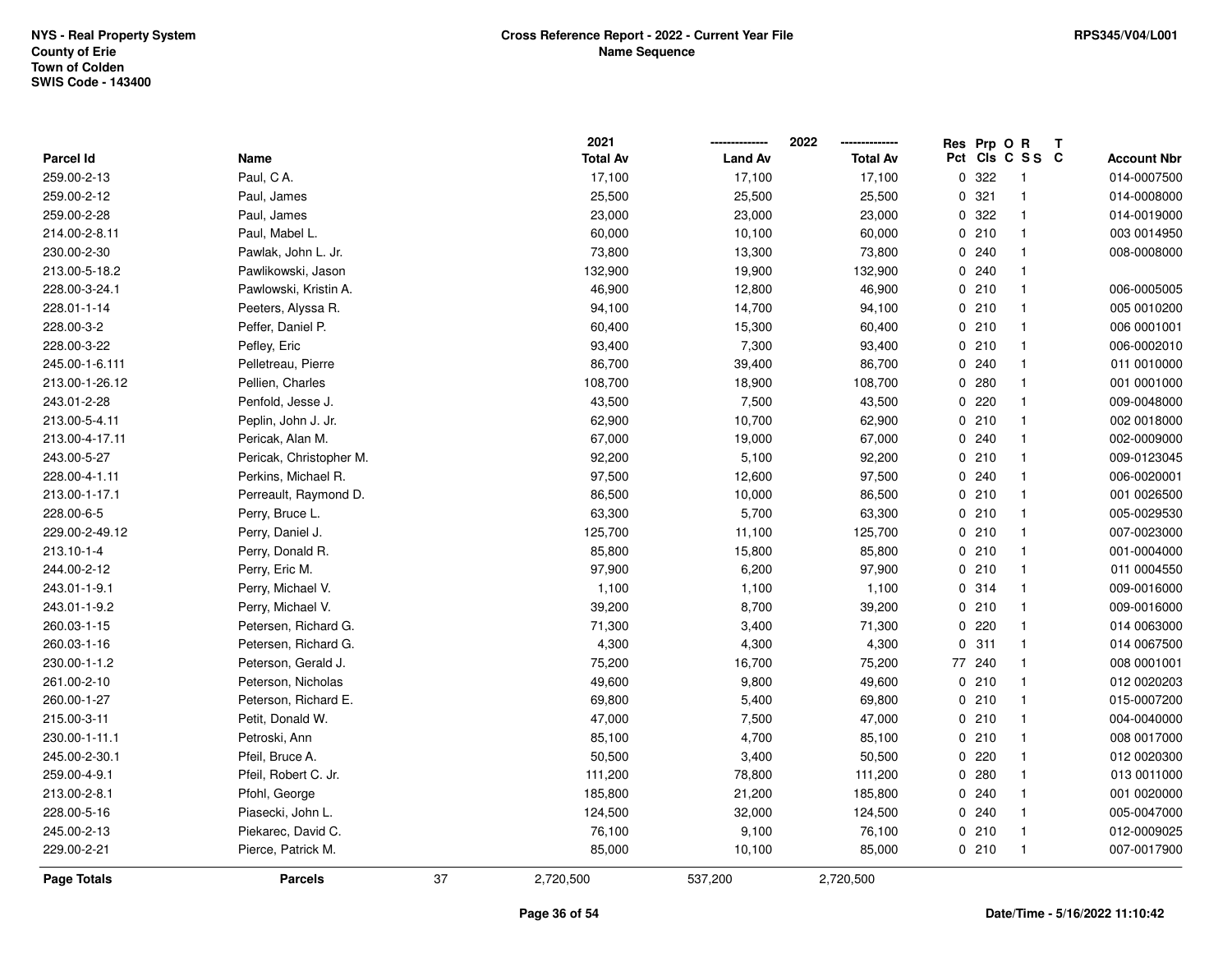|                    |                              |    | 2021            |                | 2022            | Res | Prp O R |                 | $\mathbf{T}$ |                    |
|--------------------|------------------------------|----|-----------------|----------------|-----------------|-----|---------|-----------------|--------------|--------------------|
| <b>Parcel Id</b>   | Name                         |    | <b>Total Av</b> | <b>Land Av</b> | <b>Total Av</b> |     |         | Pct Cls C S S C |              | <b>Account Nbr</b> |
| 229.00-2-47        | Pierce, Patrick M.           |    | 9,000           | 9,000          | 9,000           |     | 0.314   | $\mathbf 1$     |              | 007 0014005        |
| 260.03-1-5         | Pietraszek, Gerald&Susanne   |    | 71,500          | 4,300          | 71,500          |     | 0210    | $\mathbf{1}$    |              | 014-0057210        |
| 229.00-1-39.11     | Pietrzak, James              |    | 43,800          | 11,700         | 43,800          |     | 0.260   | $\mathbf{1}$    |              | 006-0029100        |
| 243.00-3-1         | Pijanowski, Leonard          |    | 116,200         | 23,800         | 116,200         |     | 0.220   | $\mathbf{1}$    |              | 010 0002025        |
| 229.00-2-20        | Pikett, Kevin M.             |    | 121,300         | 11,000         | 121,300         |     | 0210    | $\mathbf{1}$    |              | 007 0017500        |
| 260.00-1-15        | Pikula, Daniel J.            |    | 75,700          | 3,600          | 75,700          |     | 0210    | $\mathbf{1}$    |              | 014-0039050        |
| 213.00-6-27        | Pilger, George F.            |    | 31,600          | 13,100         | 31,600          |     | 0.260   | $\mathbf{1}$    |              | 001-0062000        |
| 260.03-1-10        | Pilger, Warren R.            |    | 47,800          | 3,800          | 47,800          |     | 0210    | 1               |              | 014-0047000        |
| 260.00-2-27.212    | Platt, Chelsea               |    | 11,100          | 11,100         | 11,100          |     | 0 314   | $\mathbf{1}$    |              |                    |
| 214.00-2-27.2      | Plesh, Ryan O.               |    | 151,200         | 9,900          | 151,200         |     | 0210    | $\mathbf{1}$    |              | 007 0002000        |
| 229.00-1-23        | Plewniak, Geraldine C.       |    | 60,300          | 6,300          | 60,300          |     | 0210    | $\mathbf{1}$    |              | 006-0010105        |
| 259.00-4-5.2       | Pochron, Paul                |    | 7,800           | 7,800          | 7,800           |     | 0.314   | $\mathbf{1}$    |              |                    |
| 259.00-3-6         | Pohlman, Gregg A.            |    | 71,700          | 6,200          | 71,700          |     | 0210    | $\mathbf{1}$    |              | 014 0061500        |
| 214.00-3-35        | Pokrovski, Konstantin A.     |    | 93,400          | 9,600          | 93,400          |     | 0210    | $\mathbf{1}$    |              | 002-0030100        |
| 261.00-1-2.113     | Polizzi, Karen Hotaling      |    | 63,100          | 5,700          | 63,100          |     | 0210    | $\mathbf{1}$    |              | 015-0004400        |
| 261.00-2-11        | Pollak Michael               |    | 76,800          | 9,200          | 76,800          |     | 0210    | $\mathbf{1}$    |              | 012 0020202        |
| 259.00-4-1.12      | Popek, Robert T.             |    | 11,600          | 11,600         | 11,600          |     | 0 322   | $\mathbf{1}$    |              |                    |
| 245.00-2-9.2       | Poplewski, Henry             |    | 107,700         | 9,500          | 107,700         |     | 0210    | $\mathbf{1}$    |              | 012-0009003        |
| 214.00-2-20.112    | Posluszny, Daniel S.         |    | 122,700         | 10,100         | 122,700         |     | 0210    | $\mathbf{1}$    |              |                    |
| 261.00-2-22.2      | Poulsen, David               |    | 87,800          | 9,700          | 87,800          |     | 0210    | $\mathbf{1}$    |              | 016-0009000        |
| 230.00-1-12.11/A   | PPP Future Development, Inc. |    | 226             | 0              | 226             |     | 0 733   | $\mathbf{1}$    |              | 300 0094000        |
| 230.00-1-13./A     | PPP Future Development, Inc  |    | 226             | 0              | 226             |     | 0 733   | $\mathbf{1}$    |              | 300 0094000        |
| 245.00-1-15.2/A    | PPP Future Development, Inc. |    | 695             | 0              | 695             |     | 0 733   | $\mathbf{1}$    |              |                    |
| 244.00-2-6.131     | Pratt, David F.              |    | 13,700          | 13,700         | 13,700          |     | 0.322   | $\mathbf{1}$    |              |                    |
| 244.00-2-6.132     | Pratt, Michael B.            |    | 13,700          | 13,700         | 13,700          |     | 0.322   | $\mathbf{1}$    |              |                    |
| 244.00-2-6.12      | Pratt, Richard L.            |    | 95,600          | 11,300         | 95,600          |     | 0210    | $\mathbf{1}$    |              |                    |
| 244.00-2-6.113     | Prendergast, Kathleen E.     |    | 12,800          | 12,800         | 12,800          |     | 0.314   | $\mathbf{1}$    |              |                    |
| 214.00-1-25.2      | Prendergast, Thomas A.       |    | 92,900          | 11,300         | 92,900          |     | 0210    | $\mathbf{1}$    |              | 003 0002010        |
| 213.00-6-31        | Press, Steven M.             |    | 24,400          | 21,300         | 24,400          |     | 0.312   | $\mathbf{1}$    |              | 001 0061000        |
| 213.00-6-34        | Press, Steven M.             |    | 1,800           | 1,800          | 1,800           |     | 0 314   | $\mathbf{1}$    |              | 001 0050500        |
| 213.00-2-13.11     | Prible, Michael J.           |    | 64,500          | 10,000         | 64,500          |     | 0210    | $\mathbf{1}$    |              | 001 0029000        |
| 244.00-2-16.22     | Price, Jonathan              |    | 900             | 900            | 900             |     | 0 300   | $\mathbf{1}$    |              | 011-0004100        |
| 244.00-2-16.23     | Price, Jonathan              |    | 500             | 500            | 500             |     | 0 300   | $\mathbf{1}$    |              | 011-0004100        |
| 260.03-1-8         | Procknal, Michael            |    | 48,400          | 3,800          | 48,400          |     | 0210    | $\mathbf{1}$    |              | 014-0046000        |
| 213.00-6-15        | Prokop, Todd L.              |    | 63,700          | 7,100          | 63,700          |     | 0210    | $\mathbf{1}$    |              | 001 0040000        |
| 213.00-6-23.21     | Pruitt, Michael              |    | 70,000          | 9,400          | 70,000          |     | 0210    | $\mathbf{1}$    |              | 001 0057100        |
| 261.00-4-9.11      | Ptak, David T.               |    | 7,600           | 7,600          | 7,600           |     | 0.314   | $\mathbf{1}$    |              | 016 0017000        |
| <b>Page Totals</b> | <b>Parcels</b>               | 37 | 1,893,747       | 312,200        | 1,893,747       |     |         |                 |              |                    |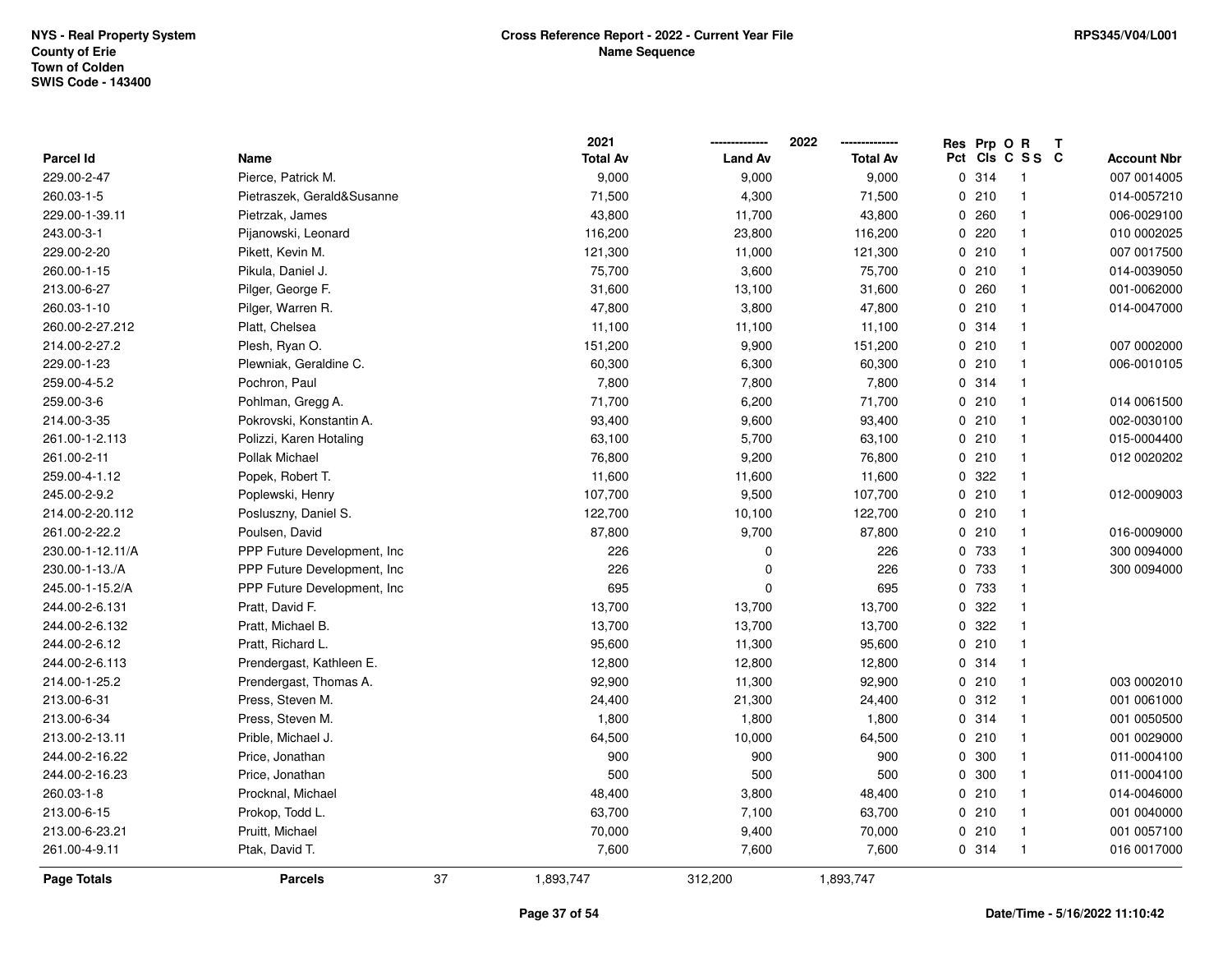|                  |                          |    | 2021            |                | 2022            | Res Prp O R |                         | Т |                    |
|------------------|--------------------------|----|-----------------|----------------|-----------------|-------------|-------------------------|---|--------------------|
| <b>Parcel Id</b> | Name                     |    | <b>Total Av</b> | <b>Land Av</b> | <b>Total Av</b> |             | Pct Cls C S S C         |   | <b>Account Nbr</b> |
| 261.00-4-9.12    | Ptak, David T.           |    | 80,600          | 8,000          | 80,600          | 0210        | $\overline{\mathbf{1}}$ |   | 016 0017000        |
| 228.00-4-16.1    | Punaro, Derek            |    | 79,000          | 11,000         | 122,900         | 0210        | $\overline{1}$          |   | 006-0020003        |
| 229.00-2-44.11   | Pusateri, Christopher A. |    | 23,300          | 23,300         | 23,300          | 0.322       | $\overline{\mathbf{1}}$ |   | 500 0017000        |
| 215.00-1-1.12    | Pyjas, Joseph M.         |    | 111,100         | 13,500         | 111,100         | 0210        | $\overline{1}$          |   |                    |
| 214.00-2-11.2    | Pylkas, James N.         |    | 159,700         | 15,300         | 159,700         | 0.240       | $\overline{\mathbf{1}}$ |   | 003 0016020        |
| 243.01-1-23      | Pyne, Robert L.          |    | 83,800          | 11,600         | 83,800          | 0210        | $\overline{\mathbf{1}}$ |   | 009 0032000        |
| 243.01-1-30      | Pyne, Robert L.          |    | 7,000           | 7,000          | 7,000           | 0.311       | $\overline{1}$          |   | 09 0011000         |
| 243.01-2-27      | QIA Holdings Inc.        |    | 57,100          | 11,000         | 57,100          | 0482        | $\overline{1}$          |   | 009 0027000        |
| 213.00-6-6       | Qualiana, Victoria C.    |    | 55,100          | 9,500          | 55,100          | 0210        | $\overline{1}$          |   | 001 0032510        |
| 214.00-3-2       | Rachinger, Eva           |    | 6,900           | 6,900          | 6,900           | 0.314       | $\overline{\mathbf{1}}$ |   | 002-0022820        |
| 229.00-1-53.1    | Rafalski, Judy T.        |    | 52,200          | 7,500          | 52,200          | 0210        | $\overline{1}$          |   | 006 0007000        |
| 228.00-6-9       | Rak, Leonard H.          |    | 59,700          | 7,600          | 59,700          | 0210        | $\overline{\mathbf{1}}$ |   | 005 0029100        |
| 228.00-5-4       | Rankin, Russell          |    | 43,500          | 5,300          | 43,500          | 0210        | -1                      |   | 006 0017800        |
| 245.00-2-1.1     | Ransom, Kevin T.         |    | 27,900          | 24,800         | 27,900          | 0.312       | $\overline{\mathbf{1}}$ |   | 012 0007000        |
| 245.00-2-1.2     | Ransom, Kevin T.         |    | 116,100         | 15,800         | 116,100         | 0.240       | $\overline{1}$          |   |                    |
| 243.00-5-30      | Rauch, Calvin C.         |    | 104,100         | 7,900          | 104,100         | 0210        | $\overline{1}$          |   | 009-0124001        |
| 243.00-5-31.1    | Rauch, Calvin C.         |    | 51,800          | 8,700          | 51,800          | 0210        | $\overline{\mathbf{1}}$ |   | 009 0124000        |
| 243.03-1-7.1     | Rauch, Calvin C.         |    | 13,400          | 13,400         | 13,400          | 0.311       | $\overline{1}$          |   | 009-0070155        |
| 215.00-1-20      | Rauscher, Joseph         |    | 95,300          | 10,900         | 95,300          | 0210        | $\overline{\mathbf{1}}$ |   | 003 0008000        |
| 215.00-3-10.12   | Rautenstrauch, Joseph C. |    | 4,800           | 4,800          | 4,800           | 0.321       | $\overline{\mathbf{1}}$ |   |                    |
| 215.00-3-13      | Rautenstrauch, Joseph C. |    | 19,700          | 6,600          | 19,700          | 0.260       | $\overline{\mathbf{1}}$ |   | 004 0038000        |
| 215.00-4-3       | Rawson, Kevin G-Linda K. |    | 107,200         | 11,800         | 107,200         | 0210        | $\overline{1}$          |   | 003-0017001        |
| 243.00-6-2.112   | Raybold, Troy M.         |    | 108,600         | 8,000          | 108,600         | 0210        | $\overline{1}$          |   | 009 0129015        |
| 259.04-1-19      | Raymond-Spencer, Cheryl  |    | 30,000          | 3,100          | 30,000          | 0210        | $\overline{\mathbf{1}}$ |   | 014 0021500        |
| 245.00-1-6.112   | Rayner, Donald A.        |    | 169,800         | 25,300         | 169,800         | 0.280       | $\overline{\mathbf{1}}$ |   | 011 0010000        |
| 228.00-5-8       | Rebisz, Joseph           |    | 66,900          | 5,400          | 66,900          | 0210        | -1                      |   | 005 0042003        |
| 244.00-2-11.111  | Reed, Brice J.           |    | 123,200         | 11,700         | 123,200         | 0210        | -1                      |   | 011-0003000        |
| 259.04-1-32      | Reed, Harvey J. Jr.      |    | 74,100          | 6,000          | 74,100          | 0220        | $\overline{\mathbf{1}}$ |   | 014-0035010        |
| 245.00-2-29.1    | Reed, Richard F. Jr.     |    | 59,300          | 5,700          | 59,300          | 0210        | $\overline{1}$          |   | 012 0022000        |
| 229.00-1-31.1    | Reidel, Marie E.         |    | 72,800          | 5,000          | 72,800          | 0210        | $\overline{1}$          |   | 006-0014510        |
| 229.00-1-33.11   | Reidel, Marie E.         |    | 11,000          | 11,000         | 11,000          | 0.314       | $\overline{\mathbf{1}}$ |   | 006 0014500        |
| 244.00-2-6.181   | Reinard, George J.       |    | 89,700          | 11,700         | 89,700          | 0.240       | $\overline{\mathbf{1}}$ |   |                    |
| 245.00-2-39.1    | Reiner, Julius F.        |    | 300             | 300            | 300             | 0.311       | $\overline{1}$          |   | 012 0021000        |
| 259.05-1-12      | Reinhardt, George H. Jr. |    | 196,300         | 45,000         | 196,300         | 0210        | $\overline{\mathbf{1}}$ |   |                    |
| 244.00-1-14      | Reiter, Steven M.        |    | 72,000          | 5,500          | 72,000          | 0210        | $\overline{\mathbf{1}}$ |   | 010 0024050        |
| 213.00-3-4       | Rejewski, Jesse          |    | 19,500          | 8,100          | 47,500          | 0210        | $\overline{1}$          |   | 300 0011000        |
| 213.00-3-5.112   | Rejewski, Jesse          |    | 600             | 600            | 600             | 0.314       | $\overline{1}$          |   | 001 0021000        |
| Page Totals      | <b>Parcels</b>           | 37 | 2,453,400       | 394,600        | 2,525,300       |             |                         |   |                    |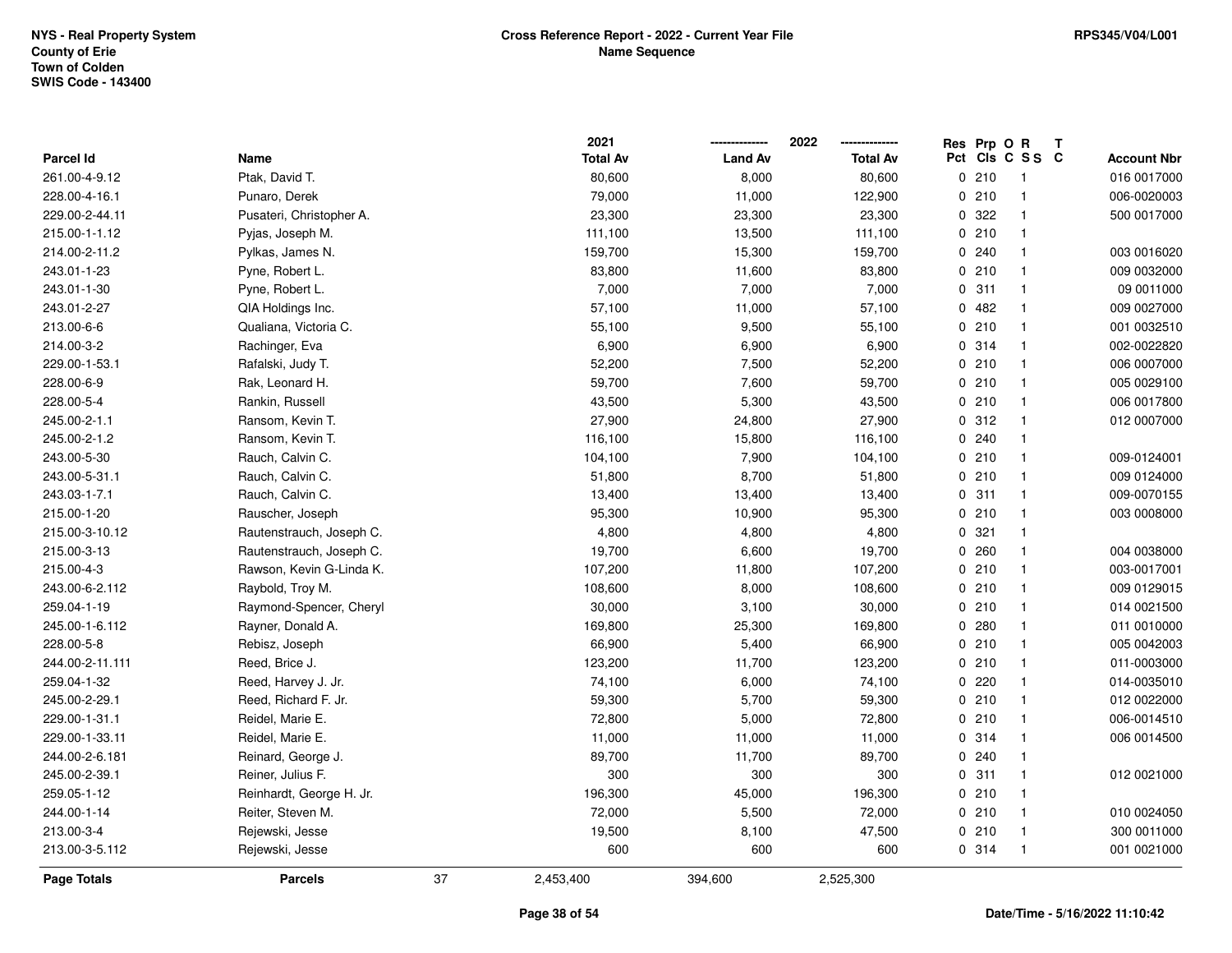|                  |                         |    | 2021            |                | 2022            | Res Prp O R |                 | Т |                    |
|------------------|-------------------------|----|-----------------|----------------|-----------------|-------------|-----------------|---|--------------------|
| <b>Parcel Id</b> | Name                    |    | <b>Total Av</b> | <b>Land Av</b> | <b>Total Av</b> |             | Pct Cls C S S C |   | <b>Account Nbr</b> |
| 213.00-3-25      | Rejewski, Jesse         |    | 700             | 700            | 700             | 0.314       | $\overline{1}$  |   |                    |
| 261.00-1-12.1    | Rensel, Dallas          |    | 149,100         | 39,400         | 149,100         | 0.240       | $\mathbf{1}$    |   | 016-0004000        |
| 228.00-6-1       | Repp, Linda             |    | 19,200          | 19,200         | 19,200          | 0.322       | $\mathbf{1}$    |   | 005-0028000        |
| 213.10-1-11      | Repp, Michael           |    | 59,000          | 8,300          | 59,000          | 0210        | $\mathbf{1}$    |   | 001 0011000        |
| 229.00-2-15.2    | Ribarich, George J. Jr. |    | 90,000          | 34,500         | 90,000          | 0.240       | $\mathbf{1}$    |   | 007 0010001        |
| 259.00-1-14      | Rich, Matthew           |    | 38,100          | 5,800          | 38,100          | 0210        | 1               |   | 013 0004500        |
| 228.00-6-4       | Rich, Robert A.         |    | 74,000          | 6,500          | 74,000          | 0210        | $\mathbf{1}$    |   | 005 0029510        |
| 243.00-2-2.1     | Riehle, Robert J.       |    | 57,500          | 8,800          | 57,500          | 0210        | $\mathbf{1}$    |   | 009-0038000        |
| 243.01-2-26      | Risbood, Vineeta S.     |    | 54,700          | 15,600         | 58,800          | 0210        | $\mathbf{1}$    |   | 009-0049000        |
| 228.00-3-32      | Riter, Frances A.       |    | 102,500         | 12,800         | 102,500         | 0210        | $\mathbf{1}$    |   | 006 0001000        |
| 259.04-1-11      | Robel, Matthew J.       |    | 65,100          | 7,400          | 65,100          | 0210        | $\mathbf{1}$    |   | 014 0029000        |
| 214.00-3-17      | Roberts, Devin          |    | 101,023         | 11,700         | 101,023         | 0210        | $\mathbf{1}$    |   | 002-0037015        |
| 214.00-3-18.12   | Roberts, Devin          |    | 11,400          | 11,400         | 11,400          | 0.314       | 1               |   | 002-0037010        |
| 259.00-3-3.111   | Roberts, Thomas         |    | 42,400          | 3,000          | 42,400          | 66 210      | 1               |   | 014-0075000        |
| 245.00-1-6.13    | Robertson, Michael J.   |    | 126,600         | 22,500         | 126,600         | 0.240       | $\mathbf{1}$    |   | 011 0010000        |
| 228.00-5-21.1    | Robinson, Dennis M.     |    | 133,300         | 5,300          | 133,300         | 0210        | $\mathbf{1}$    |   | 005 0042006        |
| 213.00-5-15.2    | Robinson, Thomas D.     |    | 66,100          | 9,900          | 66,100          | 0210        | $\mathbf{1}$    |   | 002-0027000        |
| 244.00-1-1.2     | Rochester, Robert B.    |    | 99,300          | 7,400          | 99,300          | 0210        | $\mathbf{1}$    |   |                    |
| 261.00-4-8.1     | Rock, Anthony J.        |    | 123,900         | 7,600          | 123,900         | 0210        | $\mathbf{1}$    |   | 016 0016000        |
| 261.00-4-8.212   | Rock, Anthony J.        |    | 16,700          | 16,700         | 16,700          | 0.322       | 1               |   |                    |
| 215.00-4-29      | Roehling, George F.     |    | 108,600         | 18,200         | 108,600         | 0210        | $\mathbf{1}$    |   |                    |
| 243.03-3-22      | Roesser, Edward L.      |    | 57,900          | 16,900         | 57,900          | 0210        | $\mathbf{1}$    |   | 009-0122000        |
| 243.00-3-9.12    | Rogers, James P.        |    | 121,200         | 9,000          | 121,200         | 0210        | $\mathbf{1}$    |   | 010-0003000        |
| 243.03-3-17.1    | Roman, Ronald F.        |    | 67,600          | 12,400         | 67,600          | 0210        | $\mathbf{1}$    |   | 009 0119000        |
| 261.00-3-3       | Ronan, John E.          |    | 261,400         | 19,100         | 261,400         | 0.240       | $\mathbf{1}$    |   | 016-0015005        |
| 214.00-1-30      | Rose, Derik V.          |    | 9,800           | 9,800          | 9,800           | 0210        | $\mathbf{1}$    |   | 002-0017100        |
| 229.00-1-27.12   | Rose, Derik V.          |    | 3,800           | 3,800          | 3,800           | 0.314       | 1               |   | 006-0014000        |
| 229.00-1-28      | Rose, Derik V.          |    | 104,400         | 4,600          | 104,400         | 0210        | $\mathbf{1}$    |   | 006-0014010        |
| 228.00-5-3       | Rosiek, Robert S.       |    | 135,000         | 22,300         | 135,000         | 0210        | $\mathbf{1}$    |   | 006 0017700        |
| 245.00-2-11      | Rosser, Dale A.         |    | 82,300          | 9,500          | 82,300          | 0210        | $\mathbf{1}$    |   | 012-0009001        |
| 215.03-1-4.2     | Roth, Debra Ann         |    | 77,100          | 9,900          | 77,100          | 0210        | $\mathbf{1}$    |   |                    |
| 243.01-2-25      | Rothenberg, Alfred      |    | 40,000          | 7,300          | 40,000          | 0220        | $\mathbf{1}$    |   | 009-0050000        |
| 261.00-1-15.2    | Rowan, Joan M.          |    | 106,500         | 9,500          | 106,500         | 0210        | $\mathbf{1}$    |   |                    |
| 228.00-2-18      | Rozak, John             |    | 18,400          | 6,300          | 18,400          | 0.260       | 1               |   | 005 0019250        |
| 229.00-1-17      | Rubach, Raymond S. Jr.  |    | 89,200          | 6,100          | 89,200          | 0210        | $\mathbf{1}$    |   | 006-0006035        |
| 229.00-1-46      | Rubach, Raymond S. Jr.  |    | 10,400          | 10,400         | 10,400          | 0 314       | $\mathbf{1}$    |   | 006-0006036        |
| 215.00-4-24      | Ruhl, Kenneth R.        |    | 126,400         | 22,900         | 126,400         | 0.240       | $\mathbf{1}$    |   | 003 0026005        |
| Page Totals      | <b>Parcels</b>          | 37 | 2,850,623       | 452,500        | 2,854,723       |             |                 |   |                    |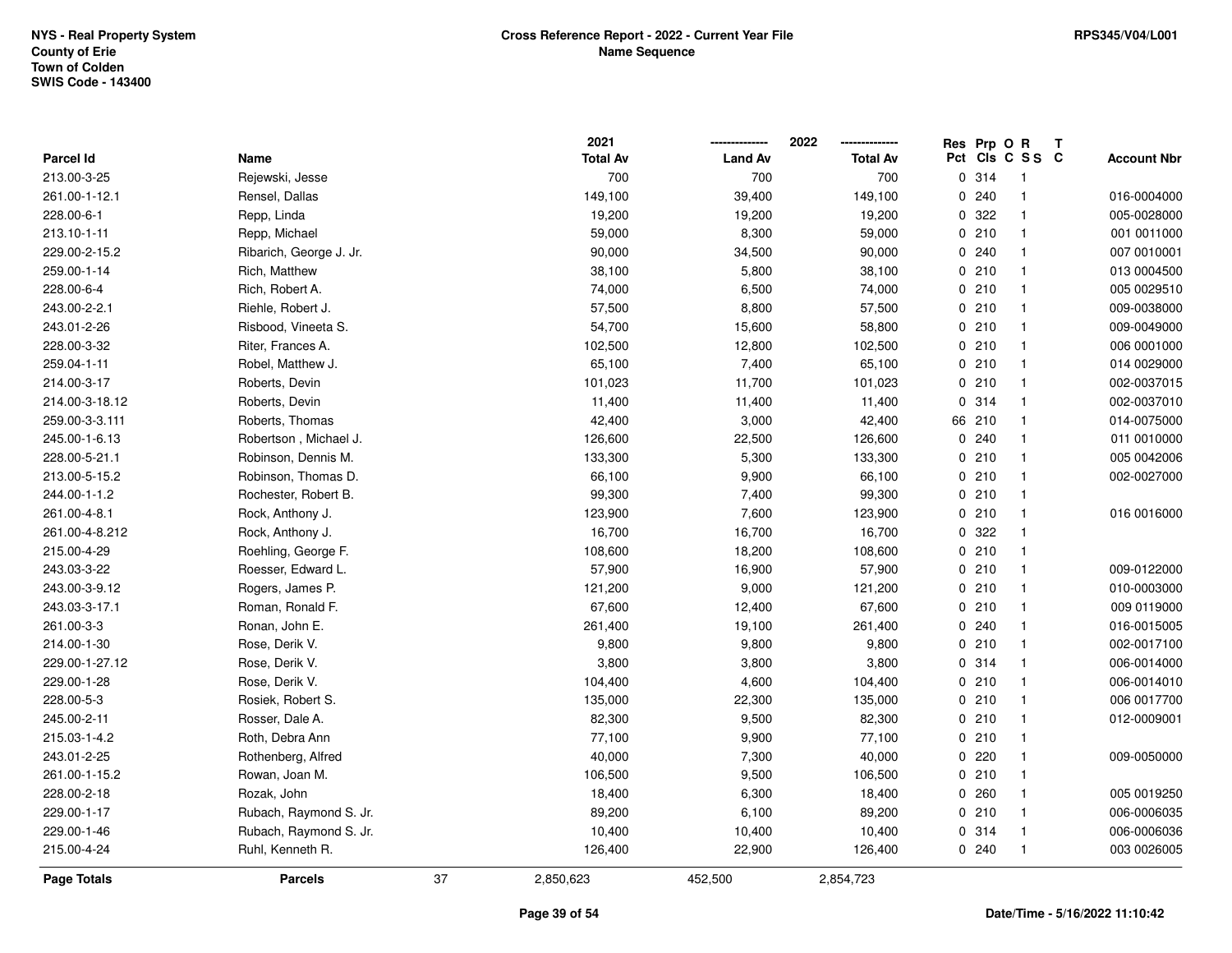|                 |                           |    | 2021            |                | 2022            | Res Prp O R |                 | Т |                    |
|-----------------|---------------------------|----|-----------------|----------------|-----------------|-------------|-----------------|---|--------------------|
| Parcel Id       | Name                      |    | <b>Total Av</b> | <b>Land Av</b> | <b>Total Av</b> |             | Pct Cls C S S C |   | <b>Account Nbr</b> |
| 243.00-3-13     | Ruhland, Michael G.       |    | 102,900         | 16,400         | 102,900         | 0210        | $\overline{1}$  |   | 010-0003025        |
| 245.00-3-1.1    | Ruminski, Anthony F.      |    | 64,900          | 7,600          | 64,900          | 0210        | $\mathbf{1}$    |   | 011-0017000        |
| 245.00-3-2      | Ruminski, Jeffrey         |    | 7,700           | 7,700          | 7,700           | 0.314       | $\mathbf{1}$    |   | 011-0016000        |
| 259.04-1-29     | Runser, Dallas D.         |    | 53,500          | 3,400          | 53,500          | 0210        | $\mathbf{1}$    |   | 014-0048000        |
| 259.04-1-30     | Runser, Dallas D.         |    | 4,100           | 4,100          | 4,100           | 0.314       | $\mathbf{1}$    |   | 014-0049000        |
| 215.00-3-16     | Rupp, Patrick             |    | 61,400          | 6,500          | 61,400          | 0210        | $\mathbf{1}$    |   | 004 0035000        |
| 215.00-3-17     | Rupp, Patrick             |    | 8,900           | 8,900          | 8,900           | 0.314       | $\mathbf{1}$    |   | 004 0034000        |
| 213.10-2-3      | Rush, Robert A. Jr.       |    | 9,600           | 9,600          | 9,600           | 0 323       | $\mathbf{1}$    |   | 001 0018000        |
| 215.03-1-12.2   | Rushok, Richard D.        |    | 51,700          | 14,400         | 51,700          | 0.240       | $\mathbf{1}$    |   |                    |
| 229.00-1-55.113 | Russell, Daniel J.        |    | 78,200          | 7,000          | 78,200          | 0210        | $\mathbf{1}$    |   | 006-0029000        |
| 213.00-6-13.1   | Russell, Matthew R.       |    | 45,600          | 7,000          | 45,600          | 0210        | $\mathbf{1}$    |   | 001-0040340        |
| 229.00-1-16.1   | Russo, Celia L.           |    | 70,400          | 9,200          | 70,400          | 0210        | $\mathbf{1}$    |   | 006-0006015        |
| 245.00-3-3      | Ruszczyk, Beth A.         |    | 67,500          | 7,000          | 67,500          | 0210        | $\mathbf 1$     |   | 011-0016010        |
| 259.00-1-8      | Rutecki, Joseph A.        |    | 203,200         | 71,600         | 203,200         | 66 120      | $\mathbf{1}$    |   | 013 0009000        |
| 260.00-1-23.11  | Ruth Bridgman Irrevocable |    | 37,100          | 37,100         | 37,100          | 0 105       | $\mathbf{1}$    |   | 015-0007000        |
| 214.00-3-30     | Rutkowski, Edward         |    | 62,000          | 10,100         | 62,000          | 0210        | $\mathbf{1}$    |   | 002 0030010        |
| 229.00-1-14     | Rutski, Matthew J.        |    | 110,200         | 6,200          | 110,200         | 0210        | $\mathbf{1}$    |   | 006 0006000        |
| 229.00-1-55.112 | Ryno Rentals, LLC         |    | 105,000         | 8,000          | 105,000         | 0220        | $\mathbf{1}$    |   | 006-0029000        |
| 261.00-1-16     | Saia Communications Inc   |    | 21,000          | 6,500          | 21,000          | 0.312       | $\mathbf{1}$    |   |                    |
| 228.01-1-5      | Saladyga, James M.        |    | 80,800          | 9,200          | 80,800          | 0210        | $\mathbf{1}$    |   | 005 0009000        |
| 228.00-3-11.1   | Sampson, John F. III.     |    | 116,900         | 7,300          | 116,900         | 0210        | $\mathbf{1}$    |   | 006 0002030        |
| 229.00-2-40.1   | Samson, Heidi Marie       |    | 41,600          | 38,400         | 41,600          | 0.312       | $\mathbf{1}$    |   | 007-0021000        |
| 230.00-2-4      | Sanders, Laura M.         |    | 95,700          | 9,300          | 95,700          | 0210        | $\mathbf{1}$    |   | 008 0011150        |
| 229.00-2-33     | Sando, Craig E.           |    | 102,900         | 6,000          | 102,900         | 0210        | $\mathbf{1}$    |   | 007-0025004        |
| 243.03-2-8      | Sansone, Julie E.         |    | 59,900          | 10,200         | 59,900          | 66 220      | $\mathbf{1}$    |   | 009-0104000        |
| 230.00-1-23.2   | Savage, Timothy J.        |    | 63,400          | 7,500          | 63,400          | 0210        | $\mathbf{1}$    |   |                    |
| 230.00-1-4      | Savage, Zachary A.        |    | 60,800          | 8,500          | 60,800          | 0210        | $\mathbf{1}$    |   | 008-0003000        |
| 259.05-1-14     | Sayadoff, Peter A.        |    | 178,700         | 45,000         | 178,700         | 0210        | $\mathbf{1}$    |   |                    |
| 244.00-2-16.1   | Sayers, Benjamin P. Sr.   |    | 114,800         | 11,600         | 114,800         | 0210        | $\mathbf{1}$    |   | 011-0004100        |
| 213.00-7-2.1/A  | Sba Inc                   |    | 128,800         | $\pmb{0}$      | 128,800         | 0 837       | 6               |   |                    |
| 245.00-1-2.12   | Schaff, Karen A.          |    | 10,300          | 10,300         | 10,300          | 0.314       | $\mathbf{1}$    |   | 011 0005003        |
| 245.00-1-2.13   | Schaff, Karen A.          |    | 46,500          | 6,300          | 46,500          | 0210        | $\mathbf{1}$    |   | 011 0005000        |
| 213.00-6-28     | Schaffer, Mark H.         |    | 65,000          | 10,000         | 65,000          | 0210        | $\mathbf{1}$    |   | 001-0061050        |
| 214.00-1-7      | Schaffer, Tammy L.        |    | 102,100         | 9,300          | 102,100         | 0210        | $\mathbf{1}$    |   | 003 0001100        |
| 214.00-1-9.12   | Schaffer, Tammy L.        |    | 11,200          | 11,200         | 11,200          | 0.314       | $\mathbf{1}$    |   | 003-0001000        |
| 229.00-2-15.1   | Scheffler, Raymond S.     |    | 104,800         | 20,900         | 104,800         | 0.240       | $\mathbf{1}$    |   | 007 0010000        |
| 215.03-1-2      | Scheifflee, Thomas G.     |    | 60,600          | 12,900         | 60,600          | 0220        | $\mathbf{1}$    |   | 004 0006501        |
| Page Totals     | <b>Parcels</b>            | 37 | 2,609,700       | 482,200        | 2,609,700       |             |                 |   |                    |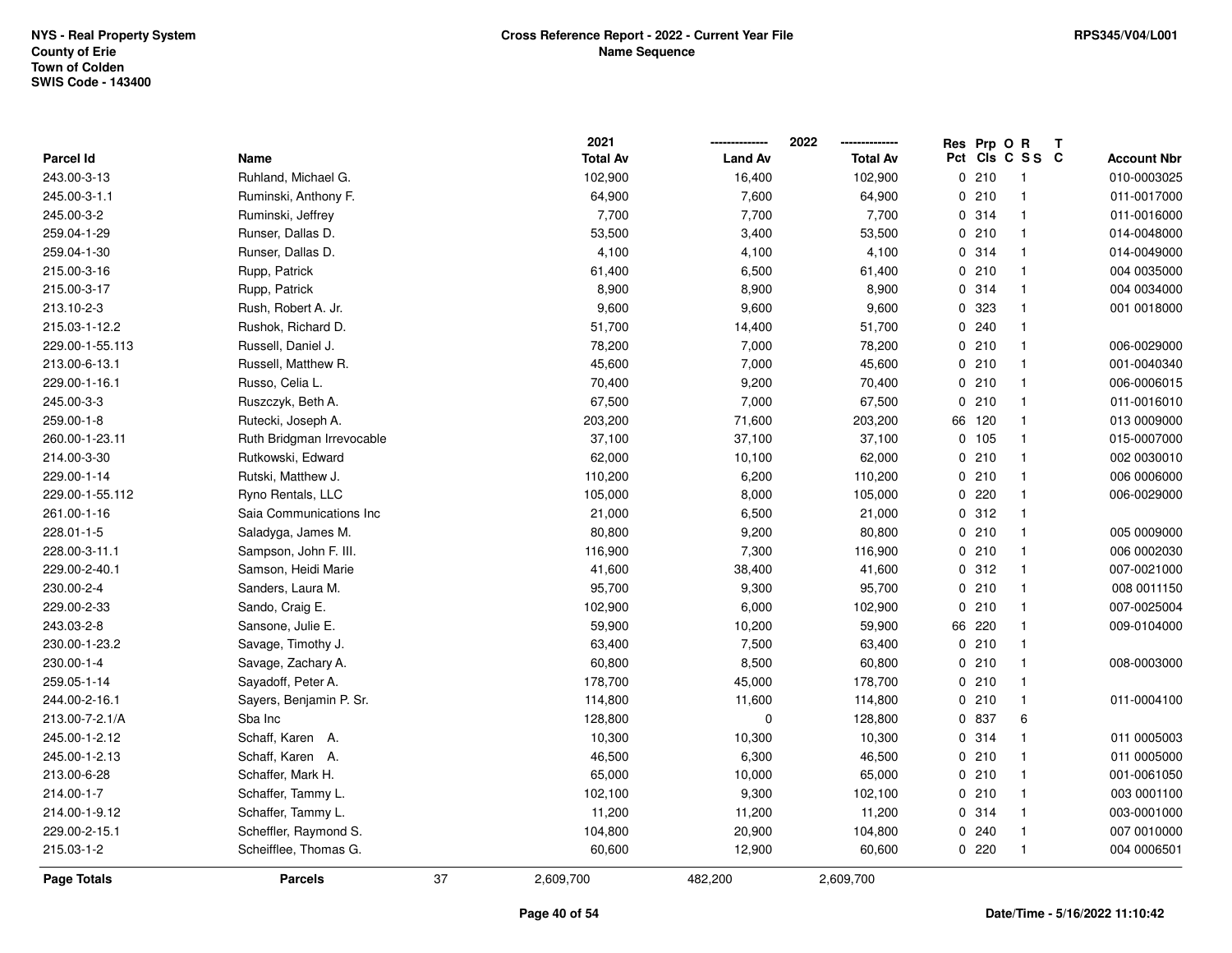|                    |                           |    | 2021            |                | 2022            | Res Prp O R |                 | Т |                    |
|--------------------|---------------------------|----|-----------------|----------------|-----------------|-------------|-----------------|---|--------------------|
| Parcel Id          | Name                      |    | <b>Total Av</b> | <b>Land Av</b> | <b>Total Av</b> |             | Pct Cls C S S C |   | <b>Account Nbr</b> |
| 245.00-1-9         | Schenne, Cheryl A.        |    | 18,000          | 9,500          | 18,000          | 0210        | $\overline{1}$  |   | 012-0001150        |
| 213.00-2-9.11      | Schenne, Ronald A.        |    | 126,900         | 19,100         | 126,900         | 0.240       | $\mathbf{1}$    |   | 001-0033000        |
| 228.00-3-29.111    | Schieber, Joseph J.       |    | 145,600         | 28,100         | 145,600         | 0.240       | $\mathbf{1}$    |   | 006 0001000        |
| 243.00-2-7         | Schiele, Brenton R.       |    | 66,700          | 5,700          | 66,700          | 0210        | $\mathbf{1}$    |   | 009-0045050        |
| 214.00-1-13.4      | Schiltz, Lynn E.          |    | 133,900         | 13,000         | 133,900         | 0210        | $\mathbf{1}$    |   | 003 0006000        |
| 213.00-5-5.1       | Schinzel, Travis          |    | 89,400          | 10,700         | 89,400          | 0.240       | $\mathbf{1}$    |   | 002 0018060        |
| 245.00-2-16        | Schlenker, Eric P.        |    | 42,800          | 6,200          | 42,800          | 0210        | $\mathbf{1}$    |   | 012 0012000        |
| 243.01-1-3         | Schmidt, John             |    | 6,600           | 6,600          | 6,600           | 0.311       | $\mathbf{1}$    |   | 009 0012000        |
| 260.00-2-3.1       | Schmitt, Anne             |    | 111,200         | 65,000         | 111,200         | 0.240       | $\mathbf{1}$    |   | 015-0010000        |
| 245.00-1-2.113     | Schneider, Bryant         |    | 85,900          | 11,000         | 85,900          | 0210        | $\mathbf{1}$    |   | 011-0005009        |
| 230.00-2-7         | Schneider, Carolyn        |    | 62,000          | 22,600         | 62,000          | 0.240       | $\mathbf{1}$    |   | 008-0012000        |
| 228.00-2-12        | Schneider, Daniel C. Jr.  |    | 64,700          | 13,200         | 64,700          | 0.240       | $\mathbf{1}$    |   | 005-0023000        |
| 228.00-2-13        | Schneider, Daniel C. Jr.  |    | 208,800         | 11,800         | 208,800         | 0.240       | $\overline{1}$  |   | 005 0022000        |
| 228.00-2-15.2      | Schneider, Daniel C. Jr.  |    | 2,200           | 2,200          | 2,200           | 0.314       | $\mathbf{1}$    |   | 005 0020100        |
| 228.00-2-21.2      | Schneider, Daniel C. Jr.  |    | 2,100           | 2,100          | 2,100           | 0.314       | $\mathbf{1}$    |   | 005 0025000        |
| 228.00-5-1.2       | Schneider, Daniel C. Jr.  |    | 9,000           | 9,000          | 9,000           | 0.322       | $\mathbf{1}$    |   | 005 0038000        |
| 243.00-2-6.1       | Schneider, Michael Sr.    |    | 82,400          | 10,300         | 82,400          | 0210        | $\mathbf{1}$    |   | 009 0045000        |
| 229.00-2-1         | Schneider, Michael R. Jr. |    | 37,900          | 7,200          | 37,900          | 0210        | $\mathbf{1}$    |   | 007-0004100        |
| 243.01-2-17.1      | Schnellmann, Joseph J.    |    | 56,000          | 9,600          | 56,000          | 0210        | $\mathbf{1}$    |   | 009-0054000        |
| 260.00-2-12        | Schnellmann, Sally A.     |    | 100             | 100            | 100             | 0.314       | $\mathbf{1}$    |   | 014-0085000        |
| 260.00-2-14        | Schnellmann, Sally A.     |    | 6,000           | 6,000          | 6,000           | 0 314       | $\mathbf{1}$    |   | 014-0085010        |
| 214.00-1-33        | Schock, Leland D.         |    | 69,700          | 10,000         | 69,700          | 0210        | $\overline{1}$  |   | 002-0017025        |
| 230.00-2-8         | Schrader, Bruce R.        |    | 79,500          | 30,000         | 79,500          | 0.240       | $\mathbf{1}$    |   | 008 0013000        |
| 259.04-1-27.11     | Schrader, David L.        |    | 300             | 300            | 300             | 0.311       | $\mathbf{1}$    |   | 014 0040000        |
| 259.04-1-28        | Schrader, David L.        |    | 60,200          | 2,600          | 60,200          | 0210        | $\mathbf{1}$    |   | 014-0048010        |
| 259.04-1-24.1      | Schrader, George A.       |    | 51,200          | 5,600          | 51,200          | 0210        | $\mathbf{1}$    |   | 014 0041000        |
| 214.00-1-15        | Schrems, Brian D.         |    | 55,000          | 8,000          | 55,000          | 0210        | $\mathbf{1}$    |   | 003-0006050        |
| 228.00-3-1.113     | Schroeder, Daniel F.      |    | 156,600         | 15,000         | 168,900         | 0210        | $\mathbf{1}$    |   |                    |
| 213.00-6-23.1      | Schueler, Antoinette      |    | 159,600         | 63,900         | 159,600         | 0.280       | $\mathbf{1}$    |   | 001-0057000        |
| 228.00-2-22        | Schueler, Philip J.       |    | 180,000         | 26,700         | 180,000         | 0 449       | $\mathbf{1}$    |   | 005 0026000        |
| 244.00-2-3         | Schultz, Daniel A.        |    | 99,600          | 52,300         | 99,600          | 0.240       | $\mathbf{1}$    |   | 011 0012000        |
| 215.00-3-24.2      | Schwab, Jeffrey J.        |    | 10,500          | 1,500          | 10,500          | 0.312       | $\mathbf{1}$    |   |                    |
| 215.00-3-25        | Schwab, Jeffrey J.        |    | 99,900          | 5,900          | 99,900          | 0210        | $\mathbf{1}$    |   | 004 0033005        |
| 229.00-2-14.1      | Schwab, Roger J.          |    | 45,900          | 45,900         | 45,900          | 0.321       | $\mathbf{1}$    |   | 007-0009010        |
| 213.00-4-9.1       | Schwab, Ryan S.           |    | 96,600          | 10,100         | 96,600          | 0210        | $\mathbf{1}$    |   | 002-0016005        |
| 243.01-2-18.21     | Schwanz, Matthew          |    | 80,000          | 10,400         | 80,000          | 0210        | $\mathbf{1}$    |   | 009-0052001        |
| 229.00-1-50        | Schwartz, John M.         |    | 102,300         | 9,600          | 102,300         | 0210        | $\mathbf{1}$    |   | 006-0006110        |
| <b>Page Totals</b> | <b>Parcels</b>            | 37 | 2,705,100       | 566,800        | 2,717,400       |             |                 |   |                    |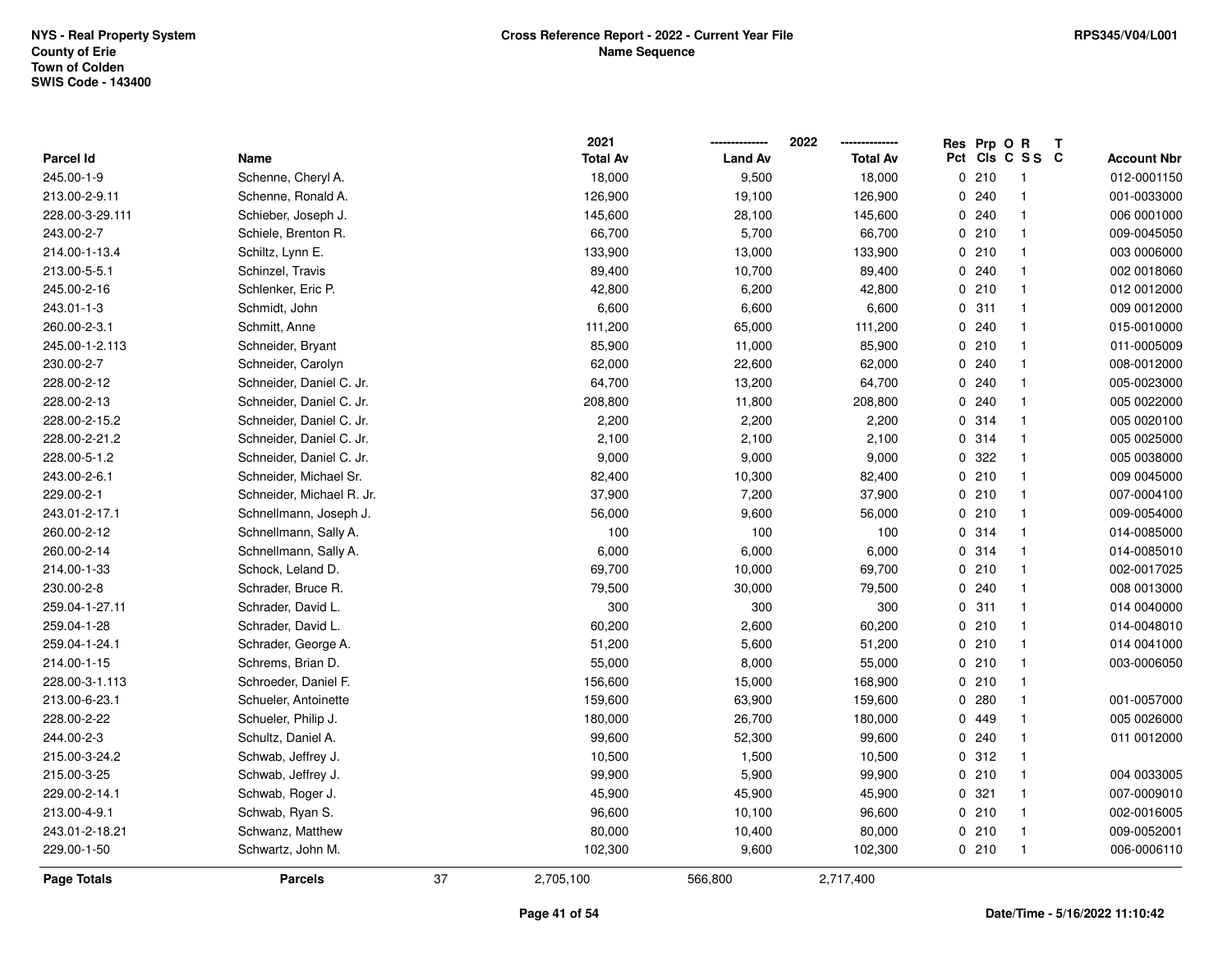|                  |                          |    | 2021            |                | 2022            | Res Prp O R |                 | Т |                    |
|------------------|--------------------------|----|-----------------|----------------|-----------------|-------------|-----------------|---|--------------------|
| <b>Parcel Id</b> | Name                     |    | <b>Total Av</b> | <b>Land Av</b> | <b>Total Av</b> |             | Pct Cls C S S C |   | <b>Account Nbr</b> |
| 214.00-3-24.1    | Schwartzott, Jeffrey A.  |    | 71,500          | 20,100         | 71,500          | 0210        | $\overline{1}$  |   | 002-0030060        |
| 259.00-1-11.112  | Schwec, Michael J.       |    | 122,200         | 15,700         | 122,200         | 0.240       | $\overline{1}$  |   |                    |
| 214.00-3-29      | Schweitzer, Norman       |    | 74,100          | 11,500         | 74,100          | 0210        | $\mathbf{1}$    |   | 002-0025010        |
| 259.05-1-1.1     | Sciortino, Thomas V. Jr. |    | 6,300           | 6,300          | 6,300           | 0.314       | $\mathbf{1}$    |   | 500 0019000        |
| 228.00-5-24      | Scott, Donald W.         |    | 85,900          | 18,600         | 85,900          | 0210        | $\mathbf{1}$    |   | 005 0041100        |
| 245.00-3-6       | SCRIPPS MEDIA, INC       |    | 1,365,000       | 37,200         | 1,365,000       | 0 834       | 6               |   | 007 0009050        |
| 261.00-2-26.11   | Secord, Ryan             |    | 145,400         | 84,600         | 145,400         | 0.240       | $\mathbf{1}$    |   | 016-0009000        |
| 261.00-2-26.12   | Secord, Stephanie L.     |    | 56,600          | 6,600          | 56,600          | 0210        | $\overline{1}$  |   | 016-0009000        |
| 243.00-5-10      | Sedita, Michael J.       |    | 94,000          | 9,100          | 94,000          | 0.240       | $\mathbf{1}$    |   | 010 0013350        |
| 213.00-6-45.11   | Seider, Richard          |    | 61,800          | 12,600         | 61,800          | 0210        | $\mathbf{1}$    |   | 001 0043850        |
| 244.00-1-30.2    | Seifried, Mark S.        |    | 96,750          | 11,100         | 96,750          | 0210        | $\mathbf{1}$    |   |                    |
| 213.00-1-24.112  | Sellers, Jeffrey         |    | 125,800         | 14,000         | 125,800         | 0210        | $\overline{1}$  |   |                    |
| 243.17-1-7       | Sendor, Sandra J.        |    | 170,000         | 30,800         | 170,000         | 0210        | -1              |   |                    |
| 215.00-3-21.1    | Senn, Michael D.         |    | 44,500          | 8,500          | 44,500          | 0210        | $\overline{1}$  |   | 004 0032000        |
| 215.00-4-25      | Serpas, Julio M.         |    | 127,200         | 22,900         | 127,200         | 0.240       | $\mathbf{1}$    |   | 003 0026015        |
| 214.00-1-23.2    | Shafer, Louis R.         |    | 103,700         | 11,800         | 103,700         | 0210        | $\mathbf{1}$    |   | 003-0004020        |
| 228.00-2-4       | Shaffer, William R.      |    | 41,600          | 9,500          | 41,600          | 0210        | $\overline{1}$  |   | 005-0015000        |
| 228.00-4-7       | Shanley, Richard G.      |    | 19,400          | 19,400         | 19,400          | 0 322       | $\mathbf{1}$    |   | 006-0027000        |
| 228.00-4-9.2     | Shanley, Richard G.      |    | 51,400          | 6,600          | 51,400          | 0220        | $\mathbf{1}$    |   |                    |
| 229.00-1-39.12   | Shaw, Robert A.          |    | 174,700         | 18,900         | 174,700         | 0220        | $\overline{1}$  |   | 006 0029101        |
| 260.03-1-3       | Shea, Thomas M.          |    | 6,300           | 6,300          | 6,300           | 0 314       | $\mathbf{1}$    |   | 014-0036200        |
| 228.00-1-3       | Shefrin, Russell N.      |    | 40,700          | 4,900          | 40,700          | 0210        | $\mathbf{1}$    |   | 005-0002910        |
| 244.00-1-1.112   | Sheldon, Susan M.        |    | 400             | 400            | 400             | 0.321       | $\overline{1}$  |   | 010 0027000        |
| 244.00-1-35      | Sheldon, Susan M.        |    | 1,200           | 1,200          | 1,200           | 0.314       | $\overline{1}$  |   |                    |
| 260.00-1-1.1     | Sheldon, Susan M.        |    | 85,800          | 35,500         | 85,800          | 0.240       | $\mathbf{1}$    |   | 014-0011000        |
| 260.00-1-6       | Sheldon, Susan M.        |    | 6,400           | 6,400          | 6,400           | 0.314       | $\mathbf{1}$    |   | 014-0017100        |
| 243.03-4-9.1     | Shelley, Clinton P.      |    | 55,500          | 7,400          | 55,500          | 0.240       | $\mathbf{1}$    |   |                    |
| 259.00-1-13      | Shelley, Dale            |    | 40,600          | 5,700          | 40,600          | 0210        | $\mathbf{1}$    |   | 013 0004550        |
| 229.00-2-42.1    | Shelley, Jeffrey         |    | 113,600         | 23,000         | 113,600         | 0.240       | $\mathbf{1}$    |   | 007 0019000        |
| 243.00-5-39.11   | Shelley, Kevin A.        |    | 11,200          | 11,200         | 11,200          | 0 323       | $\mathbf{1}$    |   | 009 0140000        |
| 243.03-4-7       | Shelley, Kevin A.        |    | 80,000          | 7,300          | 80,000          | 0210        | $\overline{1}$  |   | 009-0140005        |
| 243.03-4-5       | Shelley, Loretta         |    | 55,400          | 7,800          | 55,400          | 0210        | $\overline{1}$  |   | 009-0140100        |
| 243.01-1-2       | Shelley, Patricia        |    | 54,100          | 11,000         | 54,100          | 0210        | $\mathbf{1}$    |   | 009-0010000        |
| 243.17-1-11      | Shelley, Thomas          |    | 80,200          | 9,700          | 80,200          | 0220        | $\mathbf{1}$    |   | 009 0144010        |
| 259.00-3-8       | Shelley, Thomas W.       |    | 39,600          | 3,500          | 39,600          | 0 433       | $\mathbf{1}$    |   | 014-0079050        |
| 243.00-5-3.3     | Shelley, Timothy W.      |    | 78,800          | 4,000          | 78,800          | 0220        | $\overline{1}$  |   |                    |
| 243.03-4-6.1     | Shelley, Todd A.         |    | 69,800          | 6,800          | 69,800          | 0210        | $\overline{1}$  |   | 009 0140200        |
| Page Totals      | <b>Parcels</b>           | 37 | 3,857,450       | 527,900        | 3,857,450       |             |                 |   |                    |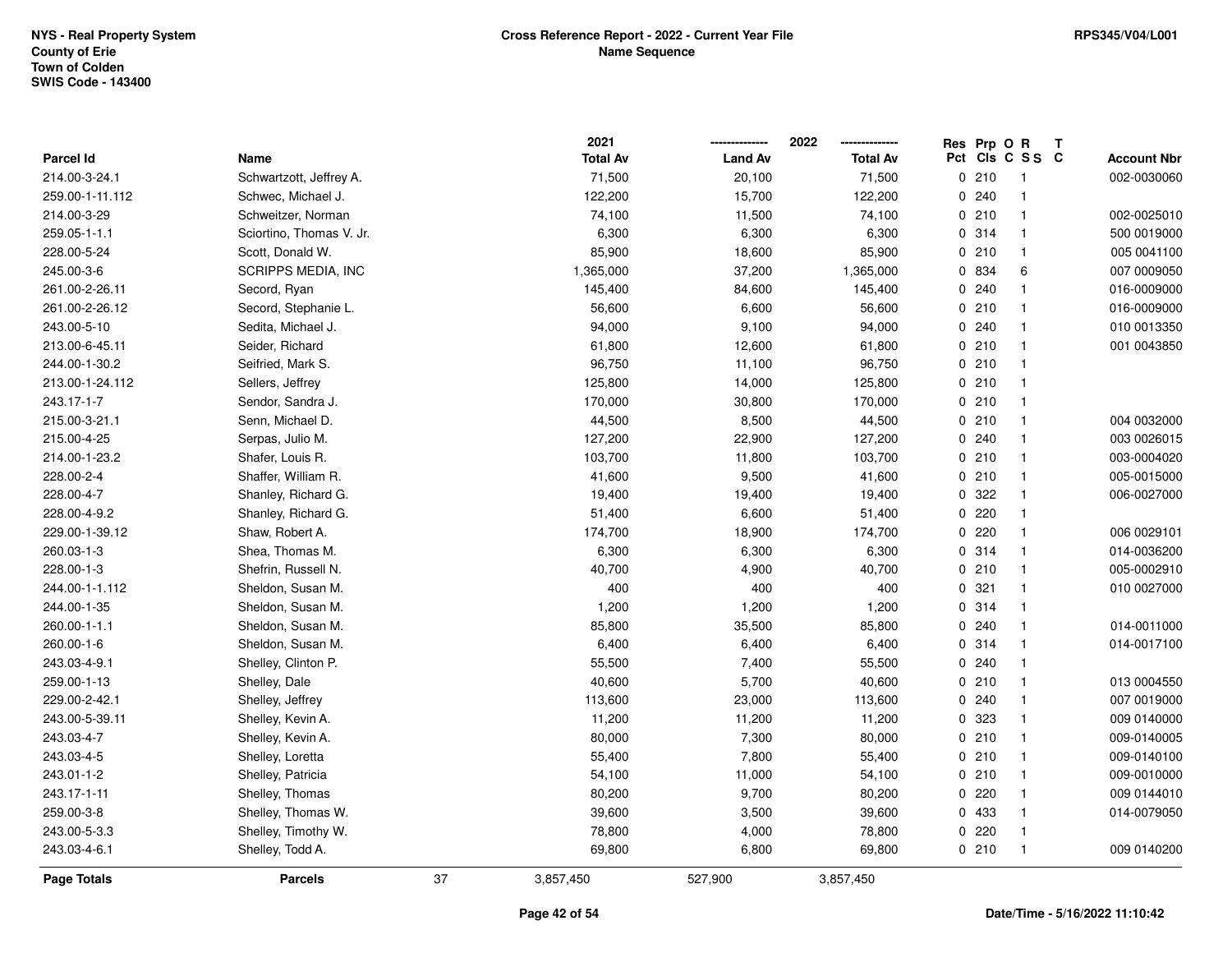|                  |                      |    | 2021            |                | 2022            |     | Res Prp O R |                | Т |                    |
|------------------|----------------------|----|-----------------|----------------|-----------------|-----|-------------|----------------|---|--------------------|
| <b>Parcel Id</b> | Name                 |    | <b>Total Av</b> | <b>Land Av</b> | <b>Total Av</b> | Pct |             | CIs C S S C    |   | <b>Account Nbr</b> |
| 243.00-5-39.12   | Shelley, Todd A.     |    | 10,000          | 10,000         | 10,000          |     | 0.322       | $\overline{1}$ |   |                    |
| 243.00-6-2.12    | Shelley, Wayne F.    |    | 84,500          | 8,000          | 84,500          |     | 0210        | $\mathbf{1}$   |   |                    |
| 213.00-5-3       | Sheridan, Peter      |    | 92,400          | 9,700          | 92,400          |     | 0210        | $\overline{1}$ |   | 002 0018020        |
| 213.00-5-4.13    | Sheridan, Peter W.   |    | 3,700           | 3,700          | 3,700           |     | 0.314       | -1             |   |                    |
| 214.00-3-39      | Siegel, Carolyn      |    | 121,600         | 14,700         | 121,600         |     | 0.240       | $\mathbf 1$    |   | 002 0022100        |
| 230.00-2-31.111  | Simich, John P.      |    | 132,800         | 10,600         | 132,800         |     | 0210        | $\mathbf 1$    |   | 008 0008005        |
| 261.00-1-8       | Simmons, Bernard     |    | 17,700          | 12,700         | 17,700          |     | 0210        | $\overline{1}$ |   | 016 0002000        |
| 259.00-2-30      | Sipprell, Thomas A.  |    | 3,800           | 3,800          | 3,800           |     | 0 323       | $\overline{1}$ |   | 014-0031000        |
| 260.03-1-20.2    | Sisson, Barbara      |    | 46,000          | 4,600          | 46,000          |     | 0 484       | $\mathbf{1}$   |   | 014 0069005        |
| 260.00-2-17      | Skokowski, Donald M. |    | 51,400          | 3,500          | 51,400          |     | 0210        | $\overline{1}$ |   | 015-0010050        |
| 215.00-1-1.112   | Slomba, Dennis       |    | 103,000         | 13,500         | 103,000         |     | 0210        | $\mathbf 1$    |   | 003 0008000        |
| 213.00-4-5.2     | Slosson, Steven      |    | 85,200          | 21,200         | 83,200          |     | 0.240       |                |   | 002-0002010        |
| 243.01-3-7       | Smallback, Ian C.    |    | 31,000          | 5,600          | 31,000          |     | 0210        |                |   | 009 0065000        |
| 228.01-1-6       | Smerka, Maureen      |    | 75,600          | 7,600          | 75,600          |     | 0210        | $\mathbf 1$    |   | 005-0010030        |
| 259.00-3-11.2    | Smith, Abbey J.      |    | 15,700          | 15,700         | 15,700          |     | 0.322       | $\mathbf{1}$   |   | 014-0076001        |
| 228.00-5-11      | Smith, Beata E.      |    | 85,800          | 6,600          | 85,800          |     | 0210        | $\overline{1}$ |   | 005 0042150        |
| 245.00-3-8.1     | Smith, David         |    | 177,600         | 63,200         | 177,600         |     | $0$ 112     | $\mathbf{1}$   |   | 011 0019000        |
| 230.00-1-7.12    | Smith, David H.      |    | 68,400          | 9,500          | 68,400          |     | 0210        | $\mathbf{1}$   |   |                    |
| 245.00-3-1.2     | Smith, David R.      |    | 50              | 50             | 50              |     | 0.314       | $\mathbf{1}$   |   | 011-0017000        |
| 245.00-3-7.11    | Smith, David R.      |    | 8,300           | 8,300          | 8,300           |     | 0.314       |                |   | 011 0018000        |
| 245.00-3-7.12    | Smith, David R.      |    | 16,800          | 16,800         | 16,800          |     | 0.322       | $\mathbf{1}$   |   |                    |
| 214.00-3-45      | Smith, Dorothy V.    |    | 43,500          | 11,200         | 43,500          |     | 0210        | $\mathbf{1}$   |   | 002-0022400        |
| 259.00-1-17.1    | Smith, James P.      |    | 18,400          | 18,400         | 18,400          |     | 0 322       | $\mathbf{1}$   |   | 013 0001000        |
| 259.00-1-18      | Smith, James P.      |    | 51,900          | 6,000          | 51,900          |     | 0210        | $\mathbf{1}$   |   | 013-0001025        |
| 214.00-1-25.12   | Smith, James R. Jr.  |    | 98,500          | 10,800         | 98,500          |     | 0210        | $\mathbf{1}$   |   | 003 0002020        |
| 243.01-2-2       | Smith, Jean          |    | 59,700          | 7,700          | 59,700          |     | 0210        | -1             |   | 009 0041100        |
| 230.00-2-18      | Smith, Joseph C.     |    | 71,200          | 9,100          | 71,200          |     | 0210        |                |   | 008-0030000        |
| 259.00-1-6       | Smith, Joseph E.     |    | 81,200          | 7,300          | 81,200          |     | 0210        | $\mathbf{1}$   |   | 013 0005150        |
| 245.00-3-5       | Smith, Judith A.     |    | 70,200          | 6,400          | 70,200          |     | 0210        | $\mathbf{1}$   |   | 011 0016100        |
| 215.00-1-1.6     | Smith, Michael E.    |    | 119,300         | 16,900         | 119,300         |     | 0220        | $\mathbf{1}$   |   |                    |
| 260.00-2-7       | Smith, Nancy B.      |    | 45,300          | 44,500         | 45,300          |     | 0.312       | $\overline{1}$ |   | 014-0083000        |
| 214.00-2-9.132   | Smith, Raymond H.    |    | 84,400          | 10,200         | 84,400          |     | 0210        | $\mathbf{1}$   |   |                    |
| 243.01-2-4       | Smith, Ronald L.     |    | 66,200          | 9,700          | 66,200          |     | 0210        | $\overline{1}$ |   | 009-0041945        |
| 214.00-3-14      | Smith, Steven        |    | 123,800         | 19,100         | 123,800         |     | 0240        | $\overline{1}$ |   | 002-0033005        |
| 214.00-3-25      | Smith, Steven        |    | 7,100           | 7,100          | 7,100           |     | 0.322       | $\overline{1}$ |   | 002 0034000        |
| 214.00-3-27.11   | Smith, Steven        |    | 4,300           | 4,300          | 4,300           |     | 0 314       | $\mathbf{1}$   |   | 002-0033000        |
| 245.00-1-6.12    | Smith, Tyler         |    | 22,500          | 22,500         | 22,500          |     | 0 322       | $\mathbf{1}$   |   | 011 0010000        |
| Page Totals      | <b>Parcels</b>       | 37 | 2,198,850       | 460,550        | 2,196,850       |     |             |                |   |                    |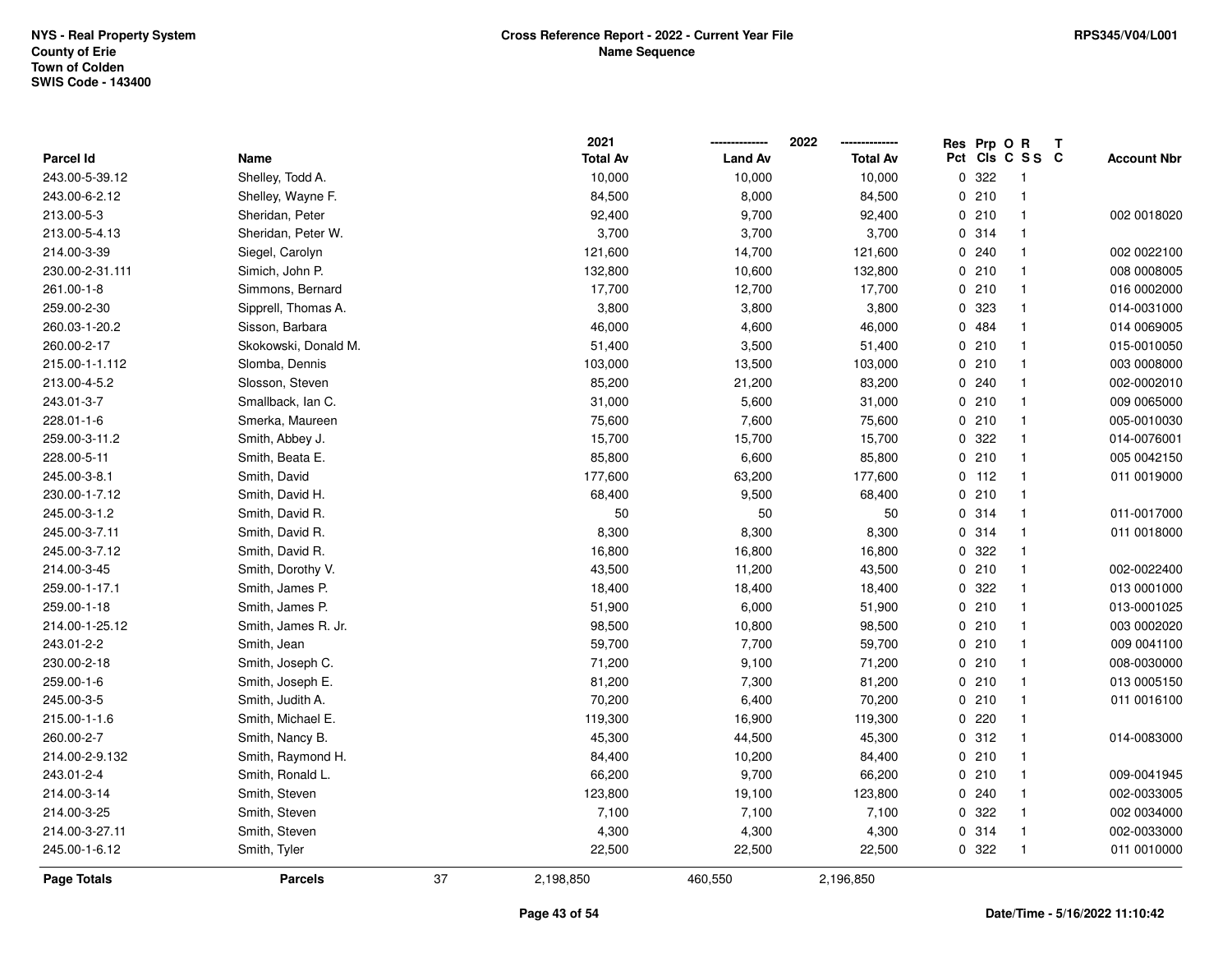| <b>Page Totals</b> | <b>Parcels</b>                 | 37 | 2,363,900       | 436,400        | 2,363,900       |             |                         |                    |
|--------------------|--------------------------------|----|-----------------|----------------|-----------------|-------------|-------------------------|--------------------|
| 214.00-2-9.121     | Stoehr, Mark                   |    | 12,400          | 12,400         | 12,400          | 0.322       | $\overline{\mathbf{1}}$ |                    |
| 214.00-1-38        | Stoehr, Mark                   |    | 105,400         | 16,700         | 105,400         | 0210        | $\overline{\mathbf{1}}$ | 003 0005000        |
| 214.00-1-37.12     | Stoehr, Floyd Jr.              |    | 46,200          | 11,000         | 46,200          | 0210        | $\overline{\mathbf{1}}$ |                    |
| 214.00-3-13.12     | Stilwell, Colleen M.           |    | 75,000          | 9,000          | 75,000          | 0210        | $\overline{\mathbf{1}}$ | 002 0025020        |
| 259.05-1-6         | Stewart, Charles A. Jr.        |    | 148,200         | 45,000         | 148,200         | 0210        | $\overline{\mathbf{1}}$ |                    |
| 229.00-1-20        | Stevens, Danielle J.           |    | 68,800          | 6,000          | 68,800          | 0 210       | $\overline{\mathbf{1}}$ | 006-0010103        |
| 260.00-2-16.11     | Stephan, Joseph F.             |    | 19,400          | 6,500          | 19,400          | 0.312       | $\overline{1}$          | 014-0090000        |
| 214.00-3-38.12     | Stepanski, Thomas J.           |    | 16,200          | 16,200         | 16,200          | 0.322       | $\overline{1}$          | 002 0022000        |
| 260.00-1-23.12     | Steiner, Dustin R.             |    | 78,200          | 6,200          | 78,200          | 0210        | $\mathbf{1}$            | 015-0007000        |
| 228.00-2-21.11     | Steel, Jay                     |    | 78,200          | 30,700         | 78,200          | 0.280       | $\overline{\mathbf{1}}$ | 005 0025000        |
| 261.00-4-2.2       | State Of New York              |    | 105,000         | 10,700         | 105,000         | 0.642       | 8                       | 500-0022000        |
| 215.03-1-17.1      | Staebell, David R.             |    | 61,400          | 14,400         | 61,400          | 0210        | $\overline{\mathbf{1}}$ | 004-0003200        |
| 215.03-1-16.2      | Staebell, David R.             |    | 53,700          | 9,300          | 53,700          | 0210        | $\overline{1}$          | 004-0004000        |
| 243.00-6-39.111    | Stadler, Nicholas P.           |    | 145,300         | 11,200         | 145,300         | 0.240       | $\overline{\mathbf{1}}$ | 009 0147000        |
| 213.00-3-20.2      | St. Aloysius Gonzaga Church    |    | 14,500          | 14,500         | 14,500          | 0.314       | 8                       |                    |
| 213.00-3-23        | St. Aloysius Gonzaga           |    | 5,800           | 5,800          | 5,800           | 0 323       | 8                       | 001 0040370        |
| 259.00-2-20.1      | Sprague, William P.            |    | 47,700          | 4,000          | 47,700          | 0210        | $\overline{1}$          | 014 0002000        |
| 243.00-5-9.2       | Sprague, Terry L.              |    | 74,000          | 28,300         | 74,000          | 66 240      | $\mathbf{1}$            | 009 0152000        |
| 228.00-2-23        | Sprague, Robert Brandon        |    | 63,900          | 10,500         | 63,900          | 0210        | $\overline{\mathbf{1}}$ | 005-0026005        |
| 243.00-4-5.1       | Spielberger, Paul              |    | 104,800         | 8,300          | 104,800         | 0210        | $\overline{\mathbf{1}}$ | 010 0015100        |
| 243.00-5-29        | Spelman, Mark G.               |    | 18,300          | 18,300         | 18,300          | 0.311       | $\overline{1}$          | 009-0123025        |
| 243.00-5-26        | Spelman, Mark G.               |    | 500             | 500            | 500             | 0.311       | $\overline{1}$          | 009-0123050        |
| 243.00-6-6         | Sparceno, Lawrence P.          |    | 55,700          | 7,400          | 55,700          | 0210        | $\overline{1}$          | 009-0126250        |
| 243.03-3-1         | Spagnola, Mary                 |    | 32,100          | 8,900          | 32,100          | 0 433       | $\overline{\mathbf{1}}$ | 009 0138000        |
| 243.01-1-21        | Spagnola, Mary                 |    | 92,700          | 11,800         | 92,700          | 0210        | $\overline{\mathbf{1}}$ | 009-0028000        |
| 243.00-6-36.2      | Spagnola, Mary                 |    | 53,300          | 3,300          | 53,300          | 0 433       | $\overline{\mathbf{1}}$ | 009 0150001        |
| 243.00-6-36.1      | Spagnola, Mary                 |    | 40,600          | 6,500          | 40,600          | 0210        | $\overline{\mathbf{1}}$ | 009 0150000        |
| 259.00-3-9         | Southern Erie Construction Inc |    | 130,500         | 6,000          | 130,500         | 0.281       | $\overline{\mathbf{1}}$ | 014-0079000        |
| 259.00-3-3.2       | Southard, Christopher M.       |    | 47,100          | 4,100          | 47,100          | 0210        | $\overline{\mathbf{1}}$ | 014-0075001        |
| 214.00-3-15.1      | Sorrento, Anthony              |    | 111,100         | 17,400         | 111,100         | 0.240       | $\overline{\mathbf{1}}$ | 002 0034005        |
| 214.00-2-27.111    | Solly, Robert A.               |    | 35,400          | 33,300         | 35,400          | 66 240      | $\mathbf{1}$            | 007 0002000        |
| 243.00-6-26.21     | Solly, Joel                    |    | 127,900         | 8,300          | 127,900         | 0210        | $\overline{\mathbf{1}}$ | 009-0130000        |
| 243.00-6-26.1      | Solly, Arleen                  |    | 91,600          | 9,700          | 91,600          | 0210        | $\overline{\mathbf{1}}$ | 009-0130000        |
| 229.00-1-18        | Sobkowiak, Paul                |    | 66,200          | 6,000          | 66,200          | 0210        | $\overline{\mathbf{1}}$ | 006-0006030        |
| 259.00-3-7.1       | So Glen Ent Inc                |    | 100             | 100            | 100             | 0.314       | $\overline{\mathbf{1}}$ |                    |
| 245.00-1-14.2      | Snyder, Richard E. Jr.         |    | 68,900          | 9,000          | 68,900          | 0210        | $\overline{1}$          | 012 0005000        |
| 228.01-1-3         | Smith, William J.              |    | 67,800          | 9,100          | 67,800          | 0210        | -1                      |                    |
| Parcel Id          | Name                           |    | <b>Total Av</b> | <b>Land Av</b> | <b>Total Av</b> |             | Pct Cls C S S C         | <b>Account Nbr</b> |
|                    |                                |    | 2021            |                | 2022            | Res Prp O R |                         | Т                  |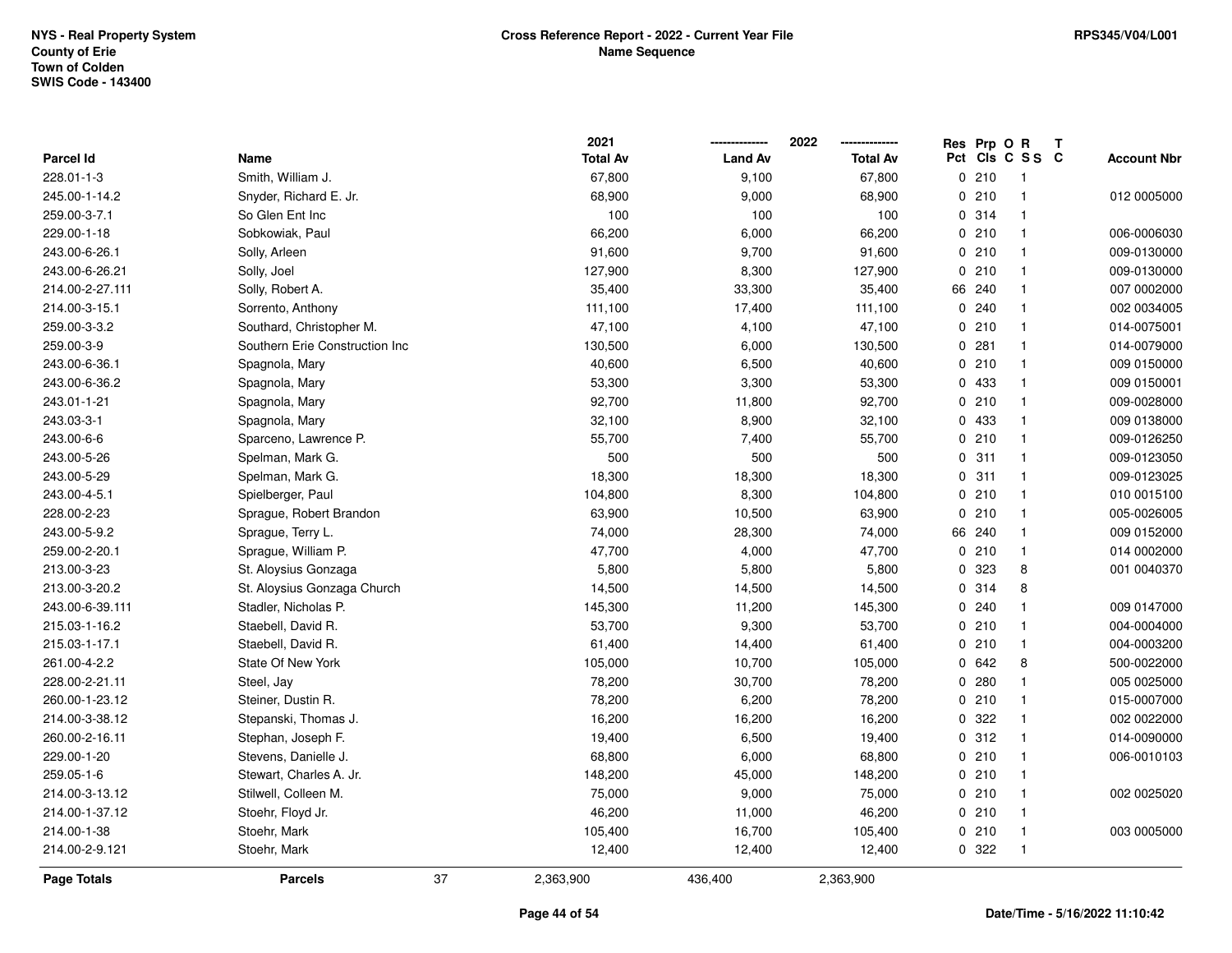|                  |                          |    | 2021            |                | 2022            |          | Res Prp O R |                         | T |                    |
|------------------|--------------------------|----|-----------------|----------------|-----------------|----------|-------------|-------------------------|---|--------------------|
| <b>Parcel Id</b> | Name                     |    | <b>Total Av</b> | <b>Land Av</b> | <b>Total Av</b> | Pct      |             | CIs C S S C             |   | <b>Account Nbr</b> |
| 214.00-1-13.3    | Stoehr, Mark A.          |    | 13,000          | 13,000         | 13,000          | 0        | 314         | - 1                     |   | 003 0006000        |
| 214.00-1-37.3    | Stoehr, Mark A.          |    | 8,500           | 8,500          | 8,500           | 0        | 105         | $\overline{1}$          |   |                    |
| 214.00-1-41      | Stoehr, Mark A.          |    | 44,100          | 13,000         | 44,100          |          | 0.312       | $\overline{\mathbf{1}}$ |   | 003 0005000        |
| 259.04-1-2.3     | Stojanovich, Dan         |    | 2,200           | 2,200          | 2,200           |          | 0.311       | -1                      |   |                    |
| 213.00-1-26.2    | Stratton, William Craig  |    | 12,300          | 12,300         | 12,300          |          | 0.314       | 1                       |   |                    |
| 261.00-1-1.12    | Strauss, William         |    | 24,200          | 24,200         | 24,200          | 0        | 322         | $\mathbf{1}$            |   |                    |
| 261.00-1-6       | Strauss, William John    |    | 48,500          | 10,300         | 48,500          | 0        | 240         | $\overline{\mathbf{1}}$ |   | 015-0005000        |
| 228.00-3-15.11   | Stromecki, James         |    | 130,500         | 40,400         | 130,500         | $\Omega$ | 240         | $\overline{1}$          |   | 006 0003000        |
| 228.00-4-19      | Stromecki, James         |    | 19,000          | 19,000         | 19,000          | 0        | 322         | $\overline{1}$          |   | 006-0017000        |
| 215.00-4-8.111   | Struck, Lori             |    | 289,400         | 57,100         | 289,400         |          | 0.117       | $\overline{1}$          |   | 003 0019000        |
| 215.00-4-7.1     | Struck, Lori M.          |    | 27,700          | 7,200          | 27,700          |          | 0210        | $\overline{\mathbf{1}}$ |   | 003-0019500        |
| 260.00-1-25      | Struebel, James A.       |    | 9,400           | 9,400          | 9,400           |          | 0.322       | -1                      |   | 015-0007100        |
| 260.00-1-26      | Struebel, Sharon         |    | 8,400           | 8,400          | 8,400           |          | 0.314       | $\mathbf 1$             |   | 015-0007250        |
| 213.00-6-4       | Stucker, Louis E.        |    | 58,900          | 6,900          | 58,900          |          | 0210        | $\overline{\mathbf{1}}$ |   | 001-0032505        |
| 228.00-1-12.11   | Stuhr, Kiel R.           |    | 83,700          | 17,070         | 83,700          | 0        | 240         | $\overline{1}$          |   | 005-0013000        |
| 245.00-3-14.2    | Suburban Adult Services  |    | 95,600          | 8,000          | 95,600          | 0        | 210         | 8                       |   | 012-0015000        |
| 243.03-3-6.1     | Sudyn, Brian M.          |    | 59,000          | 6,000          | 59,000          |          | 0210        | $\overline{1}$          |   | 009-0109000        |
| 245.00-1-2.111   | Sudyn, Brian M.          |    | 14,000          | 14,000         | 14,000          |          | 0.314       | -1                      |   | 011-0005002        |
| 229.00-2-35      | Sudyn, Steph P.          |    | 77,600          | 6,400          | 77,600          |          | 0210        | -1                      |   | 007-0025001        |
| 243.01-2-33.1    | Sullivan, Michael J.     |    | 72,500          | 14,000         | 72,500          |          | 0210        | $\overline{\mathbf{1}}$ |   | 009-0036000        |
| 230.00-2-9       | Summers, Esther B.       |    | 22,500          | 22,500         | 22,500          |          | 0.322       | $\overline{\mathbf{1}}$ |   | 008-0026000        |
| 213.00-1-2.1     | Sunny Solutions LLC      |    | 22,100          | 4,500          | 22,100          |          | 0.312       | $\mathbf{1}$            |   |                    |
| 213.00-1-2.2     | Sunny Solutions LLC      |    | 700             | 700            | 700             | 0        | 314         | $\mathbf{1}$            |   |                    |
| 213.00-1-24.2    | Sunny Solutions LLC      |    | 3,200           | 3,200          | 3,200           |          | 0.314       | $\overline{1}$          |   |                    |
| 213.10-1-2.1     | Sunny Solutions LLC      |    | 800             | 800            | 800             |          | 0.314       | $\mathbf{1}$            |   |                    |
| 261.00-2-24.2    | Suplicki, Kevin R.       |    | 102,500         | 5,100          | 102,500         |          | 0210        | -1                      |   |                    |
| 228.00-3-5./A    | Supply-National & Fuel   |    | 15,500          | 0              | 15,500          |          | 0 736       | 6                       |   | 300 0026000        |
| 228.00-3-1./A    | Supply-National Fuel     |    | 15,500          | 0              | 15,500          | 0        | 736         | 6                       |   | 300 0042000        |
| 213.00-2-1./A    | Supply-National Fuel Gas |    | 15,500          | 0              | 15,500          | 0        | 736         | 6                       |   | 300 0048000        |
| 213.00-5-7./A    | Supply-National Fuel Gas |    | 15,500          | 0              | 15,500          | 0        | 736         | 6                       |   | 300 0085000        |
| 213.00-5-9./A    | Supply-National Fuel Gas |    | 15,500          | 0              | 15,500          | 0        | 736         | 6                       |   | 300 0039000        |
| 213.00-6-31./A   | Supply-National Fuel Gas |    | 15,500          | 0              | 15,500          | 0        | 736         | 6                       |   | 300 0063000        |
| 214.00-1-12.1/A  | Supply-National Fuel Gas |    | 15,500          | 0              | 15,500          | 0        | 736         | 6                       |   | 300 0059000        |
| 214.00-2-1.1/A   | Supply-National Fuel Gas |    | 15,500          | 0              | 15,500          |          | 0 736       | 6                       |   | 300 0029000        |
| 214.00-2-9.1/A   | Supply-National Fuel Gas |    | 15,500          | 0              | 15,500          | 0        | 736         | 6                       |   | 300 0040000        |
| 214.00-2-9.1/B   | Supply-National Fuel Gas |    | 15,500          | 0              | 15,500          | 0        | 736         | 6                       |   | 300 0045000        |
| 214.00-2-9.1/C   | Supply-National Fuel Gas |    | 15,500          | 0              | 15,500          |          | 0 736       | 6                       |   | 300 0018000        |
| Page Totals      | <b>Parcels</b>           | 37 | 1,420,800       | 334,170        | 1,420,800       |          |             |                         |   |                    |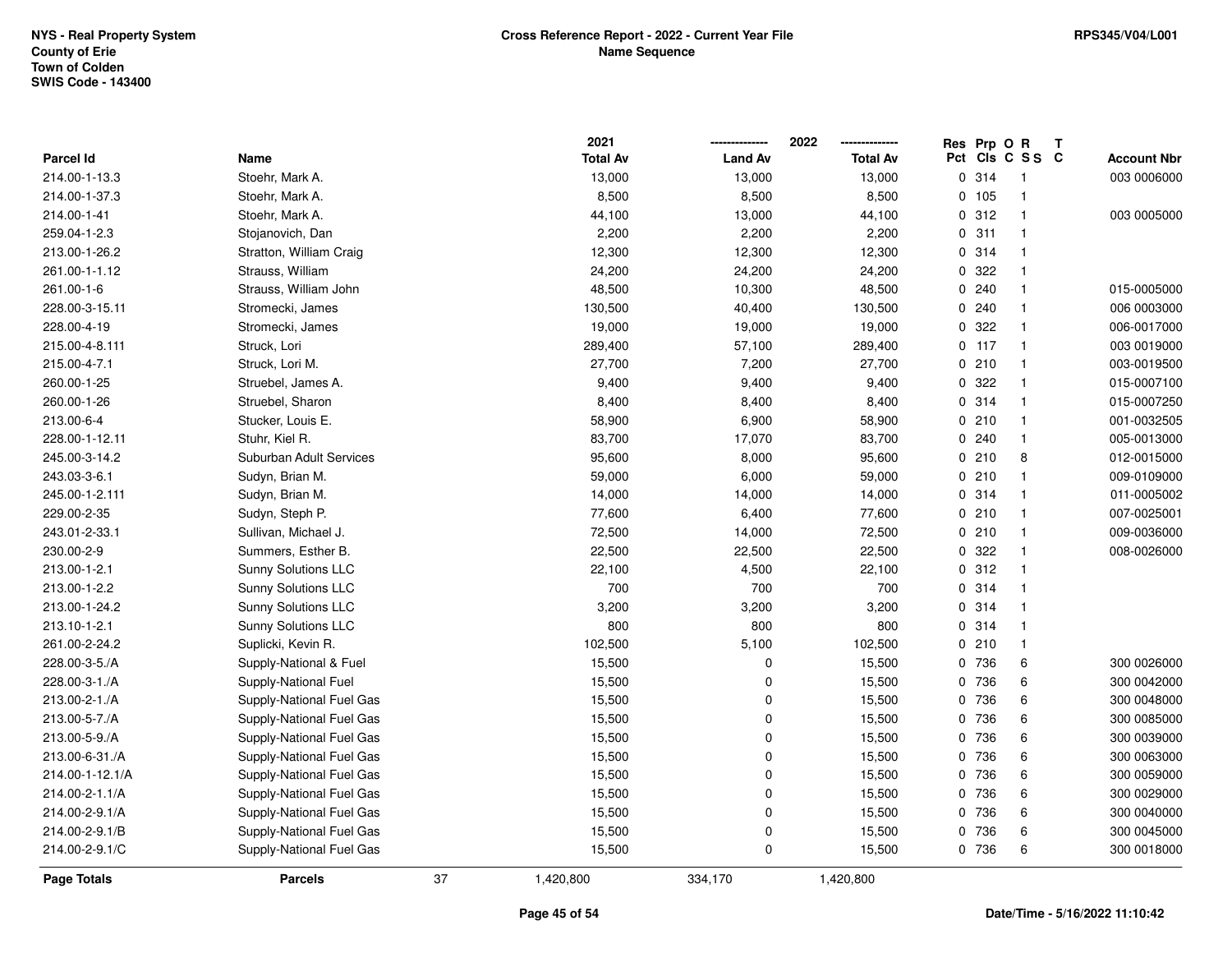|                   |                          |    | 2021            |                | 2022            | Res Prp O R |                 | Т |                    |
|-------------------|--------------------------|----|-----------------|----------------|-----------------|-------------|-----------------|---|--------------------|
| <b>Parcel Id</b>  | Name                     |    | <b>Total Av</b> | <b>Land Av</b> | <b>Total Av</b> |             | Pct Cls C S S C |   | <b>Account Nbr</b> |
| 214.00-2-10./A    | Supply-National Fuel Gas |    | 15,500          | 0              | 15,500          | 0 736       | 6               |   | 300 0017000        |
| 214.00-2-12./A    | Supply-National Fuel Gas |    | 15,500          | 0              | 15,500          | 0 736       | 6               |   | 300 0070000        |
| 214.00-2-18.12/A  | Supply-National Fuel Gas |    | 15,500          | 0              | 15,500          | 0 736       | 6               |   | 300 0043000        |
| 214.00-2-21./A    | Supply-National Fuel Gas |    | 15,500          | 0              | 15,500          | 0 736       | $\,6\,$         |   | 300 0050000        |
| 214.00-2-21./B    | Supply-National Fuel Gas |    | 15,500          | 0              | 15,500          | 0 736       | 6               |   | 300 0069000        |
| 214.00-2-26.1/A   | Supply-National Fuel Gas |    | 15,500          | 0              | 15,500          | 0 736       | 6               |   | 300 0049000        |
| 214.00-3-13.111/A | Supply-National Fuel Gas |    | 15,500          | 0              | 15,500          | 0 736       | 6               |   | 300 0052000        |
| 214.00-3-25./A    | Supply-National Fuel Gas |    | 15,500          | 0              | 15,500          | 0 736       | $\,6\,$         |   | 300 0016000        |
| 214.00-3-37./A    | Supply-National Fuel Gas |    | 15,500          | 0              | 15,500          | 0 736       | 6               |   | 300 0038000        |
| 214.00-3-38./A    | Supply-National Fuel Gas |    | 15,500          | 0              | 15,500          | 0 736       | 6               |   | 300 0084000        |
| 214.00-3-47.2/A   | Supply-National Fuel Gas |    | 15,500          | 0              | 15,500          | 0 736       | 6               |   | 300 0054000        |
| 214.00-3-48./A    | Supply-National Fuel Gas |    | 15,500          | 0              | 15,500          | 0 736       | 6               |   | 300 0044000        |
| 215.00-1-5./A     | Supply-National Fuel Gas |    | 15,500          | 0              | 15,500          | 0 736       | 6               |   | 300 0055000        |
| 215.00-4-1.1/A    | Supply-National Fuel Gas |    | 15,500          | 0              | 15,500          | 0 736       | 6               |   | 300 0047000        |
| 215.00-4-6./A     | Supply-National Fuel Gas |    | 15,500          | 0              | 15,500          | 0 736       | 6               |   | 300 0068000        |
| 215.00-4-9./A     | Supply-National Fuel Gas |    | 15,500          | 0              | 15,500          | 0 736       | 6               |   | 300 0046000        |
| 215.00-4-9./B     | Supply-National Fuel Gas |    | 15,500          | 0              | 15,500          | 0 736       | 6               |   | 300 0021000        |
| 215.00-4-27./A    | Supply-National Fuel Gas |    | 15,500          | 0              | 15,500          | 0 736       | 6               |   | 300 0086000        |
| 228.00-1-6./A     | Supply-National Fuel Gas |    | 15,500          | 0              | 15,500          | 0 736       | 6               |   | 300 0056000        |
| 228.00-1-6./B     | Supply-National Fuel Gas |    | 15,500          | 0              | 15,500          | 0 736       | 6               |   | 300 0062000        |
| 228.00-1-6./C     | Supply-National Fuel Gas |    | 15,500          | 0              | 15,500          | 0 736       | 6               |   |                    |
| 228.00-1-9./A     | Supply-National Fuel Gas |    | 15,500          | 0              | 15,500          | 0 736       | $\,6\,$         |   | 300 0024000        |
| 228.00-1-17./A    | Supply-National Fuel Gas |    | 15,500          | 0              | 15,500          | 0 736       | 6               |   | 300 0027000        |
| 228.00-2-3.22/A   | Supply-National Fuel Gas |    | 15,500          | 0              | 15,500          | 0 736       | 6               |   | 300 0031000        |
| 228.00-2-5./A     | Supply-National Fuel Gas |    | 15,500          | $\Omega$       | 15,500          | 0 736       | $\,6\,$         |   | 300 0087000        |
| 228.00-2-8./A     | Supply-National Fuel Gas |    | 15,500          | 0              | 15,500          | 0 736       | 6               |   | 300 0023000        |
| 228.00-2-25./A    | Supply-National Fuel Gas |    | 15,500          | 0              | 15,500          | 0 736       | 6               |   | 300 0057000        |
| 228.00-3-1./B     | Supply-National Fuel Gas |    | 15,500          | 0              | 15,500          | 0 736       | 6               |   | 300 0066000        |
| 228.00-3-15./A    | Supply-National Fuel Gas |    | 15,500          | 0              | 15,500          | 0 736       | $\,6\,$         |   | 300 0058000        |
| 228.00-5-12.1/A   | Supply-National Fuel Gas |    | 15,500          | 0              | 15,500          | 0 736       | 6               |   | 300 0020000        |
| 228.00-6-22./A    | Supply-National Fuel Gas |    | 15,500          | 0              | 15,500          | 0 736       | 6               |   | 300 0028000        |
| 228.01-1-14./A    | Supply-National Fuel Gas |    | 15,500          | 0              | 15,500          | 0 736       | 6               |   | 300 0051000        |
| 229.00-1-49./A    | Supply-National Fuel Gas |    | 15,500          | 0              | 15,500          | 0 736       | 6               |   | 300 0041000        |
| 229.00-2-2./A     | Supply-National Fuel Gas |    | 15,500          | 0              | 15,500          | 0 736       | 6               |   | 300 0053000        |
| 229.00-2-8./A     | Supply-National Fuel Gas |    | 15,500          | 0              | 15,500          | 0 736       | 6               |   | 300 0030000        |
| 243.00-1-12./A    | Supply-National Fuel Gas |    | 15,500          | 0              | 15,500          | 0 736       | 6               |   | 300 0022000        |
| 243.00-1-17./A    | Supply-National Fuel Gas |    | 15,500          | 0              | 15,500          | 0 736       | 6               |   | 300 0073000        |
| Page Totals       | <b>Parcels</b>           | 37 | 573,500         | $\mathbf 0$    | 573,500         |             |                 |   |                    |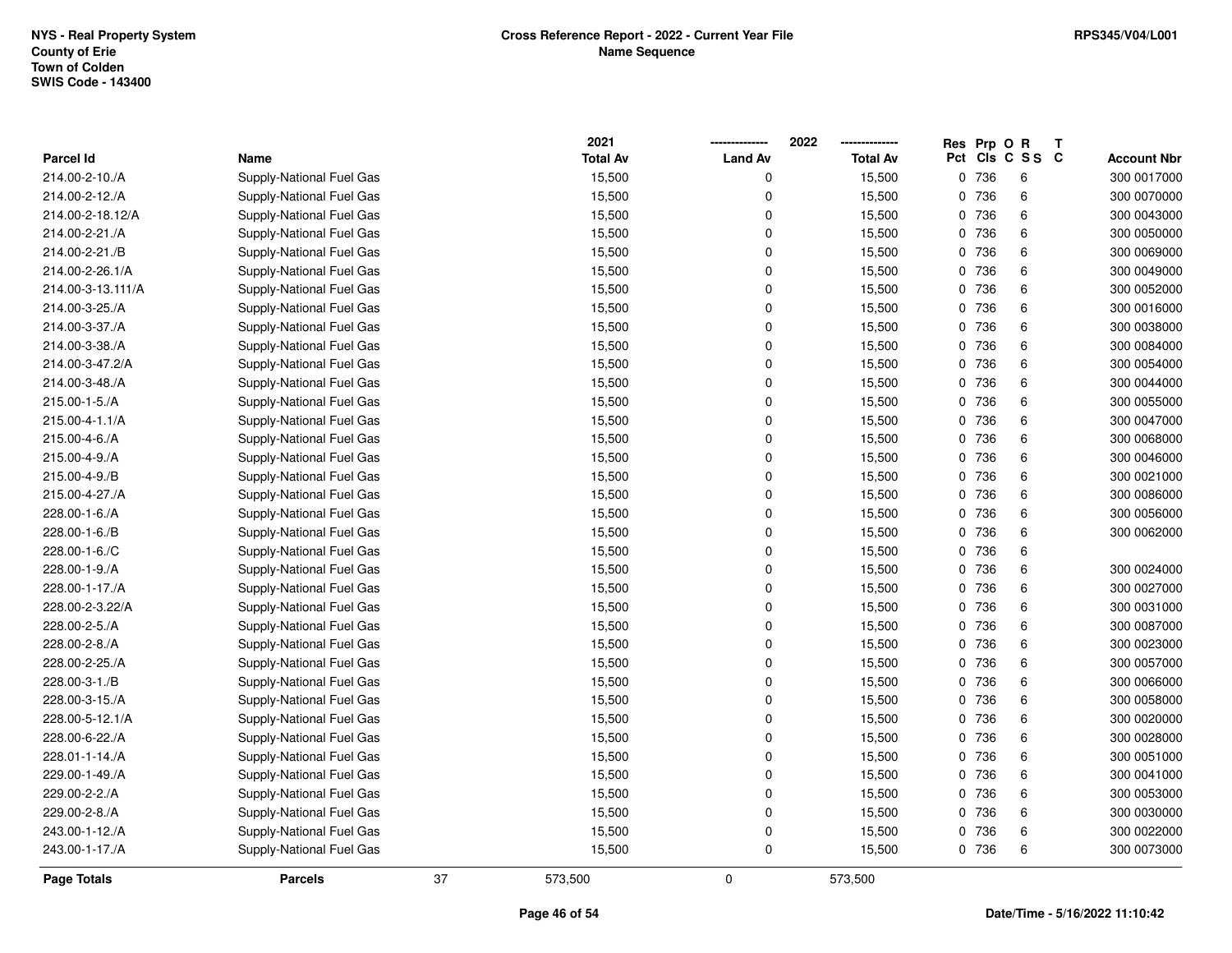|                 |                             |    | 2021            |                | 2022            | Res Prp O R |                 | Т |                    |
|-----------------|-----------------------------|----|-----------------|----------------|-----------------|-------------|-----------------|---|--------------------|
| Parcel Id       | Name                        |    | <b>Total Av</b> | <b>Land Av</b> | <b>Total Av</b> |             | Pct Cls C S S C |   | <b>Account Nbr</b> |
| 243.00-2-1      | Supply-National Fuel Gas    |    | 34,800          | 8,100          | 34,800          | 0871        | 6               |   | 300 0034000        |
| 243.00-2-6./A   | Supply-National Fuel Gas    |    | 15,500          | 0              | 15,500          | 0 736       | 6               |   | 300 0061000        |
| 243.00-2-6./B   | Supply-National Fuel Gas    |    | 15,500          | $\pmb{0}$      | 15,500          | 0 736       | 6               |   | 300 0064000        |
| 243.00-3-8./A   | Supply-National Fuel Gas    |    | 15,500          | 0              | 15,500          | 0 736       | $\,6\,$         |   | 300 0015000        |
| 243.00-3-9./A   | Supply-National Fuel Gas    |    | 15,500          | 0              | 15,500          | 0 736       | 6               |   | 300 0067000        |
| 243.00-5-2./A   | Supply-National Fuel Gas    |    | 15,500          | 0              | 15,500          | 0 736       | 6               |   | 300 0060000        |
| 243.00-5-14.2/A | Supply-National Fuel Gas    |    | 15,500          | 0              | 15,500          | 0 736       | 6               |   | 300 0074000        |
| 243.00-5-29./A  | Supply-National Fuel Gas    |    | 15,500          | 0              | 15,500          | 0 736       | $\,6\,$         |   | 300 0076000        |
| 243.00-5-31./A  | Supply-National Fuel Gas    |    | 15,500          | 0              | 15,500          | 0 736       | $\,6\,$         |   | 300 0079000        |
| 243.00-6-2.1/A  | Supply-National Fuel Gas    |    | 15,500          | 0              | 15,500          | 0 736       | 6               |   | 300 0072000        |
| 243.00-6-8.1/B  | Supply-National Fuel Gas    |    | 15,500          | $\mathbf 0$    | 15,500          | 0 736       | 6               |   | 300 0025000        |
| 243.00-6-8.1/C  | Supply-National Fuel Gas    |    | 15,500          | $\mathbf 0$    | 15,500          | 0 736       | 6               |   | 300 0075000        |
| 243.00-6-9./A   | Supply-National Fuel Gas    |    | 15,500          | $\pmb{0}$      | 15,500          | 0 736       | 6               |   | 300 0078000        |
| 243.00-6-12./A  | Supply-National Fuel Gas    |    | 15,500          | 0              | 15,500          | 0 736       | 6               |   | 300 0083000        |
| 243.00-6-15.3/B | Supply-National Fuel Gas    |    | 15,500          | 0              | 15,500          | 0 736       | 6               |   | 300 0077000        |
| 243.01-1-30./A  | Supply-National Fuel Gas    |    | 15,500          | 0              | 15,500          | 0 736       | 6               |   | 300 0082000        |
| 243.03-1-3./A   | Supply-National Fuel Gas    |    | 15,500          | 0              | 15,500          | 0 736       | 6               |   | 300 0081000        |
| 243.03-2-1./A   | Supply-National Fuel Gas    |    | 15,500          | 0              | 15,500          | 0 736       | 6               |   | 300 0019000        |
| 243.03-3-22./A  | Supply-National Fuel Gas    |    | 15,500          | 0              | 15,500          | 0 736       | 6               |   | 300 0033000        |
| 244.00-1-17.1/A | Supply-National Fuel Gas    |    | 15,500          | 0              | 15,500          | 0 736       | 6               |   | 300 0065000        |
| 244.00-1-17.1/B | Supply-National Fuel Gas    |    | 15,500          | 0              | 15,500          | 0 736       | 6               |   | 300 0071000        |
| 555.00-10-1     | Supply-National Fuel Gas    |    | 9,600           | $\overline{0}$ | 9,166           | 0861        | $\mathbf 5$     |   |                    |
| 666.00-10-1.3   | Supply-National Fuel Gas    |    | 1,303,448       | 0              | 1,303,448       | 0 883       | 6               |   |                    |
| 666.00-10-1.4   | Supply-National Fuel Gas    |    | 68,603          | $\Omega$       | 68,603          | 0 883       | 6               |   |                    |
| 259.00-4-1.11   | Surdej, Rosanne             |    | 11,600          | 11,600         | 11,600          | 0 322       | $\mathbf{1}$    |   | 013 0015001        |
| 244.00-2-9      | Swain, Lisa                 |    | 65,700          | 8,300          | 65,700          | 0.260       | $\mathbf{1}$    |   | 011-0001000        |
| 244.00-2-10     | Swain & Wife, Harold F.     |    | 19,500          | 7,100          | 19,500          | 0.260       | $\mathbf{1}$    |   | 011-0002000        |
| 214.00-2-3      | Sweet, Ann                  |    | 61,500          | 9,300          | 61,500          | 0210        | $\mathbf{1}$    |   | 003-0014050        |
| 260.00-2-28     | Swiatkowski, Joseph         |    | 44,600          | 4,600          | 44,600          | 0210        | $\mathbf{1}$    |   | 015-0021000        |
| 243.00-3-21     | Swietlik, Amy M.            |    | 60,200          | 3,500          | 60,200          | 0210        | $\mathbf{1}$    |   | 010 0014010        |
| 215.00-2-7      | Szarleta, Jean              |    | 86,800          | 18,200         | 86,800          | 0.240       | $\mathbf{1}$    |   | 004-0007010        |
| 215.00-2-6      | Szarleta, Norbert E. Jr.    |    | 69,900          | 30,400         | 30,900          | 0.312       | $\mathbf{1}$    |   | 004 0007000        |
| 213.00-4-8.11   | Szarpa, Ronald              |    | 79,700          | 10,300         | 79,700          | 0210        | $\mathbf{1}$    |   | 002 0004700        |
| 228.00-3-19     | Szczygiel, Pearl M.         |    | 75,000          | 12,500         | 75,000          | 0.240       | $\mathbf{1}$    |   | 006-0004900        |
| 259.00-2-27     | Szustakowski, Daniel        |    | 8,300           | 8,300          | 8,300           | 0 314       | $\mathbf{1}$    |   | 014-0005000        |
| 243.01-1-27     | Szydlowski, Lawrence        |    | 64,000          | 11,400         | 64,000          | 0210        | $\mathbf{1}$    |   | 009-0034100        |
| 213.00-6-37.2   | Szydlowski, Lawrence A. Jr. |    | 79,000          | 12,400         | 79,000          | 0.240       | $\mathbf{1}$    |   |                    |
| Page Totals     | <b>Parcels</b>              | 37 | 2,452,251       | 156,000        | 2,412,817       |             |                 |   |                    |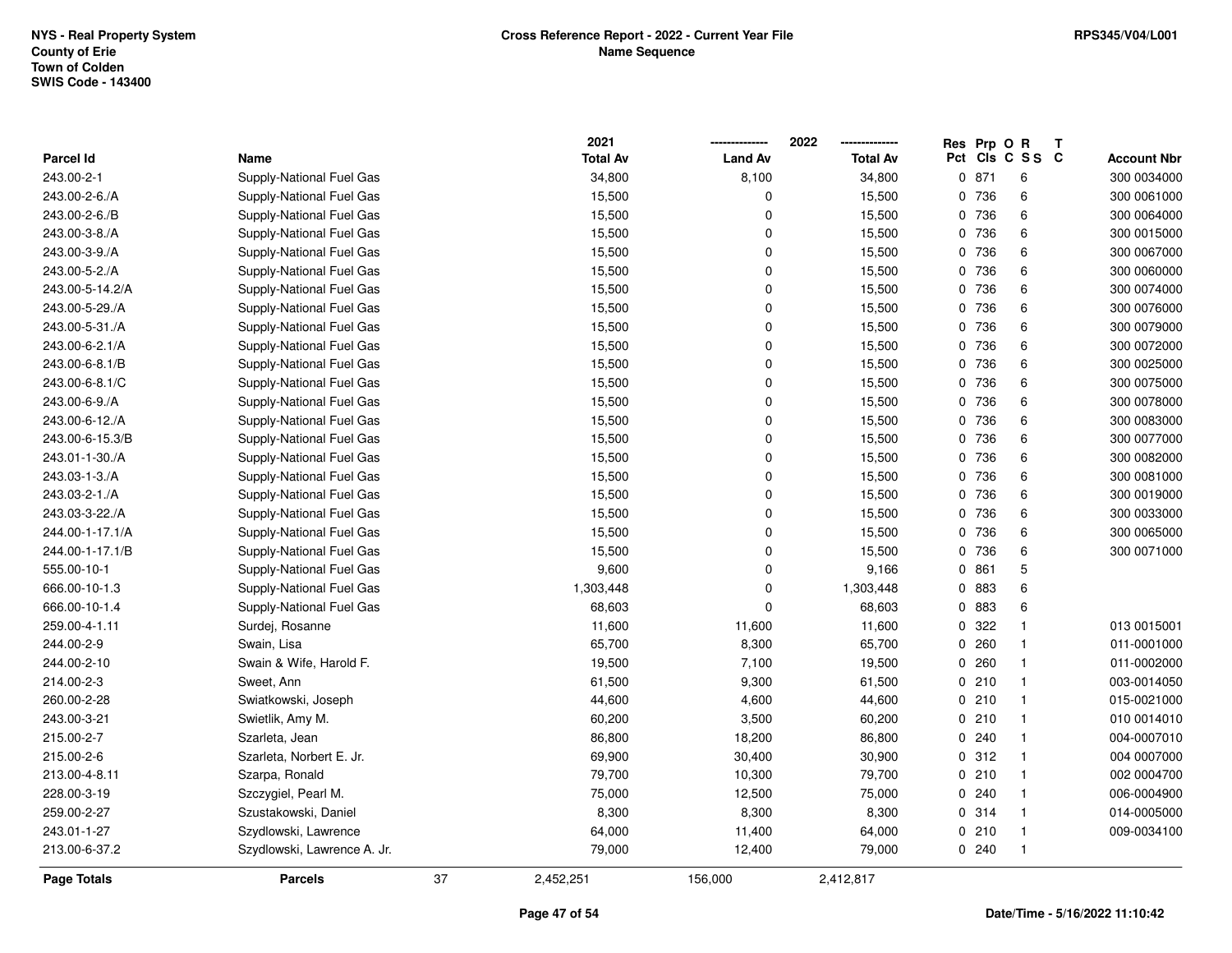|                    |                               |    | 2021            |                | 2022            | Res      | Prp O  | $\mathsf{R}$   | $\mathbf{T}$ |                    |
|--------------------|-------------------------------|----|-----------------|----------------|-----------------|----------|--------|----------------|--------------|--------------------|
| <b>Parcel Id</b>   | Name                          |    | <b>Total Av</b> | <b>Land Av</b> | <b>Total Av</b> | Pct      |        | CIs C S S C    |              | <b>Account Nbr</b> |
| 213.00-6-37.1      | Szydlowski, Sherry            |    | 54,300          | 28,600         | 54,300          |          | 66 240 |                |              | 001 0059000        |
| 213.00-6-29        | Szymanski, Stanley A.         |    | 115,900         | 9,200          | 115,900         | 0        | 210    |                |              | 001 0061005        |
| 244.00-2-19        | Tangel, Daryel                |    | 55,300          | 5,600          | 55,300          |          | 0210   | -1             |              | 011-0004050        |
| 215.00-2-10.1      | Tatko, Deborah P.             |    | 175,000         | 38,700         | 175,000         | 0        | 240    | $\mathbf 1$    |              | 004 0012000        |
| 244.00-2-17.112    | Taylor, Bonnie                |    | 90,500          | 33,100         | 90,500          | 30       | 210    | $\mathbf 1$    |              |                    |
| 244.00-2-17.122    | Taylor, Bonnie                |    | 2,300           | 2,300          | 2,300           |          | 0, 105 | $\mathbf 1$    |              |                    |
| 243.01-3-16.21     | Taylor, Dale E.               |    | 105,600         | 16,000         | 105,600         |          | 0210   |                |              | 009-0043000        |
| 243.03-3-6.2       | Taylor, Doug D.               |    | 46,100          | 4,400          | 46,100          |          | 0210   | $\mathbf 1$    |              | 009-0109001        |
| 229.00-1-57        | Taylor, Joan                  |    | 132,900         | 60,800         | 132,900         |          | 0.240  | $\mathbf 1$    |              | 006-0029000        |
| 260.00-1-4         | Tekavec, Michael Andrew       |    | 87,800          | 6,000          | 87,800          |          | 0210   | $\mathbf{1}$   |              | 014 0017700        |
| 214.00-1-13.52     | Territo, Michael              |    | 28,100          | 13,100         | 28,100          |          | 0.312  | $\overline{1}$ |              | 003 0006000        |
| 214.00-1-14        | Territo, Michael              |    | 64,200          | 8,000          | 64,200          |          | 0210   | $\mathbf{1}$   |              | 003 0006060        |
| 259.00-1-3.11      | Testa, Frank J. III.          |    | 32,500          | 32,500         | 32,500          |          | 0.322  |                |              | 013 0005000        |
| 259.00-1-3.12      | Testa, Frank J. III.          |    | 83,000          | 7,300          | 83,000          |          | 0210   | $\mathbf 1$    |              |                    |
| 213.00-5-2         | Thacker, Steven J.            |    | 89,200          | 9,200          | 89,200          |          | 0210   | -1             |              | 002 0018040        |
| 261.00-4-3         | The, Humane Soc Of Us         |    | 37,500          | 37,500         | 37,500          | 0        | 322    | 8              |              | 015-0019000        |
| 261.00-4-7         | The, Humane Soc Of Us         |    | 37,500          | 37,500         | 37,500          | $\Omega$ | 322    | 8              |              | 016-0015500        |
| 228.00-4-11.1      | The Brinkel Family Trust      |    | 109,300         | 19,100         | 109,300         |          | 0.240  | $\mathbf 1$    |              | 006-0025100        |
| 243.01-1-24        | The Broadway Group LLC        |    | 56,200          | 13,600         | 56,200          |          | 0210   | $\mathbf{1}$   |              | 009 0046000        |
| 215.00-3-26        | The Kerber Family Trust       |    | 72,500          | 7,300          | 72,500          |          | 0210   |                |              | 004-0033010        |
| 215.00-3-27        | The Kerber Family Trust       |    | 5,500           | 5,500          | 5,500           |          | 0.314  | $\mathbf 1$    |              | 004 0033000        |
| 229.00-2-18.21     | The Paul M. Cohn Revocable    |    | 263,100         | 30,300         | 263,100         |          | 0.240  | -1             |              | 007-0017000        |
| 243.03-3-11        | The People of the State of NY |    | 4,500           | 4,500          | 4,500           | 0        | 330    | 8              |              | 009-0115000        |
| 214.00-3-9         | The Potzler Family Trust      |    | 9,600           | 9,600          | 9,600           |          | 0.314  | $\mathbf{1}$   |              | 002-0025005        |
| 214.00-3-10        | The Potzler Family Trust      |    | 21,600          | 9,800          | 21,600          |          | 0210   | -1             |              | 002-0025100        |
| 214.00-3-13.112    | The Potzler Family Trust      |    | 111,000         | 11,600         | 111,000         |          | 0210   | $\mathbf 1$    |              | 002-0025075        |
| 213.00-4-10        | The Sanford J Fetzer          |    | 39,200          | 6,800          | 39,200          |          | 0210   | $\mathbf 1$    |              | 002-0015000        |
| 213.00-4-11        | The Sanford J Fetzer          |    | 4,500           | 4,500          | 4,500           |          | 0.314  | $\mathbf 1$    |              | 002-0016800        |
| 243.00-5-31.2      | The Town of Colden            |    | 24,600          | 24,600         | 24,600          | 0        | 322    | 8              |              | 009 0124000        |
| 228.00-3-20        | Thomas, Betty J.              |    | 35,000          | 12,800         | 35,000          | 0        | 240    | $\mathbf 1$    |              | 006 0004000        |
| 245.00-1-8         | Thomas, John                  |    | 20,100          | 11,200         | 20,100          |          | 0 834  | $\mathbf{1}$   |              | 012-0001100        |
| 228.00-2-16        | Thomas, Kurt J.               |    | 90,500          | 7,300          | 90,500          |          | 0210   | $\mathbf 1$    |              | 005 0020000        |
| 245.00-2-7         | Thomas, Michael E.            |    | 65,900          | 6,800          | 65,900          |          | 0210   | $\mathbf 1$    |              | 012-0009100        |
| 228.00-4-6         | Thompson, Mark G.             |    | 67,600          | 6,200          | 67,600          |          | 0210   | $\mathbf{1}$   |              | 006-0022000        |
| 243.00-3-2         | Thompson, Mark G.             |    | 30,900          | 5,900          | 30,900          |          | 0210   | $\mathbf 1$    |              | 010-0002100        |
| 230.00-1-10.1      | Thuerkauf, Gary J.            |    | 71,800          | 8,700          | 71,800          |          | 0210   | $\mathbf 1$    |              | 008 0016005        |
| 229.00-2-12        | Thurnherr, Frederick M.       |    | 157,300         | 56,000         | 157,300         |          | 0.240  | -1             |              | 007 0003000        |
| <b>Page Totals</b> | <b>Parcels</b>                | 37 | 2,498,400       | 611,900        | 2,498,400       |          |        |                |              |                    |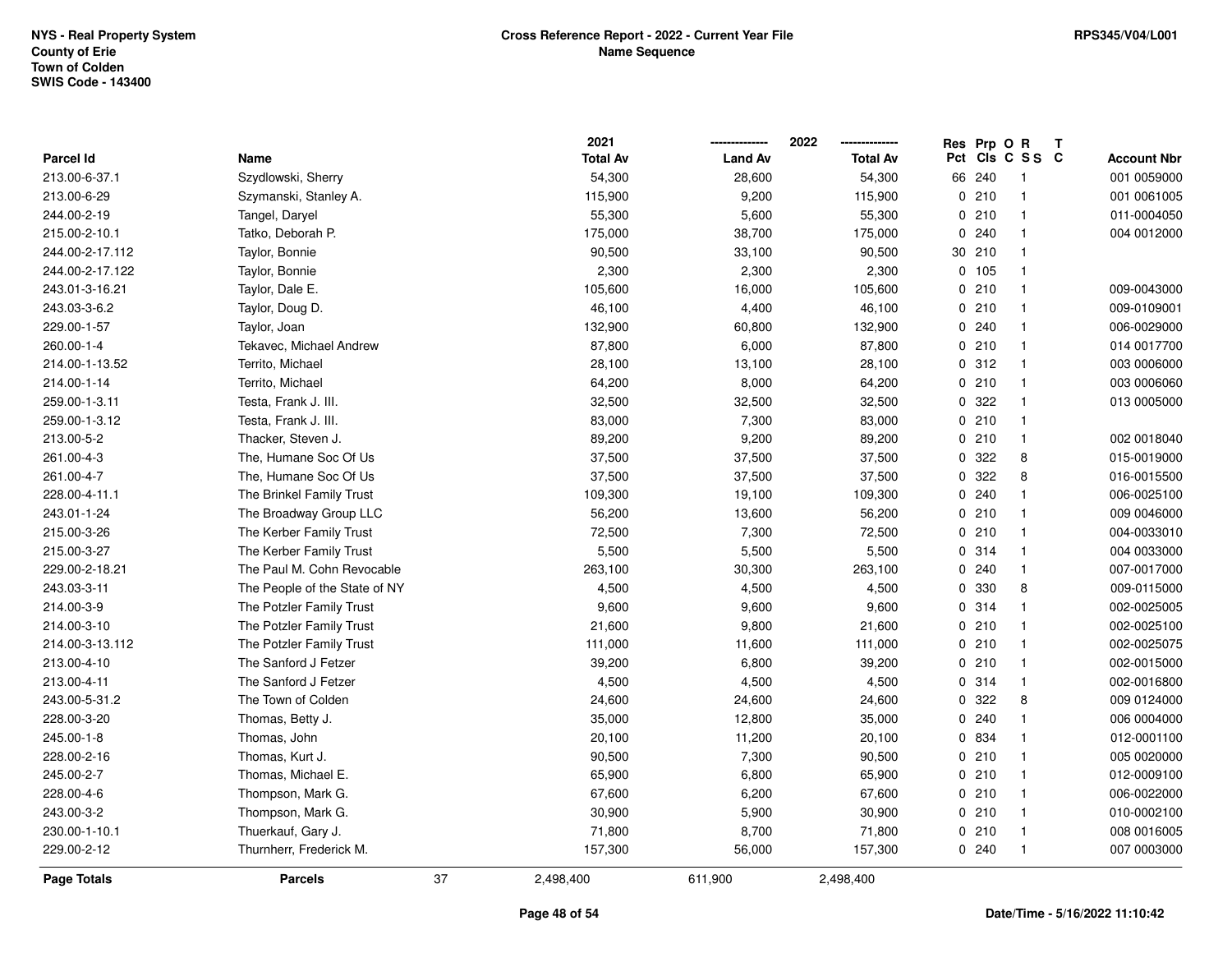|                  |                             |    | 2021            |                | 2022            | Res Prp O R |                         | Т                  |
|------------------|-----------------------------|----|-----------------|----------------|-----------------|-------------|-------------------------|--------------------|
| <b>Parcel Id</b> | Name                        |    | <b>Total Av</b> | <b>Land Av</b> | <b>Total Av</b> |             | Pct Cls C S S C         | <b>Account Nbr</b> |
| 215.00-4-23      | Thurnherr, Fredrick M.      |    | 7,500           | 7,500          | 7,500           | 0 322       | $\overline{\mathbf{1}}$ | 003 0027000        |
| 244.00-2-13      | Timchack, Madison L.        |    | 124,800         | 6,000          | 124,800         | 0210        | $\overline{\mathbf{1}}$ | 011-0004600        |
| 555.00-75-1.1    | <b>Time Warner</b>          |    | 52,114          | $\mathbf{0}$   | 144,842         | 0 869       | $\mathbf 5$             |                    |
| 555.00-75-1.2    | Time Warner                 |    | 26,458          | $\Omega$       | 73,535          | 0 869       | 5                       |                    |
| 555.00-75-1.3    | <b>Time Warner</b>          |    | 1,604           | 0              | 4,457           | 0 869       | 5                       |                    |
| 243.03-1-8       | Tobin, Kevin C.             |    | 95,600          | 9,700          | 95,600          | 0210        | $\mathbf{1}$            | 009 0070160        |
| 244.00-2-6.133   | Tobin, Sarah A.             |    | 7,800           | 7,800          | 7,800           | 0 314       | $\overline{\mathbf{1}}$ |                    |
| 244.00-2-24      | Tobin, Sarah A.             |    | 77,100          | 8,900          | 77,100          | 0210        | $\overline{1}$          | 011-0008900        |
| 230.00-1-21.11   | Torgerson, Alex             |    | 30,200          | 5,000          | 30,200          | 0210        | $\overline{\mathbf{1}}$ | 008 0006000        |
| 243.00-6-39.112  | Tornow, Richard             |    | 115,300         | 11,300         | 115,300         | 0.240       | $\mathbf{1}$            |                    |
| 260.00-1-29.211  | Torre, Andrew M.            |    | 169,900         | 14,200         | 169,900         | 0.240       | $\overline{\mathbf{1}}$ | 014-0057000        |
| 213.00-6-30      | Torzon, Brian A.            |    | 69,800          | 10,000         | 69,800          | 0210        | $\overline{\mathbf{1}}$ | 001 0061100        |
| 243.03-1-17      | Toth, John C.               |    | 38,200          | 7,000          | 38,200          | 0210        | -1                      | 009 0076000        |
| 243.00-6-32      | Town Garage                 |    | 173,500         | 39,400         | 173,500         | 0651        | 8                       | 500-0003000        |
| 243.03-2-5       | <b>Town Hall</b>            |    | 191,600         | 33,000         | 191,600         | 0652        | 8                       | 500-0001000        |
| 243.03-2-3       | Town Of Colden              |    | 11,800          | 11,800         | 11,800          | 0 653       | 8                       | 500-0023000        |
| 243.03-2-6       | Town of Colden              |    | 17,800          | 17,800         | 17,800          | 0 330       | 8                       | 009-0102000        |
| 243.03-3-10      | Town Of Colden              |    | 152,200         | 18,100         | 152,200         | 0652        | 8                       | 500 0005000        |
| 243.03-4-1       | <b>Town Recreation Park</b> |    | 52,900          | 24,700         | 52,900          | 0 963       | 8                       | 500-0005100        |
| 228.00-5-15.1    | Transki, Robert Frank       |    | 26,600          | 22,800         | 26,600          | 0.312       | $\overline{\mathbf{1}}$ | 005-0046000        |
| 230.00-2-25.2    | Trautwein, Robert E.        |    | 101,500         | 9,500          | 101,500         | 0210        | $\overline{1}$          |                    |
| 215.00-3-21.2    | Trawinski, Adam             |    | 700             | 700            | 700             | 0.311       | $\overline{1}$          | 004 0032000        |
| 215.00-3-20      | Trawinski, Jill             |    | 83,800          | 5,400          | 83,800          | 0210        | $\overline{\mathbf{1}}$ | 004-0032500        |
| 214.00-3-53      | Tremaine, Jason             |    | 10,000          | 10,000         | 10,000          | 0.314       | $\overline{\mathbf{1}}$ | 002-0025000        |
| 228.00-5-26      | Trembath, James W.          |    | 90,200          | 11,300         | 90,200          | 0210        | $\overline{\mathbf{1}}$ | 005-0039000        |
| 243.03-3-20      | Trinkle, Kevin J.           |    | 51,300          | 5,400          | 51,300          | 0210        | -1                      | 009 0120250        |
| 214.00-2-11.3    | Tripi, Philip P.            |    | 128,000         | 14,700         | 128,000         | 0.240       | -1                      | 003 0016010        |
| 214.00-2-11.111  | Tripi, Vincent F.           |    | 113,600         | 16,100         | 113,600         | 0210        | $\overline{\mathbf{1}}$ | 003-0016000        |
| 229.00-1-39.2    | Troust, Thomas P.           |    | 110,000         | 13,900         | 110,000         | 0.240       | $\overline{\mathbf{1}}$ | 006-0029102        |
| 259.05-1-11      | Troy, Daniel P.             |    | 139,400         | 45,000         | 139,400         | 0210        | $\overline{1}$          |                    |
| 213.00-3-19      | Trzcinski, Edward P.        |    | 73,600          | 14,000         | 73,600          | 0210        | $\overline{\mathbf{1}}$ | 001 0040050        |
| 213.00-2-12.1    | Trzewieczynski, Michael S.  |    | 114,100         | 10,400         | 114,100         | 0210        | $\overline{\mathbf{1}}$ | 001 0030000        |
| 243.03-3-8       | Tulip Management &          |    | 87,100          | 17,800         | 87,100          | 0482        | $\mathbf{1}$            | 009-0111000        |
| 214.00-1-11.2    | Tullar, Richard C.          |    | 112,400         | 12,400         | 112,400         | 0210        | $\overline{\mathbf{1}}$ | 003-0004015        |
| 228.00-3-33      | Tumiel, Brian               |    | 19,700          | 19,700         | 19,700          | 0 314       | $\overline{\mathbf{1}}$ |                    |
| 228.00-3-34      | Tumiel, Brian R.            |    | 16,000          | 16,000         | 16,000          | 0.314       | $\overline{1}$          |                    |
| 214.00-3-7.12    | Turner, David P.            |    | 122,000         | 9,000          | 122,000         | 0210        | $\overline{1}$          |                    |
| Page Totals      | <b>Parcels</b>              | 37 | 2,816,176       | 486,300        | 2,958,834       |             |                         |                    |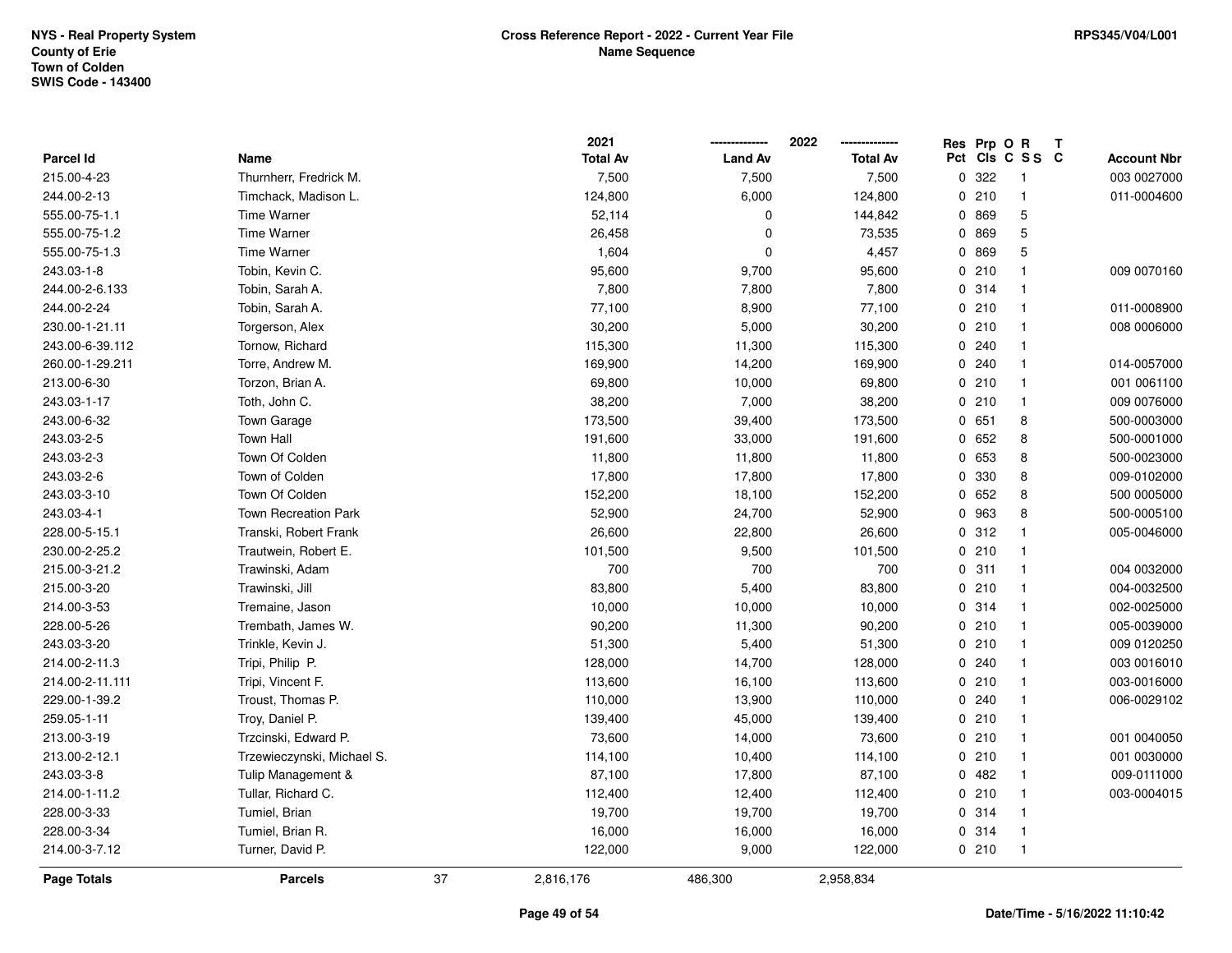|                  |                             |    | 2021            |                | 2022            |     | Res Prp O R | Т              |                    |
|------------------|-----------------------------|----|-----------------|----------------|-----------------|-----|-------------|----------------|--------------------|
| <b>Parcel Id</b> | Name                        |    | <b>Total Av</b> | <b>Land Av</b> | <b>Total Av</b> | Pct |             | CIS C S S C    | <b>Account Nbr</b> |
| 229.00-2-23.1    | U'ren, Richard K.           |    | 77,500          | 41,200         | 77,500          | 0   | 240         | $\mathbf{1}$   | 007 0024000        |
| 215.00-4-27.2    | Ulrich, Sandy J.            |    | 86,700          | 16,700         | 86,700          |     | 0210        | $\overline{1}$ |                    |
| 229.00-1-12      | Underhill, Mark J.          |    | 101,600         | 6,300          | 101,600         |     | 0210        | $\overline{1}$ | 006 0006010        |
| 243.01-2-30      | <b>United States Postal</b> |    | 89,000          | 12,400         | 89,000          |     | 0 652       | 8              | 009 0046500        |
| 215.03-1-10.11   | Urban, Robert W.            |    | 111,800         | 14,800         | 111,800         |     | 0210        | $\mathbf{1}$   | 004 0006050        |
| 228.00-4-15.2    | Urbino, Patti A.            |    | 51,800          | 7,500          | 51,800          |     | 0210        | $\mathbf{1}$   |                    |
| 244.00-2-6.142   | Uzar, Leonard               |    | 121,000         | 8,400          | 121,000         |     | 0210        | $\overline{1}$ |                    |
| 213.00-6-16      | Valentin, Diane R.          |    | 50,900          | 7,200          | 50,900          |     | 0210        | $\overline{1}$ | 001 0040310        |
| 259.04-1-6       | Valentin, Sandra Lynn       |    | 44,200          | 1,400          | 44,200          |     | 0210        | $\overline{1}$ | 014 0065000        |
| 215.00-4-14.13   | Valone, Michele L.          |    | 121,200         | 13,900         | 121,200         |     | 0210        | $\overline{1}$ |                    |
| 260.00-1-24      | Van Leaven, Christopher R.  |    | 68,800          | 5,100          | 68,800          |     | 0210        | $\mathbf{1}$   | 015-0007150        |
| 229.00-1-35.2    | Van Lew, Keith              |    | 77,100          | 24,000         | 77,100          |     | 0210        | $\mathbf 1$    |                    |
| 245.00-2-20.111  | Vanderbosch, Deena          |    | 16,100          | 16,100         | 16,100          |     | 0 322       |                | 012 0019000        |
| 230.00-2-29.22   | Vanderbush, Trevor & Susan  |    | 62,000          | 9,300          | 62,000          |     | 0210        | $\mathbf 1$    |                    |
| 230.00-1-27      | Vanderbush, William         |    | 118,600         | 14,700         | 118,600         |     | 0.240       | $\mathbf{1}$   |                    |
| 259.04-1-18.11   | Vanrooy, Peter F.           |    | 56,600          | 5,200          | 56,600          |     | 0220        | $\overline{1}$ | 014 0028050        |
| 260.00-2-27.11   | Vanson, Dean                |    | 109,500         | 10,300         | 109,500         |     | 0210        | $\mathbf{1}$   | 015 0016003        |
| 214.00-1-4.1     | Varecka, Jake               |    | 187,400         | 50,800         | 187,400         |     | 0 240       | $\mathbf{1}$   | 300 0010000        |
| 228.00-3-6       | Varney, Ted                 |    | 8,300           | 8,300          | 8,300           |     | 0.314       | $\mathbf 1$    | 006-0002200        |
| 244.00-2-16.21   | Veley, Cory                 |    | 54,000          | 10,700         | 54,000          |     | 0210        | $\mathbf{1}$   | 011-0004100        |
| 228.00-1-7       | Ventre, Michael T.          |    | 5,900           | 5,900          | 5,900           |     | 0 322       | $\mathbf{1}$   | 005-0010060        |
| 228.01-1-7       | Ventre, Michael T.          |    | 72,400          | 7,600          | 72,400          |     | 0210        | $\mathbf{1}$   | 005 0010035        |
| 261.00-1-9.1     | Vergien, Mark D.            |    | 132,100         | 80,300         | 132,100         |     | 0 120       | $\mathbf{1}$   | 016 0003000        |
| 555.00-65-1.1    | Verizon New York Inc        |    | 60,562          | $\mathbf 0$    | 55,006          |     | 0 866       | 5              | 640 0003000        |
| 555.00-65-1.2    | Verizon New York Inc        |    | 22,400          | $\Omega$       | 20,345          |     | 0 866       | 5              | 740 0003000        |
| 666.00-65-1.1    | Verizon New York Inc        |    | 33,133          | $\mathbf 0$    | 32,447          |     | 0 831       | 6              | 300 0014000        |
| 666.00-65-1.2    | Verizon New York Inc        |    | 18,745          | $\Omega$       | 18,357          |     | 0 831       | 6              | 300 0014000        |
| 666.00-65-1.3    | Verizon New York Inc        |    | 747             | $\mathbf 0$    | 732             |     | 0 831       | 6              | 300 0014000        |
| 214.00-3-36      | Vertino, Kathleen           |    | 63,400          | 9,000          | 63,400          |     | 0210        | $\overline{1}$ | 002-0030050        |
| 261.00-2-20      | Vickerd, Erik M.            |    | 59,900          | 5,600          | 59,900          |     | 0210        | $\mathbf{1}$   | 016-0008005        |
| 215.03-1-10.131  | Victor, Roy S.              |    | 107,000         | 12,300         | 107,000         |     | 0210        | $\overline{1}$ |                    |
| 243.00-4-3.1     | Vincent, Barry W.           |    | 110,000         | 7,700          | 110,000         |     | 0210        | $\overline{1}$ | 010 0015010        |
| 228.01-1-11      | Voigt, William E.           |    | 95,500          | 7,500          | 95,500          |     | 0210        | $\overline{1}$ | 005 0010250        |
| 243.00-6-5.1     | Voit, Daniel                |    | 66,400          | 10,500         | 66,400          |     | 0210        | $\mathbf{1}$   | 009 0125000        |
| 214.00-1-35      | Voit, Kerri P.              |    | 54,200          | 9,400          | 54,200          |     | 0210        | $\overline{1}$ | 002 0016001        |
| 228.00-5-20      | Vought, Charles R.          |    | 58,200          | 5,300          | 58,200          |     | 0210        | $\mathbf{1}$   | 005-0042100        |
| 213.00-6-51      | Vriesen, Lisa M.            |    | 75,000          | 10,700         | 75,000          |     | 0210        | $\overline{1}$ | 001-0061001        |
| Page Totals      | <b>Parcels</b>              | 37 | 2,649,687       | 456,100        | 2,640,987       |     |             |                |                    |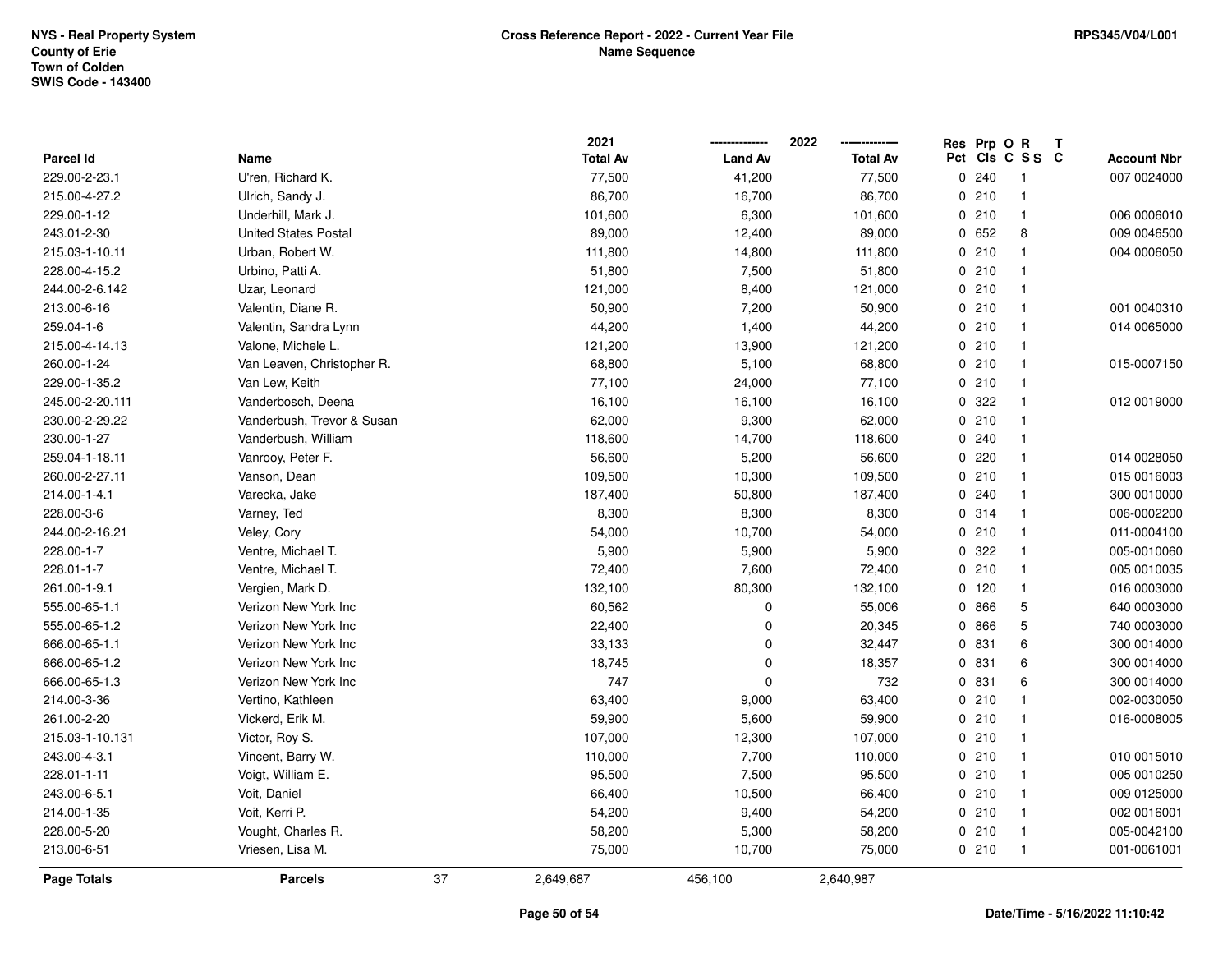|                  |                           |    | 2021            |                | 2022            | Res Prp O R |                 | Т |                    |
|------------------|---------------------------|----|-----------------|----------------|-----------------|-------------|-----------------|---|--------------------|
| <b>Parcel Id</b> | Name                      |    | <b>Total Av</b> | <b>Land Av</b> | <b>Total Av</b> |             | Pct Cls C S S C |   | <b>Account Nbr</b> |
| 228.01-1-4       | Vullo, Marlene A.         |    | 80,200          | 8,300          | 80,200          | 0210        | $\overline{1}$  |   | 005 0008000        |
| 215.00-4-28      | W Richard Kingsbury       |    | 142,600         | 18,500         | 142,600         | 0.240       | $\mathbf{1}$    |   | 003 0008600        |
| 214.00-1-11.1    | Wagner, Gerald J.         |    | 157,500         | 22,000         | 157,500         | 0.240       | $\mathbf{1}$    |   | 003-0004015        |
| 213.10-1-3       | Wagner, Mary Anne         |    | 22,200          | 6,900          | 22,200          | 0210        | $\mathbf{1}$    |   | 001-0002000        |
| 245.00-1-2.118   | Wagner, Randy J.          |    | 91,400          | 11,000         | 91,400          | 0210        | $\mathbf{1}$    |   | 011-0005008        |
| 213.00-3-7       | Walczak, Ronald           |    | 58,700          | 9,200          | 58,700          | 0210        | 1               |   | 001-0024050        |
| 243.03-3-4       | Walczyk, Christopher W.   |    | 103,600         | 27,900         | 103,600         | 0 483       | $\mathbf{1}$    |   | 009 0136000        |
| 243.03-2-11      | Walczyk, Kevin            |    | 49,000          | 7,000          | 49,000          | 0210        | $\mathbf{1}$    |   | 009 0131000        |
| 215.00-1-7       | Waldby, Crystal L.        |    | 69,000          | 16,600         | 69,000          | 0.240       | $\mathbf{1}$    |   | 004 0001010        |
| 215.00-3-31      | Waldron, Lynda Lee        |    | 46,800          | 5,700          | 46,800          | 0210        | 1               |   | 004-0024100        |
| 243.03-3-2       | Waligora, Robert J.       |    | 54,200          | 8,400          | 54,200          | 0210        | $\mathbf{1}$    |   | 009-0137000        |
| 228.00-1-4       | Walker, Allen             |    | 60,500          | 5,700          | 60,500          | 0210        | $\mathbf{1}$    |   | 005 0002950        |
| 260.00-1-13.2    | Walker, Deborah S.        |    | 51,900          | 4,500          | 51,900          | 0210        | 1               |   |                    |
| 261.00-2-7       | Walker, Randy             |    | 64,500          | 5,800          | 64,500          | 0210        | 1               |   | 012-0020205        |
| 244.00-2-26      | Walker, Robert J.         |    | 116,800         | 13,200         | 116,800         | 0.240       | $\mathbf{1}$    |   |                    |
| 229.00-1-5.1     | Walker, Robert P.         |    | 74,800          | 7,000          | 74,800          | 0210        | $\mathbf{1}$    |   | 006-0009500        |
| 243.17-1-3       | Walter, James P.          |    | 159,300         | 23,500         | 159,300         | 0210        | $\mathbf{1}$    |   |                    |
| 243.00-4-8.1     | Walter, James P & Annette |    | 125,400         | 45,400         | 125,400         | 0 240       | $\mathbf{1}$    |   | 010 0023000        |
| 245.00-2-39.2    | Walter, Michael           |    | 139,400         | 14,900         | 139,400         | 0.240       | $\mathbf{1}$    |   | 012 0021000        |
| 244.00-1-1.111   | Walter, Stephen F.        |    | 35,700          | 35,700         | 35,700          | 0.321       | 1               |   | 010 0027000        |
| 244.00-2-35      | Waltos, Matthew           |    | 6,600           | 6,600          | 6,600           | 0.314       | $\mathbf{1}$    |   |                    |
| 230.00-2-28      | Wangelin, Alice M.        |    | 64,900          | 6,200          | 64,900          | 0210        | $\mathbf{1}$    |   | 008 0008025        |
| 230.00-2-29.111  | Wangelin, Alice M.        |    | 69,600          | 21,000         | 69,600          | 0 240       | $\mathbf{1}$    |   | 008 0008010        |
| 260.03-1-9.1     | Wangelin, Jon M.          |    | 64,500          | 5,500          | 64,500          | 0210        | $\mathbf{1}$    |   | 014 0055000        |
| 245.00-1-11      | Wangelin, Norman L.       |    | 55,400          | 13,500         | 55,400          | 0.240       | $\mathbf{1}$    |   | 012-0003000        |
| 245.00-1-14.1    | Wangelin, Sharon A.       |    | 108,100         | 24,600         | 108,100         | $0$ 112     | $\mathbf{1}$    |   | 012 0005000        |
| 259.00-4-1.211   | Wardzinski, Eugene        |    | 106,900         | 22,900         | 106,900         | 0.240       | 1               |   | 013-0015003        |
| 243.03-2-9       | Warning, Keith            |    | 135,000         | 12,700         | 135,000         | 0 483       | $\mathbf{1}$    |   | 009-0105000        |
| 260.03-1-26      | Warning, Keith            |    | 34,000          | 3,300          | 34,000          | 0 230       | $\mathbf{1}$    |   | 014 0072000        |
| 243.01-1-16      | Warning, Keith J.         |    | 54,000          | 9,000          | 54,000          | 0 230       | $\mathbf{1}$    |   | 009 0022005        |
| 214.00-2-23.12   | Watson, Mark              |    | 98,300          | 15,800         | 98,300          | 0 240       | $\mathbf{1}$    |   |                    |
| 261.00-3-9       | Webber, Lillian D.        |    | 58,500          | 4,900          | 58,500          | 0210        | $\mathbf{1}$    |   | 016-0019010        |
| 244.00-2-33      | Weis, Deborah             |    | 83,600          | 6,600          | 83,600          | 0210        | $\mathbf{1}$    |   |                    |
| 214.00-3-4       | Weitz, Joseph F. Jr.      |    | 49,800          | 9,900          | 49,800          | 0210        | $\mathbf{1}$    |   | 002-0022750        |
| 229.00-1-13      | Westphal, Erica S.        |    | 62,900          | 7,500          | 80,300          | 0210        | 1               |   | 006-0006115        |
| 213.00-3-9.1     | Wettlaufer, Eric M.       |    | 156,600         | 39,100         | 156,600         | 0.240       | $\mathbf{1}$    |   | 001-0042000        |
| 213.00-2-14      | Wheeler, Michael E.       |    | 64,800          | 12,200         | 64,800          | 0210        | $\mathbf{1}$    |   | 001-0028500        |
| Page Totals      | <b>Parcels</b>            | 37 | 2,977,000       | 518,500        | 2,994,400       |             |                 |   |                    |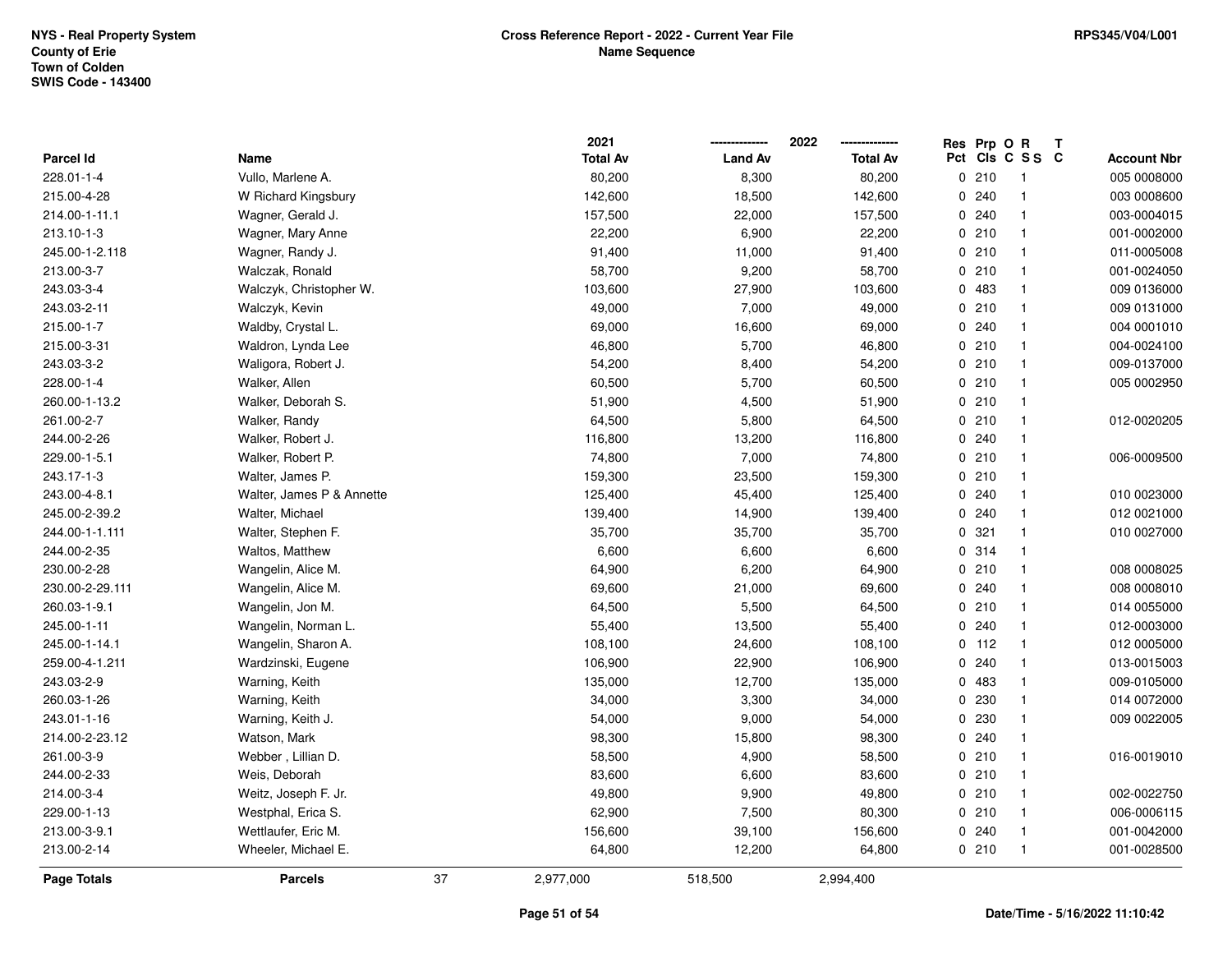|                |                           |    | 2021            |                | 2022            |     | Res Prp O R |                         | Т |                    |
|----------------|---------------------------|----|-----------------|----------------|-----------------|-----|-------------|-------------------------|---|--------------------|
| Parcel Id      | Name                      |    | <b>Total Av</b> | <b>Land Av</b> | <b>Total Av</b> | Pct |             | CIS C S S C             |   | <b>Account Nbr</b> |
| 213.00-6-17.1  | Whelan, Brian             |    | 78,900          | 10,100         | 78,900          |     | 0210        | $\overline{\mathbf{1}}$ |   | 001-0040300        |
| 260.00-2-16.12 | Whipple, Frederick A.     |    | 143,100         | 3,500          | 143,100         | 0   | 210         | $\overline{1}$          |   | 014-0090000        |
| 261.00-1-14    | White, Paul J.            |    | 89,100          | 5,400          | 89,100          |     | 0210        | $\mathbf{1}$            |   | 016 0002005        |
| 259.00-1-11.51 | Whiteside, Terrence P.    |    | 120,000         | 16,900         | 120,000         |     | 0.240       | $\overline{1}$          |   |                    |
| 243.00-5-49    | Widger, Pamela            |    | 55,200          | 4,000          | 55,200          |     | 0210        | $\mathbf{1}$            |   | 010 0013400        |
| 215.00-3-29    | Wielgosz, Michelle        |    | 76,100          | 5,600          | 76,100          |     | 0210        | $\overline{1}$          |   | 004 0025500        |
| 214.00-3-48    | Wienckowski, Elaine M.    |    | 88,700          | 13,800         | 88,700          |     | 0210        | $\mathbf{1}$            |   | 002 0037005        |
| 260.00-2-23.2  | Wienke, Roger L.          |    | 58,400          | 8,300          | 58,400          | 0   | 240         | $\overline{1}$          |   |                    |
| 244.00-1-34    | Wiesmore, Patrick D.      |    | 107,700         | 10,400         | 107,700         | 0   | 210         | $\overline{1}$          |   |                    |
| 261.00-3-7.11  | Wik, Jeffrey P.           |    | 164,200         | 33,500         | 164,200         | 66  | 240         | $\mathbf{1}$            |   | 016 0018000        |
| 215.00-4-1.11  | Wilde, Karl M.            |    | 76,300          | 14,800         | 76,300          |     | 0210        | -1                      |   | 003-0017000        |
| 213.00-6-24    | Wilkinson, David          |    | 13,400          | 13,400         | 13,400          |     | 0 322       | -1                      |   | 001-0063000        |
| 259.00-3-12    | Williams, David A.        |    | 67,000          | 3,700          | 67,000          |     | 0210        |                         |   | 014 0082000        |
| 215.00-3-7.1   | Williams, Deborah         |    | 97,700          | 31,700         | 97,700          |     | 0.240       | $\mathbf{1}$            |   | 004 0024005        |
| 243.00-6-15.3  | Williamson, Ann Bistany   |    | 20,300          | 20,300         | 20,300          | 0   | 322         | $\overline{1}$          |   | 009-0129000        |
| 260.00-2-27.22 | Wilson, William B. Jr.    |    | 56,200          | 11,800         | 56,200          |     | 0210        | $\mathbf{1}$            |   | 015-0016004        |
| 214.00-1-36    | Winkler, Maura            |    | 235,300         | 35,000         | 262,300         |     | 0.240       | $\mathbf{1}$            |   | 002 0016000        |
| 214.00-2-19    | Winter, Christine         |    | 94,400          | 13,200         | 94,400          |     | 0210        | -1                      |   | 003-0024100        |
| 215.00-4-21.41 | Winter, Clint S.          |    | 112,000         | 16,700         | 112,000         |     | 0.240       | -1                      |   |                    |
| 243.03-2-7     | Winter, Frederick H. III. |    | 37,000          | 7,400          | 37,000          |     | 0210        | $\overline{1}$          |   | 009-0103000        |
| 243.01-1-7     | Winter, Ned               |    | 22,900          | 3,000          | 22,900          |     | 0210        | $\mathbf{1}$            |   | 009-0014000        |
| 213.00-5-13    | Wirth, William J.         |    | 9,000           | 9,000          | 9,000           |     | 0.314       | -1                      |   | 002-0029600        |
| 214.00-3-15.2  | Wisniewski, Bruce         |    | 131,100         | 11,700         | 131,100         |     | 0210        | $\mathbf{1}$            |   | 002 0034006        |
| 229.00-1-52    | Wittman, Henry            |    | 39,100          | 6,300          | 39,100          | 0   | 260         | $\overline{1}$          |   | 006-0006200        |
| 243.00-6-29    | Wittman, Henry C.         |    | 19,800          | 5,900          | 19,800          |     | 0210        | $\mathbf{1}$            |   | 009-0141000        |
| 243.00-6-35.1  | Wittman, Henry C.         |    | 45,900          | 8,500          | 45,900          |     | 0210        | -1                      |   | 009-0149000        |
| 243.00-6-18    | Wittman, Luke             |    | 58,000          | 13,800         | 58,000          |     | 0210        | -1                      |   | 009 0129005        |
| 228.00-3-30    | Wittmer, Brian            |    | 98,100          | 12,600         | 98,100          |     | 0210        | $\overline{1}$          |   | 006 0001000        |
| 244.00-1-29    | Wochensky, Edward W.      |    | 85,300          | 13,700         | 85,300          |     | 0.240       | $\overline{1}$          |   | 010-0016000        |
| 243.03-1-3.1   | Wohlhueter, Leonard W.    |    | 91,100          | 13,300         | 91,100          |     | 0210        | $\mathbf{1}$            |   | 009-0070150        |
| 243.03-1-15    | Wohlhueter, Scott Michael |    | 41,000          | 8,200          | 41,000          |     | 0210        | $\mathbf{1}$            |   | 009 0075000        |
| 260.00-2-16.2  | Wojchak, Zenon            |    | 3,900           | 3,900          | 3,900           |     | 0.314       | $\mathbf{1}$            |   | 014-0090001        |
| 260.00-2-16.3  | Wojchak, Zenon            |    | 5,300           | 5,300          | 5,300           |     | 0.314       | $\overline{1}$          |   | 014 0090002        |
| 261.00-2-9.22  | Wolf, Robert B.           |    | 88,700          | 8,900          | 88,700          |     | 0210        | $\overline{1}$          |   | 012-0020207        |
| 243.00-6-2.111 | Wollschlager, Kimberly M. |    | 94,600          | 12,900         | 94,600          |     | 0.240       | $\mathbf{1}$            |   | 009 0129015        |
| 213.00-6-48    | Woltz, Raelyn M.          |    | 10,300          | 10,300         | 10,300          |     | 0.311       | -1                      |   | 001-0043100        |
| 259.00-3-3.112 | Wood, Catherine L.        |    | 35,200          | 28,400         | 35,200          |     | 0 105       | $\overline{1}$          |   |                    |
| Page Totals    | <b>Parcels</b>            | 37 | 2,670,300       | 455,200        | 2,697,300       |     |             |                         |   |                    |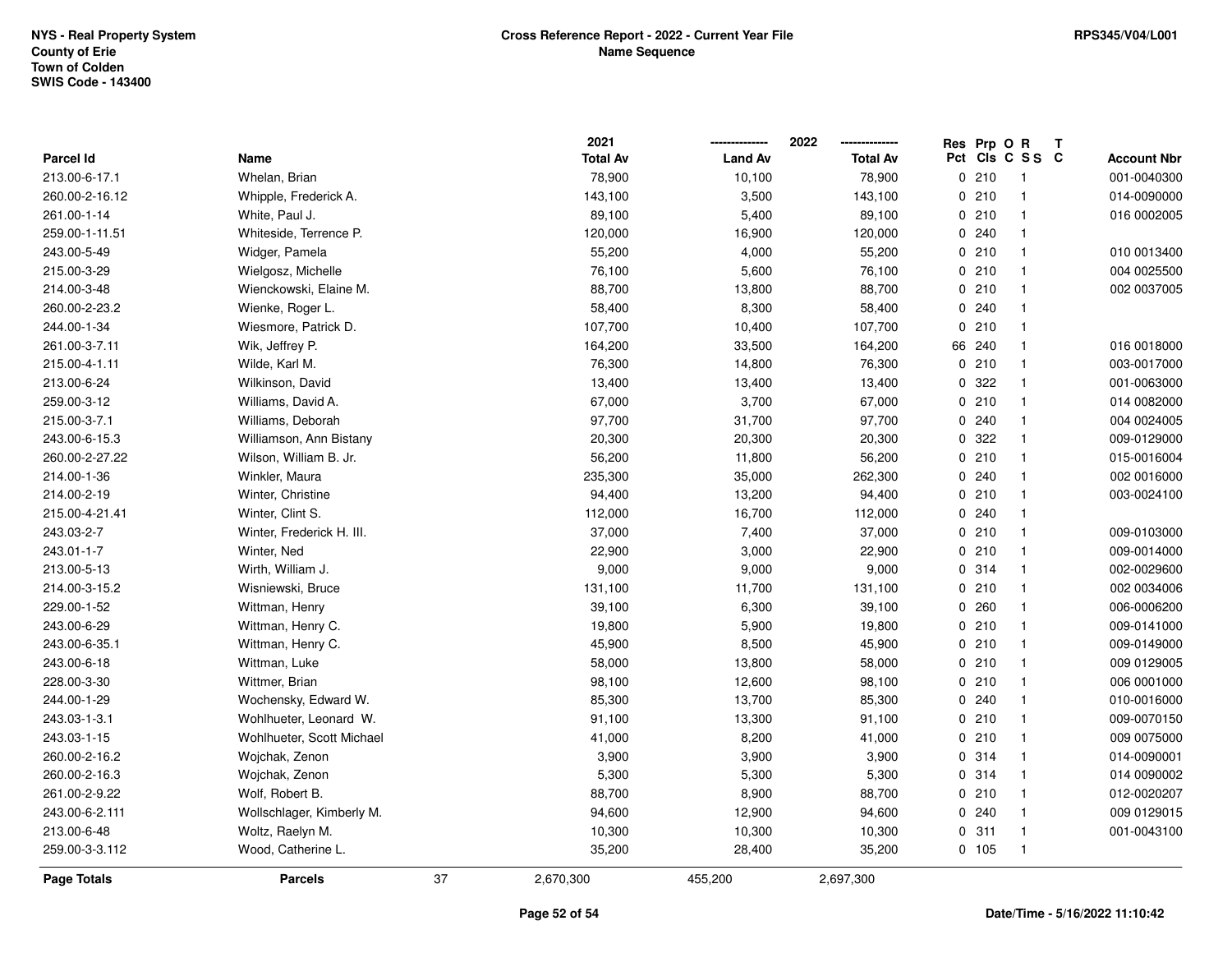|                  |                        |    | 2021            |                | 2022            |     | Res Prp O R |                | Т |                    |
|------------------|------------------------|----|-----------------|----------------|-----------------|-----|-------------|----------------|---|--------------------|
| <b>Parcel Id</b> | Name                   |    | <b>Total Av</b> | <b>Land Av</b> | <b>Total Av</b> | Pct |             | CIS C S S C    |   | <b>Account Nbr</b> |
| 215.00-4-26.1    | Woods, John G.         |    | 137,300         | 16,200         | 137,300         |     | 0210        | $\overline{1}$ |   | 003 0026010        |
| 214.00-1-23.1    | Wopperer, Jacquelyn E. |    | 100,000         | 16,600         | 100,000         |     | 0210        | $\overline{1}$ |   | 003 0004010        |
| 245.00-1-13      | Wopperer, Scott        |    | 75,900          | 10,200         | 75,900          |     | 0.240       | $\mathbf{1}$   |   | 012-0004000        |
| 230.00-1-20.123  | Worobel, Paul          |    | 73,000          | 9,600          | 73,000          |     | 0210        | -1             |   |                    |
| 243.00-5-50      | Worthington, Jacob     |    | 3,500           | 3,500          | 3,500           |     | 0.314       | $\mathbf{1}$   |   | 010 0013550        |
| 243.00-5-51      | Worthington, Jacob     |    | 80,500          | 4,200          | 80,500          |     | 0210        | $\mathbf{1}$   |   | 010-0013450        |
| 213.00-7-3       | Worthy, Calvin         |    | 95,800          | 9,600          | 95,800          |     | 0210        | $\overline{1}$ |   | 001-0045000        |
| 213.00-4-7.131   | Wozniak, Raymond M.    |    | 76,800          | 11,300         | 76,800          |     | 0210        | $\overline{1}$ |   |                    |
| 213.00-4-7.132   | Wozniak, Raymond M.    |    | 10,400          | 10,400         | 10,400          |     | 0 314       | $\overline{1}$ |   |                    |
| 213.00-4-7.14    | Wozniak, Raymond M.    |    | 16,200          | 16,200         | 16,200          |     | 0.322       | $\overline{1}$ |   |                    |
| 228.00-2-17      | Wright, Nina J.        |    | 27,000          | 10,300         | 27,000          |     | 0.260       | $\mathbf{1}$   |   | 005-0019000        |
| 215.00-2-5.12    | Wrobel, Timothy M.     |    | 65,500          | 6,500          | 65,500          |     | 0210        | $\mathbf 1$    |   | 004 0010010        |
| 213.00-4-1       | Wurtz, John H.         |    | 78,500          | 12,200         | 78,500          |     | 0210        |                |   | 002-0001000        |
| 261.00-2-5       | Wurzer, Anthony W. Jr. |    | 73,100          | 9,700          | 73,100          |     | 0210        | $\mathbf 1$    |   | 016-0006001        |
| 228.00-1-1.1     | Wysocki, Laura Lee     |    | 102,600         | 13,600         | 102,600         |     | 0.240       | $\mathbf{1}$   |   | 005-0001000        |
| 259.00-3-14      | Yaeger, Robert         |    | 21,600          | 12,140         | 21,600          |     | 0, 551      | $\mathbf{1}$   |   | 014-0077000        |
| 214.00-1-3.3     | York, Richard B.       |    | 132,200         | 10,100         | 132,200         |     | 0210        | $\mathbf{1}$   |   | 02 0004120         |
| 245.00-2-9.121   | Young, Gregory E.      |    | 135,500         | 14,200         | 135,500         |     | 0.240       | $\mathbf{1}$   |   | 012-0009000        |
| 243.01-2-12      | Young, Keith A.        |    | 88,000          | 10,300         | 88,000          |     | 0210        | $\mathbf 1$    |   | 009-0041150        |
| 214.00-2-6       | Young, Patrick C.      |    | 44,500          | 9,400          | 44,500          |     | 50 210      |                |   | 003-0014700        |
| 261.00-2-12.11   | Youngers, Charles W.   |    | 65,400          | 8,900          | 65,400          |     | 0210        | $\mathbf{1}$   |   | 016 0011001        |
| 228.00-3-10      | Youra, John M.         |    | 14,500          | 14,500         | 14,500          |     | 0.310       | $\mathbf{1}$   |   | 006-0002100        |
| 260.00-2-25      | Yox, Wende             |    | 50,300          | 5,800          | 50,300          |     | 0210        | $\mathbf{1}$   |   | 015 0012050        |
| 230.00-1-12.112  | Zach, Jon              |    | 182,800         | 16,500         | 182,800         |     | 0.240       | $\mathbf{1}$   |   |                    |
| 215.03-1-8.12    | Zachwieja, John I.     |    | 99,400          | 10,500         | 99,400          |     | 0210        | $\overline{1}$ |   | 004-0010005        |
| 228.00-6-20      | Zak, Michael           |    | 87,400          | 6,100          | 102,700         |     | $0$ 220     | $\mathbf 1$    |   |                    |
| 228.00-3-16.2    | Zak, Thomas J.         |    | 130,800         | 7,800          | 130,800         |     | 0210        | $\mathbf 1$    |   | 006-0005001        |
| 243.17-1-6       | Zborowski, Michael J.  |    | 133,500         | 29,800         | 133,500         |     | 0210        | $\mathbf{1}$   |   |                    |
| 213.00-6-35      | Zdarsky, Diane E.      |    | 62,500          | 8,400          | 62,500          |     | 0210        | $\mathbf{1}$   |   | 001 0060000        |
| 259.04-1-4.21    | Zehnder, Bruce         |    | 27,500          | 2,700          | 27,500          |     | 0 230       | $\mathbf{1}$   |   |                    |
| 259.04-1-3.1     | Zehnder, Bruce E.      |    | 31,900          | 5,200          | 31,900          |     | 0 484       | $\overline{1}$ |   | 014-0062000        |
| 260.03-1-1       | Zehnder, Bruce E.      |    | 43,000          | 5,900          | 43,000          |     | 0210        | $\mathbf{1}$   |   | 014 0037000        |
| 260.03-1-14      | Zehnder, Bruce E.      |    | 6,300           | 6,300          | 6,300           |     | 0.314       | $\overline{1}$ |   | 014-0052000        |
| 215.03-1-15      | Zielinski, Jason W.    |    | 63,600          | 11,600         | 63,600          |     | 0210        | $\overline{1}$ |   | 004 0006100        |
| 213.00-2-13.12   | Ziemba, Ronald L.      |    | 108,600         | 10,000         | 108,600         |     | 0210        | $\overline{1}$ |   | 001 0029000        |
| 260.00-2-6       | Zimmer, Jay Robert     |    | 44,900          | 5,700          | 44,900          |     | 0210        | $\mathbf{1}$   |   | 014-0081000        |
| 230.00-1-9       | Zorechak, Joan         |    | 46,100          | 35,000         | 46,100          |     | 0.240       | $\overline{1}$ |   | 008-0014000        |
| Page Totals      | <b>Parcels</b>         | 37 | 2,636,400       | 406,940        | 2,651,700       |     |             |                |   |                    |